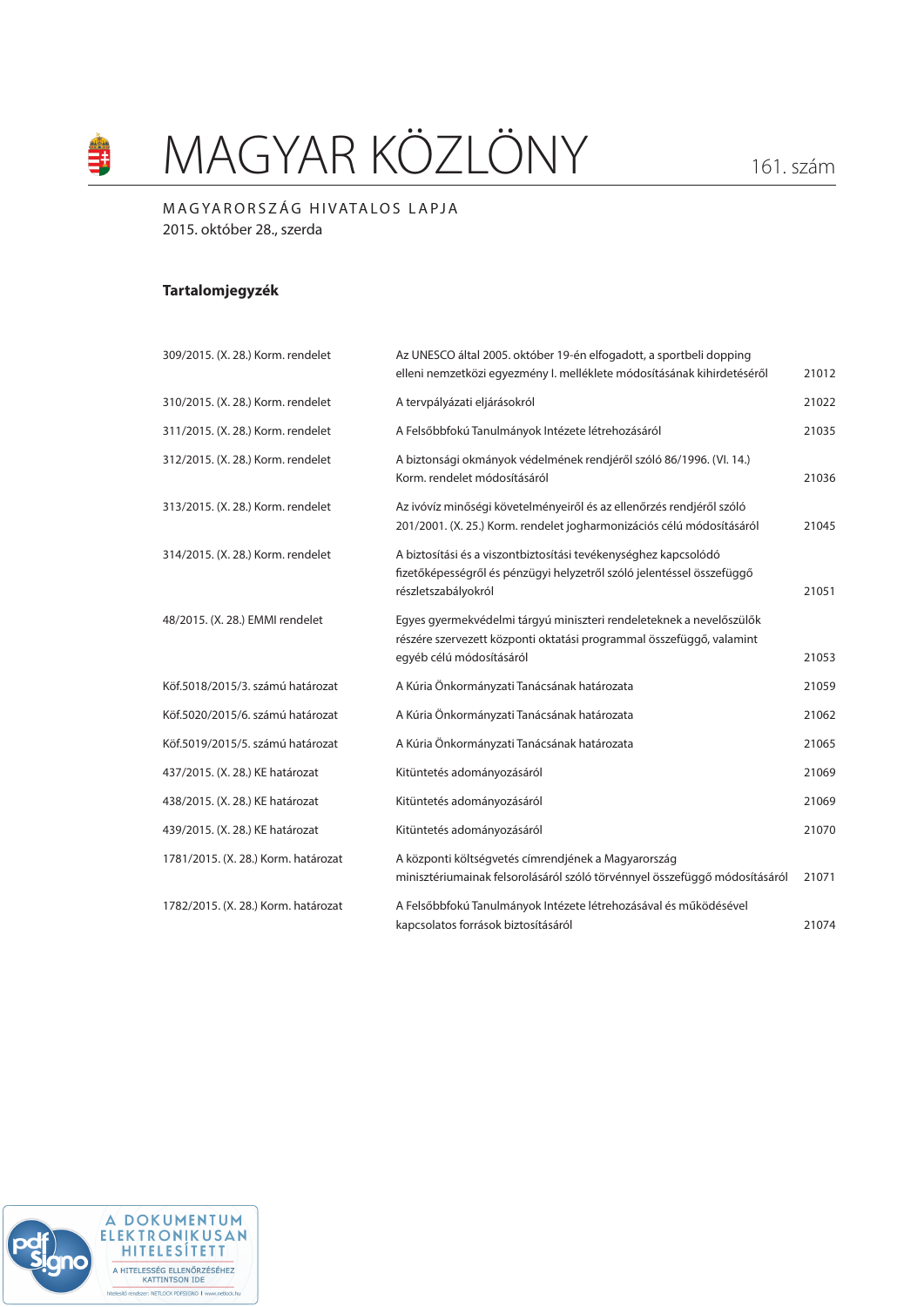# <span id="page-1-0"></span>**III. Kormányrendeletek**

# **A Kormány 309/2015. (X. 28.) Korm. rendelete**

# **az UNESCO által 2005. október 19-én elfogadott, a sportbeli dopping elleni nemzetközi egyezmény I. melléklete módosításának kihirdetéséről**

- **1. §** A Kormány e rendelettel felhatalmazást ad a sportbeli dopping elleni nemzetközi egyezmény kihirdetéséről szóló 99/2007. (V. 8.) Korm. rendelettel kihirdetett, a sportbeli dopping elleni nemzetközi egyezmény (a továbbiakban: Egyezmény) I. melléklete módosítása kötelező hatályának elismerésére.
- **2. §** A Kormány az Egyezmény I. melléklete módosítását e rendelettel kihirdeti.
- **3. §** Az Egyezmény I. melléklete módosításának hiteles angol nyelvű szövege és annak hivatalos magyar nyelvű fordítása a következő:

# **"INTERNATIONAL CONVENTION AGAINST DOPING IN SPORT Annex I – Prohibited List – International Standard**

Paris, 1 January 2016

# **THE 2016 PROHIBITED LIST WORLD ANTI-DOPING CODE**

**Valid 1 January 2016**

In accordance with Article 4.2.2 of the World Anti-Doping Code, all Prohibited Substances shall be considered as "Specified Substances" except Substances in classes S1, S2, S4.4, S4.5, S6.a, and Prohibited Methods M1, M2 and M3.

# **SUBSTANCES AND METHODS PROHIBITED AT ALL TIMES (IN- AND OUT- OF COMPETITION) PROHIBITED SUBSTANCES**

# **S0. NON-APPROVED SUBSTANCES**

Any pharmacological substance which is not addressed by any of the subsequent sections of the List and with no current approval by any governmental regulatory health authority for human therapeutic use (e.g. drugs under pre-clinical or clinical development or discontinued, designer drugs, substances approved only for veterinary use) is prohibited at all times.

# **S1. ANABOLIC AGENTS**

Anabolic agents are prohibited.

- 1. Anabolic Androgenic Steroids (AAS)
	- a. Exogenous\* AAS, including:

1-androstenediol (5α-androst-1-ene-3β,17β-diol); 1-androstenedione (5α-androst-1-ene-3,17-dione); bolandiol (estr-4-ene-3β,17β-diol); bolasterone; boldenone; boldione (androsta-1,4-diene-3,17-dione); calusterone; clostebol; danazol ([1,2]oxazolo[4',5':2,3]pregna-4-en-20 yn-17α-ol); dehydrochlormethyltestosterone (4-chloro-17β-hydroxy-17α-methylandrosta-1,4 dien-3-one); desoxymethyltestosterone (17α-methyl-5α-androst-2-en-17β-ol); drostanolone; ethylestrenol (19-norpregna-4-en-17α-ol); fluoxymesterone; formebolone; furazabol (17α-methyl [1,2,5]oxadiazolo[3',4':2,3]-5α-androstan-17β-ol); gestrinone; 4-hydroxytestosterone (4,17β-dihydroxyandrost-4-en-3-one); mestanolone; mesterolone; metandienone (17β-hydroxy-17α-methylandrosta-1,4-dien-3-one); metenolone; methandriol; methasterone (17β-hydroxy-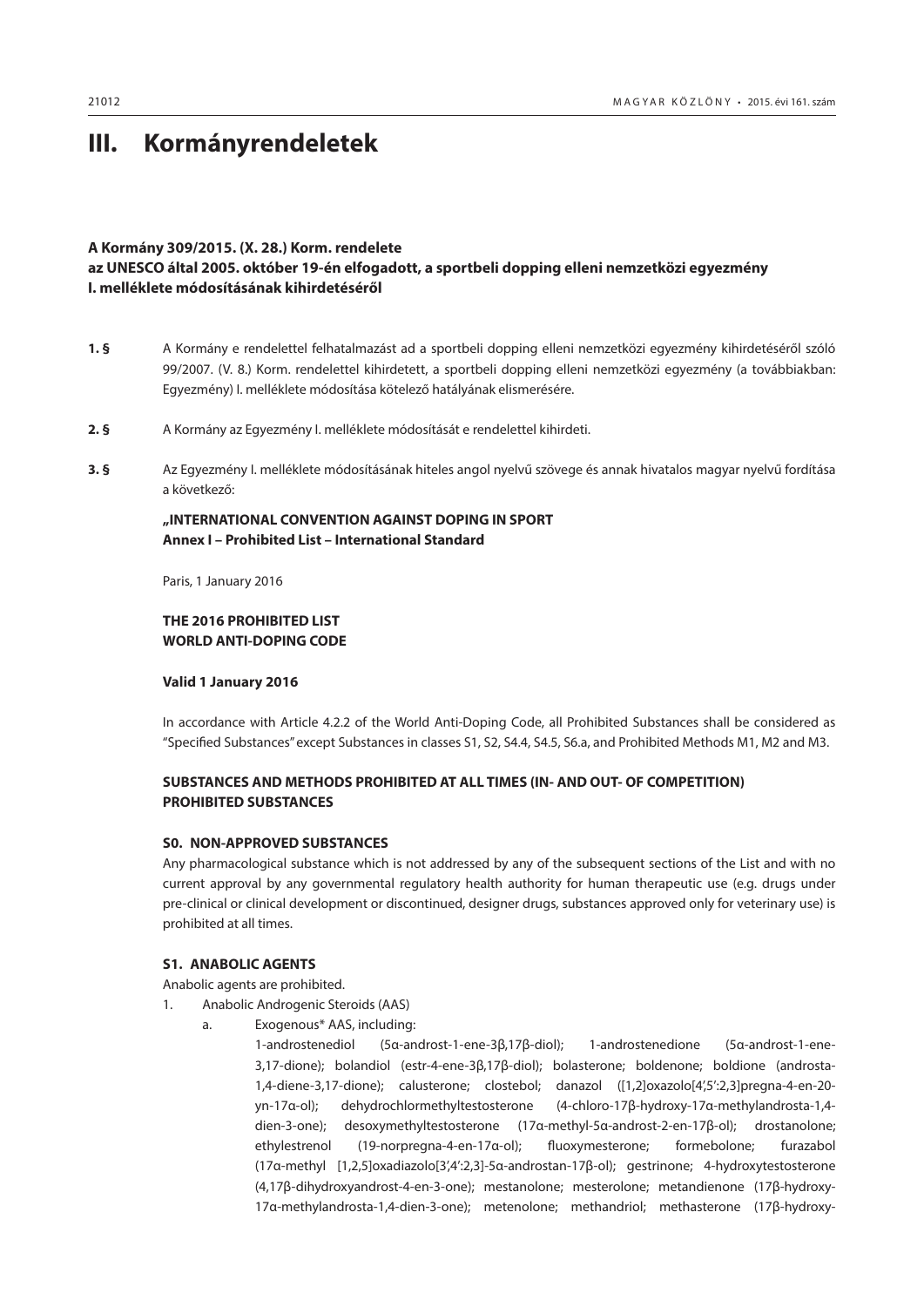2α,17α-dimethyl-5α-androstan-3-one); methyldienolone (17β-hydroxy-17α-methylestra-4,9-dien-3-one); methyl-1-testosterone (17β-hydroxy-17α-methyl-5α-androst-1-en-3-one); methylnortestosterone (17β-hydroxy-17α-methylestr-4-en-3-one); methyltestosterone; metribolone (methyltrienolone, 17β-hydroxy-17α-methylestra-4,9,11-trien-3-one); mibolerone; nandrolone; 19-norandrostenedione (estr-4-ene-3,17-dione); norboletone; norclostebol; norethandrolone; oxabolone; oxandrolone; oxymesterone; oxymetholone; prostanozol (17β-[(tetrahydropyran-2-yl) oxy]-1'H-pyrazolo[3,4:2,3]-5α-androstane); quinbolone; stanozolol; stenbolone; 1-testosterone (17β-hydroxy-5α-androst-1-en-3-one); tetrahydrogestrinone (17-hydroxy-18a-homo-19-nor-17αpregna-4,9,11-trien-3-one); trenbolone (17β-hydroxyestr-4,9,11-trien-3-one); and other substances with a similar chemical structure or similar biological effect(s).

- b. Endogenous\*\* AAS when administered exogenously: Androstenediol (androst-5-ene-3β,17β-diol); androstenedione (androst-4-ene-3,17-dione); dihydrotestosterone (17β-hydroxy-5α-androstan-3-one); prasterone (dehydroepiandrosterone, DHEA, 3β-hydroxyandrost-5-en-17-one); testosterone; and their metabolites and isomers, including but not limited to: 5α-androstane-3α,17α-diol; 5α-androstane-3α,17β-diol; 5α-androstane-3β,17α-diol; 5α-androstane-3β,17β-diol; 5β-androstane-3α,17β-diol; androst-4-ene-3α,17α-diol; androst-4-ene-3α,17β-diol; androst-4-ene-3β,17α-diol; androst-5-ene-3α,17α-diol; androst-5-ene-3α,17β-diol; androst-5-ene-3β,17α-diol; 4-androstenediol (androst-4-ene-3β,17β-diol); 5-androstenedione (androst-5-ene-3,17-dione); androsterone; 3β-hydroxy-5α-androstan-17-one; epi-dihydrotestosterone; epitestosterone; etiocholanolone; 7α-hydroxy-DHEA; 7β-hydroxy-DHEA; 7-keto-DHEA; 19-norandrosterone; 19-noretiocholanolone.
- 2. Other Anabolic Agents
	- Including, but not limited to:

Clenbuterol, selective androgen receptor modulators (SARMs, e.g. andarine and ostarine), tibolone, zeranol and zilpaterol.

For purposes of this section:

- \* "exogenous" refers to a substance which is not ordinarily produced by the body naturally.
- \*\* "endogenous" refers to a substance which is ordinarily produced by the body naturally.

#### **S2. PEPTIDE HORMONES, GROWTH FACTORS, RELATED SUBSTANCES AND MIMETICS**

The following substances, and other substances with similar chemical structure or similar biological effect(s), are prohibited:

- 1. Erythropoietin-Receptor agonists:
	- 1.1 Erythropoiesis-Stimulating Agents (ESAs) including e.g. darbepoietin (dEPO); erythropoietins (EPO); EPO-Fc; EPO-mimetic peptides (EMP), e.g. CNTO 530 and peginesatide; methoxy polyethylene glycol-epoetin beta (CERA). 1.2 Non-erythropoietic EPO-Receptor agonists, e.g. ARA-290,
		- asialo EPO;
		- carbamylated EPO.
- 2. Hypoxia-inducible factor (HIF) stabilizers, e.g. cobalt and FG-4592; and HIF activators, e.g. argon, xenon;
- 3. Chorionic Gonadotrophin (CG) and Luteinizing Hormone (LH) and their releasing factors, e.g. buserelin, gonadorelin and leuprorelin , in males;
- 4. Corticotrophins and their releasing factors, e.g corticorelin;
- 5. Growth Hormone (GH) and its releasing factors including:

Growth Hormone Releasing Hormone (GHRH) and its analogues, e.g.

CJC-1295, sermorelin and tesamorelin;

Growth Hormone Secretagogues (GHS), e.g. ghrelin and ghrelin mimetics, e.g. anamorelin and ipamorelin; GH-Releasing Peptides (GHRPs), e.g. alexamorelin, GHRP-6, hexarelin and pralmorelin (GHRP-2).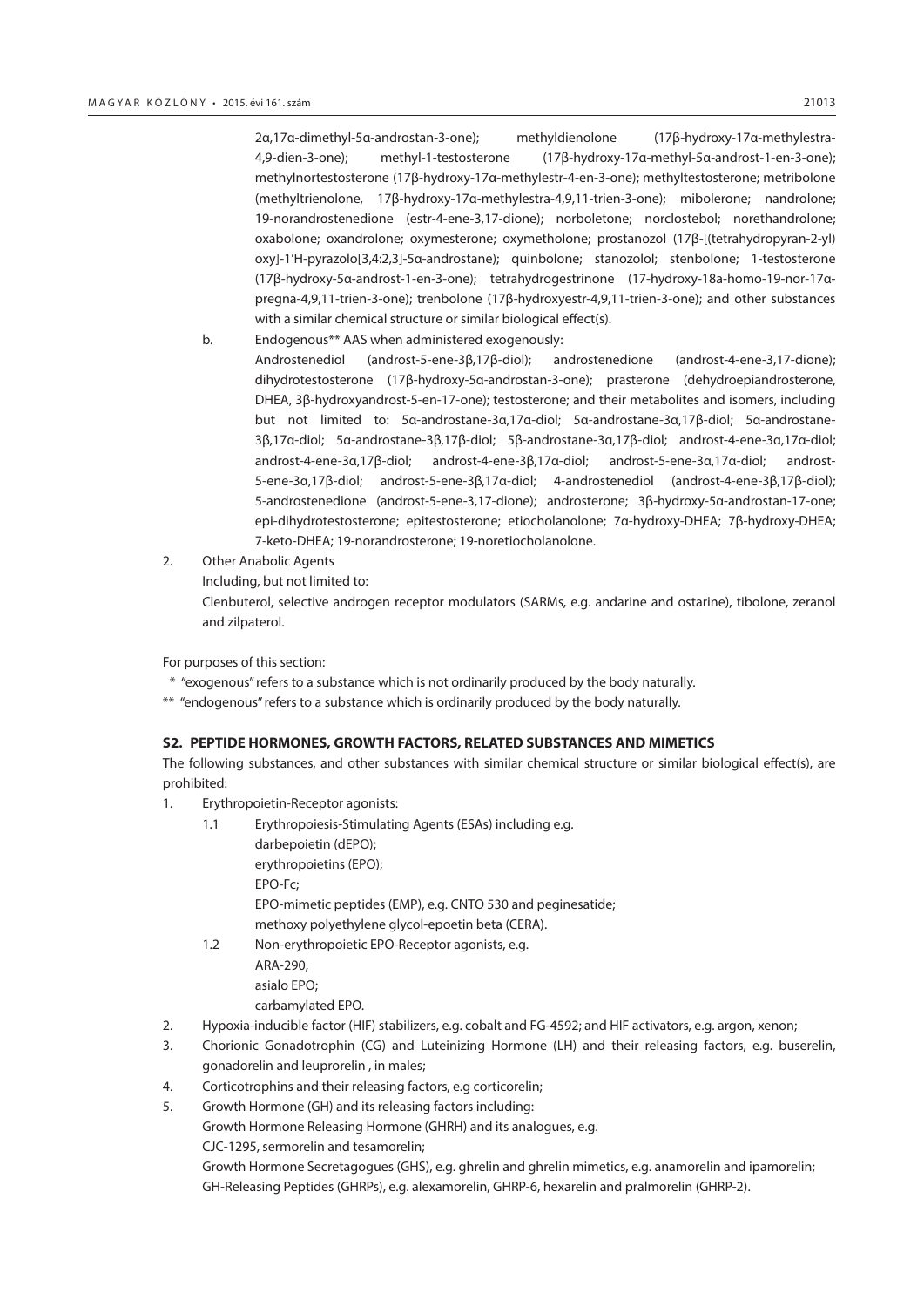#### Additional prohibited growth factors:

Fibroblast Growth Factors (FGFs); Hepatocyte Growth Factor (HGF); Insulin-like Growth Factor-1 (IGF-1) and its analogues; Mechano Growth Factors (MGFs); Platelet-Derived Growth Factor (PDGF); Vascular-Endothelial Growth Factor (VEGF) and any other growth factor affecting muscle, tendon or ligament protein synthesis/degradation, vascularisation, energy utilization, regenerative capacity or fibre type switching.

#### **S3. BETA-2 AGONISTS**

All beta-2 agonists, including all optical isomers, e.g. d- and l- where relevant, are prohibited. Except:

- Inhaled salbutamol (maximum 1600 micrograms over 24 hours);
- Inhaled formoterol (maximum delivered dose 54 micrograms over 24 hours); and
- Inhaled salmeterol in accordance with the manufacturers' recommended therapeutic regimen.

The presence in urine of salbutamol in excess of 1000 ng/mL or formoterol in excess of 40 ng/mL is presumed not to be an intended therapeutic use of the substance and will be considered as an Adverse Analytical Finding (AAF) unless the Athlete proves, through a controlled pharmacokinetic study, that the abnormal result was the consequence of the use of the therapeutic inhaled dose up to the maximum indicated above.

#### **S4. HORMONE AND METABOLIC MODULATORS**

The following hormones and metabolic modulators are prohibited:

- 1. Aromatase inhibitors including, but not limited to: aminoglutethimide; anastrozole; androsta-1,4,6-triene-3,17-dione (androstatrienedione); 4-androstene-3,6,17 trione (6-oxo); exemestane; formestane; letrozole and testolactone.
- 2. Selective estrogen receptor modulators (SERMs) including, but not limited to: raloxifene; tamoxifen and toremifene.
- 3. Other anti-estrogenic substances including, but not limited to: clomiphene; cyclofenil and fulvestrant.
- 4. Agents modifying myostatin function(s) including, but not limited, to: myostatin inhibitors.
- 5. Metabolic modulators:
	- 5.1. Activators of the AMP-activated protein kinase (AMPK), e.g. AICAR; and Peroxisome Proliferator Activated Receptor δ (PPARδ) agonists, e.g. GW 1516;
	- 5.2. Insulins and insulin-mimetics;
	- 5.3. Meldonium;
	- 5.4. Trimetazidine

#### **S5. DIURETICS AND MASKING AGENTS**

The following diuretics and masking agents are prohibited, as are other substances with a similar chemical structure or similar biological effect(s).

Including, but not limited to:

- Desmopressin; probenecid; plasma expanders, e.g. glycerol and intravenous administration of albumin, dextran, hydroxyethyl starch and mannitol.
- Acetazolamide; amiloride; bumetanide; canrenone; chlortalidone; etacrynic acid; furosemide; indapamide; metolazone; spironolactone; thiazides, e.g. bendroflumethiazide, chlorothiazide and hydrochlorothiazide; triamterene and vaptans, e.g. tolvaptan.

Except:

- Drospirenone; pamabrom; and ophthalmic use of carbonic anhydrase inhibitors (e.g. dorzolamide, brinzolamide).
- Local administration of felypressin in dental anaesthesia.

The detection in an Athlete's Sample at all times or In-Competition, as applicable, of any quantity of the following substances subject to threshold limits: formoterol, salbutamol, cathine, ephedrine, methylephedrine and pseudoephedrine, in conjunction with a diuretic or masking agent, will be considered as an Adverse Analytical Finding unless the Athlete has an approved TUE for that substance in addition to the one granted for the diuretic or masking agent.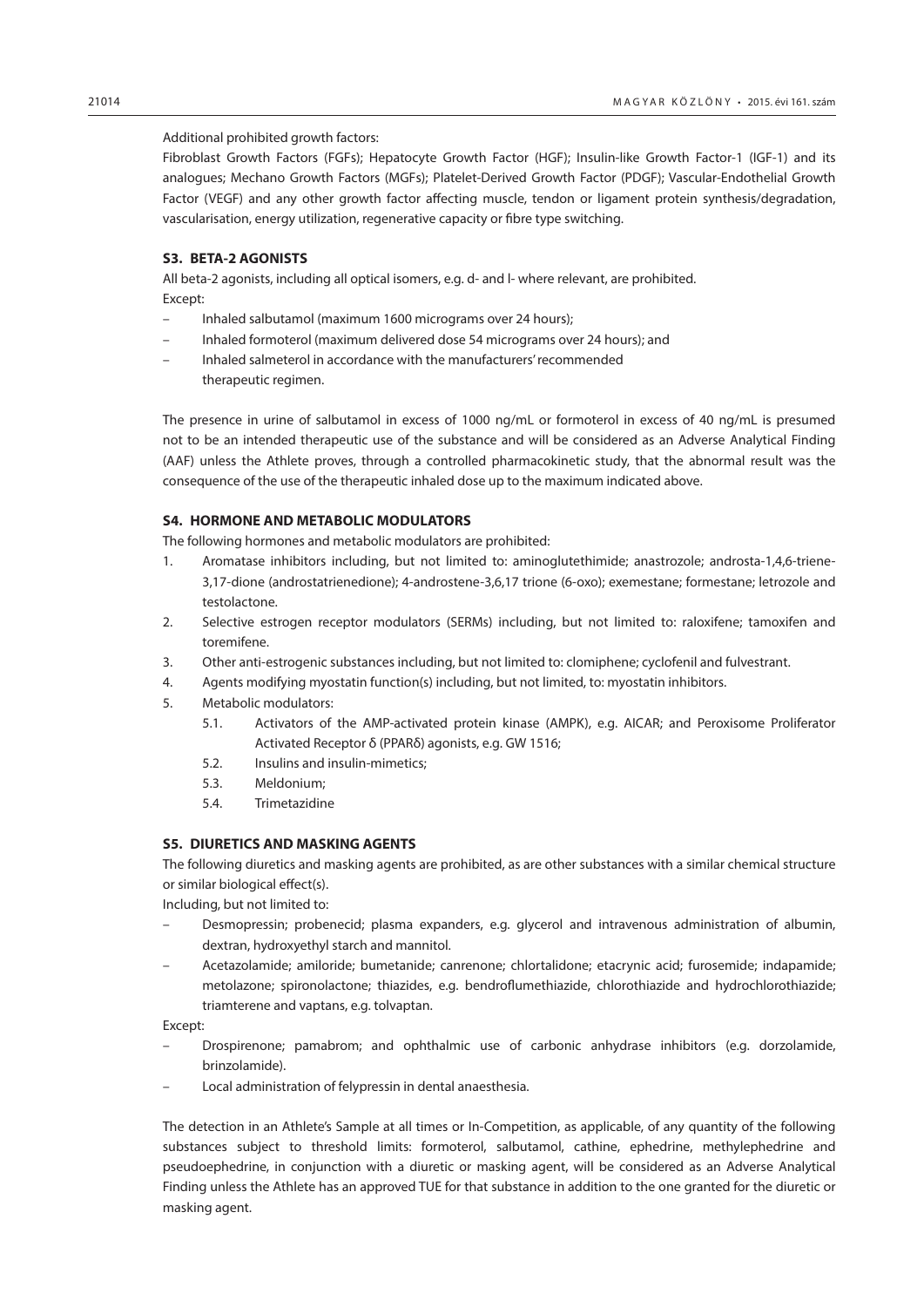#### **PROHIBITED METHODS**

#### **M1. MANIPULATION OF BLOOD AND BLOOD COMPONENTS**

The following are prohibited:

- 1. The Administration or reintroduction of any quantity of autologous, allogenic (homologous) or heterologous blood, or red blood cell products of any origin into the circulatory system.
- 2. Artificially enhancing the uptake, transport or delivery of oxygen. Including, but not limited to: Perfluorochemicals; efaproxiral (RSR13) and modified haemoglobin products, e.g. haemoglobin-based blood substitutes and microencapsulated haemoglobin products, excluding supplemental oxygen.
- 3. Any form of intravascular manipulation of the blood or blood components by physical or chemical means.

### **M2. CHEMICAL AND PHYSICAL MANIPULATION**

The following are prohibited:

- 1. Tampering, or Attempting to Tamper, to alter the integrity and validity of Samples collected during Doping Control. Including, but not limited to: Urine substitution and/or adulteration, e.g. proteases.
- 2. Intravenous infusions and/or injections of more than 50 mL per 6 hour period except for those legitimately received in the course of hospital admissions, surgical procedures or clinical investigations

### **M3. GENE DOPING**

The following, with the potential to enhance sport performance, are prohibited:

- 1. The transfer of polymers of nucleic acids or nucleic acid analogues;
- 2. The use of normal or genetically modified cells.

#### **SUBSTANCES AND METHODS PROHIBITED IN-COMPETITION**

## **In addition to the categories S0 to S5 and M1 to M3 defined above, the following categories are prohibited In-Competition:**

#### **PROHIBITED SUBSTANCES**

#### **S6. STIMULANTS**

All stimulants, including all optical isomers, e.g. d- and l- where relevant, are prohibited. Stimulants include:

a: Non-Specified Stimulants:

Adrafinil; amfepramone; amfetamine; amfetaminil; amiphenazole; benfluorex; benzylpiperazine; bromantan; clobenzorex; cocaine; cropropamide; crotetamide; fencamine; fenetylline; fenfluramine; fenproporex; fonturacetam [4-phenylpiracetam (carphedon)]; furfenorex; mefenorex; mephentermine; mesocarb; metamfetamine (d-); p-methylamphetamine; modafinil; norfenfluramine; phendimetrazine; phentermine; prenylamine and prolintane.

A stimulant not expressly listed in this section is a Specified Substance.

- b: Specified Stimulants.
	- Including, but not limited to:

Benzfetamine; cathine\*\*; cathinone and its analogues, e.g. mephedrone, methedrone, and α-pyrrolidinovalerophenone; dimethylamphetamine; ephedrine\*\*\*; epinephrine\*\*\*\* (adrenaline); etamivan; etilamfetamine; etilefrine; famprofazone; fenbutrazate; fencamfamin; heptaminol; hydroxyamfetamine (parahydroxyamphetamine); isometheptene; levmetamfetamine; meclofenoxate; methylenedioxymethamphetamine; methylephedrine\*\*\*; methylhexaneamine (dimethylpentylamine); methylphenidate; nikethamide; norfenefrine; octopamine; oxilofrine (methylsynephrine); pemoline; pentetrazol; phenethylamine and its derivatives; phenmetrazine; phenpromethamine; propylhexedrine; pseudoephedrine\*\*\*\*\*; selegiline; sibutramine; strychnine; tenamfetamine (methylenedioxyamphetamine), tuaminoheptane; and other substances with a similar chemical structure or similar biological effect(s).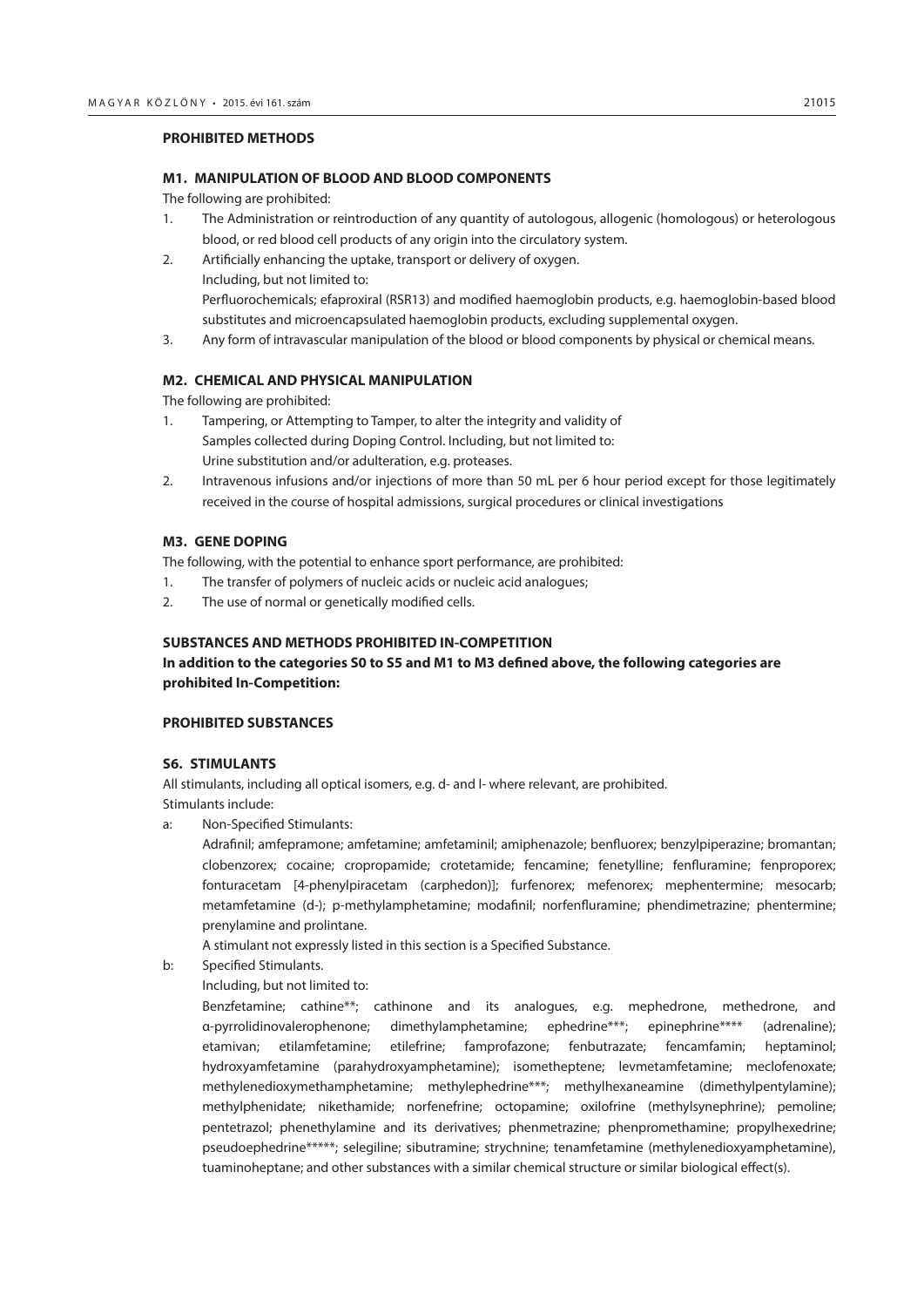#### Except:

- Clonidine
- Imidazole derivatives for topical/ophthalmic use and those stimulants included in the 2016 Monitoring Program\*.
- \* Bupropion, caffeine, nicotine, phenylephrine, phenylpropanolamine, pipradrol, and synephrine: These substances are included in the 2016 Monitoring Program, and are not considered Prohibited Substances.
- \*\* Cathine: Prohibited when its concentration in urine is greater than 5 micrograms per milliliter.
- \*\*\* Ephedrine and methylephedrine: Prohibited when the concentration of either in urine is greater than 10 micrograms per milliliter.
- \*\*\*\* Epinephrine (adrenaline): Not prohibited in local administration, e.g. nasal, ophthalmologic, or co-administration with local anaesthetic agents.
- \*\*\*\*\* Pseudoephedrine: Prohibited when its concentration in urine is greater than 150 micrograms per milliliter.

### **S7. NARCOTICS**

#### Prohibited:

Buprenorphine; dextromoramide; diamorphine (heroin); fentanyl and its derivatives; hydromorphone; methadone; morphine; oxycodone; oxymorphone; pentazocine and pethidine.

# **S8. CANNABINOIDS**

Prohibited:

- Natural, e.g. cannabis, hashish and marijuana, or synthetic delta 9-tetrahydrocannabinol (THC).
- Cannabimimetics, e.g. "Spice", JWH-018, JWH-073, HU-210.

#### **S9. GLUCOCORTICOIDS**

All glucocorticoids are prohibited when administered by oral, intravenous, intramuscular or rectal routes.

#### **SUBSTANCES PROHIBITED IN PARTICULAR SPORTS**

#### **P1. ALCOHOL**

Alcohol (ethanol) is prohibited In-Competition only, in the following sports. Detection will be conducted by analysis of breath and/or blood. The doping violation threshold is equivalent to a blood alcohol concentration of 0.10 g/L.

- Air Sports (FAI)
- Archery (WA)
- Automobile (FIA)
- Powerboating (UIM)

#### **P2. BETA-BLOCKERS**

Beta-blockers are prohibited In-Competition only, in the following sports, and also prohibited Out-of-Competition where indicated.

- Archery (WA)\*
- Automobile (FIA)
- Billiards (all disciplines) (WCBS)
- Darts (WDF)
- Golf (IGF)
- Shooting (ISSF, IPC)\*
- Skiing/Snowboarding (FIS) in ski jumping, freestyle aerials/halfpipe and snowboard halfpipe/big air
- Underwater sports (CMAS) in constant-weight apnoea with or without fins, dynamic apnoea with and without fins, free immersion apnoea, Jump Blue apnoea, spearfishing, static apnoea, target shooting and variable weight apnoea.
- \* Also prohibited Out-of-Competition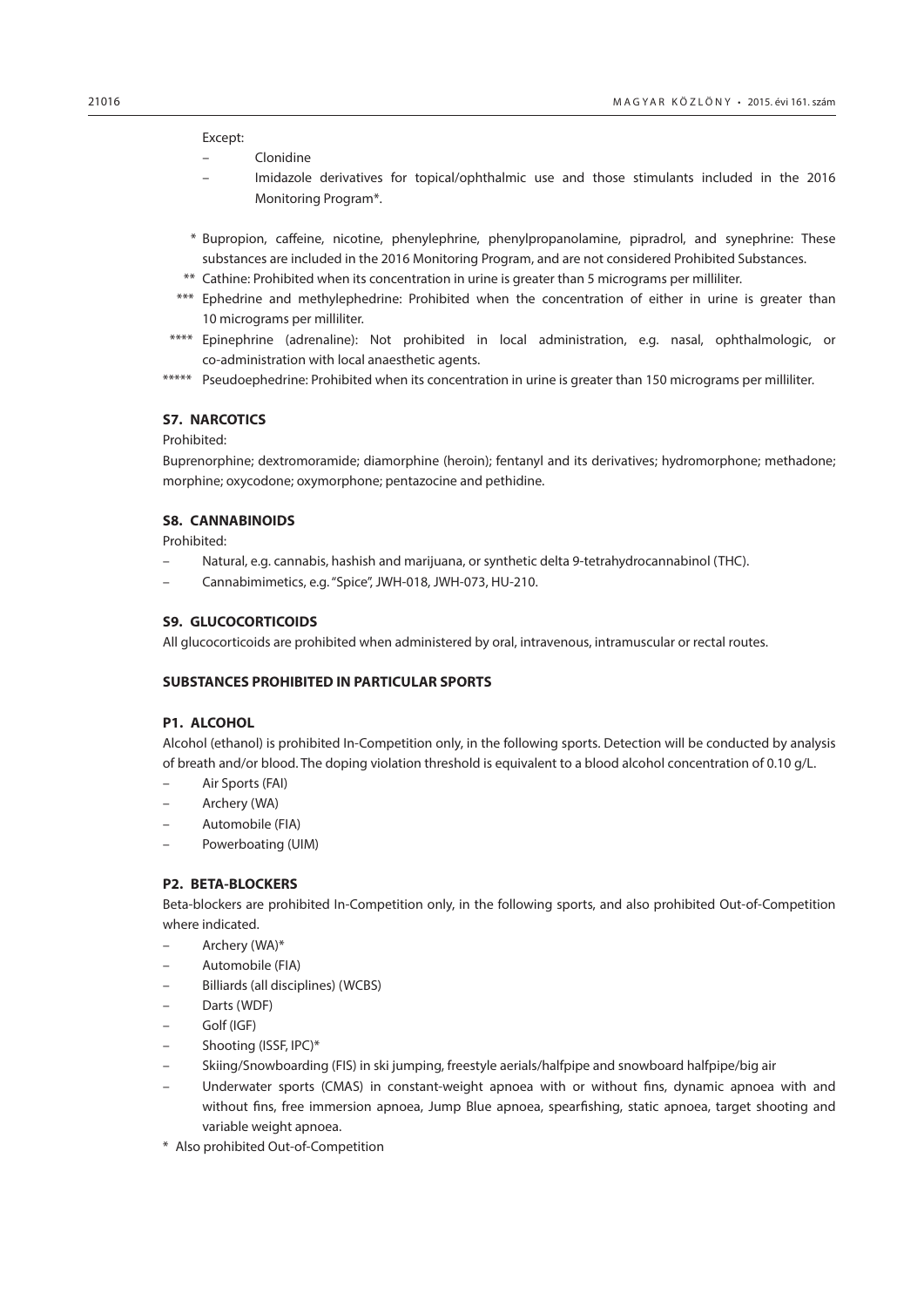Acebutolol; alprenolol; atenolol; betaxolol; bisoprolol; bunolol; carteolol; carvedilol; celiprolol; esmolol; labetalol; levobunolol; metipranolol; metoprolol; nadolol; oxprenolol; pindolol; propranolol; sotalol and timolol."

# **"SPORTBELI DOPPING ELLENI NEMZETKÖZI EGYEZMÉNY I. melléklet – Tiltólista – Nemzetközi követelmények**

Párizs, 2016. január 1.

## **2016. ÉVI TILTÓLISTA NEMZETKÖZI DOPPINGELLENES SZABÁLYZAT**

#### **Érvényes 2016. január 1-jétől**

A Nemzetközi Doppingellenes Szabályzat 4.2.2 cikke értelmében minden Tiltott szer "Meghatározott szer"-nek minősül, kivéve az S1, S2, S4.4, S4.5 és S6.a kategóriákba tartozó anyagokat, valamint az M1, M2 és M3 Tiltott Módszereket.

# **MINDENKOR (VERSENYEN ÉS VERSENYEN KÍVÜL) TILTOTT SZEREK ÉS MÓDSZEREK TILTOTT SZEREK**

#### **S0. NEM ENGEDÉLYEZETT SZEREK**

Minden esetben tiltott bármely olyan farmakológiai szer, amely nem szerepel a Lista valamely következő részében, és amely jelenleg nem rendelkezik valamely kormányzati szabályozó egészségügyi hatóság humán terápiás használatra történő jóváhagyásával (például klinikai kipróbálás előtti fázisban lévő vagy a klinikai kipróbálás fázisában lévő gyógyszerek, vagy használatból kivont gyógyszerek, dizájner drogok, kizárólag állatgyógyászati használatra jóváhagyott szerek).

#### **S1. ANABOLIKUS SZEREK**

Az anabolikus szerek tiltottak.

- 1. Anabolikus Androgén Szteroidok (AAS)
	- a) Exogén\* anabolikus androgén szteroidok, úgymint:
		- 1-androstenediol (5α-androst-1-ene-3β,17β-diol); 1-androstenedione (5α-androst-1-ene-3,17-dione); bolandiol (estr-4-ene-3β,17β-diol); bolasterone; boldenone; boldione (androsta-1,4-diene-3,17-dione); calusterone; clostebol; danazol ([1,2]oxazolo[4',5':2,3]pregna-4-en-20 yn-17α-ol); dehydrochlormethyltestosterone (4-chloro-17β-hydroxy-17α-methylandrosta-1,4 dien-3-one); desoxymethyltestosterone (17α-methyl5α-androst-2-en-17β-ol); drostanolone; ethylestrenol (19-norpregna-4-en-17α-ol); fluoxymesterone; formebolone; furazabol (17α-methyl[1,2,5]oxadiazolo[3',4':2,3]-5α-androstan-17β-ol); gestrinone; 4-hydroxytestosterone (4,17β-dihydroxyandrost-4-en-3-one); mestanolone; mesterolone; metandienone (17β-hydroxy-17α-methylandrosta-1,4-dien-3-one); metenolone; methandriol; methasterone (17β-hydroxy-2α,17α-dimethyl-5α-androstan-3-one); methyldienolone (17β-hydroxy-17α-methylestra-4,9-dien-3-one); methyl-1-testosterone (17β-hydroxy-17α-methyl-5α-androst-1-en-3-one); methylnortestosterone (17β-hydroxy-17α-methylestr-4-en-3-one); methyltestosterone; metribolone (methyltrienolone, 17β-hydroxy-17α-methylestra-4,9,11-trien-3-one); mibolerone; nandrolone; 19-norandrostenedione (estr-4-ene-3,17-dione); norboletone; norclostebol; norethandrolone; oxabolone; oxandrolone; oxymesterone; oxymetholone; prostanozol (17β-[(tetrahydropyran-2-yl) oxy]-1'H-pyrazolo[3,4:2,3]-5α-androstane); quinbolone; stanozolol; stenbolone; 1-testosterone (17β-hydroxy-5α-androst-1-en-3-one); tetrahydrogestrinone (17-hydroxy-18a-homo-19-nor-17αpregna-4,9,11-trien-3-one); trenbolone (17β-hydroxyestr-4,9,11-trien-3-one); illetve egyéb, hasonló kémiai szerkezetű vagy hasonló biológiai hatású szerek.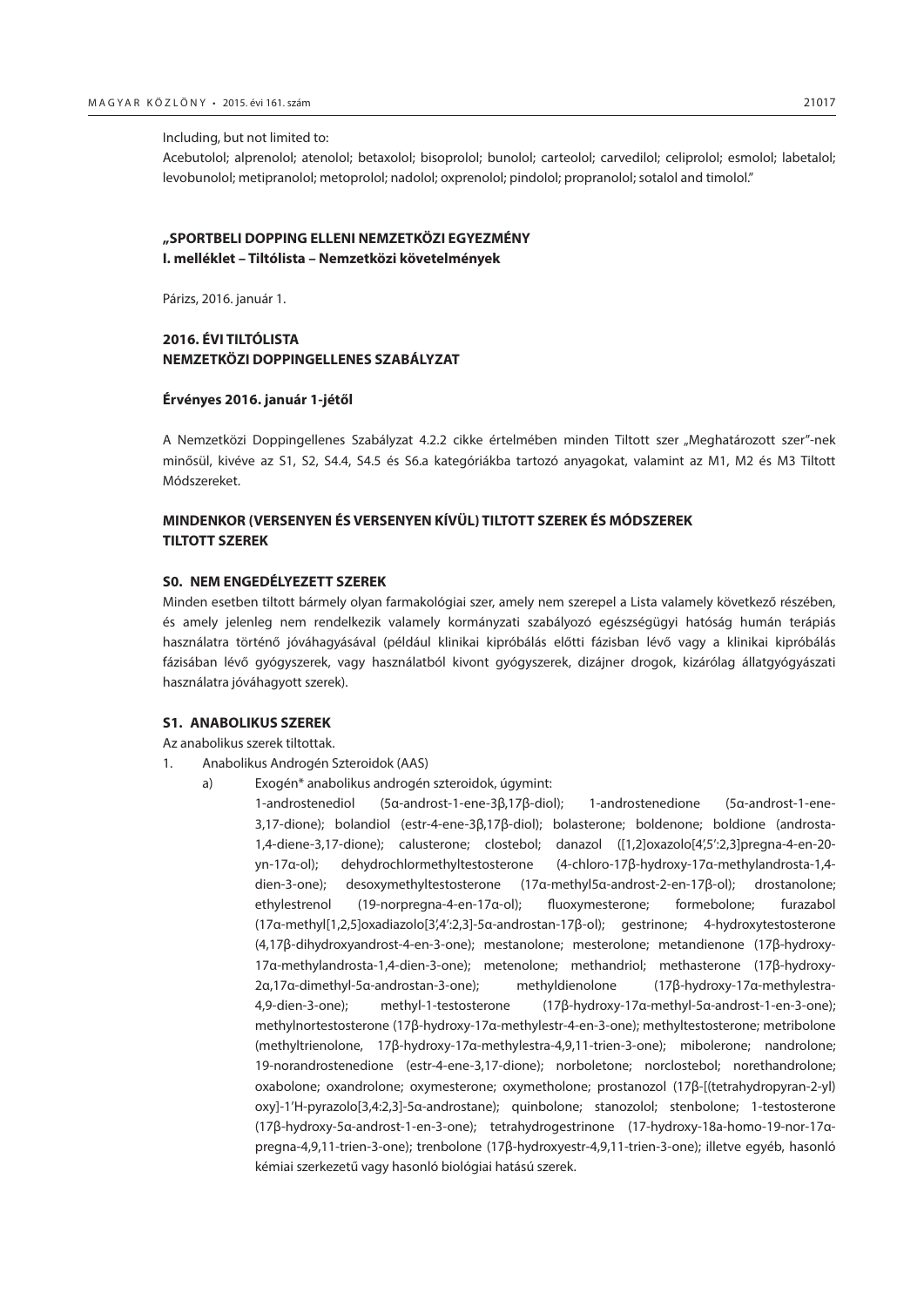b) Endogén\*\* anabolikus androgén szteroidok exogén módon alkalmazva:

Androstenediol (androst-5-ene-3β,17β-diol); androstenedione (androst-4-ene-3,17-dione); dihydrotestosterone (17β-hydroxy-5α-androstan-3-one); prasterone (dehydroepiandrosterone, DHEA, 3β-hydroxyandrost-5-en-17-one); testosterone; valamint ezek metabolitjai és izomerei, a teljesség igénye nélkül: 5α-androstane-3α,17α-diol; 5α-androstane-3α,17β-diol; 5α-androstane-3β,17α-diol; 5α-androstane-3β,17β-diol; 5β-androstane-3α,17β-diol; androst-4-ene-3α,17α-diol; androst-4-ene-3α,17β-diol; androst-4-ene-3β,17α-diol; androst-5-ene-3α,17α-diol; androst-5-ene-3α,17β-diol; androst-5-ene-3β,17α-diol; 4-androstenediol (androst-4-ene-3β,17β-diol); 5-androstenedione (androst-5ene-3,17-dione); androsterone; 3β-hydroxy-5α-androstan-17-one; epi-dihydrotestosterone; epitestosterone; etiocholanolone; 7α-hydroxy-DHEA; 7β-hydroxy-DHEA; 7-keto-DHEA; 19-norandrosterone; 19-noretiocholanolone.

- 2. Egyéb anabolikus hatóanyagok
	- A teljesség igénye nélkül:

Clenbuterol, szelektív androgén receptor modulátorok (SARM-ok, pl. andarine és ostarine), tibolone, zeranol és zilpaterol.

A jelen rész vonatkozásában:

- \* "exogénnek" tekintendő az a szer, amelyet normális körülmények között az emberi szervezet természetes módon általában nem állít elő.
- \*\* "endogénnek" tekintendő az a szer, amelyet az emberi szervezet normális körülmények között előállíthat.

#### **S2. PEPTIDHORMONOK, NÖVEKEDÉSI FAKTOROK, ROKONVEGYÜLETEK ÉS MIMETIKUMOK**

Az alábbi szerek, valamint a hasonló kémiai szerkezetű vagy hasonló biológiai hatású szerek tiltottak:

- 1. Erythropoietin-receptor agonisták:
	- 1.1. Eritropoézist serkentő ágensek (ESA-k), például darbepoietin (dEPO); erythropoietinek (EPO); EPO-Fc; EPO-mimetikus peptidek (EMP), pl. CNTO 530 és peginesatide; methoxy polyethylene glycol-epoetin beta (CERA). 1.2. Nem-eritropoetikus EPO-receptor agonisták, pl.
	- ARA-290; asialo EPO; carbamylated EPO.
- 2. Hipoxia indukált faktor (HIF) stabilizálók, pl. kobalt és FG-4592; valamint HIF aktivátorok, pl. argon, xenon;
- 3. Chorionic Gonadotrophin (CG) és luteinizáló hormon (LH) és az emberi szervezetben való felszabadításukat előidéző faktorok, pl. buserelin, gonadorelin és leuprorelin, férfiak esetében;
- 4. Kortikotrofinek és az emberi szervezetben való felszabadításukat előidéző faktorok, pl. corticorelin;
- 5. Növekedési hormon: (GH) és az emberi szervezetben való felszabadítását előidéző faktorok, például: növekedési hormont felszabadító hormon (GHRH) és annak analógjai, pl. CJC-1295, sermorelin és tesamorelin;

növekedési hormon szekretagógok (GHS), pl. ghrelin és ghrelin mimetikumok, pl. anamorelin és ipamorelin; GH felszabadító peptidek (GHRP-k), pl. alexamorelin, GHRP-6, hexarelin és pralmorelin (GHRP-2).

#### További tiltott növekedési faktorok:

Fibroblaszt növekedési faktorok (FGF-ek); hepatocita növekedési faktor (HGF); inzulin típusú növekedési faktor-1 (IGF-1) és analógjai; mechanoszenzitív növekedési faktorok (MGF-ek); trombocita-eredetű növekedési faktor (PDGF); vaszkuláris endotél növekedési faktor (VEGF), valamint bármely egyéb növekedési faktor, ami hatást gyakorol az izom, ín vagy ínszalag fehérje szintézisére/lebontására, az érképződésre, az energiahasznosításra, a regenerálódási képességre vagy az izomrost típus átalakításra.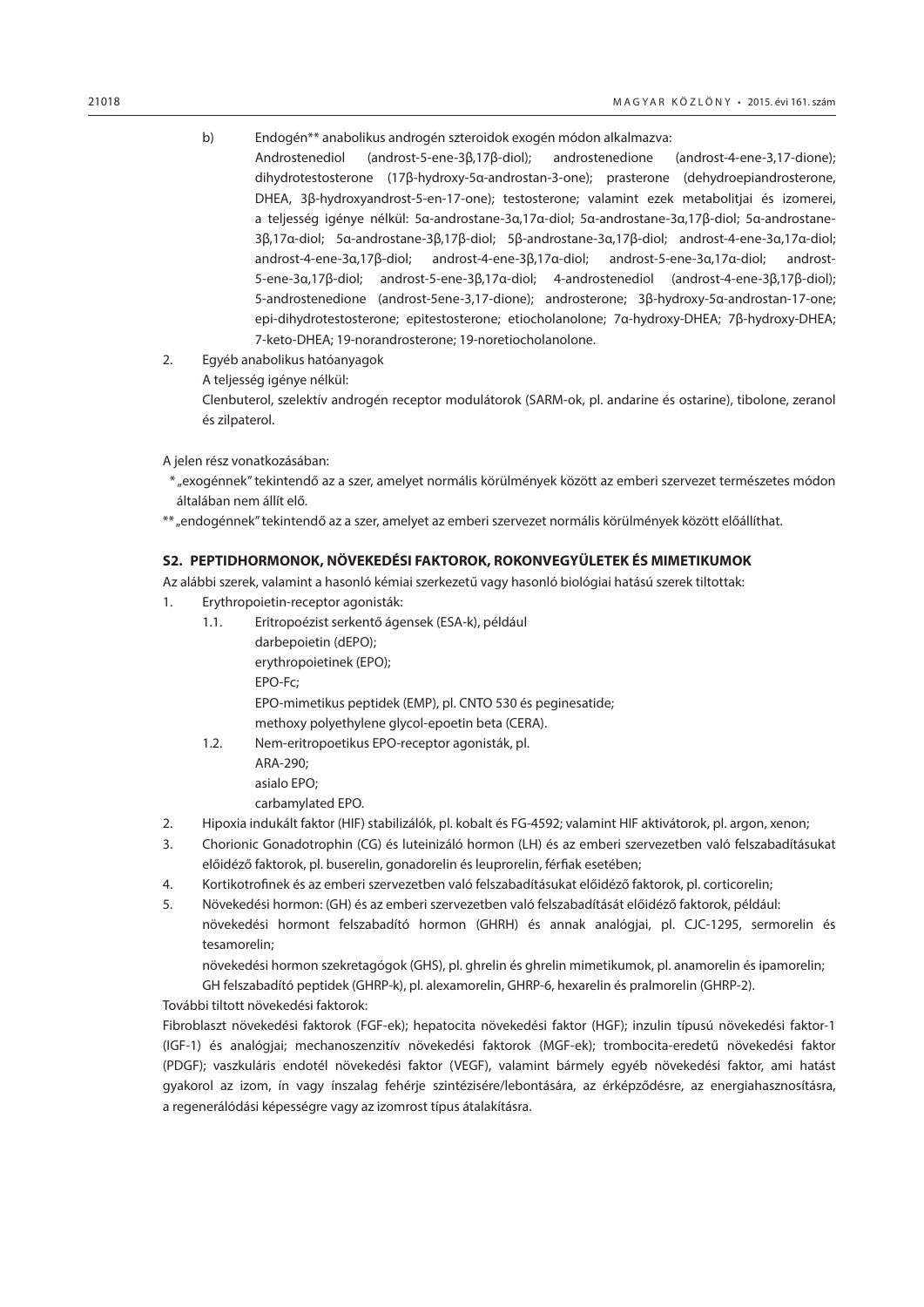#### **S3. BÉTA-2 AGONISTÁK**

Az összes béta-2 agonista, beleértve – ha értelmezhető – minden (pl. d- és l-) optikai izomert, tiltott. Kivéve:

- az inhalált salbutamol-t (24 óra alatt legfeljebb 1600 mikrogramm);
- az inhalált formoterol-t (maximális belélegezhető adag 24 óra alatt legfeljebb 54 mikrogramm); és
- az inhalált salmeterol-t a gyártó által ajánlott terápiás eljárás szerint alkalmazva.

Ha a salbutamol koncentrációja a vizeletben meghaladja a 1000 ng/ml értéket, vagy a formoterolé a 40 ng/ml értéket, azt nem lehet a szer terápiás célú alkalmazásának tekinteni és pozitív vizsgálati eredménynek (AAF) tekintendő, hacsak a sportoló ellenőrzött farmakokinetikai vizsgálattal igazolni nem tudja, hogy a normál értéktől eltérő mérési eredmény legfeljebb a fent megjelölt terápiás célú, maximális inhalációs dózis alkalmazásának tudható be.

# **S4. HORMON- ÉS METABOLIKUS MÓDOSÍTÓK**

Az alábbi hormonok és metabolikus módosítók tiltottak:

- 1. Aromatáz inhibitorok, a teljesség igénye nélkül: aminoglutethimide; anastrozole; androsta-1,4,6-triene-3,17-dione (androstatrienedione); 4-androstene-3,6,17-trione (6-oxo); exemestane; formestane; letrozole és testolactone.
- 2. Szelektív ösztrogén-receptor modulátorok (SERM-ek), a teljesség igénye nélkül: raloxifene; tamoxifen és toremifene.
- 3. Egyéb antiösztrogén hatású szerek, a teljesség igénye nélkül: clomiphene; cyclofenil és fulvestrant.
- 4. A miosztatin funkció(ka)t módosító hatóanyagok, a teljesség igénye nélkül: miosztatin inhibitorok.
- 5. Metabolikus módosítók:
	- 5.1. Az AMP-aktivált protein-kináz (AMPK) aktivátorai, pl. AICAR; és peroxiszóma proliferátor aktivált receptor δ (PPARδ) agonisták, pl. GW 1516;
	- 5.2. Inzulinok és inzulin mimetikumok;
	- 5.3. Meldonium
	- 5.4. Trimetazidine.

#### **S5. VÍZHAJTÓK ÉS MASZKÍROZÓ ANYAGOK**

A következő vízhajtók és maszkírozó anyagok tiltottak, csakúgy, mint az egyéb, hasonló kémiai szerkezetű vagy hasonló biológiai hatású szerek.

Ilyenek a teljesség igénye nélkül:

- Desmopressin; probenecid; plazma expanderek, pl. glycerol, valamint albumin, dextran, hidroxietil keményítő és mannitol intravénás alkalmazása.
- Acetazolamide; amiloride; bumetanide; canrenone; chlortalidone; etakrinsav (etacrynic acid); furosemide; indapamide; metolazone; spironolactone; thiazide-ek, pl. bendroflumethiazide, chlorothiazide és hydrochlorothiazide; triamterene és vaptanok, pl. tolvaptan.

Kivéve:

- Drospirenone; pamabrom; és szénsav-anhidráz gátlók szemészeti alkalmazása (pl. dorzolamide, brinzolamide).
- A felypressin helyi alkalmazása fogorvosi anesztézia keretében.

Ha egy Sportoló Mintájában – helyzettől függően – bármikor vagy Versenyen a küszöbértékkel rendelkező következő szerek (formoterol, salbutamol, cathine, ephedrine, methylephedrine, pseudoephedrine) bármely mennyisége kerül kimutatásra vízhajtóval vagy maszkírozó anyaggal együtt, az pozitív vizsgálati eredménynek tekintendő, hacsak a sportoló a vízhajtóra és maszkírozó anyagra vonatkozóan kiadott gyógyászati célú mentesség mellett nem rendelkezik jóváhagyott gyógyászati célú mentességgel az adott anyagra vonatkozóan is.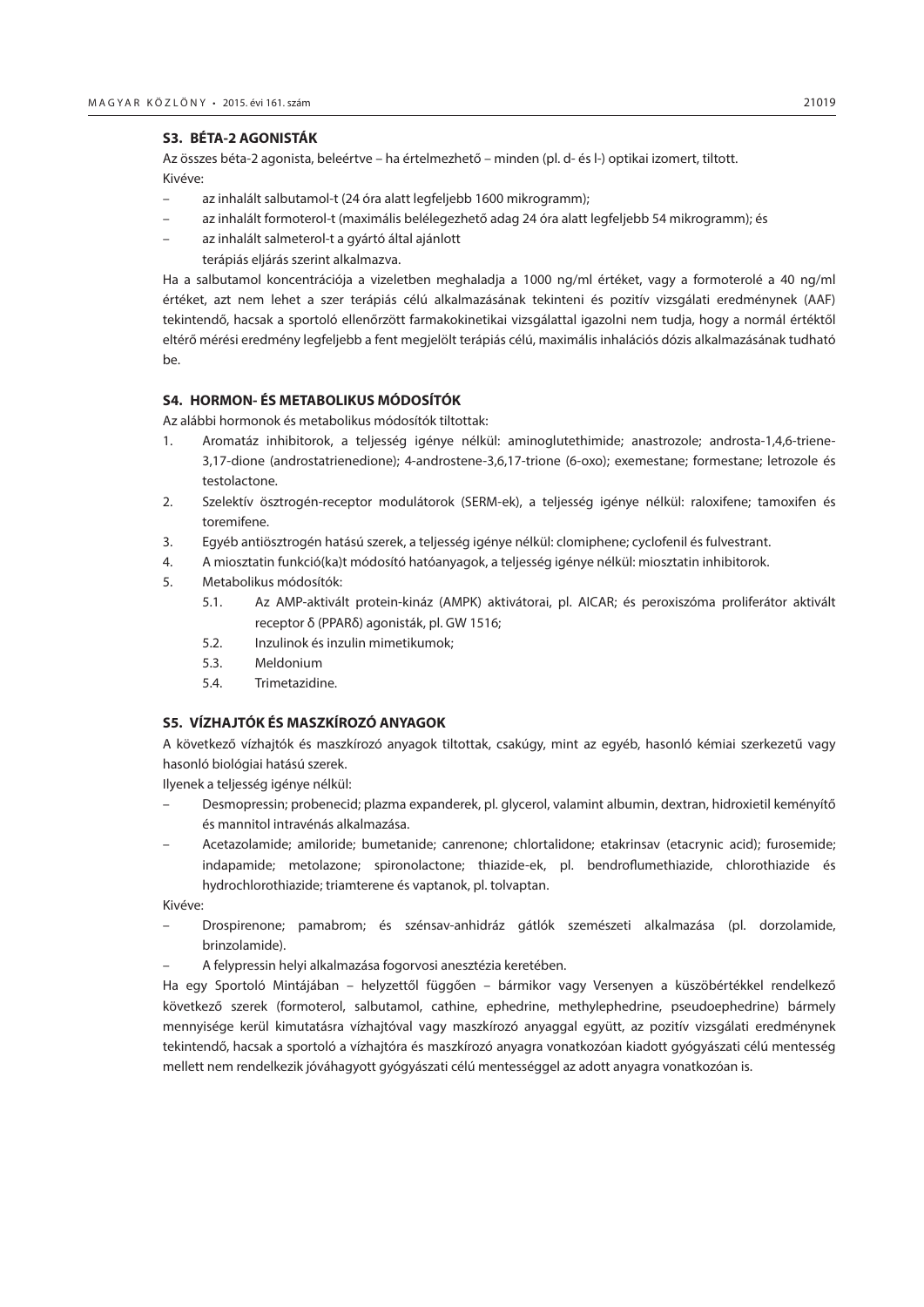## **TILTOTT MÓDSZEREK**

#### **M1. A VÉRBE ÉS A VÉR ALKOTÓELEMEIBE TÖRTÉNŐ BEAVATKOZÁS**

Az alábbiak tiltottak:

- 1. Bármilyen eredetű autológ, allogén (homológ) vagy heterológ vér- illetve vörösvérsejt-készítmény bármilyen mennyiségben történő beadása vagy visszajuttatása a keringési rendszerbe.
- 2. Az oxigénfelvétel, -szállítás vagy -bevitel mesterséges fokozása.
	- A teljesség igénye nélkül ideértve:

A perfluor vegyületeket; az efaproxiralt (RSR13), és a módosított hemoglobinkészítményeket, pl. hemoglobin-alapú vérpótló készítmények és mikrokapszulázott hemoglobin készítmények, kivéve a kiegészítő oxigénadást.

3. A vérbe vagy a vér alkotóelemeibe intravaszkuláris úton történő fizikai vagy kémiai beavatkozás bármely formája.

# **M2. KÉMIAI ÉS FIZIKAI BEAVATKOZÁS**

Az alábbiak tiltottak:

- 1. A manipulálás vagy manipulálás kísérlete a doppingellenőrzés során levett minták integritásának vagy érvényességének megváltoztatása céljából. Ilyenek a teljesség igénye nélkül: A vizeletminta helyettesítése és/ vagy meghamisítása, pl. proteázok.
- 2. A 6 órás időtartam alatt 50 ml-t meghaladó intravénás infúziók és/vagy injekciók, kivéve a kórházi felvétel, sebészeti eljárások vagy klinikai vizsgálatok során indokoltan kapottakat.

# **M3. GÉNDOPPING**

Az alábbi, a sportteljesítmény fokozására alkalmas módszerek tiltottak:

- 1. Nukleinsavak vagy nukleinsav-analógok polimerjeinek átvitele;
- 2. Normál vagy genetikailag módosított sejtek alkalmazása.

#### **VERSENYEN TILTOTT SZEREK ÉS MÓDSZEREK**

# **A fentiekben meghatározott S0-S5 és M1-M3 kategóriák mellett versenyen az alábbi kategóriák is tiltottak:**

# **TILTOTT SZEREK**

#### **S6. STIMULÁNSOK**

Minden stimuláns, beleértve – ha értelmezhető – minden (pl. d- és l-) optikai izomert, tiltott. Stimulánsok, úgymint:

a) Nem meghatározott stimulánsok:

Adrafinil; amfepramone; amfetamine; amfetaminil; amiphenazole; benfluorex; benzylpiperazine; bromantan; clobenzorex; cocaine; cropropamide; crotetamide; fencamine; fenetylline; fenfluramine; fenproporex; fonturacetam [4-phenylpiracetam (carphedon)]; furfenorex; mefenorex; mephentermine; mesocarb; metamfetamine (d-); pmethylamphetamine; modafinil; norfenfluramine; phendimetrazine; phentermine; prenylamine és prolintane.

Az e részben kifejezetten fel nem sorolt stimulánsok a Meghatározott Szerek közé tartoznak.

- b) Meghatározott stimulánsok:
	- Ilyenek a teljesség igénye nélkül:

Benzfetamine; cathine\*\*; cathinone és annak analógjai, pl. mephedrone, methedrone és α-pyrrolidinovalerophenone; dimethylamphetamine; ephedrine\*\*\*; epinephrine\*\*\*\* (adrenaline); etamivan; etilamfetamine; etilefrine; famprofazone; fenbutrazate; fencamfamin; heptaminol; hydroxyamfetamine (parahydroxyamphetamine); isometheptene;levmetamfetamine; meclofenoxate; methylenedioxymethamphetamine; methylephedrine\*\*\*; methylhexaneamine (dimethylpentylamine); methylphenidate;

nikethamide; norfenefrine; octopamine; oxilofrine (methylsynephrine); pemoline; pentetrazol; phenethylamine és származékai; phenmetrazine; phenpromethamine; propylhexedrine;pseudoephedrine\*\*\*\*\*; selegiline; sibutramine; strychnine; tenamfetamine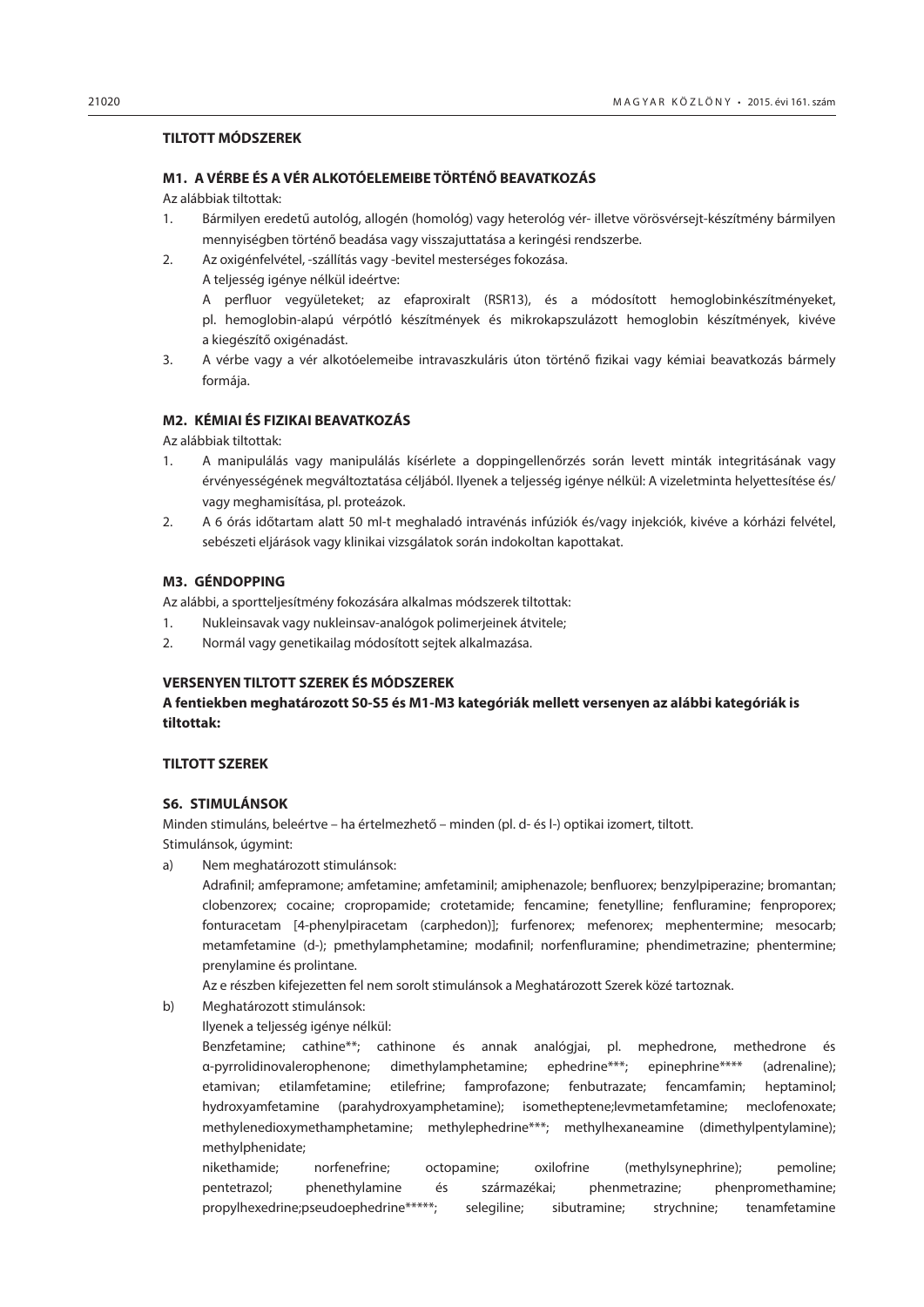(methylenedioxyamphetamine); tuaminoheptane; illetve egyéb, hasonló kémiai szerkezetű vagy hasonló biológiai hatású szerek.

Kivéve:

- Clonidine
- A helyileg alkalmazott imidazole-származékok és a 2016. évi monitoring programban\* szereplő stimulánsok.
	- \* Bupropion, koffein (caffeine), nikotin (nicotine), phenylephrine, phenylpropanolamine, pipradrol és synephrine: Ezek a szerek szerepelnek a 2016. évi monitoring programban, és nem tekinthetők Tiltott Szereknek.
	- \*\* Cathine: Tiltott, ha koncentrációja a vizeletben meghaladja a milliliterenkénti 5 mikrogrammot.
- \*\*\* Ephedrine és a methylephedrine: Tiltott, ha bármelyik koncentrációja a vizeletben meghaladja a milliliterenkénti 10 mikrogrammot.
- \*\*\*\* Epinephrine (adrenaline): Nem tiltott helyileg, pl. orrban, szemészeti céllal alkalmazva, vagy helyi érzéstelenítő szerekkel együtt alkalmazva.
- \*\*\*\*\* Pseudoephedrine: Tiltott, ha koncentrációja a vizeletben meghaladja a milliliterenkénti 150 mikrogrammot.

#### **S7. NARKOTIKUMOK**

Tiltottak:

Buprenorphine; dextromoramide; diamorphine (heroin); fentanyl és származékai; hydromorphone; methadone; morphine; oxycodone; oxymorphone; pentazocine és pethidine.

#### **S8. KANNABINOIDOK**

Tiltottak:

- A természetes, például cannabis, hasis és marihuána, vagy szintetikus delta 9-tetrahydrocannabinol (THC).
- Kannabimimetikumok, például a "Spice", JWH-18, JWH-073, HU-210.

#### **S9. GLÜKOKORTIKOIDOK**

Minden glükokortikoid orális, intravénás, intramuszkuláris vagy rektális úton történő alkalmazása tiltott.

#### **BIZONYOS SPORTÁGAKBAN TILTOTT SZEREK**

#### **P1. ALKOHOL**

Alkohol (etanol) fogyasztása kizárólag versenyen tiltott, az alábbi sportágakban. Kimutatása a kilélegzett levegő és/vagy levett vér elemzésével történik. A doppingvétség küszöbértéke 0,10 g/l véralkohol koncentrációval egyenértékű.

- Repülősportok (FAI)
- Íjászat (WA)
- Motorcsónak verseny (UIM)
- Autóverseny (FIA)

#### **P2. BÉTA-BLOKKOLÓK**

A béta-blokkolók kizárólag versenyen tiltottak, az alábbi sportágakban, valamint versenyen kívül is tiltottak, ahol az külön jelezve van.

- Íjászat (WA)\*
- Autóverseny (FIA)
- Biliárd (minden szakág) (WCBS)
- Darts (WDF)
- Golf (IGF)
- Lövészet (ISSF, IPC)\*
- Síelésen/hódeszkázáson (FIS) belül: síugrás, szabadstílusú síakrobatika/félcső, hódeszka félcső/ugrás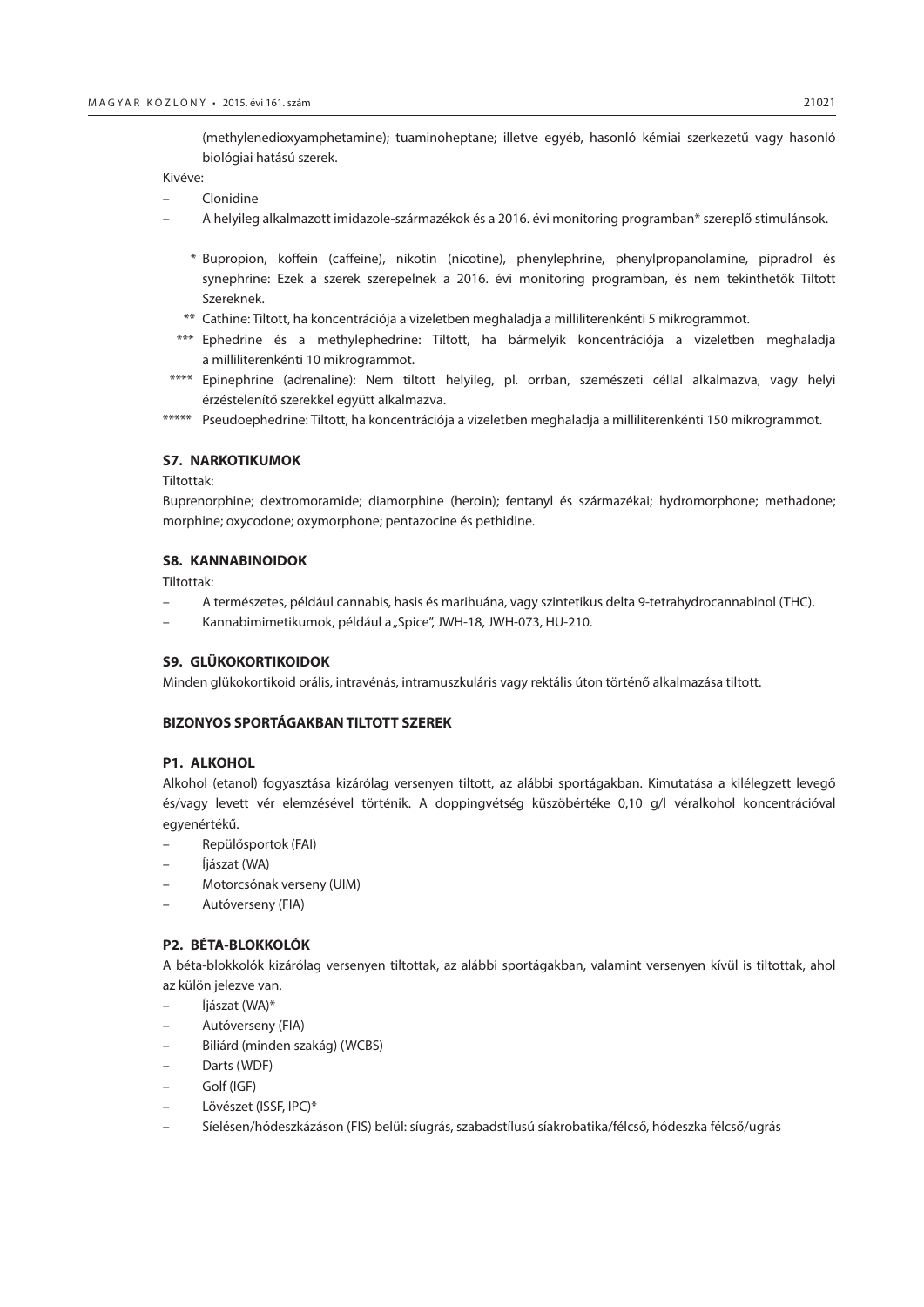- <span id="page-11-0"></span>– Vízalatti sportokon (CMAS) belül: állandó súlyos apnea uszonnyal vagy a nélkül, dinamikus apnea uszonnyal vagy a nélkül, szabad lehúzásos apnea, Jump Blue apnea, szigonyhalászat, statikus apnea, céllövészet és változó súlyos apnea.
- \* Versenyen kívül is tiltott
- Ilyenek a teljesség igénye nélkül:

Acebutolol; alprenolol; atenolol; betaxolol; bisoprolol; bunolol; carteolol; carvedilol; celiprolol; esmolol; labetalol; levobunolol; metipranolol; metoprolol; nadolol; oxprenolol; pindolol; propranolol; sotalol és timolol."

- **4. §** (1) Ez a rendelet a (2) bekezdésben meghatározott kivétellel a kihirdetését követő napon lép hatályba.
	- (2) A 2. §, a 3. § és az 5. § 2016. január 1-jén lép hatályba.
	- (3) Az Egyezmény módosításokkal egységes szerkezetbe foglalt szövegének és annak hivatalos magyar nyelvű fordításának közzétételéről a sportpolitikáért felelős miniszter gondoskodik.
	- (4) E rendelet végrehajtásához szükséges intézkedésekről a sportpolitikáért felelős miniszter gondoskodik.
- **5. §** Hatályát veszti az UNESCO által 2005. október 19-én elfogadott, a sportbeli dopping elleni nemzetközi egyezmény mellékletei módosításának kihirdetéséről szóló 298/2014. (XII. 5.) Korm. rendelet 1. alcíme.

 *Dr. Semjén Zsolt* s. k., miniszterelnök-helyettes

# **A Kormány 310/2015. (X. 28.) Korm. rendelete a tervpályázati eljárásokról**

A Kormány a közbeszerzésekről szóló 2015. évi CXLIII. törvény 198. § (1) bekezdés 3. pontjában kapott felhatalmazás alapján, az Alaptörvény 15. cikk (1) bekezdésében meghatározott feladatkörében eljárva a következőket rendeli el:

*I. FEJEZET A RENDELET HATÁLYA ÉS ALKALMAZÁSA*

# **1. A rendelet hatálya**

**1. §** E rendelet hatálya a közbeszerzésekről szóló 2015. évi CXLIII. törvény (a továbbiakban: Kbt.) szerint ajánlatkérőnek minősülő szervezetek által lefolytatott, a Kbt. 3. § 40. pontja szerinti tervpályázatokra terjed ki.

# **2. A tervpályázat alkalmazása**

- **2. §** (1) A tervpályázat célja főként a település- és területrendezés, építészet és építés, belsőépítészet, illetve adatfeldolgozás területén készített – tervek vagy tervrajzok összevetése és rangsorolása.
	- (2) A tervpályázat célja lehet az (1) bekezdésben foglaltak mellett például a mikro-, kis- és középvállalkozásokat támogató – pénzügyi konstrukciók megtervezése, kert- és tájépítészeti feladatok szakmai előkészítése, valamint védett műemléki érték érintettsége esetén az ezeket megalapozó kutatási és szakági dokumentációk készítése is.
	- (3) A tervpályázat célja lehet továbbá képzőművészeti, iparművészeti vagy az (1)–(2) bekezdésben foglaltak körébe nem sorolható egyéb művészeti szolgáltatáshoz kapcsolódó tervek (mintadarab, részlet, vázlat vagy kisplasztikai modell) összevetése és rangsorolása is (a továbbiakban: művészeti tervpályázat). A művészeti tervpályázati eljárásra a IV. Fejezetben foglalt szabályokat kell alkalmazni.
	- (4) Tervpályázati eljárást az ajánlatkérő az (1)–(3) bekezdésben foglaltakon kívül bármely olyan esetben is alkalmazhat, amikor az ajánlatkérő célja a pályázók által elkészített pályaművek összehasonlítása és értékelése.
	- (5) A Közbeszerzési Hatóság az építészeti-műszaki tervpályázatokra vonatkozó szakmaspecifikus szempontokról az illetékes szakmai kamarával együttműködve útmutatót adhat ki.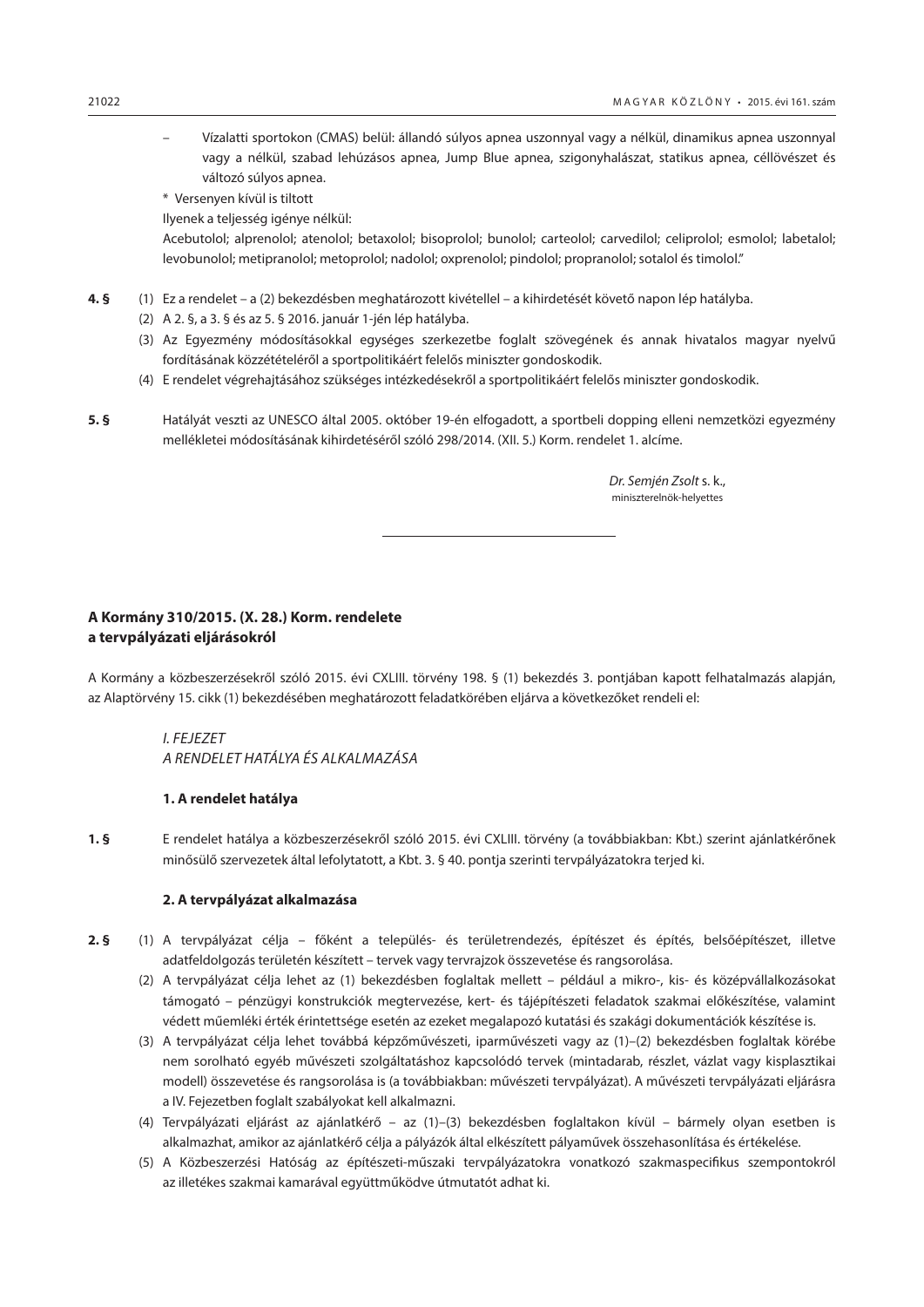- **3. §** (1) E rendelet szerinti eljárást nem kell alkalmazni a Kbt. 9. § (1)–(7) bekezdésében foglalt esetekben.
	- (2) A Kbt. 6. §-a és 7. §-a szerinti ajánlatkérők esetében a Kbt. 10–13. §-a szerinti kivételeket akkor kell alkalmazni, ha a tervpályázat célja az ajánlatkérő Kbt. 6. § (1)–(2) bekezdésében meghatározott egy vagy több közszolgáltató tevékenysége előkészítésének, megkezdésének vagy folytatásának biztosítása.
	- (3) Az ajánlatkérő dönt arról, hogy a tervszolgáltatás megrendelésére irányuló közbeszerzési eljárást megelőzően szükséges-e tervpályázati eljárás lebonyolítása.
- **4. §** (1) Tervpályázati eljárást a Kbt. szabályai szerint ajánlatkérőnek nem minősülő szervezet vagy személy is lebonyolíthat e rendelet szabályainak alkalmazásával.
	- (2) Tervpályázati eljárás nem alkalmazható, ha az építési beruházás megvalósítására irányuló közbeszerzési eljárás tárgya – az építési beruházások, valamint az építési beruházásokhoz kapcsolódó tervezői és mérnöki szolgáltatások közbeszerzésének részletes szabályairól szóló kormányrendelet előírásainak megfelelően – építmény (építési munka) kivitelezése és külön jogszabályban meghatározott tervezése együtt.

# *II. FEJEZET ÁLTALÁNOS ELJÁRÁSI SZABÁLYOK*

- **5. §** A tervpályázati eljárásra a Kbt. Első Részében foglaltakat megfelelően alkalmazni kell azzal, hogy közbeszerzési eljárás helyett tervpályázatot kell érteni.
- **6. §** A tervpályázati eljárást engedélyhez kötött tevékenység esetén a tervpályázat tárgya szerinti építésügyi vagy egyéb hatósági engedélyezési eljárásokat megelőzően kell lefolytatni. A tervpályázati eljárás nem irányulhat magának az engedélyezési tervdokumentációnak az elkészítésére, azonban az ajánlatkérő kérheti olyan vázlatterv (tervjavaslat, látványterv, koncepcióterv) pályaműként történő bemutatását, amely más pályázók által benyújtott pályaművekkel összehasonlítható, értékelhető és a nyertes pályázó kiválasztására alkalmas.
- **7. §** Tervpályázati pályamű ideértve a művészeti tervpályázati pályaművet is megvétele alatt e rendelet alkalmazásában azt kell érteni, ha az ajánlatkérő a díjazottként rangsorolt pályaműveken kívül a jelentős részeredményeket tartalmazó további pályaművek tekintetében is előírta meghatározott felhasználási jogok átruházását. A pályamű megvétele esetén a pályázó a bírálóbizottság által megállapított, a pályamű értékét is figyelembe vevő vételi díjra jogosult.

#### **3. A titkosság**

- **8. §** (1) A tervpályázati eljárás során a pályázók nevét, lakcímét, székhelyét, a kiírásban kért egyéb adatait elkülönítetten, titkosan kell kezelni.
	- (2) A pályázók adatait a bírálóbizottság csak a bírálat lezárását és a zárójelentés elfogadását követően ismerheti meg és hozhatja nyilvánosságra.
	- (3) Az ajánlatkérő a kiírásban előírja, hogy a titkosság biztosítása érdekében a pályaműveknek, valamint a pályaművek benyújtása során a pályázóknak mely követelményeknek kell megfelelniük.
	- (4) A pályaművet tartalmazó csomagot és az egyes munkarészeket a titkosságot sértő módon megjelölni nem lehet. Elektronikus adathordozó benyújtása esetén a pályázó személyére utaló bármely adat titkosságának megőrzése – az ajánlatkérő előírása szerint – az ajánlatkérő intézkedésével is történhet.

#### **4. A tervpályázati eljárás fajtái**

- **9. §** (1) A tervpályázati eljárás irányulhat arra, hogy a tervpályázati eljárást követően a szolgáltatás (tervszolgáltatás, továbbtervezés) megrendelésére irányuló szerződést a nyertessel vagy az első díjazottal, vagy a bírálóbizottság által ajánlattételre felhívni javasolt több nyertes vagy díjazott valamelyikével kösse meg az ajánlatkérő.
	- (2) Ha a tervpályázati eljárást megindító felhívásban az ajánlatkérő megjelölte, hogy a tervpályázati eljárást követően a szolgáltatás (tervszolgáltatás, továbbtervezés) megrendelésére irányuló szerződést a nyertessel (díjazottal) vagy a nyertesek (díjazottak) valamelyikével köti meg, a szolgáltatás (tervszolgáltatás, továbbtervezés) megrendelésére a Kbt. 98. § (5) bekezdése, vagy – ha a tervpályázati eljárás az ajánlatkérő Kbt. 6. § (1)–(2) bekezdése szerinti közszolgáló tevékenységének biztosítását szolgálja – a közszolgáltatók közbeszerzéseire vonatkozó sajátos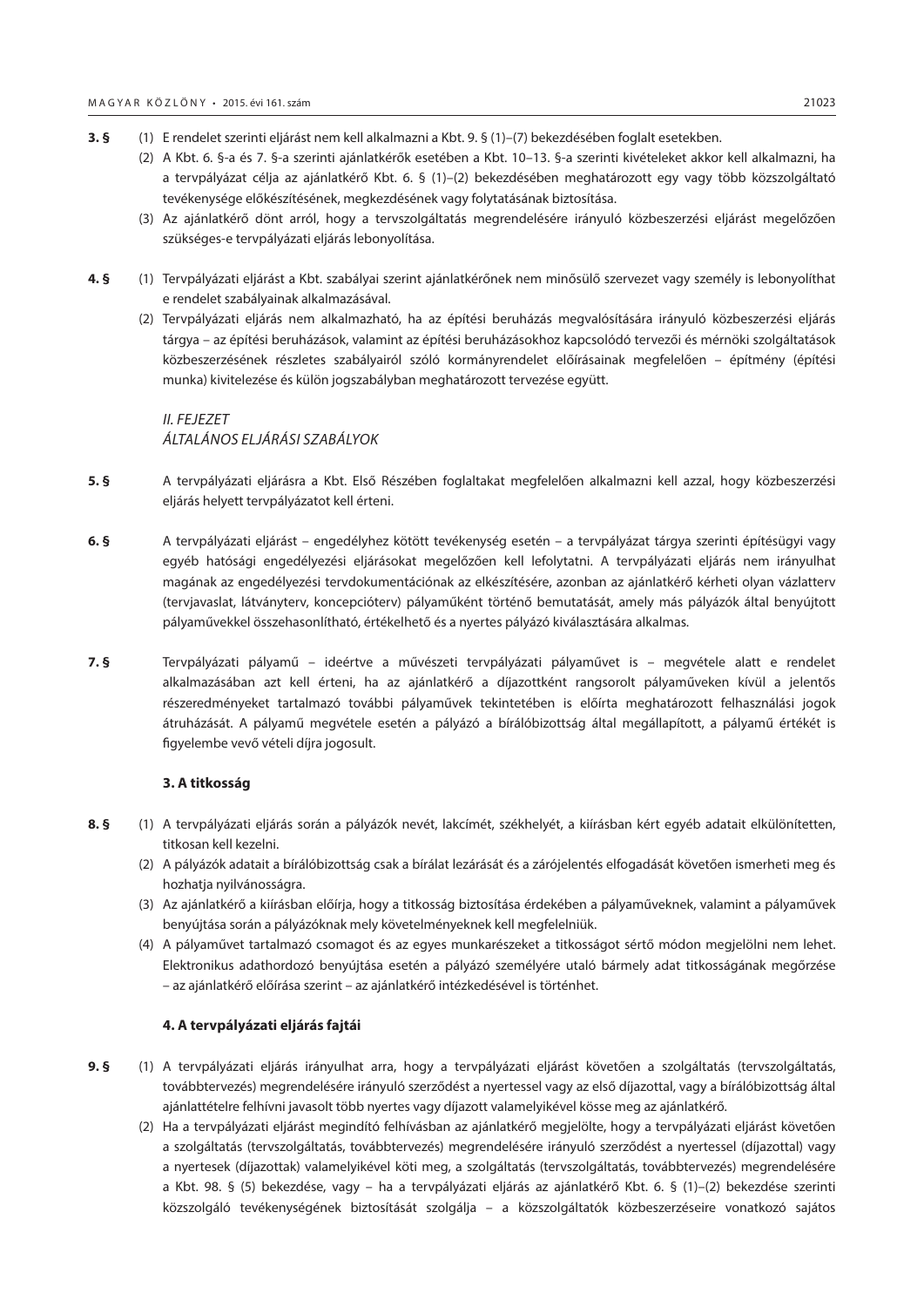közbeszerzési szabályokról szóló kormányrendelet 15. § (4) bekezdése szerinti hirdetmény nélküli tárgyalásos eljárást kell alkalmazni.

- (3) Tervpályázati eljárás lefolytatható abban az esetben is, ha az a tervezési feladatok koncepciójának szakmai megalapozására, az igények előzetes tisztázására, a tervezési program vagy a tervkoncepció előkészítésére szolgál, és a tervpályázati eljárásnak nem célja tervezési szolgáltatás megrendelése (a továbbiakban: ötletpályázat).
- (4) Ötletpályázat esetén az ajánlatkérő az eljárást megindító felhívásban előírja, hogy az ötletpályázatot követően a nyertessel szolgáltatás megrendelésére irányuló szerződés megkötésére nem kerül sor.
- (5) Ötletpályázatot követően az ajánlatkérő nem folytathat le hirdetmény nélküli tárgyalásos eljárást.
- **10. §** (1) A tervpályázati eljárás nyílt, meghívásos vagy egyszerű tervpályázati eljárás lehet.
	- (2) Ha a tervpályázat Kbt. 16. §-a és 18. § (4) bekezdése alapján megállapított becsült értéke eléri a huszonötmillió forintot, az ajánlatkérő kizárólag nyílt vagy meghívásos eljárást folytathat le.

#### **5. A tervpályázati eljárás közreműködői**

- **11. §** (1) A tervpályázati eljárás közreműködői:
	- a) az ajánlatkérő,
	- b) a bírálóbizottság,
	- c) a pályázó.
	- (2) A tervpályázati eljárásban közreműködő valamennyi személynek és szervezetnek kötelessége a tervpályázati eljárás rendjének és etikai tisztaságának, valamint szakszerűségének tiszteletben tartása és megőrzése.
- **12. §** (1) Az ajánlatkérő az a Kbt. 5–7. §-a, vagy e rendelet 4. § (1) bekezdése szerinti szervezet, amely az adott tervezési feladat vonatkozásában döntési jogosultsággal rendelkezik.
	- (2) Az ajánlatkérő feladata:
		- a) a tervpályázat céljának és jellegének, valamint a tervpályázati feladatnak a meghatározása;
		- b) a tervpályázat pénzügyi fedezetének biztosítása;
		- c) a bírálóbizottság felkérése, megbízása, munkafeltételeinek biztosítása, díjazása;
		- d) a tervpályázati kiírás elkészítése, illetve elkészíttetése, jóváhagyása és meghirdetése;
		- e) a tervpályázati eljárás lebonyolítása;
		- f) a tervpályázati eljárás eredményének kihirdetése és díjazásos pályáztatás esetén a pályadíjak kifizetése;
		- g) a pályaművek felhasználása, hasznosítása e rendeletnek és a szerzői jogról szóló törvény szabályainak megfelelően.
	- (3) Az ajánlatkérő felelős a tervpályázati eljárás meghirdetésének és lebonyolításának szakszerűségéért és jogszerűségéért.
	- (4) Az ajánlatkérő köteles a pályázók számára a tervpályázatra vonatkozóan megkülönböztetés nélkül azonos információkat biztosítani.
- **13. §** (1) A pályázatokat bírálóbizottság értékeli és bírálja el. A bírálóbizottság a tervpályázat tárgyában magas szintű elméleti és gyakorlati ismeretekkel rendelkező természetes személyek testülete.
	- (2) A bírálóbizottság a titkosságot biztosító módon benyújtott pályázatokat önállóan, pártatlanul és szakszerűen, az ajánlatkérő által meghatározott értékelési szempontok szerint bírálja el.
- **14. §** (1) A bírálóbizottság az ajánlatkérővel kötött megállapodás szerint végzi munkáját, megbízása a felkéréstől a zárójelentés elfogadásáig tart. Külön megállapodás alapján a bírálóbizottság a kiírást elkészítheti, vagy résztvevői a kiírás elkészítésében részt vehetnek.
	- (2) A bírálóbizottság résztvevője az elnök és ha a (7) bekezdés szerint az eljárásban a közreműködése szükséges a társelnök, a bírálóbizottsági tagok, továbbá a szakértőként bevont személyek, valamint szükség szerint a jogi szakértő.
	- (3) A nemzetgazdasági szempontból kiemelt jelentőségű ügy tárgyát képező építmény esetében az ajánlatkérő – amennyiben a beruházás során tervpályázati eljárás lefolytatására sor kerül – azon személlyel köt megállapodást a bírálóbizottság elnöki teendőinek ellátására, akit az illetékes szakmai kamara egyetértésével az építésügyért felelős miniszter kijelöl.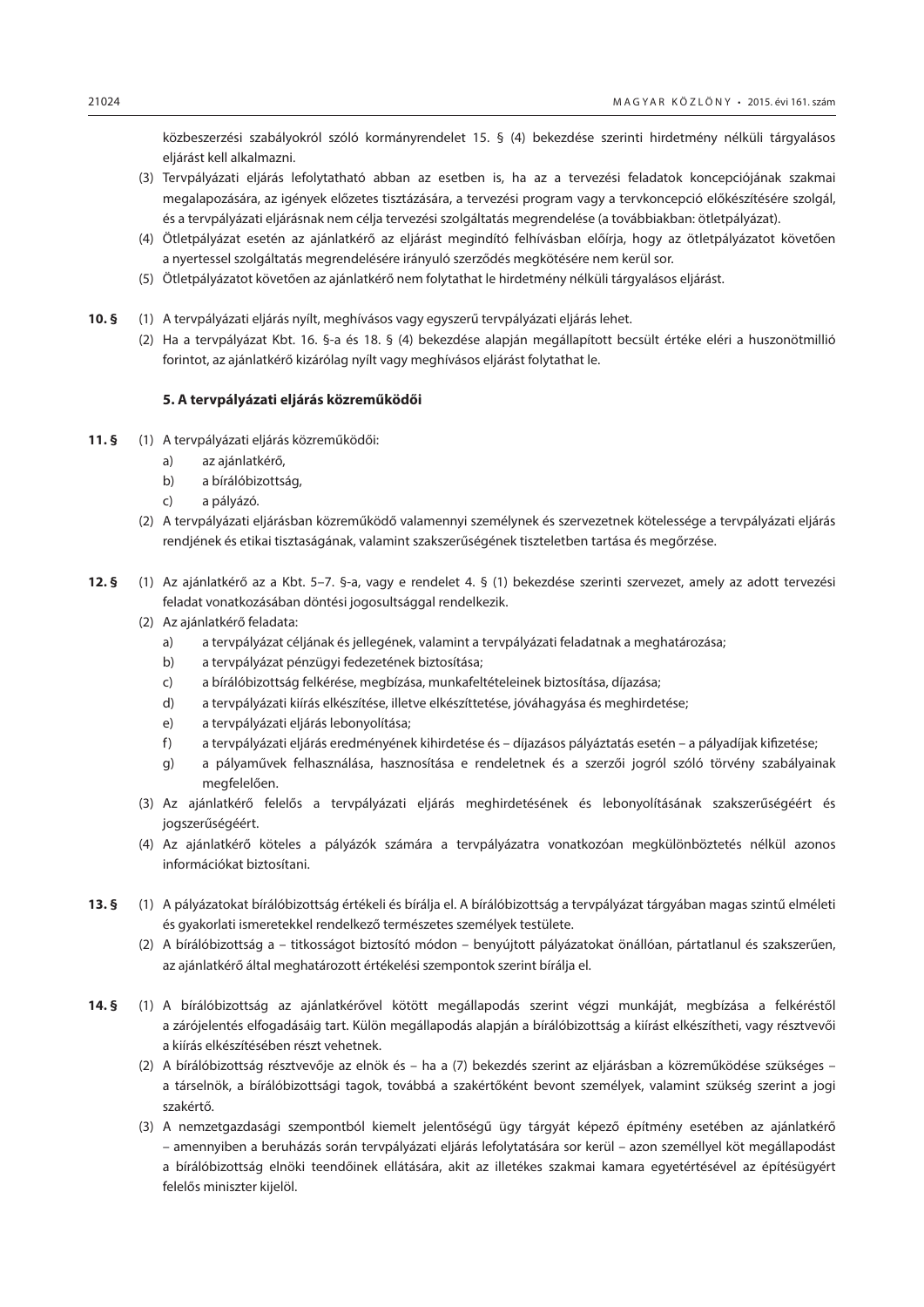- (4) A bírálóbizottságban tagként vagy szakértőként a tervpályázat tárgya szerint illetékes országos szakmai kamarák, egyéb szakmai szervezetek és felsőoktatási intézmények, továbbá az érintett központi államigazgatási szervek, valamint a tervezési feladatban érdekelt helyi önkormányzat által javasolt és erre felkért képviselők és szakértők, vagy olyan magánszemélyek vehetnek részt, akik a tervpályázat tárgyában magas szintű elméleti és gyakorlati ismeretekkel rendelkeznek.
- (5) A bírálóbizottságban a tervpályázat tárgya szerint illetékes országos szakmai kamara és a tervezési feladatban érdekelt helyi önkormányzat szakmai képviseletét minden esetben biztosítani kell. Védett műemléki érték – azaz műemléket, nyilvántartott műemléki értéket, műemléki jelentőségű területet, műemléki környezetet és történeti tájat érintő ügyek – esetén az előzőekben megjelölt személyeken kívül biztosítani kell továbbá a Forster Gyula Nemzeti Örökségvédelmi és Vagyongazdálkodási Központ (a továbbiakban: Forster Központ) által kijelölt, műemléki területen szakértői jogosultsággal rendelkező tag részvételét is.
- (6) A bírálóbizottságban, ha a tervpályázat becsült értéke az uniós értékhatárt eléri, jogi végzettséggel rendelkező jogi szakértő működik közre. A jogi szakértő feladata a tervpályázati eljárás során készült jegyzőkönyvek – a folyamatos jegyzőkönyv, valamint a 24. § (3) bekezdésében meghatározott bontási jegyzőkönyv – és egyéb iratok elkészítése. Ha a tervpályázat becsült értéke az uniós értékhatárt nem éri el, a jogi szakértő feladatát – beleértve a jegyzőkönyvek vezetését is – a bírálóbizottság valamelyik tagja vagy szakértője is elláthatja.
- (7) A bírálóbizottság üléseit az elnök hívja össze, a bírálati munkát az elnök vezeti. A bírálóbizottságban társelnök közreműködésére akkor van szükség, ha az elnök nem rendelkezik a pályázókkal szemben szakmai követelményként előírt szakképesítéssel.
- (8) A bírálóbizottságban a szavazásra jogosultak száma az egyszerű tervpályázati eljárás kivételével legalább öt fő. Szavazásra jogosult az elnök, – ha a (7) bekezdés szerint az eljárásban a közreműködése szükséges – a társelnök és a bírálóbizottsági tagok.
- (9) Ha a tervpályázati kiírásban az ajánlatkérő a pályázókkal szemben szakmai követelményeket vagy képzettséget határozott meg, legalább a bírálóbizottság tagjai kétharmadának meg kell felelnie a pályázóktól megkövetelt vagy azokkal egyenértékű szakmai követelményeknek, képzettségnek. Építészeti-műszaki tervek esetén a szakmai kamarák és szakmai szervezetek képviselőinek a pályázóktól megkövetelt tervezési jogosultsággal is rendelkezniük kell.
- (10) Amennyiben a bírálóbizottság tagja a 20. § (1) bekezdés szerinti dokumentációban foglaltakkal nem ért egyet, a bírálóbizottság munkájában való részvételről lemondhat a tervpályázat meghirdetése előtt. Ebben az esetben az ajánlatkérő újabb tagot kérhet fel.
- (11) Akadályoztatás esetén a bírálóbizottság elnökét a társelnök, tagját a bírálati munka teljes ideje alatt szükség esetén – a kiírásban megnevezett póttag helyettesíti. A bírálóbizottságba az elnök által behívott póttag a tagokkal azonos jogokkal és kötelezettséggel rendelkezik. A bírálóbizottság megjelölt tagjainak és póttagjainak személye az eljárásban nem cserélhető le.

#### **15. §** (1) A bírálóbizottság feladata:

- a) a tervpályázati kiírásban meghirdetett célt legjobban megvalósító pályaművek meghatározása az 1. díjjal kezdődő rangsorolással, valamint a jelentős részeredményeket tartalmazó pályaművek megvételére történő javaslattétel,
- b) a pályaművek részletes indoklással ellátott írásbeli értékelése, minősítése és a zárójelentés elkészítése,
- c) a 9. § (1) bekezdése szerinti tervpályázati eljárás esetében a szolgáltatás (továbbtervezés) hirdetmény nélküli tárgyalásos eljárás keretében történő megrendelésére vonatkozó ajánlás elkészítése, amelyben megjelöli, hogy a nyertes vagy az első díjazott pályázót, vagy több nyertes vagy díjazott pályázó közül mely pályázókat ajánlja a tervpályázatot követő közbeszerzési eljárásban ajánlattételre felhívni,
- d) adott esetben arra vonatkozó ajánlás megtétele, hogy ne kerüljön sor hirdetmény nélküli tárgyalásos eljárás lefolytatására.
- (2) A bírálóbizottság szakmai döntése a pályaművek értékelésére, minősítésére, rangsorolására, valamint a tervpályázati díjak odaítélésére vonatkozóan végleges, attól az ajánlatkérő nem térhet el.
- **16. §** (1) A bírálóbizottság döntéseit testületként, a bírálóbizottság elnöke által megadott időpontban és helyszínen összehívott ülésén egyszerű szótöbbséggel hozza. A bírálóbizottság határozatképességéhez a szavazásra jogosultak kétharmadának jelenléte szükséges. Szavazategyenlőség esetén a pályázókkal szemben szakmai követelményként előírt, vagy azzal egyenértékű szakképesítéssel rendelkező elnök vagy társelnök szavazata dönt.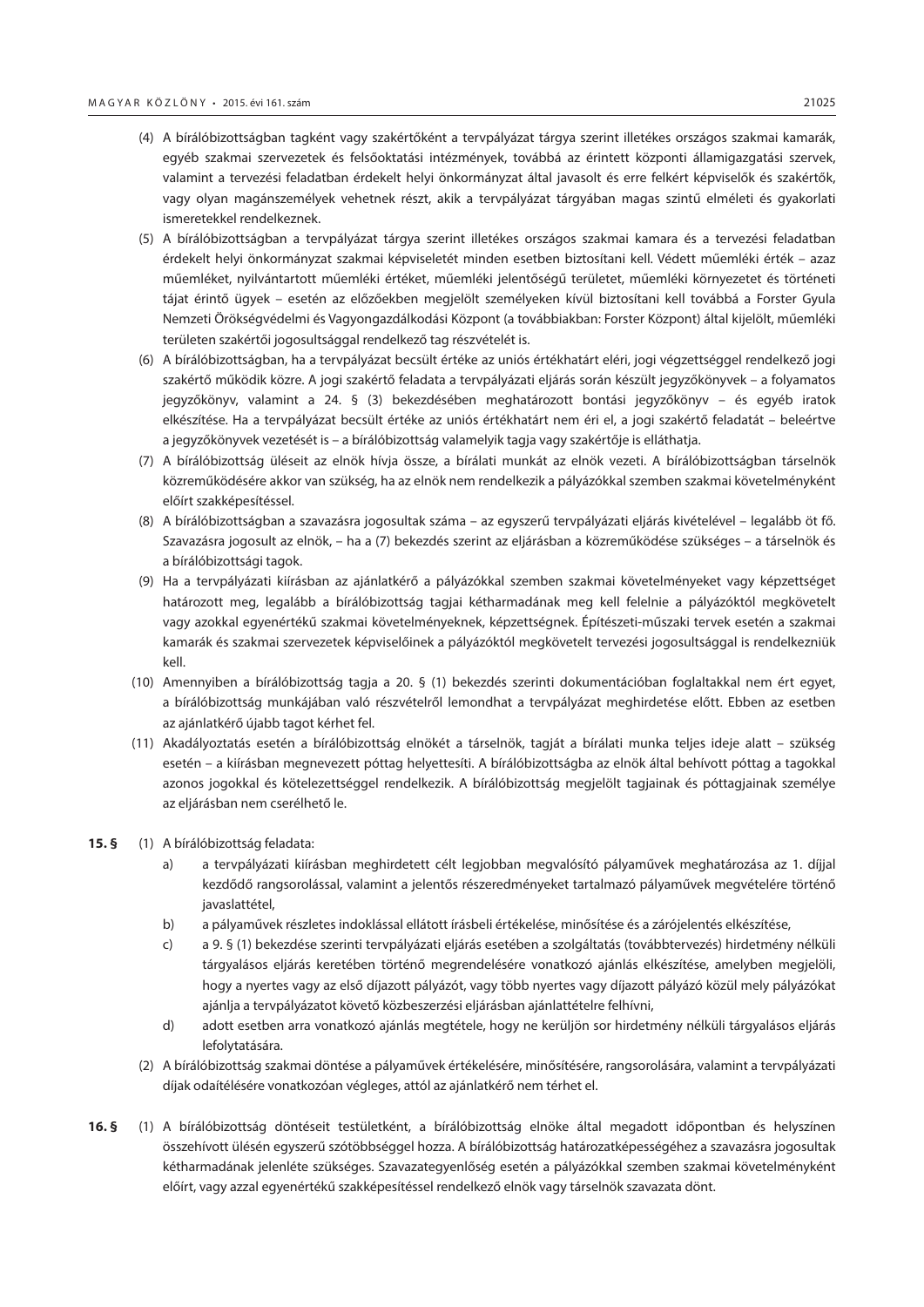- (2) A bírálóbizottság bármely résztvevője a bírálati munka során jogosult ellenvéleményét vagy külön véleményét a folyamatos jegyzőkönyvben rögzíteni.
- (3) A bírálóbizottság munkája nem nyilvános. A bírálati munka ideje alatt a bírálóbizottság résztvevőin kívül csak a jegyzőkönyvek leírását végző kisegítő személyzet lehet jelen.
- (4) Az ajánlatkérő felelős azért, hogy a titkosság követelményeit a bírálat alatt megtartsák. A bírálóbizottság záró üléséig a pályaműveket csak a bírálóbizottság tagjai és szakértői ismerhetik meg.
- **17. §** (1) A pályázó az a természetes vagy jogi személy, egyéni cég vagy személyes joga szerint jogképes szervezet, aki, illetve amely a tervpályázati kiírásban meghirdetett feladat elkészítésére vállalkozik, vagy akit, illetve amelyet erre felkértek.
	- (2) A pályázó azzal, hogy pályaművét benyújtotta, a tervpályázati kiírás feltételeit magára nézve kötelezőnek fogadja el.
	- (3) Nem indulhat tervpályázati eljárásban pályázóként az a gazdálkodó szervezet vagy természetes személy, aki, illetve amely szakmai tevékenysége körében – három évnél nem régebben meghozott jogerős ítéletben megállapított – jogszabálysértést követett el.

#### **6. Összeférhetetlenség**

- **18. §** (1) A tervpályázat közreműködői tekintetében a Kbt. 25. §-ának rendelkezéseit az e rendeletben foglalt eltérésekkel kell alkalmazni.
	- (2) A bírálóbizottság résztvevői a Kbt. 25. §-a alkalmazásában az ajánlatkérő nevében eljáró személyek.
	- (3) A bírálóbizottság résztvevői az általuk bírált pályaművek (tervek) feldolgozásában, átdolgozásában, továbbtervezésében tervezőként, szakértőként, tanácsadóként nem vehetnek részt, továbbá nem vállalkozhatnak az ajánlatkérő megbízásából az általuk bírált tervpályázat tárgyának megvalósítási helyszínére, azonos tervezői program szerinti terv elkészítésére az eredményhirdetéstől számított három éven belül.
	- (4) A Kbt. 25. § (3) bekezdésében foglaltakon túl nem indulhat pályázóként, aki a bírálóbizottság
		- a) résztvevőjének a Polgári Törvénykönyvről szóló 2013. évi V. törvény 8:1. § 2. pontja szerinti hozzátartozója,
		- b) résztvevőjével együtt azonos gazdálkodó szervezettel áll munkaviszonyban, vagy munkavégzésre irányuló egyéb jogviszonyban, illetve azonos gazdálkodó szervezetben tulajdoni részesedéssel rendelkezik, vagy
		- c) résztvevőjével egy éven belül közösen pályaművet nyújtott be.
	- (5) A Kbt. 25. § (3) bekezdésében foglaltakon túl nem indulhat pályázóként továbbá
		- a) az a gazdálkodó szervezet, amelynek vezető tisztségviselője, felügyelőbizottsági tagja vagy a gazdálkodó szervezetben tulajdoni részesedéssel rendelkező tagja, illetve ezeknek a hozzátartozója a bírálóbizottság résztvevője, vagy
		- b) az a gazdálkodó szervezet, amellyel a bírálóbizottság bármely résztvevője munkaviszonyban vagy munkavégzésre irányuló egyéb jogviszonyban áll.

#### **7. A tervpályázat meghirdetése**

- **19. §** (1) A tervpályázati eljárás a Kbt. 37. § (1) bekezdés f) pontja szerinti tervpályázati kiírással indul, amelyet az ajánlatkérő hirdetmény útján köteles közzétenni. A tervpályázati kiírást a közbeszerzési és tervpályázati hirdetmények mintáit meghatározó külön jogszabály szerinti minta alkalmazásával kell elkészíteni. A hirdetmények megküldésére és közzétételére a külön jogszabályban foglaltak alkalmazandóak.
	- (2) Ha a tervpályázat becsült értéke a tervpályázatra irányadó uniós értékhatárt eléri, illetve meghaladja, a tervpályázati kiírást az Európai Unió Hivatalos Lapjában és a hirdetmények elektronikus napilapjában (TED adatbank) kell közzétenni.
	- (3) Ha a tervpályázat becsült értéke a tervpályázatra irányadó nemzeti értékhatárt eléri vagy meghaladja, azonban az uniós értékhatárt nem éri el, a nyílt és a meghívásos tervpályázati eljárás kiírását a Közbeszerzési Értesítőben kell közzétenni.
	- (4) A tervpályázat lényeges adatait tartalmazó rövidített tervpályázati felhívást, valamint a dokumentációt részben vagy egészében, a tervezési feladat tárgya szerint illetékes országos szakmai kamara hivatalos tájékoztatójában, és lehetőség szerint a honlapján is közzé kell tenni.
	- (5) Az egyszerű tervpályázati eljárás meghirdetésére az (1)–(4) bekezdéstől eltérően a 33. §-t kell alkalmazni.
	- (6) Az ajánlatkérő a tervpályázati kiírásban köteles meghatározni a pályázatok elbírálási szempontjait.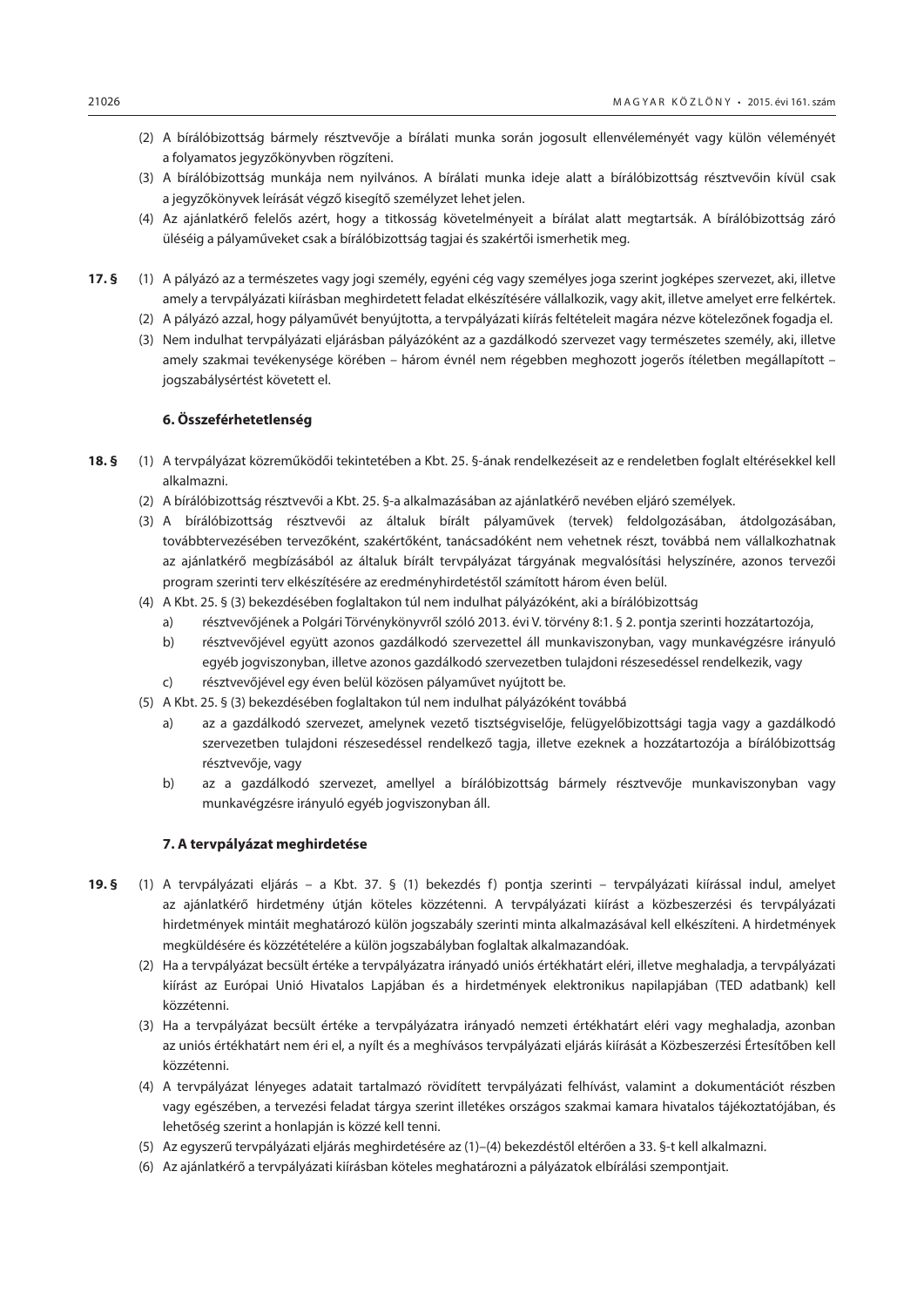#### **8. A tervpályázati dokumentáció**

- **20. §** (1) A tervpályázati kiírás dokumentációja (a továbbiakban: dokumentáció) részletes programból és a hozzá tartozó mellékletből, valamint a tervpályázat szempontjából lényeges tájékoztató adatok ismertetéséből áll.
	- (2) A dokumentáció részletes programjának tartalmaznia kell különösen:
		- a) az elkészítendő pályamű vagy tervezési feladat részletes leírását, a tervpályázat szempontjából szükséges adatokat, alkalmazandó irányelveket, szükség szerint utalva a hatósági előírásokra, normatívákra, szabványokra;
		- b) a tervpályázat kidolgozásához felhasználható ki nem adott, de tanulmányozható anyagok megtekintésének helyét és módját;
		- c) a tervpályázat kidolgozása során figyelembe veendő sajátos szempontokat és követelményeket (pl. településtörténet, településszerkezet, terület- és településrendezési vonatkozások, növényzet, táji és természeti értékek, terepadottságok, talajviszonyok, területfelhasználás, műemléki védettség és régészeti érintettség, természetvédelmi oltalom, közlekedés, közintézmény ellátottság, egyéb adatok);
		- d) az objektív összehasonlítást megkönnyítő, a pályázó által szolgáltatandó adatok kérdőlapját;
		- e) a szabadalmi bejelentés alatt álló munkarészek megjelölésének módját;
		- f) a pályaművek elbírálásának a tervpályázat tárgya szerinti sajátos szakmai szempontjait;
		- g) építészeti-műszaki tervek esetén az építészeti minőséggel, szakmai igényességgel és szakszerűséggel kapcsolatos követelményeket, ezen belül különösen:
			- ga) a telepítés (a környezetbe és a tájba illeszkedés, a beépítés) követelményeit,
			- gb) a tervezési program szerinti rendeltetés, a használhatóság, a gazdaságosság követelményeit,
			- gc) a településképi és településszerkezeti hatást, továbbá a rálátás és látványvédelem követelményeit,
			- gd) a környezetvédelmi követelményeket, az energiatudatosságot, a megfelelő alapanyag hasznosítást és a fenntartható építészet követelményeit;
			- ge) védett műemléki értékek esetén a további szükséges kutatási, feltárási, restaurálási feladatokat;
		- h) a formai (pl. grafikai megjelenítés, lapméret) és tartalmi előírásokat (pl. alaprajzok, metszetek, homlokzatok, látványterv mennyiségét, maximálisan beadható lapok számát), megkülönböztetve az ajánlott, illetve kötelezően betartandó követelményeket;
		- i) a pályaművek benyújtandó munkarészeinek megnevezését, léptékét és formai előírásait;
		- j) a díjazásban vagy megvételben nem részesült pályaművek visszaadásának módját;
		- k) az eredményhirdetés helyére és időpontjára vonatkozó információkat.
	- (3) A dokumentáció mellékleteinek tartalmaznia kell különösen:
		- a) építészeti-műszaki tervek esetén a tervezési terület alaptérképét, helyszínrajzát, szükség esetén geodéziai adatokat;
		- b) a tervpályázati feladat megismeréséhez és a pályamű elkészítéséhez szükséges térképeket, vizsgálatokat, tervi előzményeket, fényképeket;
		- c) címzéslapot;
		- d) borítékot;
		- e) a pályázók adatainak és a díjazás vagy megvétel szerzők közötti százalékos arányának feltüntetésére szolgáló kitöltendő adatlapot, ha ezen adatokat az ajánlatkérő a pályaműhöz csatoltan kéri benyújtani.
	- (4) A dokumentációnak tartalmaznia kell a tervpályázattal kapcsolatos lényeges tájékoztató adatokat is, különösen:
		- a) az ajánlatkérő megnevezését;
		- b) a tervpályázat pontos címét, tárgyát, célját és jellegét;
		- c) a tervpályázaton való részvétel feltételeit (alkalmassági követelményeket);
		- d) a teljes tervpályázati dokumentáció elektronikus elérésének módját;
		- e) a pályaművek benyújtásának helyét, határidejét és módját;
		- f) a pályaművek díjazására és megvételére szánt összeget, ezen belül a díj legnagyobb és a megvétel legkisebb összegét;
		- g) az összes pályázónak adott esetben fizetett költségtérítésre vonatkozó adatokat;
		- h) a bírálóbizottság elnökének (társelnökének) és tagjainak (póttagjainak) nevét és az általuk képviselt szervezetet vagy munkahelyet;
		- i) a tervpályázatra vonatkozó kérdések benyújtásának, valamint a válaszok megadásának módját és határidejét;
		- j) meghívásos tervpályázati eljárás esetén a meghívott pályázók nevét;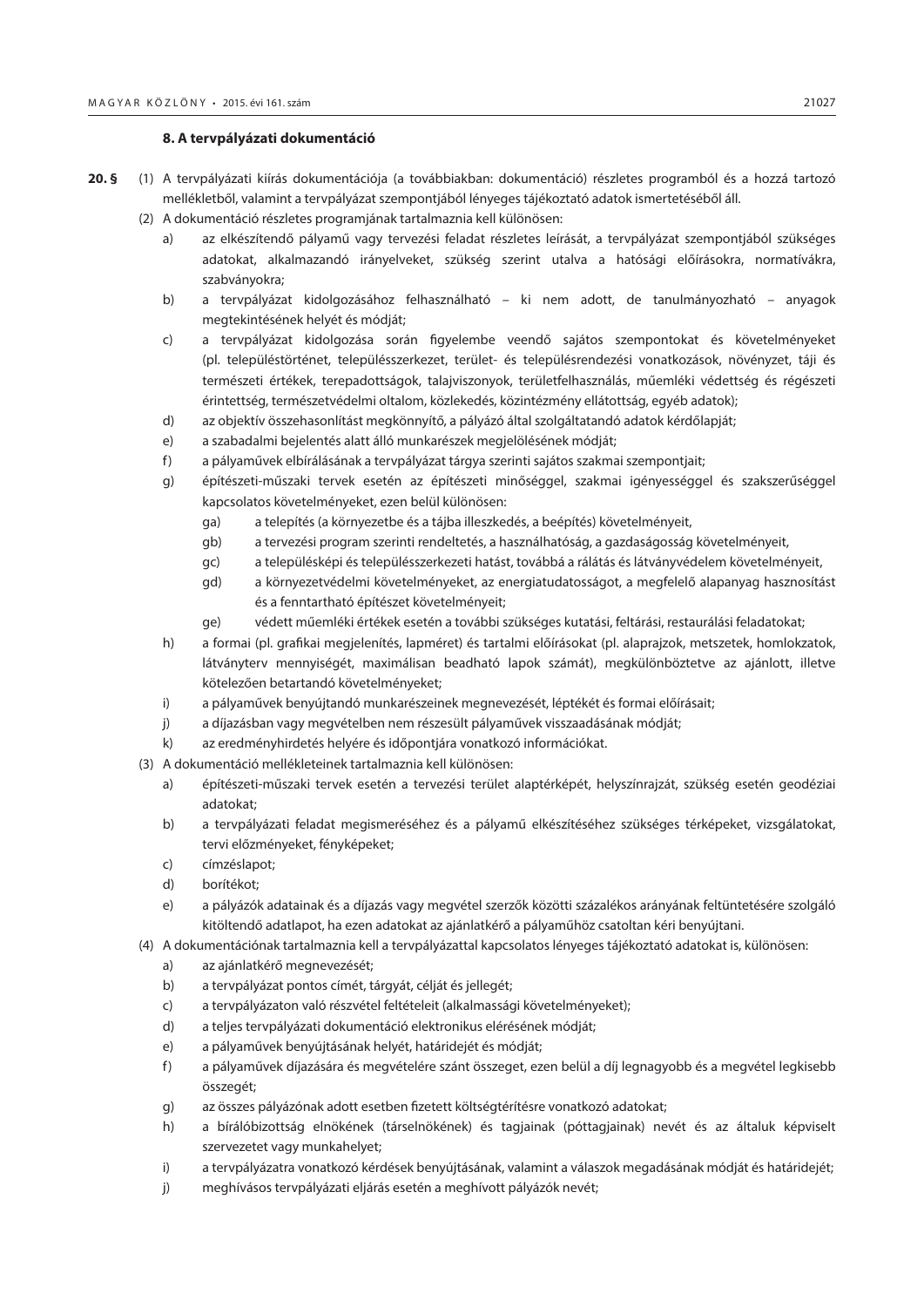- k) a tervpályázati eljárást követő szolgáltatás (tervezés) megrendeléséhez szükséges ajánlatkérői feltételeket és követelményeket, határidőket;
- l) a tervpályázati kiírás részletes programjának és mellékleteinek tartalomjegyzékét;
- m) a tervpályázati eljárásra vonatkozó jogszabályok megnevezését;
- n) a tervpályázatban maximálisan benyújtható lapok számát, amely csak a bírálóbizottság által a kiírásban indokolt esetben lehet több 6 db A1 méretű tervlapnál, és 10 oldal A4 méretű műleírásnál;
- o) szükség esetén a nyelvhasználatra vonatkozó részletes szabályokat;
- p) amennyiben a pályaművek elbírálása, illetve rangsorolása több eljárási fordulóban történik, az eljárás menetére vonatkozó tájékoztatást;
- q) a pályaművekre vagy annak egyes részeire vonatkozó felhasználási jogok ajánlatkérő általi megszerzésével kapcsolatos tájékoztatást.
- (5) A pályamű kizárólag egy példányban kérhető.
- (6) A dokumentációt a tervpályázati eljárás meghirdetésének napjáig el kell készíteni, majd a pályázók számára elektronikus úton korlátlanul és teljes körűen, térítésmentesen hozzáférhetővé kell tenni a Kbt. 39. §-ában foglaltaknak megfelelően.

#### **9. A pályaművekkel kapcsolatos határidők és a pályaművek benyújtása**

- **21. §** (1) A pályaművek benyújtásának határidejét úgy kell megállapítani, hogy a pályaművek elkészítésére elegendő idő, nyílt eljárásban a tervpályázati kiírás feladásától legalább hatvan nap, meghívásos eljárásban az alkalmas pályázóknak a pályamű benyújtására szóló felhívás megküldésétől számítva legalább ötven nap álljon rendelkezésre.
	- (2) Egyszerű eljárásban a pályaművek benyújtásának határidejét úgy kell megállapítani, hogy a dokumentáció átadásától számítva a pályamű elkészítésére legalább negyven nap álljon rendelkezésre.
	- (3) A központi költségvetési forrásból finanszírozott és a Kormány által rendeletben nemzetgazdasági szempontból kiemelt jelentőségű üggyé nyilvánított építési beruházás megvalósításához szükséges építészeti-műszaki tervpályázat esetében a pályaművek elkészítésére és a kérdések benyújtására az (1)–(2) és (5) bekezdésben előírtnál rövidebb határidő is megállapítható, feltéve, hogy az így megállapított rövidebb határidő mellett is biztosítottak a minőségi tervezés feltételei.
	- (4) Azok a személyek és szervezetek, amelyek a tervpályázat dokumentációját beszerezték az abban megadott határidőn belül írásban, a titkosság feltételeinek betartásával – a tervpályázati feladattal kapcsolatban kérdéssel fordulhatnak az ajánlatkérőhöz. Az írásbeli kapcsolattartásra a Kbt. 41. § (2) bekezdése irányadó.
	- (5) A kérdések benyújtásának határidejét úgy kell meghatározni, hogy az azokra adott válaszokat valamennyi pályázó a pályamű benyújtásának határideje előtt nyílt eljárásban legalább negyven nappal, meghívásos eljárásban legalább harmincöt nappal, egyszerű eljárásban legalább huszonöt nappal kézhez kaphassa.
	- (6) Az ajánlatkérő a kérdésekre adott válaszokat mindazoknak megküldi, akik a dokumentációt a válaszadás időpontjáig átvették vagy azokat az ajánlatkérő rendelkezésükre bocsátotta. Ugyanettől a határnaptól a kérdésekre adott válaszok a dokumentáció részét képezik.
	- (7) Az ajánlatkérő legfeljebb a kérdésekre adott válaszok időpontjáig az értékelési szempontok és az alkalmassági követelmények kivételével – a dokumentáció részletes programjának tartalmát módosíthatja, az adatokat kiegészítheti, illetve a tervpályázati eljárás lefolytatásától visszaléphet.
	- (8) Az ajánlatkérő a pályaművek benyújtásának határidejét a kérdésekre vonatkozó válaszadás alkalmával is meghosszabbíthatja. A pályaművek benyújtásának új határidejéről, valamint a módosuló további határidőkről nyílt eljárásban a meghirdetéssel azonos módon hirdetményt kell közzétenni. A hirdetményt az eredeti határidő lejárta előtt legalább negyven nappal fel kell adni, és erről a tervpályázati dokumentációt átvevő személyeket vagy szervezeteket közvetlenül is tájékoztatni kell. Az ajánlatkérő a pályaművek benyújtásának új határidejéről az eredeti határidő lejárta előtt meghívásos eljárásban legalább harmincöt nappal, egyszerű tervpályázati eljárásban legalább huszonöt nappal közvetlenül értesíti a pályamű benyújtására felhívott pályázókat.
	- (9) Az ajánlatkérő meghívásos eljárásban a részvételi határidőt egy alkalommal meghosszabbíthatja. A részvételi jelentkezések benyújtásának új határidejéről, valamint a módosuló további határidőkről a meghirdetéssel azonos módon hirdetményt kell közzétenni az eredeti részvételi határidő lejártáig.
- **22. §** (1) A pályaművek a dokumentációhoz csatolt címzéslap felhasználásával, kizárólag postai vagy futár szolgáltatás igénybevételével nyújthatók be, kivéve, ha a benyújtás az ajánlatkérő által meghatározottak szerint elektronikusan történik.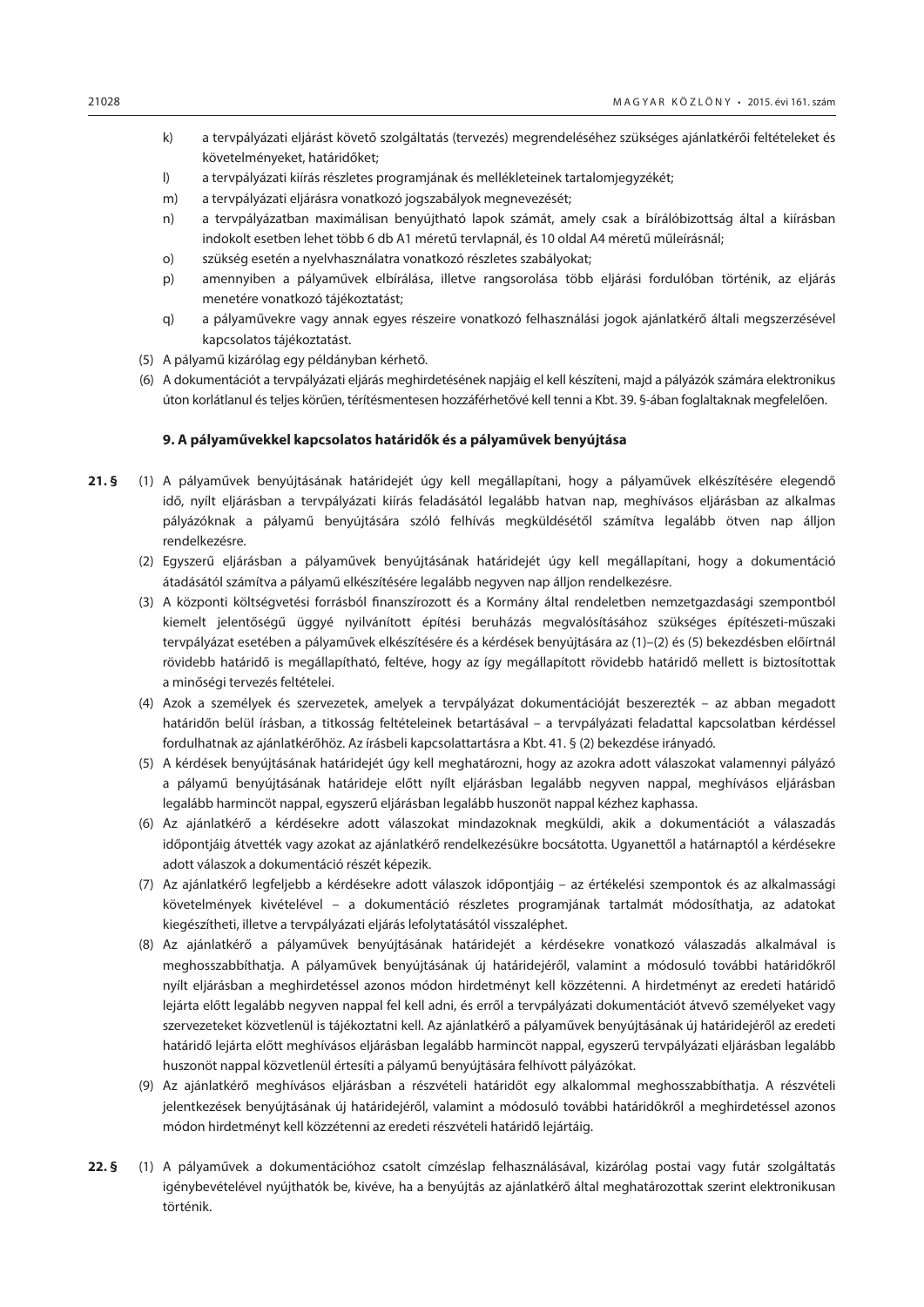- (2) A benyújtás időpontjának a (3) bekezdésben foglaltak kivételével a pályamű kiírásban meghatározott helyre történő beérkezésének időpontját kell tekinteni.
- (3) A (2) bekezdéstől eltérően az ajánlatkérő a tervpályázati kiírásban úgy is rendelkezhet, hogy a postai feladás igazolt dátumát kell a benyújtás időpontjának tekinteni, továbbá választása szerint azt is meghatározhatja, hogy a határidőben feladott, de meghatározott időtartamon túl beérkező pályaműveket nem veszi figyelembe.
- (4) Az ajánlatkérő a benyújtott pályaművek átvételéről jegyzőkönyvet készít. Az átvételi jegyzőkönyv tartalmazza az átvétel időpontját, valamint az azonosításhoz szükséges adatokat.
- **23. §** (1) A tervpályázati eljárásban egy pályázó csak egy pályaművel vehet részt.
	- (2) Egy pályamű csak egy megoldást tartalmazhat, kivéve, ha a kiírás erre vonatkozóan eltérő feltételeket ír elő.
	- (3) A pályázó a titkosság feltételeinek betartásával a pályaművéhez csatoltan
		- a) nyilatkozatban megtilthatja a díjazásban vagy megvételben nem részesült pályaművének nyilvánosságra hozatalát, és
		- b) a kiírásban meghatározottaknak megfelelően nyilatkozik, hogy a 20. § (4) bekezdés k) pontjában megfogalmazott követelmények szerinti szolgáltatás teljesítésére (tervezési feladat elkészítésére) vállalkozik, továbbá ehhez a megfelelő szakértelemmel és – amennyiben a feladat ellátásához az szükséges – a külön jogszabály szerinti jogosultsággal rendelkezik.

#### **10. A pályaművek elbírálása és értékelése**

- **24. §** (1) A pályaművek elbírálásának és értékelésének szempontjai a hirdetményben egyszerű eljárás esetén a közvetlenül megküldött tervpályázati kiírásban – és a dokumentációban, valamint a pályázók kérdéseire adott válaszokban meghatározott követelményektől nem térhetnek el.
	- (2) A határidőben benyújtott pályaműveket a bírálóbizottság legalább három tagjának jelenlétében kell felbontani és a pályaművek valamennyi munkarészét bírálati sorszámmal kell ellátni.
	- (3) A bontásról jegyzőkönyvet kell készíteni (a továbbiakban: bontási jegyzőkönyv), amelynek legalább a pályaművek bírálati sorszámát, postai azonosítóját (adott esetben), továbbá a pályaművek munkarészeinek megnevezését és darabszámát kell tartalmaznia. A bontási jegyzőkönyvet a 25. § (1) bekezdése szerinti folyamatos jegyzőkönyvhöz kell csatolni.
	- (4) Az ajánlatkérő a tervpályázati kiírásban rendelkezhet úgy, hogy az eljárásban a pályaművek elbírálása, illetve rangsorolása több eljárási fordulóban történik. Ebben az esetben az ajánlatkérő csak a bírálóbizottság által a kiírásban meghatározott szempontok szerint legmegfelelőbbnek ítélt pályaműveket benyújtó, a meghatározott keretszám szerinti pályázóval folytatja az eljárást.
	- (5) A (4) bekezdés szerinti esetben a tervpályázati kiírásban előre rögzíteni kell azokat az elbírálási szempontokat, amelyek szerint a bírálóbizottság a pályaműveket a további eljárási fordulóra történő kiválasztáshoz rangsorolja, továbbá rögzíteni kell az egyes eljárási fordulókat követően a további tervpályázati fordulóra kiválasztott pályázói létszám felső határát is.
	- (6) A 8. §-ban foglaltak szerint a titkosság követelményét az eljárás minden fordulójában meg kell tartani. A további részvételre fel nem kért pályázók is kötelesek minden olyan magatartástól tartózkodni, amely az eredményhirdetést megelőzően a titkosság elvét sértheti.
	- (7) A dokumentációnak előre tartalmaznia kell az egyes fordulókban benyújtandó pályaművekre vonatkozó feladat – építészeti-műszaki tervek esetén tervezési feladat – részletes leírását. Az ajánlatkérő az esélyegyenlőség elvének sérelme nélkül az egyes fordulókat követően az újabb pályamű benyújtására történő felhívásban a tervezési program egyes elemeit pontosíthatja.
	- (8) A bírálóbizottság a tervpályázatból kizárja:
		- a) a határidő után benyújtott pályaművet, bontás nélkül;
		- b) azt a pályaművet, amely a dokumentációban meghatározott tartalmi követelményeket nem teljesíti;
		- c) a titkosságot sértő pályaműveket, valamint
		- d) azt a pályaművet, amelynek szerzőivel szemben a 17. § (3) bekezdése és a 18. § értelmében kizáró ok áll fenn.
	- (9) A bírálóbizottság az eljárásból kizárhatja a formai követelményeket nem teljesítő vagy a hiányos pályaműveket, feltéve, hogy a formai hiba a pályamű bírálatát ellehetetleníti.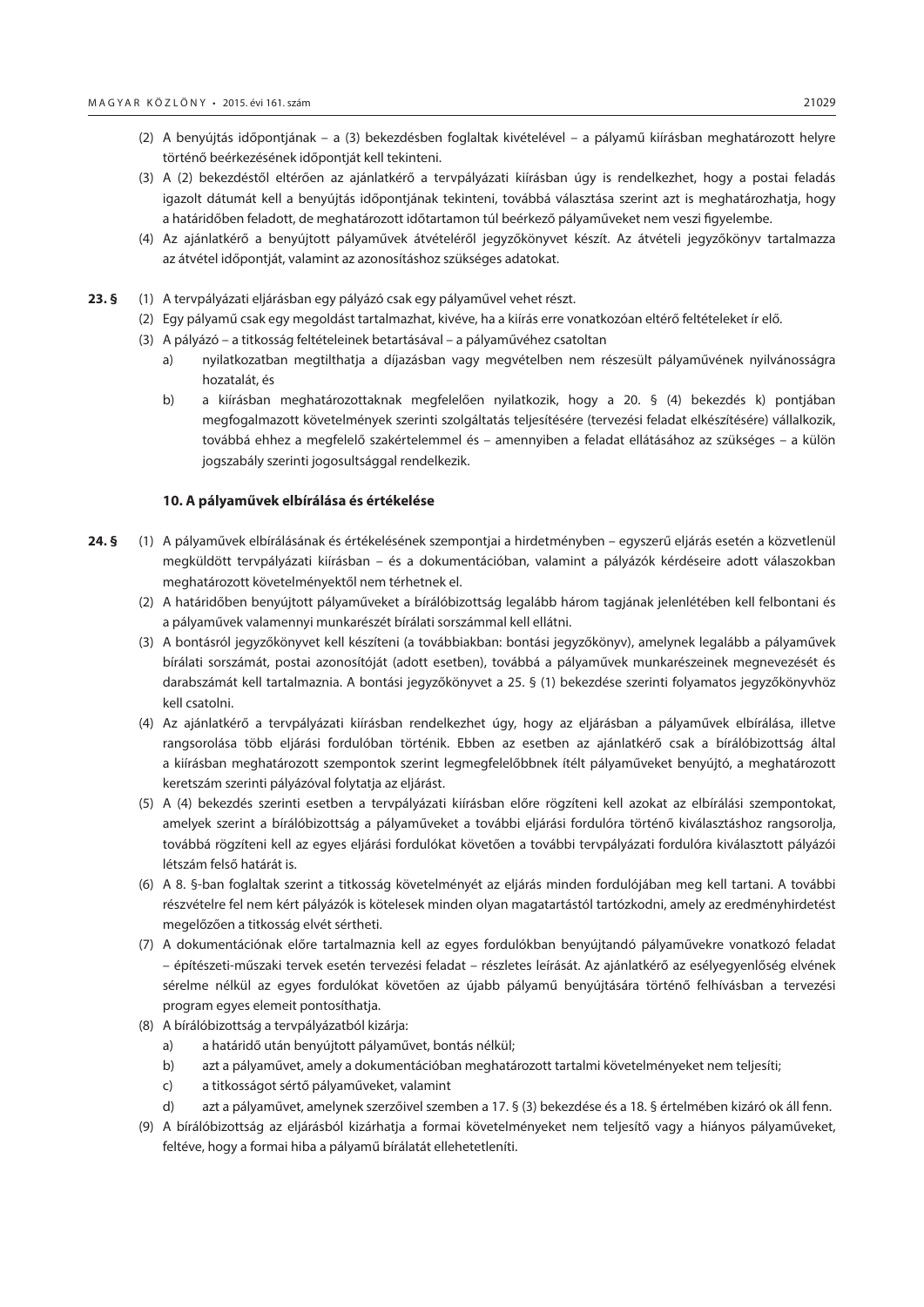- **25. §** (1) A bírálóbizottság a bírálati munkáról, a tervpályázat lebonyolításáról, értékeléséről, a pályaművek rangsorolásáról, valamint a díjakról és a pályaművek megvételéről hozott döntéséről folyamatos jegyzőkönyvet és írásbeli összegzésként zárójelentést készít.
	- (2) A folyamatos jegyzőkönyvben a bírálati munkával kapcsolatos minden lényeges eseményt rögzíteni kell. A folyamatos jegyzőkönyvet a bírálóbizottság résztvevőinek alá kell írniuk.
	- (3) A bírálóbizottság a tervpályázattal kapcsolatos írásbeli összegzést zárójelentésben rögzíti, amelynek tartalmaznia kell:
		- a) a tervpályázat pontos címét, célját, tárgyát és jellegét;
		- b) a lebonyolítás rövid ismertetését, a beérkezett pályaművek számát és állapotát;
		- c) a tervpályázati kiírás szerinti előírások betartását;
		- d) a pályaművek értékelésének szempontjait;
		- e) a tervpályázat eredményeinek összefoglaló értékelését;
		- f) az egyes pályaművekről kialakított részletes szakmai bírálatokat;
		- g) a díjazott pályaművek rangsorolását;
		- h) a díjak és megvételek elosztását, valamint ennek rövid indoklását;
		- i) a tervpályázat hasznosításának módjára és lehetőségeire tett ajánlásokat;
		- j) eredménytelen tervpályázat esetén az eredménytelenségnek a bírálóbizottság által megállapított indokát;
		- k) a tervpályázatot követő hirdetmény nélküli tárgyalásos eljárásban ajánlattételre felhívásra vonatkozó ajánlásokat, illetve azt is, ha a bírálóbizottság arra tesz ajánlást, hogy ne kerüljön sor hirdetmény nélküli tárgyalásos eljárás lefolytatására.
	- (4) A bírálóbizottság a zárójelentést átadja az ajánlatkérőnek, aki az abban foglaltak alapján teszi közzé a tervpályázat eredményéről vagy eredménytelenségéről szóló tájékoztatót a Kbt. 37. § (1) bekezdés i) pontja szerint.
	- (5) Amennyiben a pályázókkal, szerzőkkel, vagy munkatársakkal kapcsolatban a zárójelentés elfogadása, vagy a pályázó személyének megismerése után merül fel a 17. § (3) bekezdése és a 18. § szerinti kizáró ok, az érintett pályaművet a tervpályázatból utólag ki kell zárni. A kizárás a korábban megállapított rangsorolást és díjakat nem befolyásolja, a kizárt pályázó díja nem kerül kiadásra.
	- (6) Az ajánlattételre felhívni javasolt pályázó kizárása esetén a bírálóbizottság a rangsorban következő pályázót ajánlhatja ajánlattételre felhívni a tervpályázatot követő hirdetmény nélküli tárgyalásos közbeszerzési eljárásban.
	- (7) A bírálóbizottság eredménytelennek minősítheti a tervpályázatot, ha egyetlen pályaművet sem talál díjazásra vagy megvételre alkalmasnak. A bírálóbizottság a zárójelentésben fogalmazza meg az eredménytelenség indokát, és javaslatot tehet a tervpályázat megismétlésének és lebonyolításának módjára.
- **26. §** (1) Az ajánlatkérő a szolgáltatás megrendelésére szolgáló, a tervpályázatot követő hirdetmény nélküli tárgyalásos közbeszerzési eljárásban az árverseny biztosítása érdekében – a bírálóbizottság részére előírhatja, hogy több pályamű részesüljön díjazásban és a bírálóbizottság köteles legalább az első és a második helyen rangsorolt, díjazásban részesült pályázót a 25. § (3) bekezdés k) pontja szerint ajánlani ajánlattételre felhívni.
	- (2) A bírálóbizottság az ajánlatkérő (1) bekezdés szerinti előírása ellenére is jogosult kizárólag az első díjas pályázót ajánlani a tervpályázatot követő közbeszerzési eljárásban való részvételre, amennyiben a második díjas pályamű szakmai színvonalában az első díjazotthoz képest jelentősen alacsonyabb értéket képvisel, valamint ilyen esetben is jogosult olyan ajánlást tenni, hogy ne kerüljön sor hirdetmény nélküli tárgyalásos eljárás lefolytatására.
	- (3) Ha a bírálóbizottság több díjazásban részesült pályázót ajánl a tervpályázatot követő közbeszerzési eljárásban való részvételre, a bírálóbizottság által ajánlott összes pályázónak ajánlattételi felhívást kell küldeni.

#### **11. A tervpályázat eredményének kihirdetése és hasznosítása**

- **27. §** (1) A tervpályázat eredményét a dokumentációban rögzített időpontig az ajánlatkérőnek ki kell hirdetnie. Az eredményhirdetés alkalmával, de legkésőbb az eredményhirdetést követő harminc napon belül a pályázók számára megállapított díjakat és a pályamű megvétele esetén annak ellenértékét ki kell fizetni.
	- (2) A zárójelentés egy-egy példányát az eredményhirdetésen a jelenlévő pályázóknak az átvétel igazolása mellett át kell adni, valamint az eredményhirdetést követő harminc napon belül mindazok részére meg kell küldeni, akik az eredményhirdetésen nem jelentek meg, de a dokumentációt átvették, függetlenül attól, hogy pályaművet benyújtottak-e vagy sem.
	- (3) Az eredményhirdetésre meg kell hívni a bírálóbizottság résztvevőit, a díjazott és megvételt nyert pályaművek szerzőit, valamint meghívásos tervpályázat esetén a meghívott pályázókat.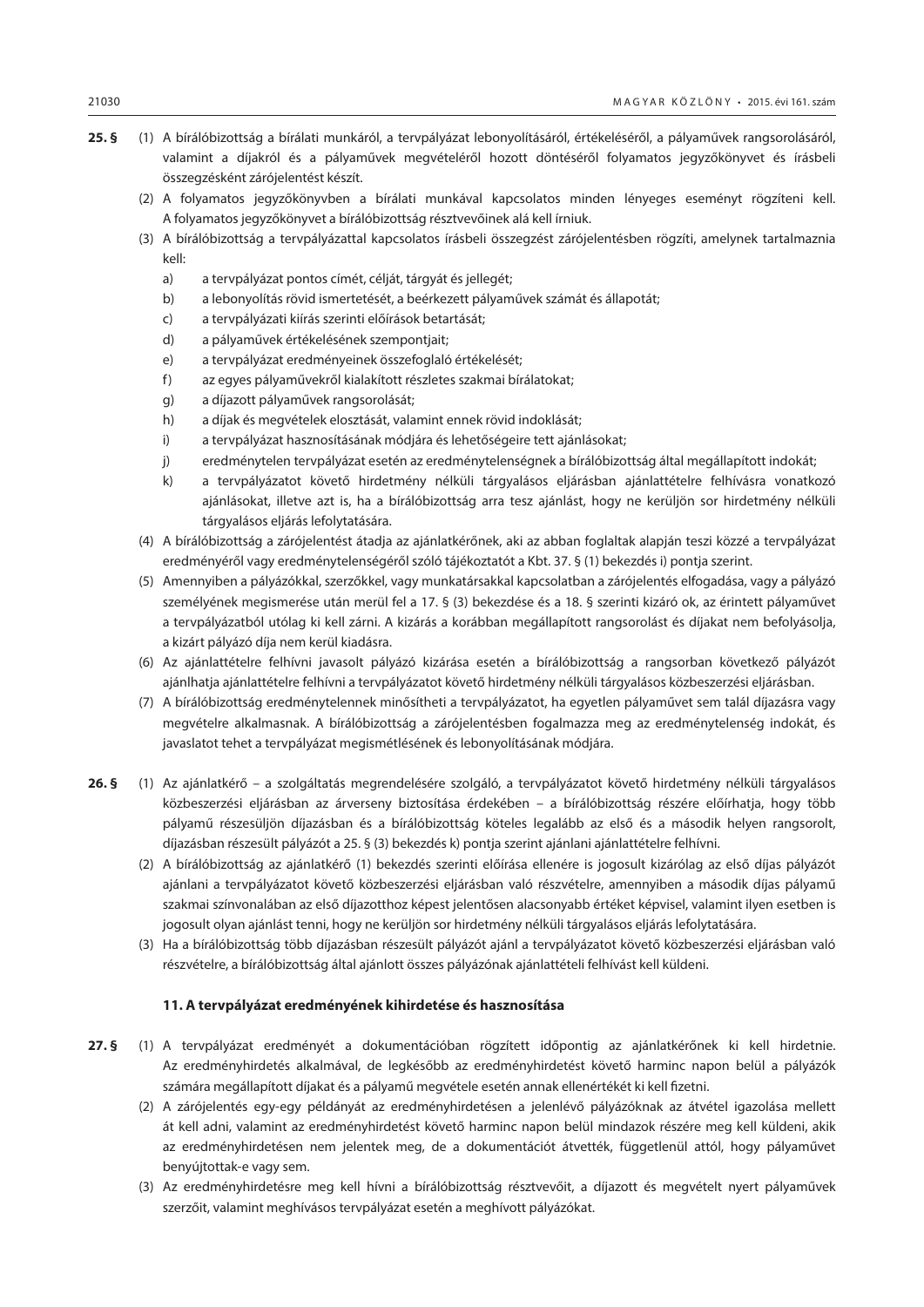- (4) Az ajánlatkérő az érintett pályázóval kötött szerződésben a szerzői jogról szóló törvény szerint meghatározza, hogy a díjazott és a megvételt nyert pályaművek tekintetében mely felhasználási jogokat szerez meg, a pályázó pedig nyilatkozik ezen felhasználási jogok átruházásáról. Az ajánlatkérő a pályaművet részben vagy egészben további ellenszolgáltatás nélkül felhasználhatja a szerzői jogi védelemre vonatkozó előírások betartásával.
- (5) A díjazásban vagy megvételben nem részesített pályaműveket az ajánlatkérő a pályázónak megkeresés után visszaadja, vagy a kiírásban rendelkezhet úgy, hogy a pályamű egy példányát a tervpályázat tárgyának kulturális jelentőségére tekintettel megőrzi és – a 23. § (3) bekezdés a) pontja szerinti nyilatkozat hiányában – kiállíthatja.
- (6) A tervpályázati eljárás eredményét külön jogszabályban meghatározott minta szerint és módon kell közzétenni. Az eljárás eredményéről szóló tájékoztatót tartalmazó hirdetményt a Kbt. 37. § (2) bekezdésében meghatározott tíz munkanapon belül kell megküldeni közzétételre. A tervpályázati eljárás az eljárás eredményéről szóló tájékoztató közzétételével zárul le.
- (7) A (6) bekezdés szerinti hirdetményben nem kell megadni azokat az információkat, amelyek közzététele akadályozná a jogérvényesítést, ellentétes lenne a közérdekkel, sértené valamely gazdálkodó szervezet üzleti érdekeit vagy a szolgáltatók közötti tisztességes versenyt.
- (8) Állami tulajdonban lévő műemlékeket érintő pályázati dokumentációk eredeti vagy másolati példányait az (1) és (5) bekezdésben meghatározott esetben a Forster Központ számára meg kell küldeni.
- **28. §** A tervpályázatot követő szolgáltatás (továbbtervezés) megrendelésére csak a bírálóbizottság által eredményesnek nyilvánított tervpályázat alapján kerülhet sor a bírálóbizottság ajánlása alapján a dokumentációban meghatározott vállalási feltételekkel, a hirdetmény nélküli tárgyalásos eljárás szabályai szerint.

#### **12. A tervpályázatok pénzügyi fedezete és díjazása**

- **29. §** (1) A tervpályázat lebonyolításának pénzügyi fedezetét a tervpályázat meghirdetése előtt az ajánlatkérő vagy az előkészítő és lebonyolítási feladatokat ellátó szervezet bankszámlájára át kell utalni. A pénzügyi fedezet átutalása nélkül tervpályázat nem hirdethető meg.
	- (2) A tervpályázat pénzügyi fedezetének mértékét úgy kell megállapítani, hogy a meghirdetett díjazás a tervpályázati feladat nagyságával, bonyolultságával és igényszintjével arányban álljon, megfeleljen a kialakult szakmai gyakorlatoknak, továbbá vegye figyelembe az illetékes szakmai kamarák díjszabásra vonatkozó ajánlásait.
	- (3) A tervpályázat céljára rendelkezésre álló teljes költségkeretből a kiírás előállításához szükséges költségeket – nyomdai, sokszorosítási, gépelési, meghirdetési, postai költségek, térképek, fotók költsége és egyéb költségek – le kell vonni. Az így megmaradó összeg osztható el a pályaművek díjazására vagy megvételére, a bírálóbizottság díjazására, valamint – ha az ajánlatkérő arról a kiírásban rendelkezett – a pályázóknak fizetendő költségtérítésre.
	- (4) A pályaművek díjazására és megvételére előirányzott összeg csak abban az esetben csökkenthető, ha a tervpályázatot a bírálóbizottság a hasznosíthatóság szempontjából csökkent értékűnek minősíti, vagy ha a meghívásos tervpályázatra egy vagy több meghívott a pályaművét nem nyújtotta be.
	- (5) A bírálóbizottság résztvevőit végzett munkájukkal arányosan a tervpályázat előkészítése és a bírálati munka során kifejtett tevékenységükért díjazásban kell részesíteni. A bírálóbizottság díjazására felhasználható keret nem haladhatja meg a tervpályázat pénzügyi fedezete (3) bekezdésben felsorolt költségekkel csökkentett összegének 25%-át.

# *III. FEJEZET AZ EGYES ELJÁRÁSFAJTÁKRA VONATKOZÓ SAJÁTOS SZABÁLYOK*

#### **13. A nyílt tervpályázati eljárás**

- **30. §** (1) Nyílt tervpályázati eljárás esetében valamennyi érdekelt benyújthat pályaművet.
	- (2) Az ajánlatkérő a tervpályázati kiírásban nyílt tervpályázat esetében jogszabályon alapuló szakmai követelményekhez kötheti a tervpályázaton való részvétel feltételeit. Az ajánlatkérő a pályázó alkalmasságával kapcsolatban további igazolásokat nem kérhet.
	- (3) Amennyiben a pályázóval vagy az általa megnevezett szerzőkkel kapcsolatban a zárójelentés elfogadása után, a pályázó személyének megismerését követően merül fel, hogy az előírt szakmai követelményeknek nem felelnek meg, az érintett pályaművet a tervpályázatból utólag ki kell zárni.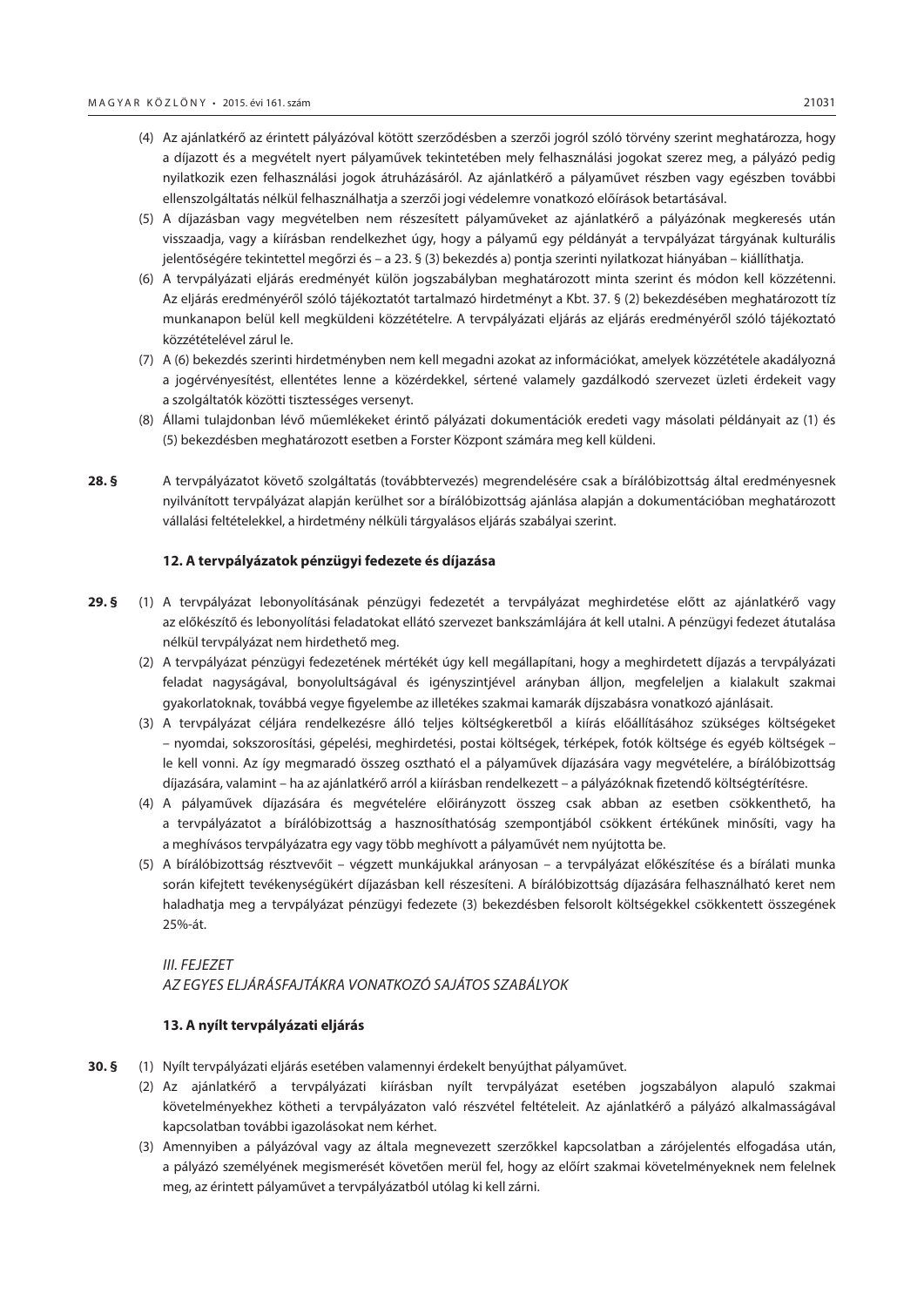- (4) A (3) bekezdés szerinti esetben a kizárás a korábban megállapított rangsorolást és díjakat nem befolyásolja, a kizárt pályázó díja nem kerül kiadásra.
- (5) Az ajánlattételre felhívni javasolt pályázó kizárása esetén a bírálóbizottság a rangsorban következő pályázót ajánlhatja ajánlattételre felhívni a tervpályázatot követő hirdetmény nélküli tárgyalásos közbeszerzési eljárásban.

#### **14. A meghívásos tervpályázati eljárás**

- **31. §** (1) A meghívásos tervpályázati eljárás olyan két szakaszból álló eljárás, amelynek első, részvételi szakaszában az ajánlatkérő a részvételre jelentkezők szerződés teljesítésére való alkalmasságáról vagy alkalmatlanságáról dönt, valamint kiválasztja azokat az alkalmas pályázókat, amelyeket pályamű benyújtására hív fel. Az eljárás első szakaszában az ajánlatkérő nem kérhet, a részvételre jelentkező pedig nem nyújthat be pályaművet.
	- (2) Az eljárás első szakaszában bármely az ajánlatkérő által a tervpályázati kiírásban megjelölt és közvetlenül felkért pályázón kívüli – érdekelt részvételi jelentkezést nyújthat be, erre a tervpályázati kiírásban utalni kell.
	- (3) Az eljárás második szakaszában csak az ajánlatkérő által alkalmasnak minősített és pályamű benyújtására felhívott részvételre jelentkezők nyújthatnak be pályaművet.
	- (4) Meghívásos tervpályázati eljárás esetében az ajánlatkérő a tervpályázati kiírásban meghatározhatja a pályázók létszámát vagy keretszámát azzal, hogy a részvételre jelentkezők közül legfeljebb a létszámnak megfelelő vagy a keretszám felső határáig terjedő számú jelentkezőt hív fel pályamű benyújtására. A létszámnak vagy a keretszámnak legalább öt pályázót kell magába foglalnia, és igazodnia kell a feladat nagyságához, bonyolultságához és körülményeihez, valamint biztosítania kell a valódi versenyt.
	- (5) Ha az ajánlatkérő létszámot vagy keretszámot határoz meg, a tervpályázati kiírásban meg kell adnia az alkalmas jelentkezők közötti rangsorolás objektív szempontokon alapuló módját is arra az esetre, ha az alkalmas jelentkezők száma a létszámot vagy a keretszám felső határát meghaladja. A rangsorolást a jelentkező szerződés teljesítéséhez szükséges alkalmasságának igazolása körében lehet meghatározni.
	- (6) Amennyiben az ajánlatkérő meghatározza a pályázók létszámát vagy keretszámát, az első szakaszban alkalmasnak minősített pályázók közül a tervpályázati kiírásban megadott rangsorolás alapján kiválasztott pályázókat kell felhívni pályamű benyújtására.
	- (7) Amennyiben az ajánlatkérő nem határozza meg a pályázók létszámát vagy keretszámát, az első szakaszban alkalmasnak minősített valamennyi pályázót fel kell hívni pályamű benyújtására.
	- (8) Az ajánlatkérő meghívásos tervpályázatra közvetlenül is felkérhet pályázókat, feltéve, hogy azokat a tervpályázati kiírásban megjelölte. A megjelölt pályázóknak a többi pályázóval megegyezően kell igazolnia alkalmasságát.
	- (9) Ha az ajánlatkérő a (2), (7) és (8) bekezdésekben foglaltakat együttesen alkalmazza, a tervpályázati kiírásban megjelölt pályázók számát meghaladó létszámot vagy keretszámot köteles meghatározni.
- **32. §** (1) Az alkalmasság igazolására benyújtandó dokumentumokat az ajánlatkérő az alábbi körben határozhatja meg:
	- a) a tervpályázat tárgyával kapcsolatos korábbi szakmai tevékenység ismertetése;
	- b) a tervezési vagy a tervpályázat tárgya szerinti egyéb szakmagyakorlási jogosultság igazolása;
	- c) a lehetséges társtervezők, szakági tervezők, szakemberek, alvállalkozók megnevezése;
	- d) a tervezői felelősségbiztosítás igazolása, a garanciavállalás módja;
	- e) honvédelmi, katonai és nemzetbiztonsági célú, illetve rendeltetésű építmények esetében a Nemzeti Biztonsági Felügyelet tanúsítványa.
	- (2) Az ajánlatkérő a tervpályázati kiírásban köteles megjelölni az alkalmasság igazolására benyújtandó dokumentumokat és azt, hogy azoknak megfelelően mely esetben minősíti alkalmasnak vagy alkalmatlannak a részvételre jelentkezőt.
	- (3) Az alkalmasság igazolására szolgáló dokumentumok benyújtási határidejét úgy kell meghatározni, hogy a pályázók számára megfelelő idő, de a kiírást tartalmazó hirdetmény feladásának napjától számítva legalább tizenöt nap álljon rendelkezésre.
	- (4) Az ajánlatkérő az alkalmassági követelményeket nem határozhatja meg oly módon, hogy egyes jelentkezőket az eljárásból kizár, vagy más módon indokolatlan és hátrányos vagy előnyös megkülönböztetésüket eredményezi.
	- (5) Az alkalmasság vizsgálatának eredményét ki kell hirdetni. Az eredményhirdetést követően öt napon belül a meghívottak számára a dokumentációt postán vagy közvetlenül át kell adni.
	- (6) Az ajánlatkérő az alkalmas létszám vagy keretszám meghatározása esetén az alkalmassági követelmények alapján kiválasztott – jelentkezőket az (5) bekezdésben foglalt határidőben egyidejűleg, közvetlenül, írásban hívja fel pályamű benyújtására.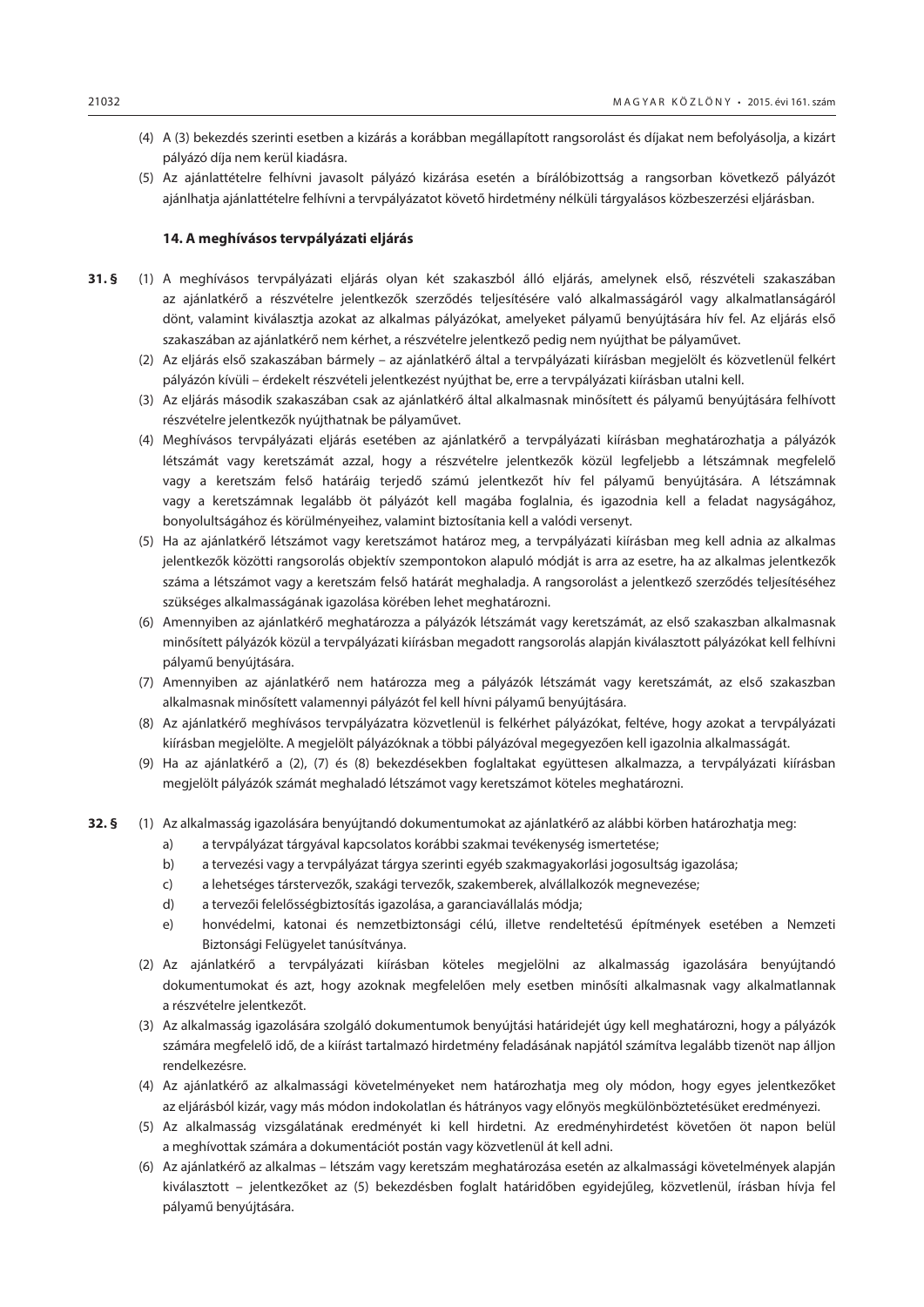#### **15. Egyszerű tervpályázati eljárás**

- **33. §** (1) Ha a tervpályázat becsült értéke nem éri el a huszonöt millió forintot, az ajánlatkérő egyszerű tervpályázati eljárást folytathat le, amelyre az általános eljárási szabályokat az ebben az alcímben foglalt eltérésekkel kell alkalmazni.
	- (2) Az ajánlatkérőnek az egyszerű tervpályázati eljárásra vonatkozó felhívást a tervpályázati kiírásra külön jogszabályban meghatározott hirdetményminta szerinti tartalommal megegyezően kell elkészítenie, további információként rögzítve a felhívás elfogadására meghatározott határnapot is.
	- (3) Az ajánlatkérő a felhívást a pályázók részére történő megküldést megelőzően három munkanappal az illetékes országos szakmai kamara részére a kamara honlapján történő közzététel céljából elektronikus úton megküldi. A kamara a felhívást annak megérkezését követő legkésőbb három munkanapon belül honlapján közzéteszi. Az ajánlatkérő a felhívás kamara részére történő megküldésének napját igazoló dokumentumot az eljárás irataihoz csatolja.
	- (4) Az ajánlatkérőnek egyszerű tervpályázati eljárásban legalább három pályázót kell egyidejűleg közvetlenül írásban felhívnia a tervpályázaton való indulásra. Az ajánlatkérőnek a felhívást lehetőség szerint olyan pályázók részére kell megküldenie, amelyek a szerződés teljesítésére való alkalmasság feltételeit az ajánlatkérő megítélése szerint feltehetőleg teljesíteni tudják.
	- (5) Amennyiben az ajánlatkérő által felhívott pályázó a felhívásban meghatározott határnapra nem nyilatkozik a meghívás elfogadásáról, helyette másik pályázót kell felkérni.
	- (6) A felkérés elfogadását követően a felkérésben a meghívás elfogadására meghatározott határnapot követő első munkanapon – az ajánlatkérő a felkérést elfogadó vagy a felhívás alapján jelentkező pályázók rendelkezésére bocsátja a dokumentációt.
	- (7) A kamara honlapján történő közzétételt követően a felhívásban a meghívás elfogadására meghatározott határnapig (legalább a közzétételtől számított öt munkanap) az, aki a meghívottakon kívül a tervpályázati (tervezési) feladat elkészítésére vállalkozik, a dokumentáció rendelkezésre bocsátását kérheti az ajánlatkérőtől. Az érdeklődését határidőben jelző pályázó a tervpályázati eljárásban kérdést tehet fel, pályázatot nyújthat be, az eljárásban a felkért (felhívott) pályázókkal azonos jogok illetik, és azonos kötelezettségek terhelik.
	- (8) Az egyszerű tervpályázati eljárás során a beadandó munkarészek száma és kidolgozása, valamint ezzel összefüggésben a pályaművek díjazása az elvégzendő feladattal arányosan csökkenthető.
	- (9) A bírálóbizottság résztvevője nem lehet olyan személy, akinek a bírálóbizottságban való részvétele a meghívott pályázóval szemben kizáró okot jelentene. A bírálóbizottságban a szavazásra jogosultak száma 3–7 fő lehet.

#### **16. Az ötletpályázat**

- **34. §** (1) Az ötletpályázatot a tervpályázatok általános rendje szerint kell kiírni és lebonyolítani, nyílt vagy meghívásos tervpályázati eljárás formájában. Az ajánlatkérőnek az ötletpályázat célját a kiírásban és a dokumentációban rögzítenie kell.
	- (2) Ha az ötletpályázat Kbt. 18. § (4) bekezdés a) pontja szerinti becsült értéke nem éri el a tervpályázatokra vonatkozó uniós értékhatárt, az ötletpályázatot a 19. § (1) és (3) bekezdésétől eltérően az illetékes szakmai kamara hivatalos lapjában vagy honlapján kell meghirdetni.
	- (3) Az ajánlatkérő a (2) bekezdésben meghatározottak mellett más módon is gondoskodhat az ötletpályázat meghirdetéséről.
	- (4) Ötletpályázat esetén a pályázathoz nem szükséges csatolni a 23. § (3) bekezdés b) pontja szerinti nyilatkozatot.
	- (5) Az ötletpályázatot követően az ajánlatkérőt a díjazott vagy megvásárolt tervpályázatok szerzőivel szemben további megbízási kötelezettség, a pályázót további vállalási kötelezettség nem terheli.

# *IV. FEJEZET A MŰVÉSZETI TERVPÁLYÁZAT*

- **35. §** (1) A művészeti tervpályázat lefolytatásának menetét az ajánlatkérő az ebben a fejezetben foglaltakkal összhangban határozza meg, és az eljárás szabályait honlapján – amennyiben nem rendelkezik honlappal, a Közbeszerzési Hatóság honlapján – közzéteszi.
	- (2) A művészeti tervpályázatra a 9. §-ban és 10. §-ban foglaltak megfelelően alkalmazandók azzal, hogy szolgáltatás (tervszolgáltatás, tervezési feladat) helyett művészeti szolgáltatást kell érteni.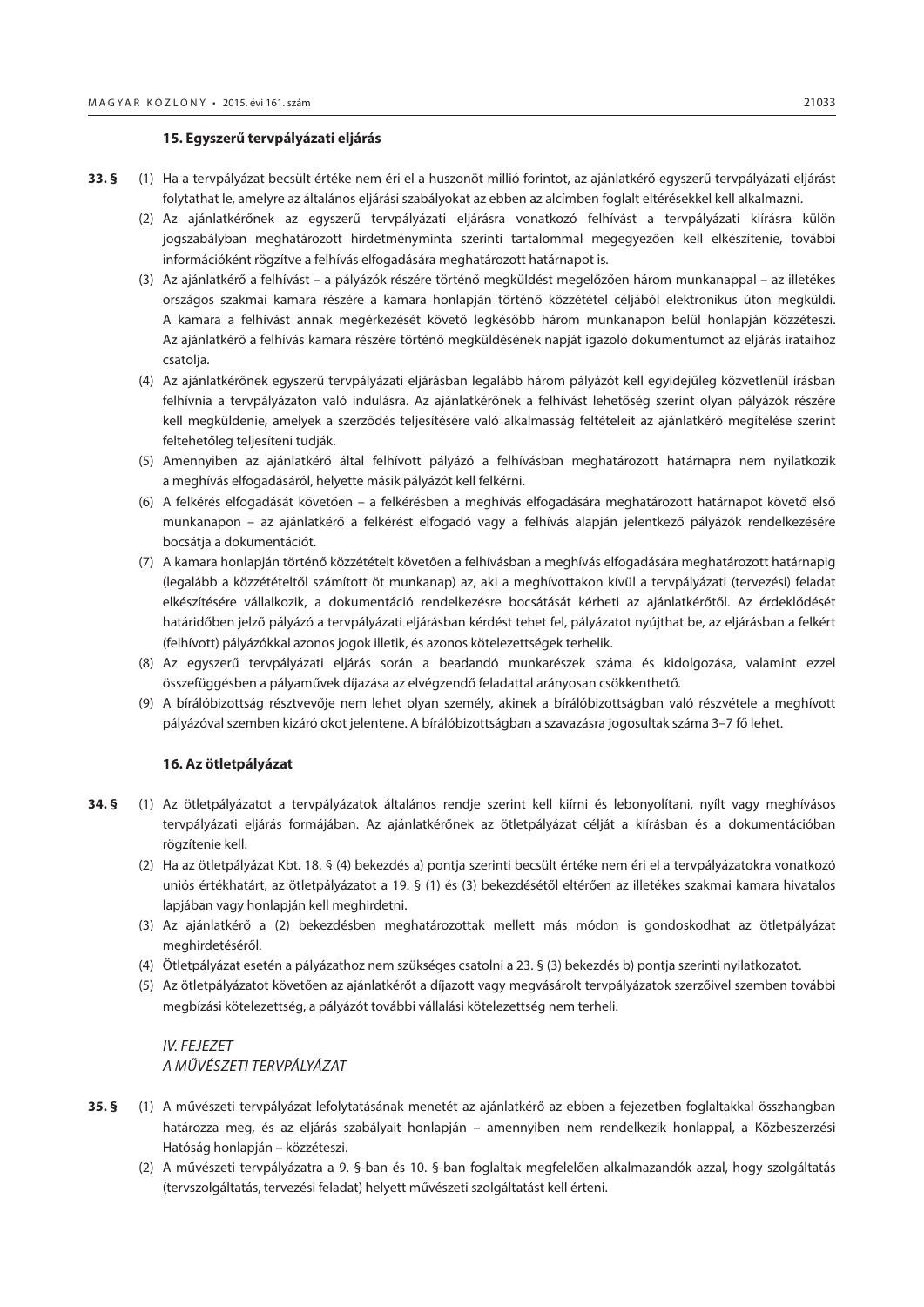- (3) A művészeti tervpályázat lehet nyílt, meghívásos, vagy e rendelet önkéntes alkalmazása körében a huszonöt millió forintot el nem érő értékű tervpályázat esetén – egyszerű tervpályázati eljárás.
- (4) Az eljárások lefolytatására a 33. § (3) és (7) bekezdése, valamint a 34. § (2) és (4) bekezdése kivételével a 30–34. §-ban foglalt szabályokat alkalmazni kell.
- (5) Meghívásos tervpályázati eljárásban a 31. § (4) bekezdése szerinti létszámnak vagy a keretszámnak legalább három pályázót kell magába foglalnia, valamint biztosítania kell a valódi versenyt.
- (6) A 32. § (1) bekezdésében foglaltakon túl az ajánlatkérő az alkalmasság igazolására egyéb objektív alapú szempontot és igazolási módot is előírhat.
- (7) A pályaművek benyújtására olyan határidőt kell meghatározni, amely biztosítja a megfelelő pályamű elkészítéséhez szükséges időt.
- **36. §** (1) A művészeti tervpályázat meghirdetésére a 19. § (4) bekezdése kivételével a 19. § rendelkezései alkalmazandóak. A hirdetmény külön jogszabály szerinti feladását megelőzően a tervpályázati kiírást az ajánlatkérő nem teheti egyéb módon közzé. A 6. §, a 8. § és a 18. § a művészeti tervpályázat lefolytatására is alkalmazandó.
	- (2) A tervpályázati eljárás dokumentációja tartalmazza a pályamű elkészítésével és benyújtásával kapcsolatban a pályázók részére szükséges információkról szóló tájékoztatást. A dokumentációban meg kell adni a pályamű elkészítésére vonatkozó feladat, valamint a tervpályázattal előkészített szolgáltatásra vonatkozó feladat részletes leírását.
	- (3) A dokumentáció tartalmazza a pályaművek benyújtásának helyére, határidejére, módjára vonatkozó tájékoztatást, a tervpályázattal kapcsolatos kérdések benyújtásának és a válaszok megadásának módját és határidejét, a tervpályázatot követő szolgáltatással kapcsolatos ajánlatkérői feltételeket és követelményeket, valamint az eljárás – ajánlatkérő által meghatározott – menetére vonatkozó tájékoztatást.
	- (4) A dokumentációban az ajánlatkérő köteles rendelkezni arról, hogy a díjazott vagy megvételt nyert pályaművekkel kapcsolatban mely felhasználási jogokat szerez meg, a pályázó pedig – a titkosság követelményeinek betartásával – a pályaművéhez csatoltan nyilatkozik ezen felhasználási jogok átruházásáról.
	- (5) A tervpályázati kiírásban közölni kell a pályaművek díjazására és megvételére szánt összeget, beleértve a díj legnagyobb és a megvétel legkisebb összegét. A díjak elosztásakor figyelembe kell venni, hogy a díjak összege magában foglalja a megszerzett felhasználási jogokért járó díjazást is.
	- (6) A művészeti tervpályázatban a művészeti szolgáltatáshoz kapcsolódó kiegészítő tervezési feladatokra az ajánlatkérő szakági tervező bevonását írhatja elő.
	- (7) A pályaműveket bírálóbizottság bírálja el, amelynek tagjai a tervpályázat tárgyában szakértelemmel rendelkező természetes személyek (különösen művészek, művészettörténészek). Műemlék építménybe kerülő művészeti alkotás létrehozására kiírt tervpályázat bírálóbizottságába a Forster Központ művészettörténészt tagként delegál. A bírálóbizottság létszáma legalább három fő.
	- (8) Ha a pályázat résztvevőitől meghatározott szakképzettséget, szakképesítést követelnek meg, a bírálóbizottság tagjai legalább egyharmadának rendelkeznie kell a pályázóktól megkövetelt vagy azzal egyenértékű vagy magasabb szintű szakképzettséggel, illetve szakképesítéssel.
	- (9) A pályázók által benyújtott pályaműveket a bírálóbizottság névtelenül és kizárólag a kiírásban meghatározott szempontok alapján vizsgálja meg. A névtelenséget a bírálóbizottság döntésének meghozataláig tiszteletben kell tartani.
	- (10) A bírálóbizottság önállóan hozza meg döntéseit és alakítja ki véleményét. A bírálóbizottsági munka dokumentálására a 25. § (1) és (2) bekezdését kell alkalmazni. A bírálóbizottság szakmai döntése a pályaművek értékelésére, minősítésére, rangsorolására, valamint a tervpályázati díjak odaítélésére vonatkozóan végleges, attól az ajánlatkérő nem térhet el.
	- (11) A bírálóbizottság zárójelentésben állapítja meg a pályaművek rangsorolását, amelynek tartalmára a 25. § (3) bekezdésében foglaltak alkalmazandóak.
	- (12) A művészeti tervpályázat eredményének közzétételére a 27. § (6) és (7) bekezdése alkalmazandó.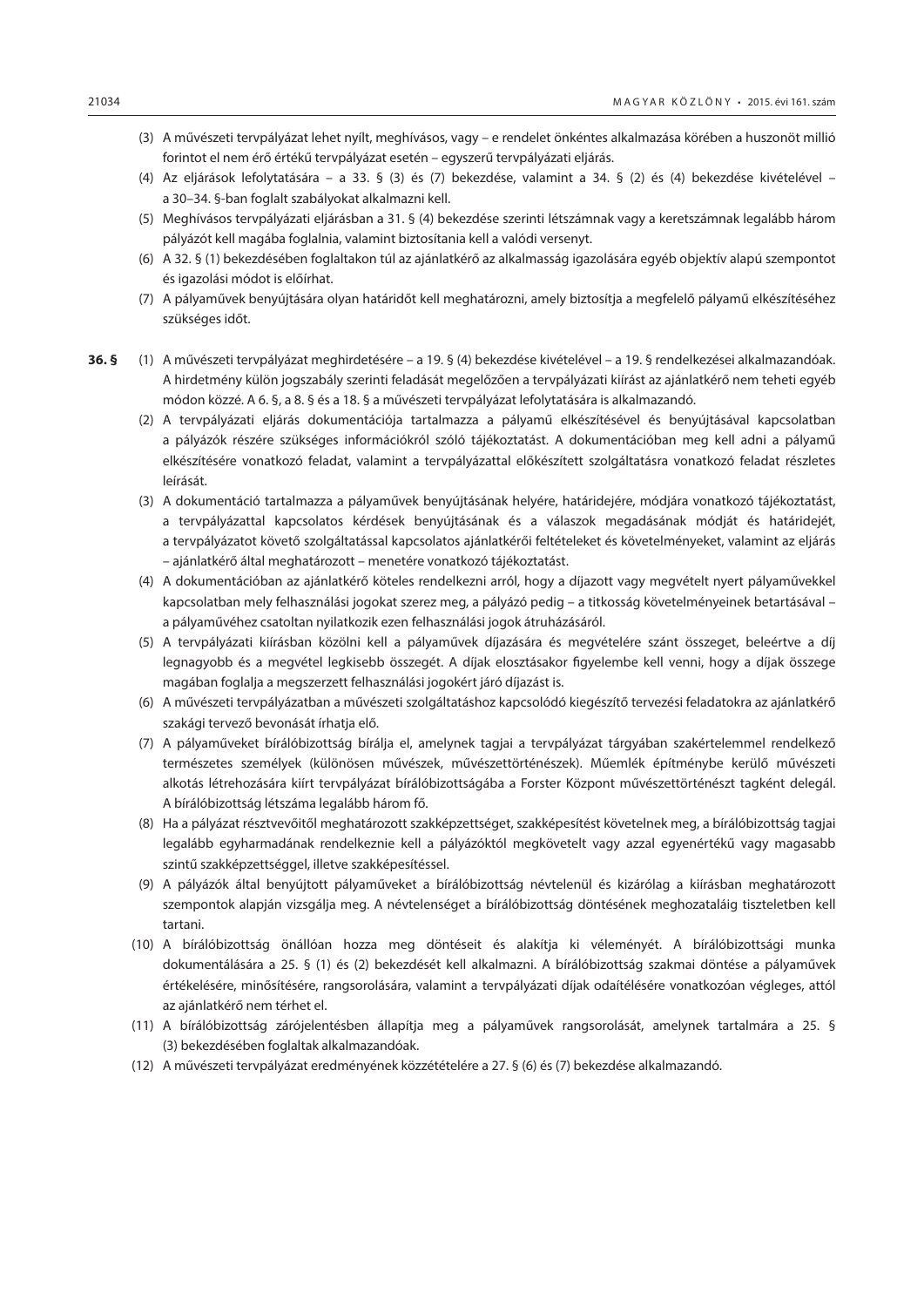<span id="page-24-0"></span>*V. FEJEZET ZÁRÓ RENDELKEZÉSEK*

- **37. §** Ez a rendelet 2015. november 1-jén lép hatályba.
- **38. §** (1) Az e rendeletben foglaltakat a hatálybalépését követően meghirdetett tervpályázati eljárásokra kell alkalmazni. (2) A tervpályázati eljárások szabályairól szóló 305/2011. (XII. 23.) Korm. rendelet rendelkezéseit a 2015. november 1. napját megelőzően meghirdetett tervpályázati eljárásokra alkalmazni kell.
- **39. §** Ez a rendelet a Kbt.-vel együtt
	- a) a közbeszerzésről és a 2004/18/EK irányelv hatályon kívül helyezéséről szóló 2014. február 26-i 2014/24/EU európai parlamenti és tanácsi irányelvnek,
	- b) a vízügyi, energiaipari, közlekedési és postai szolgáltatási ágazatban működő ajánlatkérők beszerzéseiről és a 2004/17/EK irányelv hatályon kívül helyezéséről szóló 2014. február 26-i 2014/25/EU európai parlamenti és tanácsi irányelvnek

való megfelelést szolgálja.

**40. §** Hatályát veszti a tervpályázati eljárások szabályairól szóló 305/2011. (XII. 23.) Korm. rendelet.

 *Dr. Semjén Zsolt* s. k., miniszterelnök-helyettes

# **A Kormány 311/2015. (X. 28.) Korm. rendelete a Felsőbbfokú Tanulmányok Intézete létrehozásáról**

A Kormány az Alaptörvény 15. cikk (2) bekezdésében meghatározott eredeti jogalkotói hatáskörében, az Alaptörvény 15. cikk (1) bekezdésében meghatározott feladatkörében eljárva a következőket rendeli el:

# **1. A Felsőbbfokú Tanulmányok Intézete jogállása**

- **1. §** A Felsőbbfokú Tanulmányok Intézete (a továbbiakban: Intézet) a kormányzati társadalmi kapcsolatok összehangolásáért felelős miniszter (a továbbiakban: miniszter) irányítása alá tartozó központi költségvetési szerv.
- **2. §** (1) Az Intézetet főigazgató vezeti. A főigazgató megbízatása 5 évre szól.
	- (2) A főigazgatót munkájában egy főigazgató-helyettes segíti. A főigazgató-helyettest 5 évre a miniszter nevezi ki és menti fel. A főigazgató-helyettes felett az egyéb munkáltatói jogokat a főigazgató gyakorolja.
	- (3) Az Intézet alkalmazottainak jogviszonyára a közalkalmazottak jogállásáról szóló 1992. évi XXXIII. törvény rendelkezései az irányadók.
- **3. §** Az Intézet gazdasági szervezettel rendelkezik.

## **2. Az Intézet feladatai**

- **4. §** (1) Az Intézet kutató-, fejlesztő-, szellemi központként a kormányzat, a felsőoktatási és egyéb kutató intézetek, valamint a vállalatok közötti együttműködés hatékonyságának javítása, valamint egyes állami tervezési és döntés-előkészítési feladatok ellátása céljából
	- a) hozzájárul a nemzetközi interdiszciplináris kutatásokhoz való felzárkózást elősegítő kutatások szervezéséhez és megvalósításához a társadalomtudományok, a bölcsészet, a művészetek, valamint a hozzájuk kapcsolódó műszaki és természettudományok terén, különös tekintettel a társadalmi újítás, a fenntarthatóság, a technikai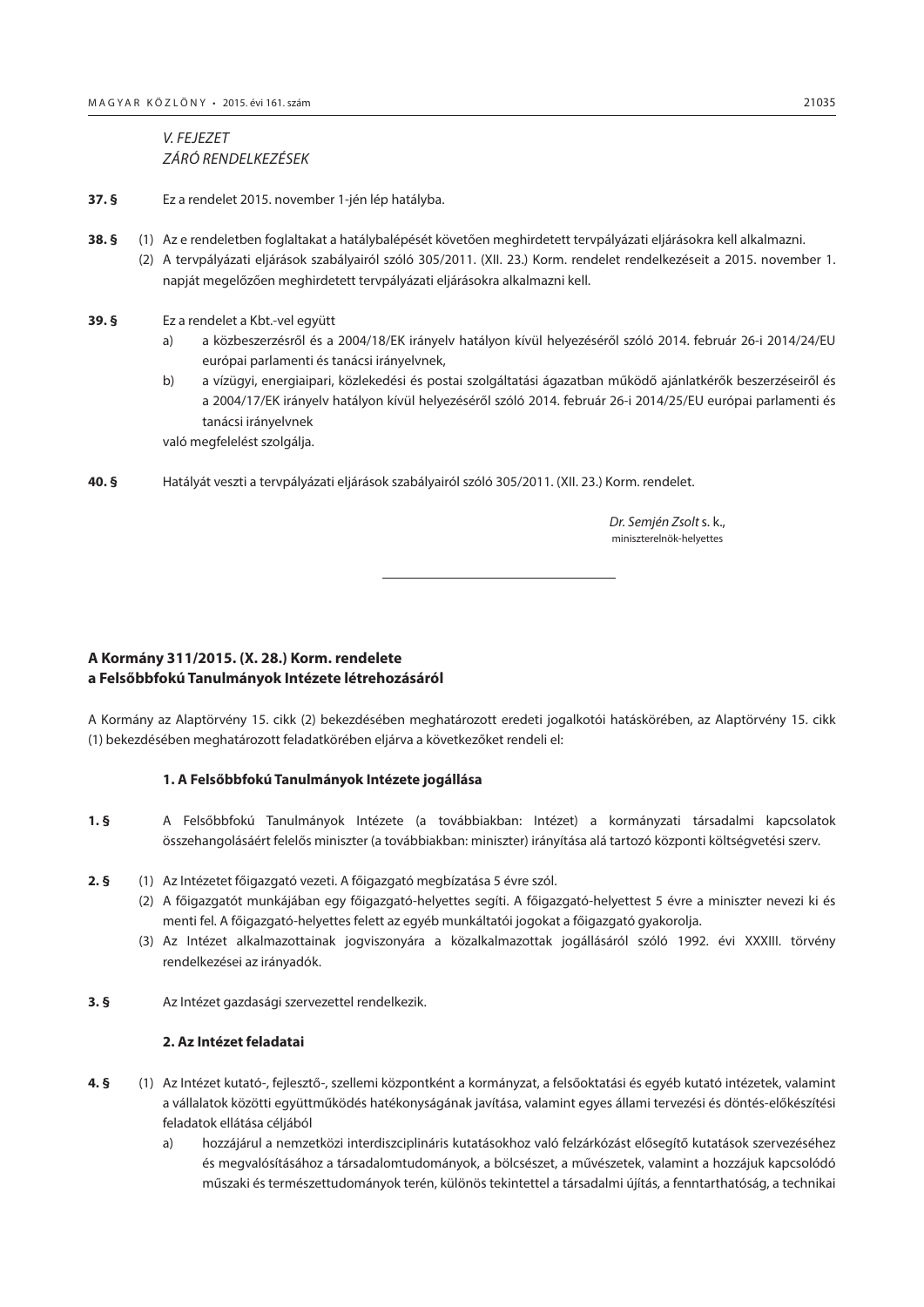innováció, közép-európai regionális kutatások szempontjából kulcsfontosságú tématerületek átfogó elemzésével,

- <span id="page-25-0"></span>b) az a) pontban meghatározott tudományágakban elemzéseket és javaslatokat dolgoz ki a Kormány számára,
- c) gondoskodik a nyugat-pannon régió irodalmának kutatását és bemutatását végző, valamint összeurópai művészeti kezdeményezésekben részt vállaló Pannon Irodalom és Művészetek Háza működtetéséről,
- d) a "Kreatív város fenntartható vidék" kutatás feladatai keretében
	- da) a "Kreatív város fenntartható vidék" kutatás (KRAFT) mint a kreatív integratív fejlesztési koncepciót adaptálja Magyarország más határrégióira, valamint
	- db) nyomon kíséri a da) alpontban meghatározott fejlesztések eredményeként jelentkező változásokat, valamint értékeli azok hatásait,
- e) az alkalmazott adattudományi kutatások feladatai keretében
	- ea) nyílt adat- és közösségi informatika kutatást,

eb) a digitális bölcsészet, kulturális örökség és fenntarthatóság kutatást

végez, valamint

- f) gondoskodik a Hankiss Elemér bibliográfia összegyűjtéséről és a Hankiss Elemér életműve által érintett tudományterületeken kutatást végző Hankiss Elemér Kutatói Archívum működtetéséről,
- g) az a)–f) pontokban foglalt feladatai ellátásán túl a Kormány által meghatározott egyéb kutatási témakörbe tartozó feladatokat végez,
- h) kiadói feladatokat lát el a kidolgozott kutatási eredmények, elemzések nyilvánosságra hozatala és népszerűsítése érdekében, valamint
- i) online folyóirat adatbázisokat épít ki a kutatási munka támogatása céljából.
- (2) Az Intézet tevékenységét nemzeti és nemzetközi működési körben látja el.
- (3) Az Intézet főigazgatója a feladatkörében meghatározott célból, feladatkörében eljárva személyes adatnak és magántitoknak minősülő adatokat kivéve – az állami szervektől, szervezetektől adatokat, információkat, elemzéseket kérhet, a kapcsolódó dokumentumokba – a vonatkozó jogszabályi rendelkezéseknek megfelelően – betekinthet, azokról másolatot kérhet.

#### **3. Záró rendelkezés**

**5. §** Ez a rendelet a kihirdetését követő napon hatályba.

 *Dr. Semjén Zsolt* s. k., miniszterelnök-helyettes

# **A Kormány 312/2015. (X. 28.) Korm. rendelete a biztonsági okmányok védelmének rendjéről szóló 86/1996. (VI. 14.) Korm. rendelet módosításáról**

#### A Kormány

a nemzetbiztonsági szolgálatokról szóló 1995. évi CXXV. törvény 77. § (1) bekezdés b) pontjában kapott felhatalmazás alapján, az Alaptörvény 15. cikk (1) bekezdésében meghatározott feladatkörében eljárva a következőket rendeli el:

- **1. §** A biztonsági okmányok védelmének rendjéről szóló 86/1996. (VI. 14.) Korm. rendelet (a továbbiakban: R.) 1. §-a helyébe a következő rendelkezés lép:
	- "1. § E rendelet alkalmazásában

1. *adminisztratív védelem:* a biztonsági okmányokkal kapcsolatos eljárásban az igazgatási folyamatba épített, az ügyintézés és ügykezelés során alkalmazandó előírások, intézkedések, továbbá az eljárást támogató informatikai rendszerben az adatkezelésre vonatkozó adatvédelmi és adatbiztonsági követelmények összessége. Elektronikus biztonsági okmány esetében az adminisztratív védelem körébe tartozik az informatikai rendszer védelmének az a része is, amelyben az elektronikus biztonsági okmány elektronikus funkciói működnek;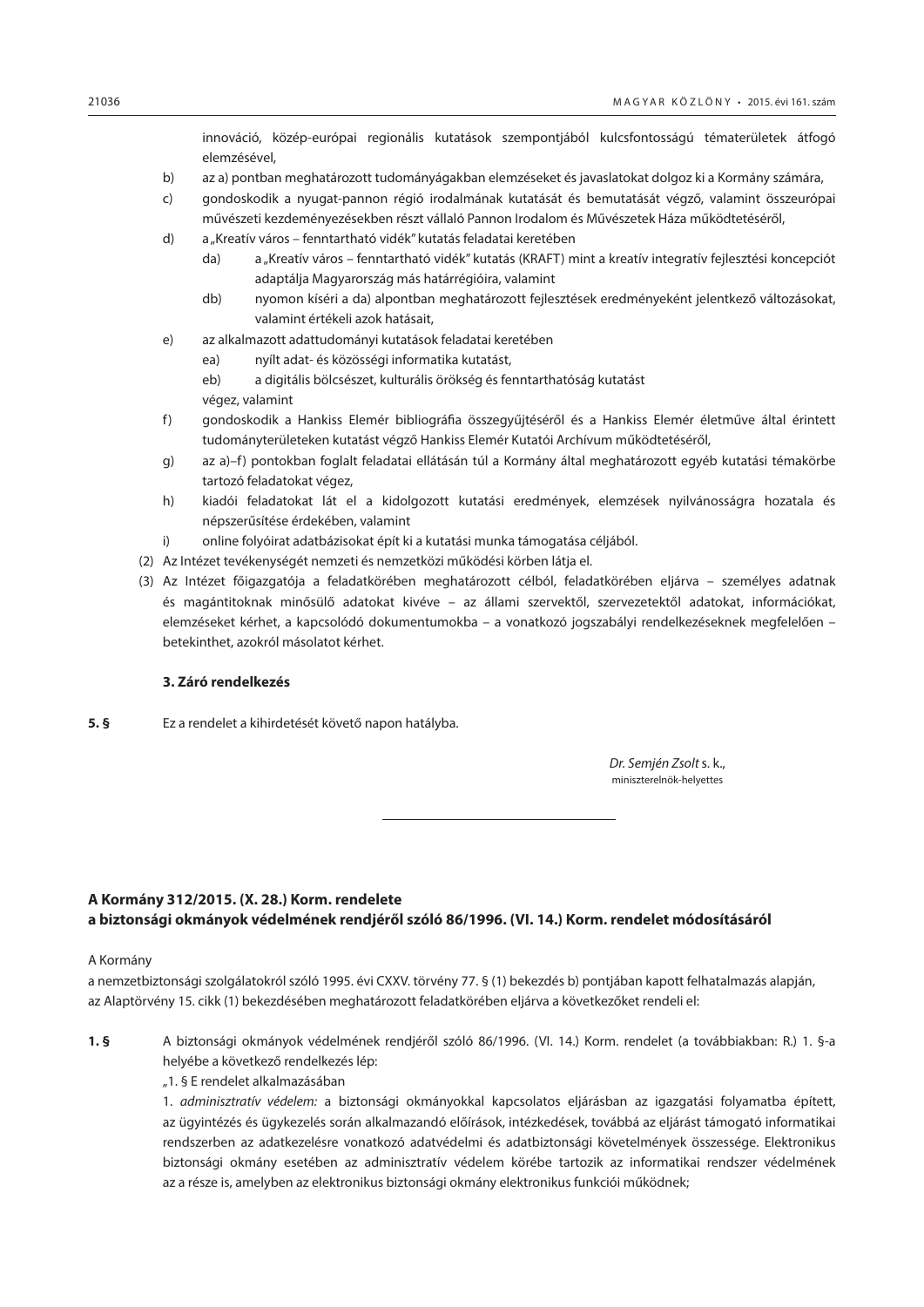2. *adminisztratív védelmi terv:* az adminisztratív védelem elemeinek és rendszerének leírását tartalmazó dokumentáció. Elektronikus biztonsági okmány esetében tartalmaznia kell a hitelesítésvédelem, a kibocsátói tanúsítás és – ha van titkosítás – a titkosítás leírását. Nyilvános kulcsú infrastruktúrán alapuló informatikai rendszerben működő elektronikus biztonsági okmány esetében az adminisztratív védelmi terv része a hitelesítési rend bemutatása is;

3. *biztonsági okmány:* a természetes és jogi személyekkel, tárgyakkal, objektumokkal közvetlen vagy közvetett kapcsolatban lévő olyan irat, amely tulajdonosának (birtokosának) személyét hitelesen igazolja, vagy jogosultságok gyakorlását, illetve kötelezettségek teljesítését teszi lehetővé, valamint az irat jogszerűtlen, illetve rendeltetésellenes használata nemzetbiztonsági, közbiztonsági, bűnügyi, igazgatási vagy egyéb nemzetgazdasági érdekeket súlyosan sérthet. A biztonsági okmányok körét az 1. számú melléklet tartalmazza;

4. *biztonsági okmány fajtái:*

4.1.1. *új biztonsági okmány:* újfajta okmány, amely már szerepel a biztonsági okmányok körét meghatározó 1. számú mellékletben, és első alkalommal kerül kibocsátásra,

4.1.2. *biztonsági okmányként rendszeresített új okmány:* újfajta okmány, amely még nem szerepel a biztonsági okmányok körét meghatározó 1. számú mellékletben és kibocsátására a 6/A. § alapján kerül sor,

4.1.3. *megújuló biztonsági okmány:* a már rendszeresített, de formailag új, vagy új biztonsági elemeket tartalmazó okmány;

4.2.1. *az 1. számú melléklet I. részében felsorolt biztonsági okmányok:* az Európai Unió által a tagállamok részére egységesen, kötelezően és részleteiben meghatározott formai és biztonsági jellemzőkkel bíró okmányok;

4.2.2. *az 1. számú melléklet II. részében felsorolt biztonsági okmányok:* azon – nemzeti fejlesztési hatáskörbe tartozó – biztonsági okmányok, amelyekre vonatkozóan:

4.2.2.1. az Európai Unió minimum okmánybiztonsági követelményeket fogalmaz meg, vagy

4.2.2.2. a közösségi vívmányok formai, tartalmi követelményeket, vagy

4.2.2.3. alapvető biztonsági elvárásokat

határoznak meg;

4.2.3. *az 1. számú melléklet III. részében felsorolt biztonsági okmányok:* azon – teljes mértékben nemzeti hatáskörbe tartozó – biztonsági okmányok, amelyek nem sorolhatók a 4.2.1–4.2.2. pontban megjelölt biztonsági okmányok körébe;

5. *elektronikus biztonsági okmány:* informatikai adathordozót tartalmazó biztonsági okmány;

6. *informatikai adathordozó:* az okmányba integrált vagy az okmányon megjelenő adat tárolására alkalmas elem, amely e rendelet alkalmazásában a következő lehet: chip, vonalkód, optikai adattároló elem, mágneses adattároló elem;

7. *kibocsátó:* a biztonsági okmány rendszerbe állítására felhatalmazott szervezet;

8. *látványterv:* az okmányvédelmi terv kötelező melléklete, amelynek adattartalmát a 3. számú melléklet 11. pontja határozza meg;

9. *megszemélyesítés:* az adatokkal nem rendelkező (bianco) biztonsági okmány vizuális és személyes adatokkal történő kitöltése, amelybe elektronikus biztonsági okmány esetén az informatikai adathordozóba felvitt adatok is beletartoznak;

10. *megszemélyesítést végző szervezet:* a biztonsági okmány megszemélyesítését végző szervezet, amely lehet a kibocsátó, az előállító, a kibocsátó által megbízott vagy jogszabály által meghatározott más szervezet;

11. *okmányinformatikai védelem:* az informatikai adathordozón tárolt, illetve beállított adatok informatikai védelme;

12. *okmányvédelmi rendszerterv:* a biztonsági okmány okmányvédelmi kategóriájához igazodó általános követelményrendszert leíró dokumentum;

13. *okmányvédelmi terv:* az okmányvédelmi rendszerterv követelményei alapján az adott biztonsági okmányban alkalmazásra kerülő okmányvédelmi elemek, alapanyagok, nyomda- és okmánytechnológiai módszerek összessége, azok részletező leírása és elektronikus biztonsági okmány esetén az alkalmazott okmányinformatikai védelmi megoldások bemutatása. Az okmányvédelmi terv kötelező tartalmi minimumkövetelményeit a 3. számú melléklet tartalmazza."

**2. §** Az R. 3. §-a helyébe a következő rendelkezés lép:

"3. § (1) A biztonsági okmányok vonatkozásában a Nemzetbiztonsági Szakszolgálat (a továbbiakban: Szakszolgálat) látja el: a) az okmányvédelmi rendszerterv kidolgozásával,

b) a biztonsági okmány előállítójának kiválasztása során az okmány-előállítás technológiai, technikai feltételeinek vizsgálatával,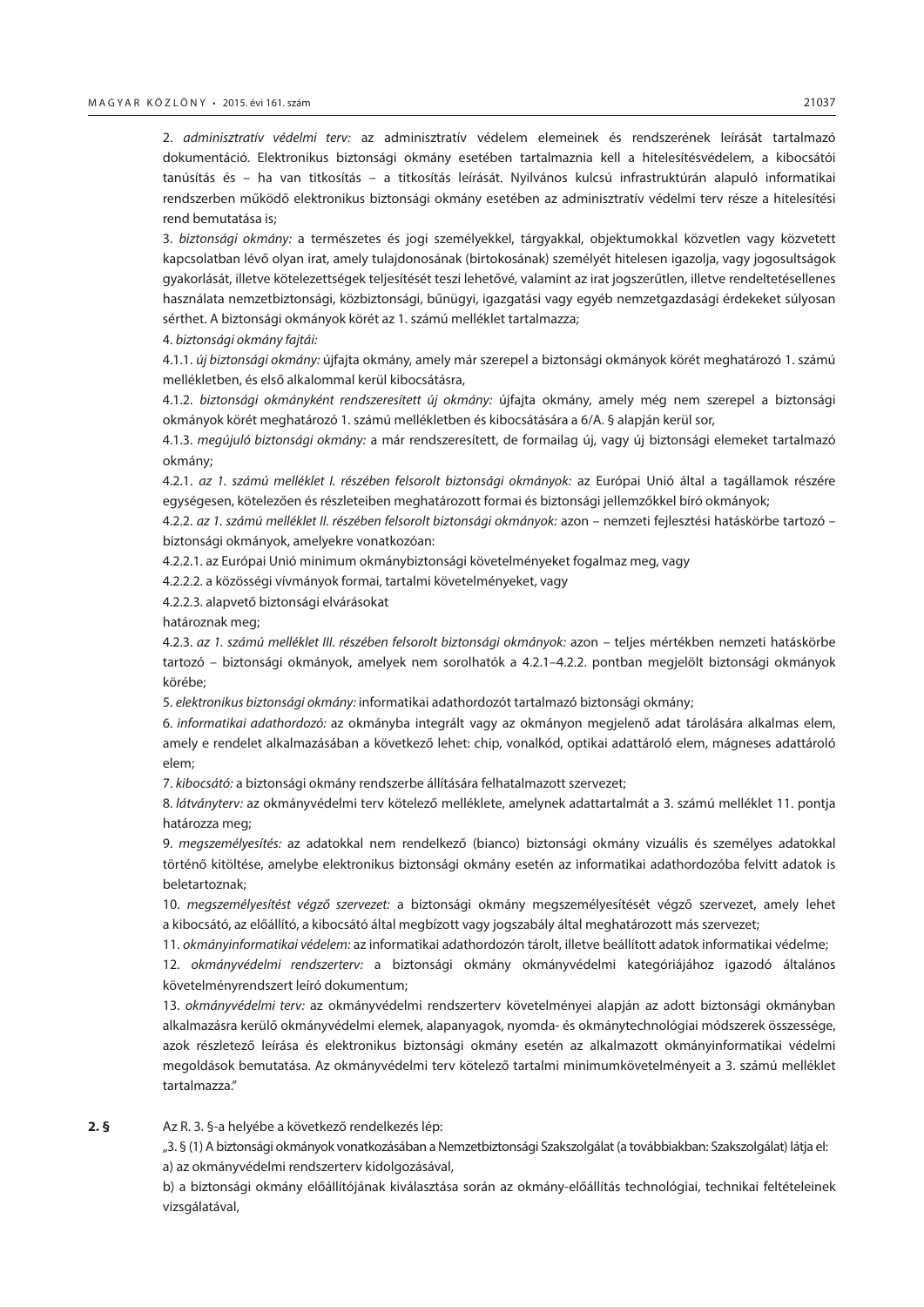c) a biztonsági okmány előállításának engedélyezésével,

d) az "A" okmányvédelmi kategóriába sorolt biztonsági okmány megszemélyesítéséhez alkalmazott eszköz és módszer engedélyezésével, valamint

e) a biztonsági okmányok védelmének hatósági felügyeletével

kapcsolatos feladatokat.

(2) Az 1. számú melléklet I. részében felsorolt biztonsági okmányok esetében a Szakszolgálat átveszi és kezeli az Európai Unió biztonsági követelményeinek megfelelő minősítési jelölésű − a biztonsági okmányok védelmére, előállítására vonatkozó − adatokat és dokumentumokat (a továbbiakban: EU minősített specifikációk). Az EU minősített specifikációkban az előállítók számára egyértelműen nem meghatározott kérdésekben a Szakszolgálat állásfoglalása az irányadó. A Szakszolgálat a kibocsátó és az előállító részére az európai uniós előírásokban nem szabályozott, de okmányvédelmi szempontból indokolt további követelményeket határozhat meg."

# **3. §** Az R. 5. §-a helyébe a következő rendelkezés lép:

"5. § (1) A biztonsági okmányt

a) olyan kémiai, fizikai, technológiai, technikai, valamint adminisztratív védelemmel kell ellátni, amely megfelelő szinten biztosítja az okmány hamisítás elleni védelmét, a hamisítások gyors felismerését; az informatikai adathordozót is tartalmazó biztonsági okmányt ezen túlmenően – a 2. számú mellékletben foglaltak figyelembevételével – okmányinformatikai védelemmel is el kell látni;

b) az előállítás megkezdésétől a kibocsátás végleges megszüntetéséig a szigorú számadási kötelezettség alá eső bizonylatokra vonatkozó előírások szerint kell kezelni; és

c) nyomdai impresszummal kell ellátni, amely alapján az előállító és a gyártás pontos ideje egyértelműen azonosítható.

(2) A Szakszolgálat e rendeletben meghatározott jogköre a biztonsági okmány kémiai, fizikai, technológiai, technikai módszerekkel történő védelmével kapcsolatos feladatokra terjed ki.

(3) Az elektronikus biztonsági okmányok esetében a Szakszolgálat hatásköre az informatikai adathordozóval kapcsolatos okmánybiztonsági feladatokra, az okmányinformatikai védelmi kategóriának történő megfelelésre, és – kizárólag a 6/C. §-ban foglaltak alapján – az elektronikus biztonsági okmány olvashatóságával kapcsolatos informatikai feladatokra terjed ki.

(4) Ugyanazt a jogot megtestesítő vagy tényt igazoló biztonsági okmányt – az okmánycsere korlátozott időszakát kivéve – egyidejűleg csak azonos formátumban és azonos okmányvédelmi elemekkel lehet kibocsátani."

#### **4. §** Az R. 5/A. §-a helyébe a következő rendelkezés lép:

"5/A. § (1) A biztonsági okmányt tartalmától, az általa keletkeztetett vagy igazolt jogosultságok, illetve kötelezettségek súlyától függően "A", "B" vagy "C" okmányvédelmi kategóriába kell sorolni.

(2) Az elektronikus biztonsági okmányt – az (1) bekezdésben foglaltakon túl – tartalmától, az általa keletkeztetett vagy igazolt jogosultságok, illetve kötelezettségek súlyától, és az informatikai adathordozón tárolt adat szenzitivitásától és felhasználásától függően "Kiemelt", "Fokozott" vagy "Alap" okmányinformatikai védelmi kategóriába is be kell sorolni.

(3) Az okmányvédelmi kategóriák és az okmányinformatikai védelmi kategóriák felsorolását, az azokra vonatkozó általános biztonsági, védelmi követelményeket, valamint az okmányvédelmi kategóriák és az okmányinformatikai védelmi kategóriák lehetséges összerendeléseit a 2. számú melléklet tartalmazza.

(4) A biztonsági okmány megfelelő okmányvédelmi kategóriába – és elektronikus biztonsági okmány esetén ezzel egyidejűleg az okmányinformatikai védelmi kategóriába – történő besorolására vonatkozó kibocsátói javaslatról a Szakszolgálat véleménye alapján a polgári nemzetbiztonsági szolgálatok irányításáért felelős miniszter (a továbbiakban: miniszter) dönt. A kibocsátó által javasolt okmányvédelmi kategóriánál magasabb kategória is meghatározható.

(5) A törvény alapján személyazonosság igazolására alkalmas, valamint a fegyverviselésre jogosító biztonsági okmányok, továbbá az arcképen kívül egyéb biometrikus adatot is tartalmazó elektronikus biztonsági okmányok az "A" okmányvédelmi kategóriába tartoznak.

(6) A határátlépésre jogosító biztonsági okmányok – a (7) bekezdésben meghatározott kivétellel – az "A" okmányvédelmi kategóriába tartoznak.

(7) A határ menti munkavégzés céljára kiadott, korlátozott jogosultságot biztosító és határátlépésre is jogosító biztonsági okmányok a "B" okmányvédelmi kategóriába is besorolhatók.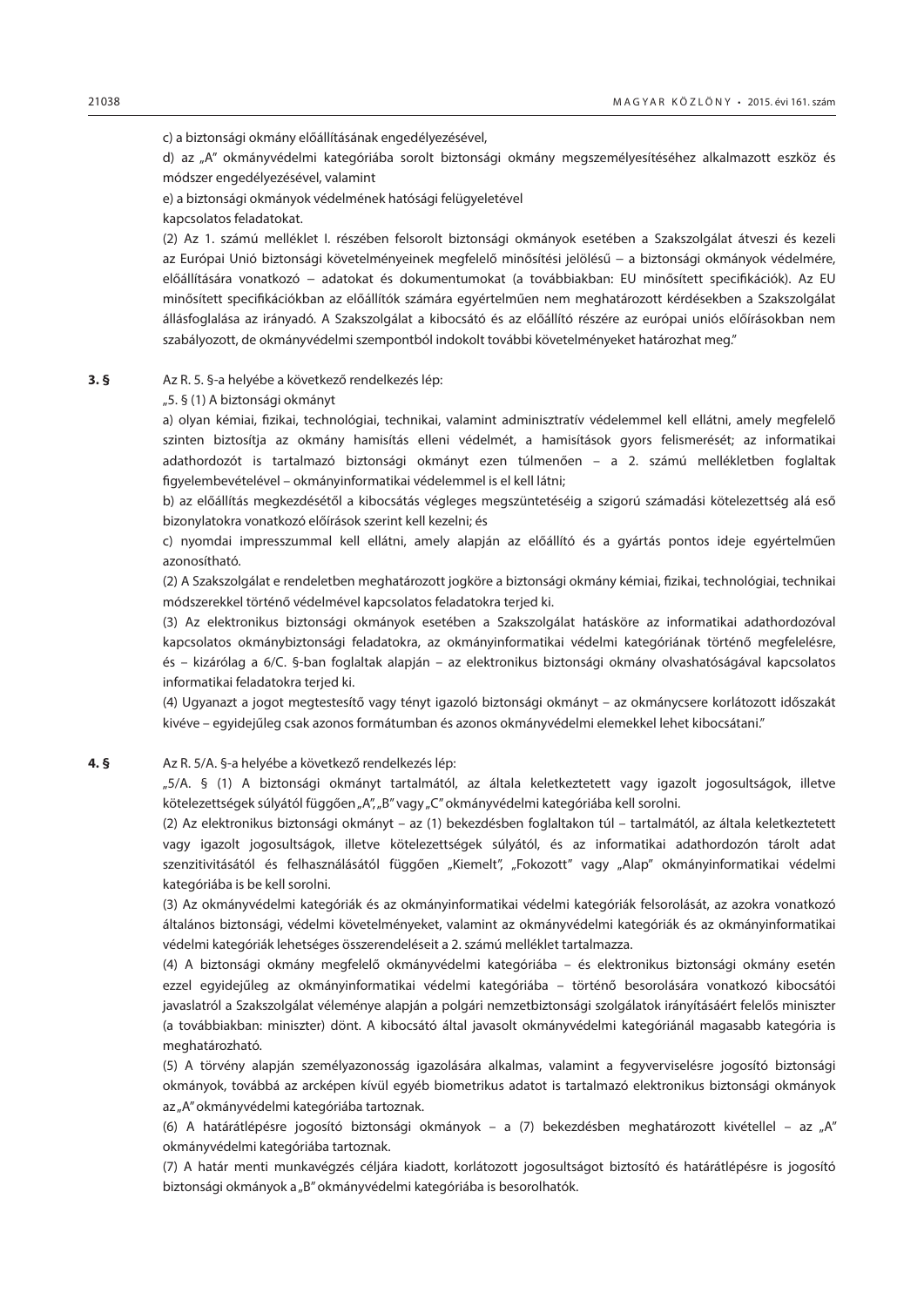(8) A hatósági intézkedésre jogosító biztonsági okmányokat legalább a "B" okmányvédelmi kategóriába kell besorolni.

(9) A törvény alapján személyazonosság igazolására alkalmas elektronikus biztonsági okmányok, amelyek biometrikus adatokat tartalmaznak, a "Kiemelt" okmányinformatikai védelmi kategóriába tartoznak.

(10) A megfelelő okmányvédelmi kategóriába már besorolt okmány védelmi szintjének módosítását a kibocsátó a Szakszolgálatnál indoklással kezdeményezi (a továbbiakban: átsorolás). A biztonsági okmány másik okmányvédelmi kategóriába történő átsorolásáról a Szakszolgálat javaslata alapján a miniszter dönt. A döntés során a biztonsági okmány tartalmát, az általa keletkeztetett vagy igazolt jogosultságok, illetve kötelezettségek súlyát kell összevetni a kibocsátó kérelemben meghatározott indokaival.

(11) Az esetleges hamisítás miatt várható nemzetgazdasági, nemzetbiztonsági és egyéb kockázatokat, meglévő okmány esetén a konkrét hamisítási tapasztalatokat, valamint a várható fenyegetettségeket is figyelembe kell venni a megfelelő okmányvédelmi, illetve okmányinformatikai védelmi kategóriába történő besorolás, illetve átsorolás esetén."

**5. §** Az R. "A biztonsági okmányok védelmének általános szabályai" alcíme a következő 5/B. §-sal egészül ki:

"5/B. § A Kormány vagy a Kormány tagjának irányítása vagy felügyelete alá tartozó kibocsátó esetében a kibocsátót irányító (felügyelő) miniszter köteles a hatáskörébe tartozó biztonsági okmányokkal kapcsolatos irányítási (felügyeleti) feladatok koordinálásáért felelős személyt kijelölni, és a kijelölésről, illetve a kijelölésben történt változásokról a Szakszolgálatot haladéktalanul értesíteni."

#### **6. §** Az R. 6. §-a helyébe a következő rendelkezés lép:

"6. § (1) Az új, vagy a megújuló biztonsági okmány előállítását megelőzően a kibocsátó köteles az okmány előállítását a Szakszolgálattal engedélyeztetni. A kibocsátó – ha valamely miniszter irányítása vagy felügyelete alá tartozik – az eljárás megindítása előtt köteles az irányítását (felügyeletét) ellátó minisztert tájékoztatni a biztonsági okmány tervezett kibocsátásáról.

(2) Az engedélykérelemhez csatolni kell a biztonsági okmány formatervét, pontos szövegét, nemzetközi egyezményekhez kapcsolódó okmányoknál az okmányra vonatkozó egyéb előírásokat, valamint az adminisztratív védelmi terv tervezetét, továbbá az előállító által elkészített okmányvédelmi tervet. A kibocsátó köteles nyilatkozni arról, hogy a kibocsátásra kerülő biztonsági okmányra vonatkozik-e európai uniós előírás, illetve hogy milyen jogszabály alapján kerül rendszeresítésre az adott okmány.

(3) A biztonsági okmány kizárólag szövegtartalomban történő és okmányvédelmi szempontokat nem érintő változása e rendelet alkalmazásában nem eredményezi a biztonsági okmány megújulását, ezért nem engedélyköteles.

(4) A (3) bekezdésben foglalt esetben a kibocsátó a tervezett változtatást megelőzően köteles a változtatás pontos meghatározásával tájékoztatni a Szakszolgálatot a tervezett szövegváltozásról és annak okáról. A kibocsátó tájékoztatásának kézhezvételét követő 14 napon belül a Szakszolgálat a tájékoztatás alapján a tervezett változtatást megvizsgálja, és ennek eredményeként

a) írásban tudomásul veszi a változtatást, vagy

b) értesíti a kibocsátót, hogy a változtatás érinti az okmány védelmi rendszerét, és emiatt engedélykötelesnek minősül.

(5) Ha a tervezett változtatás nem engedélyköteles, a Szakszolgálat a tudomásulvétellel egyidejűleg meghatározza a kibocsátó számára a változtatást követően gyártott okmányokból küldendő mintaokmány-mennyiséget.

(6) A nem engedélyköteles változtatás esetén a kibocsátó köteles tájékoztatni a Szakszolgálatot a szövegmódosított biztonsági okmány kibocsátásának megkezdéséről az időpont és a kezdősorszám megjelölésével.

(7) Az "A" vagy "B" okmányvédelmi kategóriába sorolt biztonsági okmányok okmányvédelmi rendszertervét a Szakszolgálat készíti el. Az 1. számú melléklet I. és II. részében felsorolt biztonsági okmányok esetében figyelembe kell venni a vonatkozó európai uniós előírásokat.

(8) A kibocsátó gondoskodik – a (17) bekezdés szerinti eset kivételével − a biztonsági okmány okmányvédelmi tervének az okmányvédelmi rendszertervben meghatározottak alapján történő elkészíttetéséről. A Szakszolgálat által készített okmányvédelmi rendszerterv egy éven túl csak a Szakszolgálat engedélyével használható fel okmányvédelmi terv elkészíttetéséhez.

(9) A Szakszolgálat a biztonsági okmány okmányvédelmi tervét, valamint a benyújtott mintaokmányokat vagy – az okmányvédelmi terv szöveges leírásának értelmezését szolgáló – látványtervet elbírálja, és az előállítást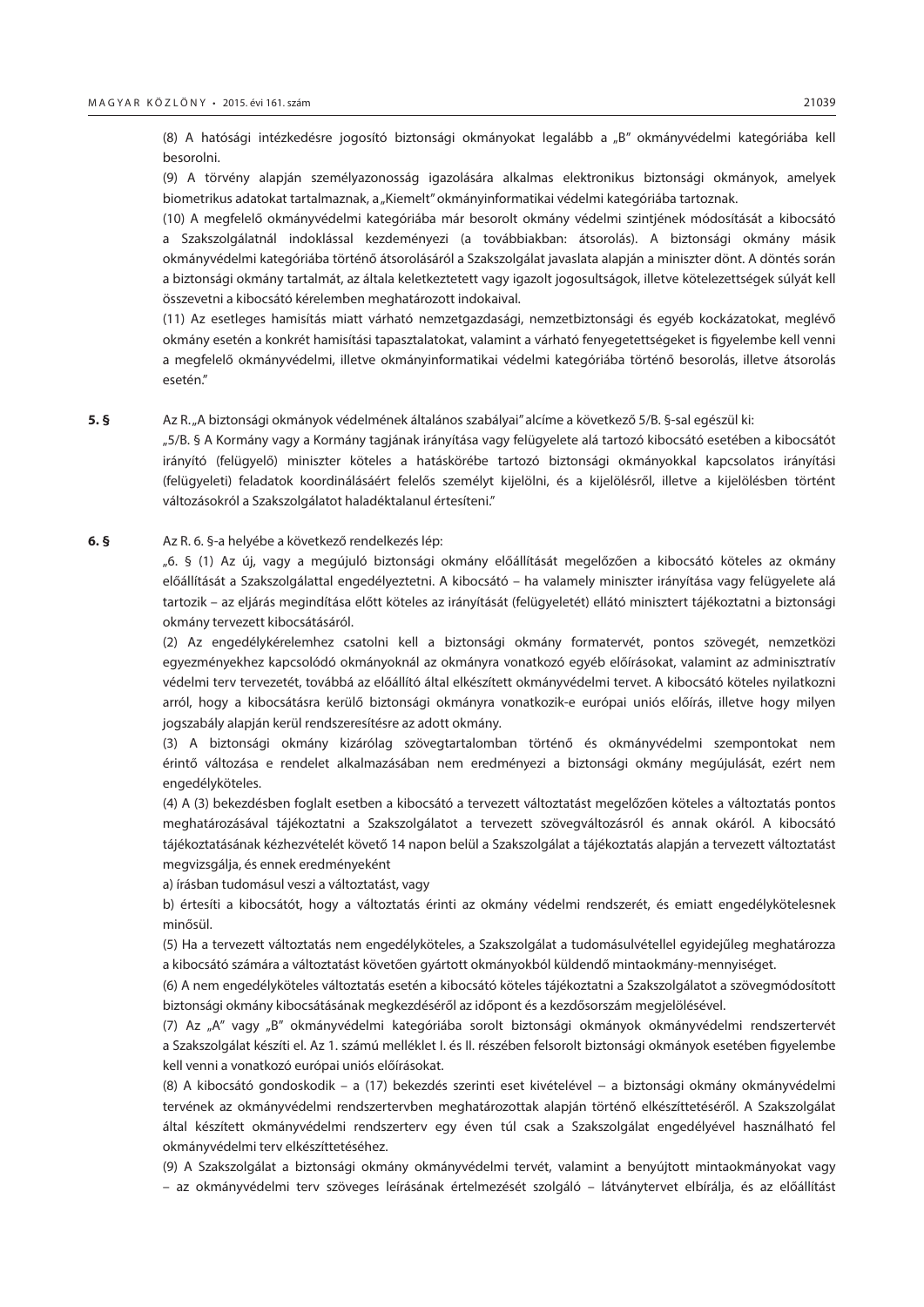okmányvédelmi szempontból engedélyezi. Az engedélyezés során a Szakszolgálat előírhatja új védelmi elemek beépítését, az előállítás módosítását, arra javaslatot tehet vagy az engedélyezést feltételhez kötheti.

(10) Az 1. számú melléklet I. részében felsorolt biztonsági okmányoknál – ha erre az európai uniós előírások lehetőséget biztosítanak – a Szakszolgálat jogosult az EU minősített specifikációkban előírtakon túl új védelmi elemek előírására. Ezen okmányok esetében az engedélykérelemmel egyidejűleg mintaokmány benyújtása kötelező, az előállítás engedélyezése az EU minősített specifikációban meghatározott, valamint a Szakszolgálat által előírt további követelmények meglétének, megfelelőségének vizsgálatán alapul.

(11) Ha az előállítás engedélyezése látványterv alapján történt, a kibocsátó a kibocsátást megelőzően köteles mintaokmányt küldeni a Szakszolgálat részére, amelyet a Szakszolgálat megvizsgál.

(12) A (11) bekezdésben foglalt vizsgálatok eredménye alapján a Szakszolgálat

a) az engedélyezett okmányvédelmi tervvel való egyezésről a kibocsátót értesíti,

b) az engedélyezett okmányvédelmi tervtől történő eltérés esetén határidő tűzésével felhívja a kibocsátót az eltérés megszüntetésére, és a határidő eredménytelen eltelte esetén a biztonsági okmány kibocsátását megtiltja.

(13) Mintaokmány-küldés elmaradása esetén a Szakszolgálat – a beküldésre irányuló felhívásban meghatározott határidő eredménytelen elteltét követően – a biztonsági okmány kibocsátását megtiltja.

(14) Az "A" okmányvédelmi kategóriába sorolt biztonsági okmány esetében a Szakszolgálattal az érvényesítés, illetve a megszemélyesítés eszközeit és módszerét is engedélyeztetni kell.

(15) A (14) bekezdés szerinti engedély iránti kérelemben a kibocsátónak a 4. számú mellékletben felsorolt adatokat kell megadnia.

(16) A "B" vagy "C" okmányvédelmi kategóriába sorolt biztonsági okmány esetében engedélyeztetés helyett a kibocsátónak a megszemélyesítés eszközéről és módszeréről tájékoztatnia kell a Szakszolgálatot.

(17) Olyan "A" okmányvédelmi kategóriába sorolt biztonsági okmány esetében, amelyre európai uniós előírások is vonatkoznak, vagy amelynek védelméhez nemzetbiztonsági, valamint nemzetgazdasági érdek fűződik, az okmányvédelmi terv elkészítését a Szakszolgálat saját hatáskörébe vonhatja. Az okmányvédelmi terv elkészítése során ki kell kérni a kibocsátó véleményét.

(18) A "C" okmányvédelmi kategóriába sorolt biztonsági okmány esetében a Szakszolgálat nem készít okmányvédelmi rendszertervet. Ebben az esetben a kibocsátó az előállító részére saját hatáskörben határozza meg az okmányvédelmi terv elkészítéséhez szükséges adatokat és szempontokat.

(19) Az "A" okmányvédelmi kategóriába sorolt biztonsági okmányok ellenőrzésére vonatkozó szempontokat – a kibocsátó igénye esetén – a Szakszolgálat határozza meg."

#### **7. §** Az R. 6/A. § (1) bekezdése helyébe a következő rendelkezés lép:

"(1) Ha a kibocsátó az új biztonsági okmányt már az előtt kívánja kibocsátani, hogy az bekerült volna az 1. számú mellékletbe, sürgős esetben a miniszterhez címzett nyilatkozatot terjeszthet elő a Szakszolgálatnál arra vonatkozóan, hogy – önkéntes vállalása alapján – az új okmányra nézve is alkalmazza e rendelet előírásait. A nyilatkozatnak tartalmaznia kell az okmány okmányvédelmi – és elektronikus biztonsági okmány esetén az okmányinformatikai védelmi – kategóriába történő besorolására vonatkozó kibocsátói javaslatot is."

#### **8. §** Az R. 6/B. § (2) és (3) bekezdése helyébe a következő rendelkezések lépnek:

"(2) A tájékoztatással egyidejűleg a kibocsátó – az okmány jellege és a 2. számú melléklet szerinti szempontok alapján – javaslatot tesz az új okmány okmányvédelmi – és elektronikus biztonsági okmány esetén az okmányinformatikai védelmi – kategóriába történő besorolására, amelyhez csatolnia kell az előállító által okmány-fajtánként elkészített okmányvédelmi tervet, valamint három darab mintaokmányt.

(3) Az (1) és (2) bekezdésben meghatározott esetben – az okmányvédelmi kategóriába sorolást megállapító döntést követően – a Szakszolgálat az okmányvédelmi terv és az új okmány adott kategóriának való megfelelőségét vizsgálja és állapítja meg."

**9. §** Az R. a 6/B. §-át követően a következő "Elektronikus biztonsági okmányok" alcímmel egészül ki:

#### **"Elektronikus biztonsági okmányok**

6/C. § (1) A biztonsági okmányba jogszabály előírása vagy a kibocsátó döntése alapján egy vagy több informatikai adathordozó integrálható.

(2) Ha az informatikai adathordozó biometrikus vagy jogszabályban meghatározott egyéb különleges adatot is tartalmaz, az alkalmazott informatikai biztonsági megoldást a nyilvános kulcsú infrastruktúrára kell felépíteni.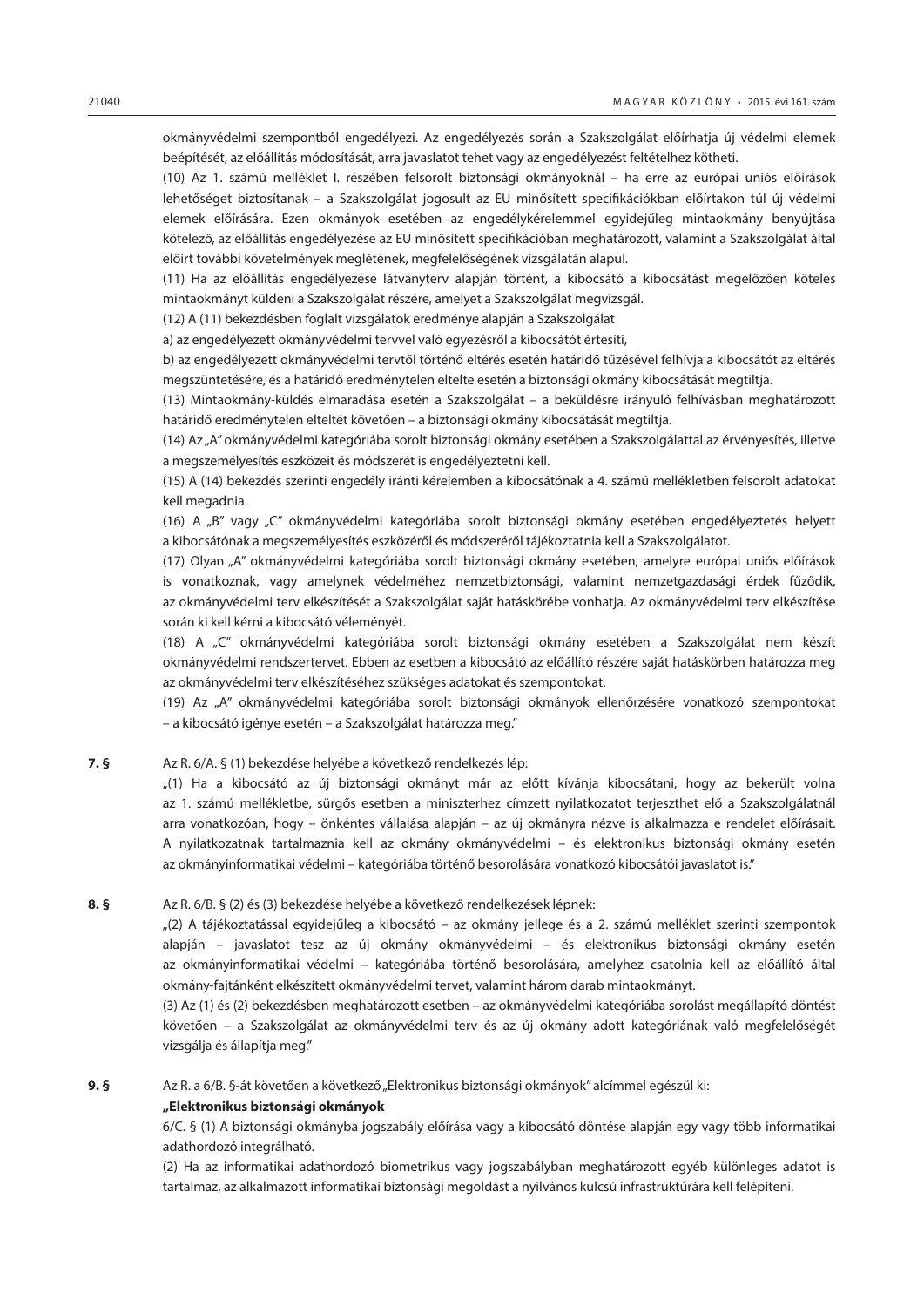(3) Az elektronikus biztonsági okmányok előállításának 6. § (9) bekezdés szerinti engedélyezése iránti kérelemhez a kibocsátónak csatolnia kell a tároló elem informatikai védelmére vonatkozó leírást.

(4) Elektronikus biztonsági okmány esetében az okmányvédelmi rendszertervben előírt műszaki követelmények tesztelésére alkalmas mintaokmány vagy minta-okmányalkatrész benyújtása kötelező.

(5) Az elektronikus biztonsági okmány engedélyezése során az okmányvédelmi rendszertervben és az okmányvédelmi tervben meghatározott műszaki, biztonsági tartalom teljesülésének vizsgálatához a kibocsátónak a Szakszolgálat részére biztosítania kell a mintaokmányt, valamint – szükség esetén – az informatikai adathordozó olvashatóságát lehetővé tevő technikai eszközöket, szoftvereket, és a hitelesítéshez esetlegesen szükséges további feltételeket. A kibocsátó kérésére a vizsgálatok elvégzésére – indokolt esetben – a kibocsátó által meghatározott helyszínen is sor kerülhet.

6/D. § A személyazonosításra vagy határátlépésre jogosító, "A" okmányvédelmi kategóriába sorolt elektronikus biztonsági okmány adatfelvételezése és megszemélyesítése kizárólag zárt elektronikus informatikai rendszerben történhet, amely zárt, kormányzati elektronikus informatikai rendszer kivételével más elektronikus informatikai rendszerhez nem csatlakozhat."

**10. §** (1) Az R. 7. § (2) bekezdése helyébe a következő rendelkezés lép:

"(2) Az "A" és "B" védelmi kategóriába tartozó biztonsági okmányt előállító szervezet kiválasztása során az (1) bekezdés a) pontja szerinti feltételek vizsgálatát a kibocsátó a Szakszolgálat bevonásával folytatja le."

(2) Az R. 7. §-a a következő (3) és (4) bekezdésekkel egészül ki:

"(3) Az előállító személyében bekövetkező változás esetén az új okmányra meghatározott előállítási engedélyezési eljárást kell kezdeményezni.

(4) A megszemélyesítést végző szervezetre az előállítóra vonatkozó szabályokat értelemszerűen kell alkalmazni."

#### **11. §** Az R. 8. §-a helyébe a következő rendelkezés lép:

"8. § (1) Az előállító az "A" okmányvédelmi kategóriába sorolt biztonsági okmányok előállításának megkezdéséről – előzetesen, az időpont megjelölésével − tájékoztatja a Szakszolgálatot.

(2) A kibocsátó a biztonsági okmány kibocsátásának megkezdéséről az időpont és a kezdősorszám megjelölésével tájékoztatja a Szakszolgálatot.

(3) Az előállító a biztonsági okmány előállítása során köteles az okmányvédelmi tervben meghatározott technológiai előírásokat betartani. A biztonsági okmányok anyagösszetételén, valamint az előírt technológián és az okmányvédelmi tervben szereplő egyéb előírásokon csak a Szakszolgálat engedélyével lehet változtatni.

(4) A biztonsági okmány előállítója köteles lehetővé tenni, hogy a Szakszolgálat megbízottjai a 7. §-ban meghatározott feltételek fennállását, a biztonsági okmány előállítása biztonsági követelményeinek betartását a helyszínen alkalomszerűen, továbbá az okmányban, vagy az okmányalkatrészekben lévő védelmi elemek meglétét és megfelelőségét rendszeresen ellenőrizzék.

(5) A kibocsátó köteles a kibocsátást megelőzően a szakértői tevékenységhez szükséges, a Szakszolgálat által meghatározott darabszámú – tetszőleges minta-adatokkal, de a végleges kitöltési formátumban megszemélyesített és a forgalomban használt példányokkal mindenben egyező – biztonsági okmányt a Szakszolgálat részére átadni.

(6) Biztonsági okmány eredeti előállítóval történő, változtatás nélküli utángyártásához újabb engedély megkérése nem szükséges, ugyanakkor az előállító köteles azt az előállítást megelőzően a Szakszolgálatnak bejelenteni. Az így előállított biztonsági okmányból az előállító bianco-mintaokmányokat, a kibocsátó pedig tetszőleges minta-adatokkal megszemélyesített mintaokmányokat köteles a Szakszolgálat részére átadni.

(7) Ha az előállítás engedélyezésétől számított egy éven belül nem kerül sor a biztonsági okmány előállítására, ennek tényéről a kibocsátó köteles írásban értesíteni a Szakszolgálatot.

(8) A kibocsátó köteles írásban tájékoztatni a Szakszolgálatot a biztonsági okmány kibocsátásának végleges megszüntetéséről, megjelölve annak időpontját és az utolsó megszemélyesített okmány sorszámát."

#### **12. §** (1) Az R. 9. § (3) bekezdése helyébe a következő rendelkezés lép:

"(3) A Szakszolgálat a szakértői tapasztalatok, valamint az okmány-előállítás technológiájának fejlődése ismeretében időszakonként szükség szerint felülvizsgálja a biztonsági okmányok védelmét, és véleményezi azok védettségének színvonalát. A Szakszolgálat a felülvizsgálat eredményéről a kibocsátót tájékoztatja, és az okmányvédelmi szempontból szükségessé váló változtatásokat kezdeményezi. Az 1. számú melléklet I. és II. részében felsorolt biztonsági okmányok vonatkozásában a Szakszolgálat az okmányvédelmi szempontból szükségesnek ítélt változtatásokat az Európai Unióval történő kapcsolattartásra kijelölt, illetékes szervezet felé jelzi."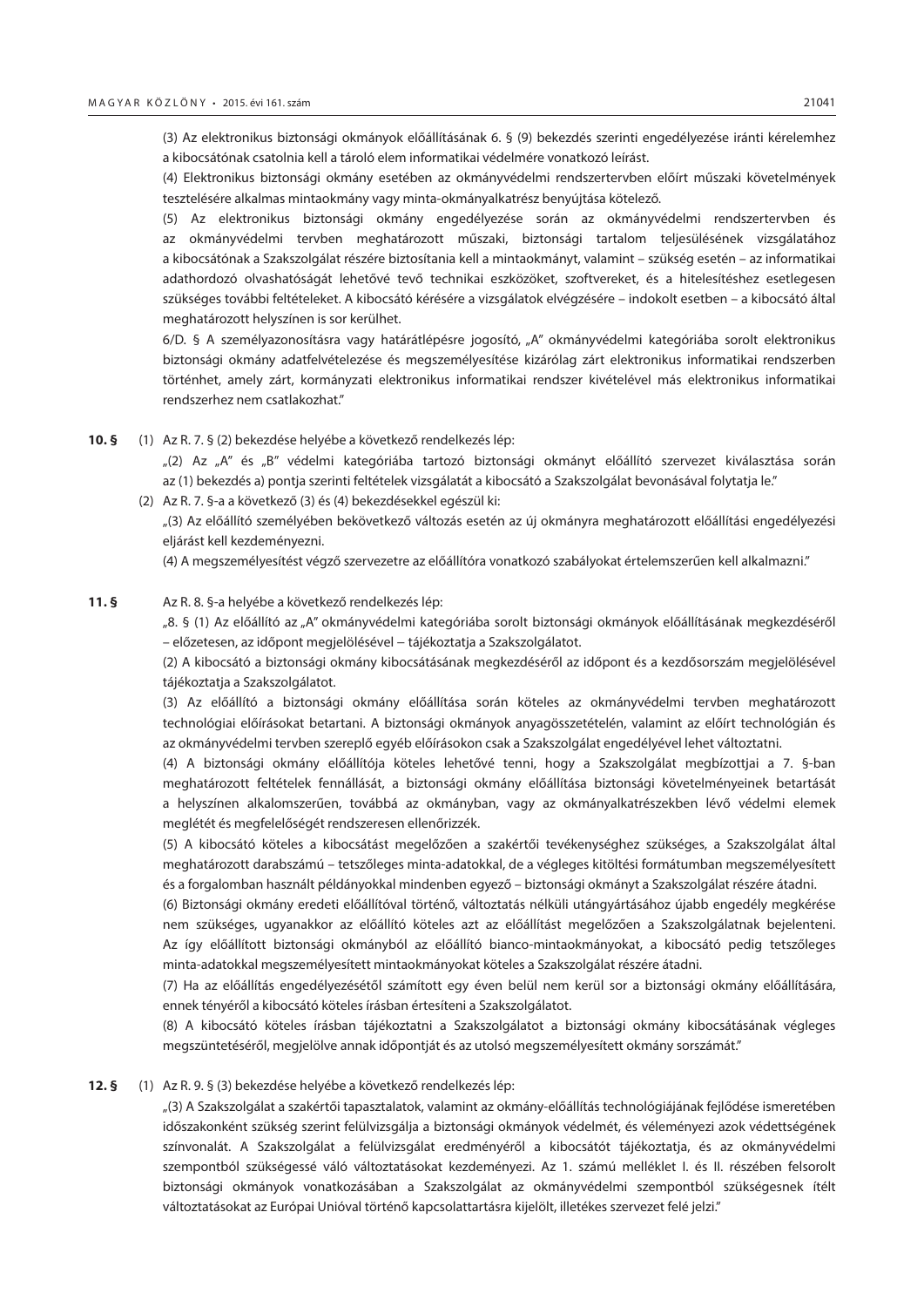- (2) Az R. 9. § (4) bekezdés b) és c) pontja helyébe a következő rendelkezések lépnek:
	- *(A hatósági ellenőrzés során a közigazgatási hatósági eljárás általános szabályairól szóló törvényben foglalt intézkedéseken túl – a Szakszolgálat)*

"b) tájékoztatja a kibocsátót, ha az előállító megszegi az e rendeletben meghatározott kötelezettségét; illetve ha a gyártási minták vizsgálata során okmánybiztonsági problémát tapasztal,

c) tájékoztatja a kibocsátót irányító vagy felügyelő minisztert vagy szervet, ha a kibocsátó az e rendeletben meghatározott kötelezettségét megszegi, és kötelezettségének a Szakszolgálat felszólítása ellenére sem tesz eleget." (3) Az R. 9. § (4) bekezdése a következő d) és e) ponttal egészül ki:

*(A hatósági ellenőrzés során – a közigazgatási hatósági eljárás általános szabályairól szóló törvényben foglalt intézkedéseken túl – a Szakszolgálat)*

"d) az engedély nélkül, vagy a 7. § (2) bekezdésében meghatározott eljárás figyelmen kívül hagyásával kiválasztott előállító által előállított, vagy a 6. § (14) bekezdésében meghatározott engedély nélkül megszemélyesített, érvényesített biztonsági okmány esetén kötelezheti a kibocsátót a feltárt hiányosságok megszüntetésére, szükség esetén a biztonsági okmány forgalomból való kivonására,

e) az általa engedélyezett, de a 6. § (9) bekezdésében meghatározott engedélytől eltérő előállítás esetén az előállítót a feltárt hiányosságok megszüntetésére kötelezheti, a biztonsági okmány előállítását felfüggesztheti, az előállításra vonatkozó engedélyt visszavonhatja, szükség esetén az előállított biztonsági okmányt megsemmisíttetheti."

(4) Az R. 9. §-a a következő (5) bekezdéssel egészül ki:

"(5) Az 1. számú melléklet módosításával biztonsági okmánnyá minősített okmány esetében a kibocsátó a jogszabály-módosítás hatálybalépésétől számított egy éven belül köteles intézkedni az okmány 1. számú mellékletből történő ideiglenes vagy végleges törlése iránt, ha az okmány előállítása bármely okból nem lehetséges vagy nem célszerű, és a kibocsátó az egyéves határidőn belül nem tervezi kérelmezni a biztonsági okmány előállításának engedélyezését."

**13. §** Az R. a következő 13/A. §-sal egészül ki:

"13/A. § (1) A Szakszolgálat 2017. június 30-ig elvégzi valamennyi biztonsági okmány okmánybiztonsági szempontú felülvizsgálatát, és a felülvizsgálat megállapításairól tájékoztatja a kibocsátókat. Okmánybiztonsági szempontok alapján a Szakszolgálat kezdeményezheti az okmányvédelmi kategóriába már besorolt biztonsági okmány magasabb okmányvédelmi kategóriába történő átsorolását is.

(2) A kibocsátók a felülvizsgálat alapján tervezett intézkedéseikről a Szakszolgálat (1) bekezdésben meghatározott tájékoztatásának kézhezvételétől számított hat hónapon belül tájékoztatják a Szakszolgálatot.

(3) A Szakszolgálat az (1) bekezdésben meghatározott felülvizsgálatot legalább ötévente ismételten elvégzi."

**14. §** (1) Az R. 1. számú melléklet III. alcímének 1. pontja a következő 1.126. alponttal egészül ki: *(Személyi és jogosultságot igazoló okmányok)* "1.126. az Országgyűlési Őrség köztisztviselői, munkavállalói vagy hivatásos állománya részére rendszeresített szolgálati és munkáltatói igazolványok;"

- (2) Az R. 1. számú melléklet III. alcímének 1. pontja a következő 1.127. alponttal egészül ki: "1.127. közvetítői igazolvány."
- (3) Az R. 2. számú melléklete helyébe az 1. melléklet lép.
- (4) Az R. a 2. melléklet szerinti 3. számú melléklettel egészül ki.
- (5) Az R. a 3. melléklet szerinti 4. számú melléklettel egészül ki.

#### **Záró rendelkezések**

- **15. §** Ez a rendelet 2015. november 1-jén lép hatályba.
- **16. §** Hatályát veszti az R. 2. §-a és 10. § (2) bekezdése.

*Dr. Semjén Zsolt* s. k., miniszterelnök-helyettes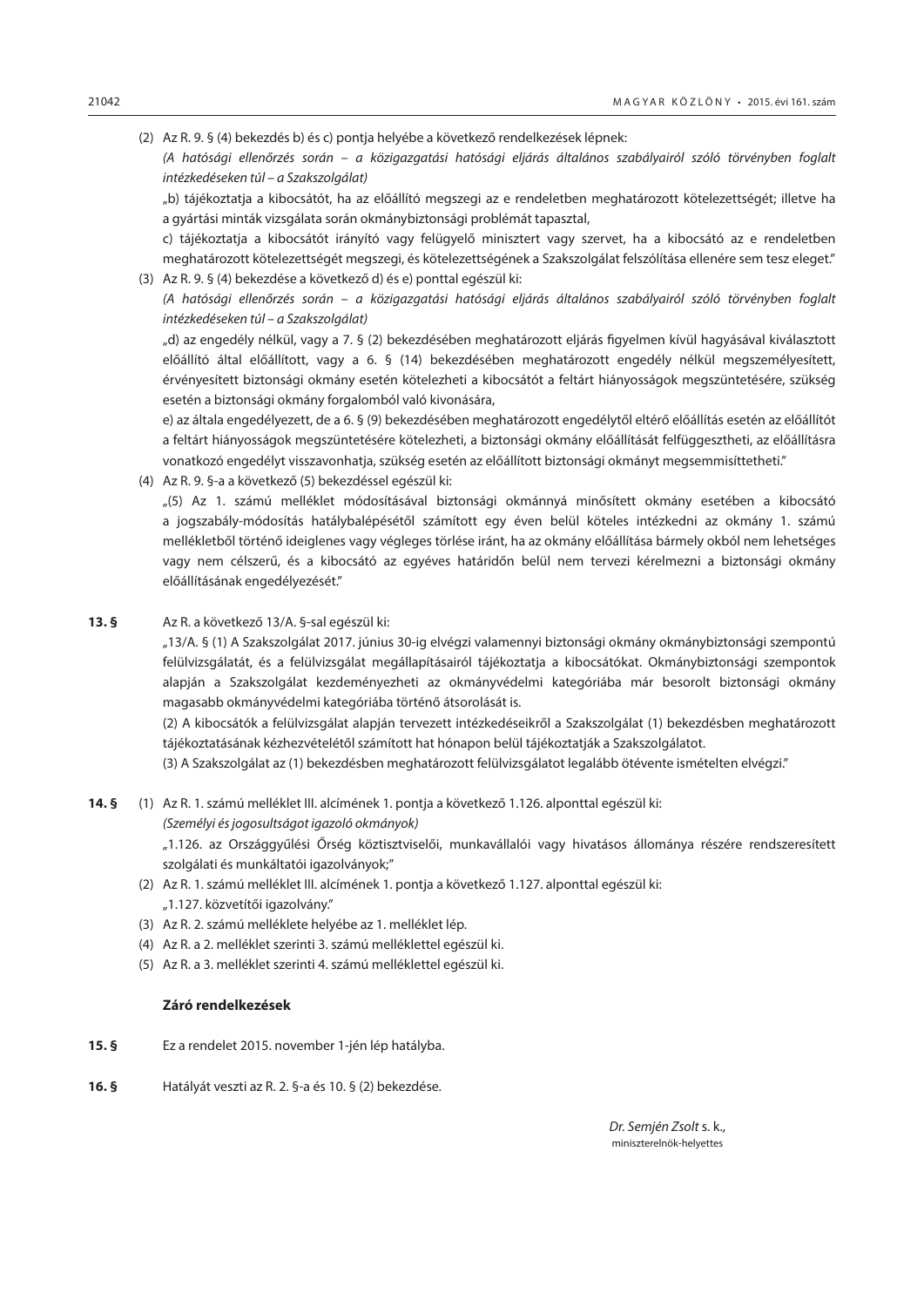#### *1. melléklet a 312/2015. (X. 28.) Korm. rendelethez* "2. számú melléklet a 86/1996. (VI. 14.) Korm. rendelethez

- I. Az okmányvédelmi kategóriák meghatározásánál irányadó szempontok
	- 1. "A" védelmi kategória

Az e védelmi kategóriába tartozó biztonsági okmányok minden alkatrészét védeni kell a teljes vagy részleges hamisítás ellen. A védelmi módszereknél a kémiai, fizikai, technikai, technológiai és adminisztratív eljárásokat, valamint elektronikus biztonsági okmány esetében a digitális védelmi módszereket, eljárásokat együtt kell alkalmazni.

2. "B" védelmi kategória

Az e védelmi kategóriába tartozó biztonsági okmányok egyes főbb alkatrészeit kell a teljes vagy részleges hamisítás ellen védeni. A védelmi módszereknél a kémiai, technikai, technológiai és adminisztratív eljárásokat, valamint elektronikus biztonsági okmány esetében a digitális védelmi módszereket, eljárásokat differenciáltan kell alkalmazni.

3. "C" védelmi kategória

Az e védelmi kategóriába tartozó biztonsági okmányok hamisítása ellen, és annak felismerése érdekében legalább adminisztratív védelmi eljárásokat kell alkalmazni.

Elektronikus biztonsági okmány esetében az informatikai védelmet úgy kell kialakítani, hogy az elektronikusan tárolt adatok jellegétől és a használat során várható kockázattól függően "Kiemelt", "Fokozott" vagy "Alap" szintű informatikai védelmet kell biztosítani.

- II. Az okmányinformatikai védelmi kategóriák, és az azokra irányadó általános biztonsági, védelmi követelmények Az informatikai adathordozó fajtájának kiválasztása a tárolt adat szenzitivitásának és felhasználásának megfelelően történik.
	- 1. "Kiemelt" okmányinformatikai védelmi kategória:
		- a) a tárolt adat titkosított, a titkosítás algoritmusa legalább RSA 2048,
		- b) az adatok rögzítésének, írásának és felülírásának korlátozása,
		- c) kiterjesztett hozzáférési protokoll alkalmazása,
		- d) védett kommunikációs csatorna az informatikai adathordozó és az olvasó között (ha értelmezhető),
		- e) az informatikai adathordozó gyártói tanúsítása (ha értelmezhető).
	- 2. "Fokozott" okmányinformatikai védelmi kategória:
		- a) a tárolt adat titkosított, a titkosítás algoritmusa legalább AES 128,
		- b) az adatok rögzítésének, írásának és felülírásának korlátozása,
		- c) az adatokhoz való hozzáférés korlátozása,
		- d) az informatikai adathordozó gyártói tanúsítása (ha értelmezhető).
	- 3. "Alap" okmányinformatikai védelmi kategória:
		- a) a tárolt adat nem titkosított,
		- b) az adatok rögzítésének, írásának és felülírásának korlátozása.

## III. Az okmányvédelmi kategóriák és az okmányinformatikai védelmi kategóriák összerendelése

| Okmányvédelmi kategória    |            | В          |        |
|----------------------------|------------|------------|--------|
| Lehetséges                 | "Kiemelt"  |            |        |
| okmányinformatikai védelmi | "Fokozott" | "Fokozott" |        |
| kategória                  | "Alap"     | "Alap"     | "Alap" |
|                            |            |            |        |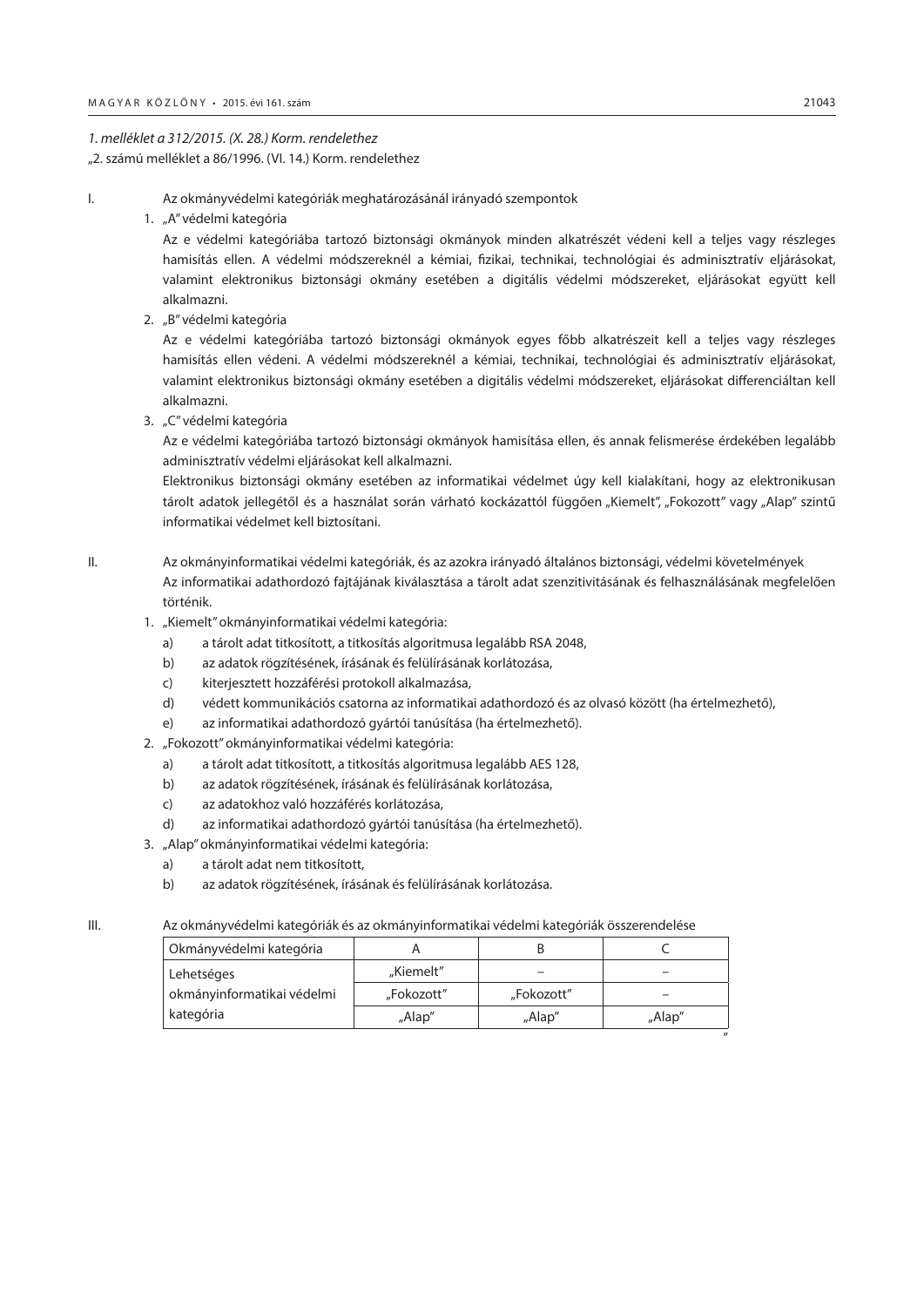#### *2. melléklet a 312/2015. (X. 28.) Korm. rendelethez*

"3. számú melléklet a 86/1996. (VI. 14.) Korm. rendelethez

#### **Az okmányvédelmi terv tartalmi minimumkövetelményei**

- I. 1. A biztonsági okmány formátuma, mérete
	- 2. Az alkalmazott alapanyagok leírása
	- 3. A felhasználni tervezett festékek és azok tulajdonságainak leírása
	- 4. Az alkalmazott előállítási (nyomda- és okmány-) technikák
	- 5. A sorszámozási technika (a technológia; a technológiába illeszkedő védelmi elemek; a felhasznált karakterek típusa, mérete, keskenyítése, szélesítése; a sorszámozás során esetlegesen felkerülő biztonsági elemek) és a sorszám képzésének leírása
	- 6. Az alkalmazott grafika leírása (nyomdai fázisokként külön-külön)
	- 7. Az alkalmazott okmánybiztonsági elemek leírása, elhelyezése
	- 8. A megszemélyesítés módjának leírása (technológia; a technológiába illeszkedő védelmi elemek; a felhasznált karakterek típusa, mérete, keskenyítése, szélesítése; a rovatok maximális karakterszáma és a megszemélyesítés során esetlegesen felkerülő biztonsági elemek)
	- 9. A biztonsági okmány előállításához szükséges egyéb információk
	- 10. Az impresszumszám-képzés módja
	- 11. KÖTELEZŐ MELLÉKLET: Mintaokmány vagy annak hiányában:
		- a) beméretezett elő- és hátoldali látványterv
		- b) teljes, beméretezett színkivonati látványtervek (színenként),
		- c) megszemélyesítési minták (az összes előforduló variációban)
	- 12. Elektronikus biztonsági okmány esetében az informatikai adathordozó megnevezése, okmányba integrálásának módja és leírása
	- 13. Az alkalmazott kriptográfia leírása (ha értelmezhető)
- II. Konzorciumban vagy alvállalkozó bevonásával történő előállítás esetén egyértelműen jelölni kell, hogy mely okmányalkatrészt melyik technológiai fázisban melyik előállító készíti."

# *3. melléklet a 312/2015. (X. 28.) Korm. rendelethez*

"4. számú melléklet a 86/1996. (VI. 14.) Korm. rendelethez

#### **Az érvényesítés, megszemélyesítés engedélyezéséhez szükséges adatok**

- I. 1. A megszemélyesítést végző szervezet megnevezése, elérhetőségei
	- 2. A megszemélyesítés módszere
	- 3. A megszemélyesítő eszköz megnevezése, technikai leírása
	- 4. A megszemélyesítés során alkalmazott karaktertípus(ok) és karakterméret(ek) egyértelmű meghatározása
	- 5. A megszemélyesítéskor felvitt adatok pontos pozíciója
	- 6. A megszemélyesítés során felvitt biztonsági elemek bemutatása
	- 7. A forgalomba kerülő biztonsági okmánnyal mindenben megegyező mintaokmány

#### II. Elektronikus biztonsági okmány esetében az I. pontban foglaltak mellett:

- 1. Az elektronikus megszemélyesítés leírása
- 2. Az informatikai adathordozó olvashatóságát lehetővé tevő technikai eszközök, szoftverek és a hitelesítéshez esetlegesen szükséges további feltételek meghatározása
- 3. A megszemélyesített adattároló elemet tartalmazó tesztminta"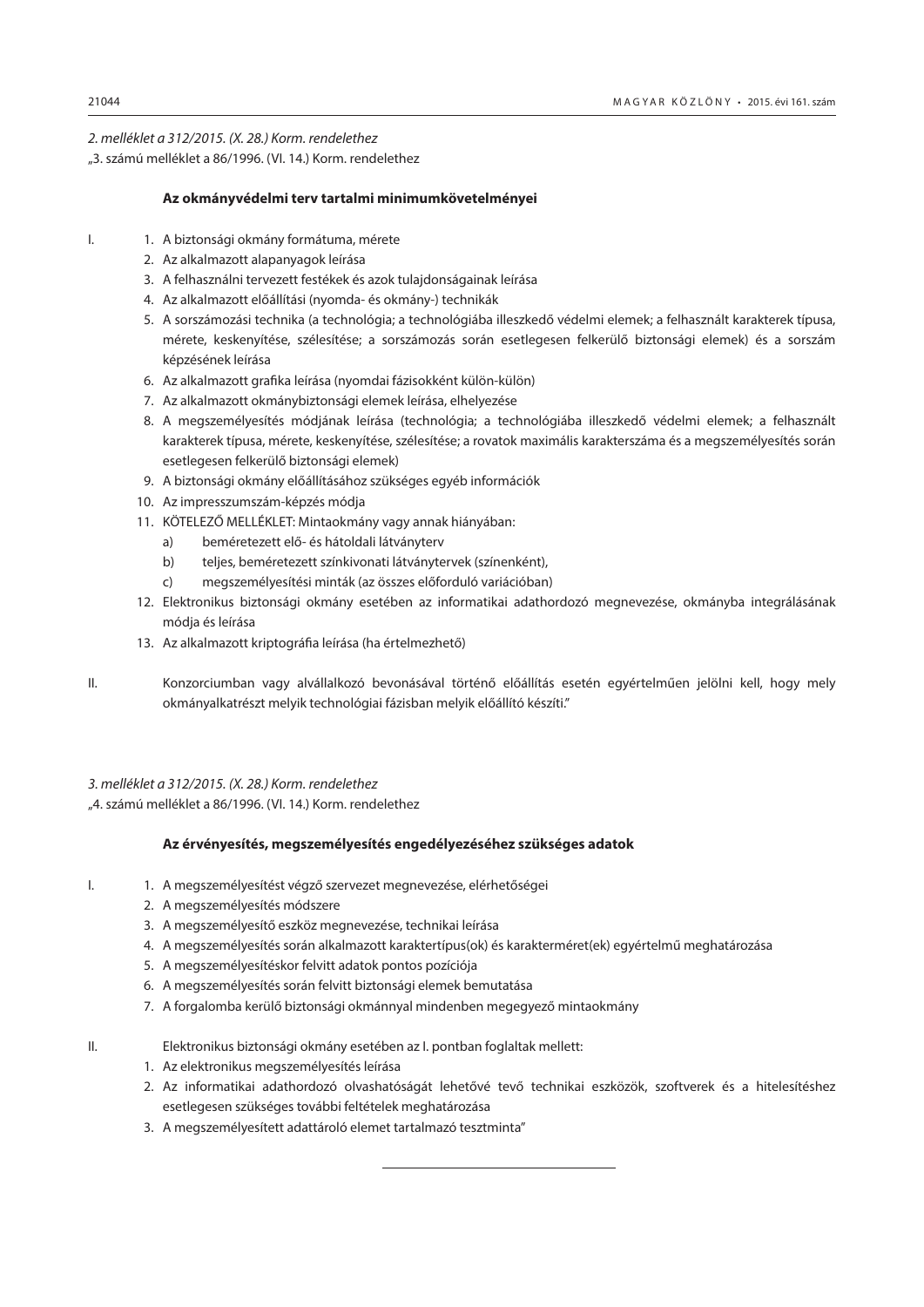#### <span id="page-34-0"></span>**A Kormány 313/2015. (X. 28.) Korm. rendelete**

# **az ivóvíz minőségi követelményeiről és az ellenőrzés rendjéről szóló 201/2001. (X. 25.) Korm. rendelet jogharmonizációs célú módosításáról**

A Kormány a vízgazdálkodásról szóló 1995. évi LVII. törvény 45. § (7) bekezdés k) pontjában kapott felhatalmazás alapján, az Alaptörvény 15. cikk (1) bekezdésében meghatározott feladatkörében eljárva következőket rendeli el:

**1. §** Az ivóvíz minőségi követelményeiről és az ellenőrzés rendjéről szóló 201/2001. (X. 25.) Korm. rendelet (a továbbiakban: R.) 2. §-a a következő m)–p) ponttal egészül ki:

# *(E rendelet alkalmazásában:)*

"m) *radioaktív anyag:* az az anyag, amelyik egy vagy több olyan radioaktív nuklidot tartalmaz, amelynek aktivitása vagy koncentrációja sugárvédelmi szempontból nem elhanyagolható,

n) *indikatív dózis:* az ivóvíz ellátó rendszerében kimutatott természetes és mesterséges eredetű radionuklidoknak az egy év alatt beépült lekötött effektív dózisa a trícium, a kálium-40, a radon és a radon rövid felezési idejű bomlástermékei kivételével,

o) *parametrikus érték:* az ivóvízben jelen lévő kémiai, biológiai és radioaktív anyagok, valamint fizikai jellemzők értéke, amely felett vizsgálni szükséges, hogy a kémiai, biológiai és radioaktív anyagoknak, valamint fizikai jellemzőknek az ivóvízben való jelenléte beavatkozást igénylő kockázatot jelent-e az emberi egészségre nézve, és szükség esetén korrekciós intézkedéseket kell tenni annak érdekében, hogy a víz minősége olyan mértékben javuljon, hogy megfeleljen az emberi egészség védelmére vonatkozó követelményeknek,

p) *határérték:* az a parametrikus érték, amely felett mérlegelés nélkül korrekciós intézkedést kell tenni."

# **2. §** Az R. 3. § (3) bekezdése helyébe a következő rendelkezés lép: "(3) Ha a szolgáltatott víz az 1. számú melléklet A) és B) részében meghatározott határértékeknek megfelel, azonban az 1. számú melléklet C), D) vagy E) részében előírt valamely parametrikus értéknek nem felel meg, akkor kifogásolt minőségű ivóvíznek kell tekinteni."

**3. §** (1) Az R. 4. §-a a következő (1a) bekezdéssel egészül ki:

"(1a) Azon paraméterek esetében, amelyeknek a koncentrációja az elosztóhálózatban igazoltan nem változik, a megfelelési pontok (1) bekezdés a) pontja szerinti meghatározása nem érinti a mintavételi hely megválasztását, amely az ellátási területen belül bármely közüzemi ivóvízellátási ponton vagy a vízkezelő mű ivóvíz kiadási pontján lehet."

(2) Az R. 4. §-a a következő (3a) bekezdéssel egészül ki:

"(3a) A (3) bekezdésben foglaltak nem alkalmazhatóak az 1. számú melléklet C) részében foglalt táblázat 22–24. pontja szerinti vízminőségi jellemzők esetében."

**4. §** (1) Az R. 5. §-a a következő (1c) bekezdéssel egészül ki:

"(1c) Az üzemeltető, illetve az élelmiszeripari vállalkozás köteles gondoskodni az ivóvízben található radioaktív anyagok ellenőrzéséről a jóváhagyott vizsgálati program szerint annak vizsgálata érdekében, hogy a radioaktív anyagok értéke megfelel-e az 1. számú melléklet C) részében foglalt táblázatban megállapított parametrikus értékeknek. A radioaktív anyagok vizsgálata esetében a szolgáltatott, illetve élelmiszeripari vállalkozás által használt ivóvíz minimális mintavételezését legalább a 2. számú melléklet A) rész 3. pontjában szereplő gyakorisággal kell elvégezni, a 3. számú melléklet 5. pontjában foglaltak szerint."

(2) Az R. 5. §-a a következő (4) bekezdéssel egészül ki: "(4) A vízminőség-ellenőrző vizsgálatokat a 3. számú melléklet szerinti előírásoknak megfelelő módszerekkel kell elvégezni, figyelemmel a (7) bekezdésben foglaltakra."

#### **5. §** Az R. az 5/B. §-át követően a következő alcímmel és 5/C. §-sal egészül ki:

#### **"Radioaktív anyagok ellenőrzése**

5/C. § (1) Ha az 5. § (1), (1b) és (3) bekezdése szerinti három, egymást követő évben végzett ellenőrzés során a 3. számú melléklet 5.3. pontjában foglalt táblázatban szereplő paraméterek és radionuklidok egyetlen mintában sem érték el a 3. számú melléklet 5.3. pontjában foglalt kimutatási határt, a továbbiakban az 1. számú melléklet C) részében foglalt táblázat 22–24. pontjában szereplő vízminőségi jellemzők parametrikus értékeit nem kell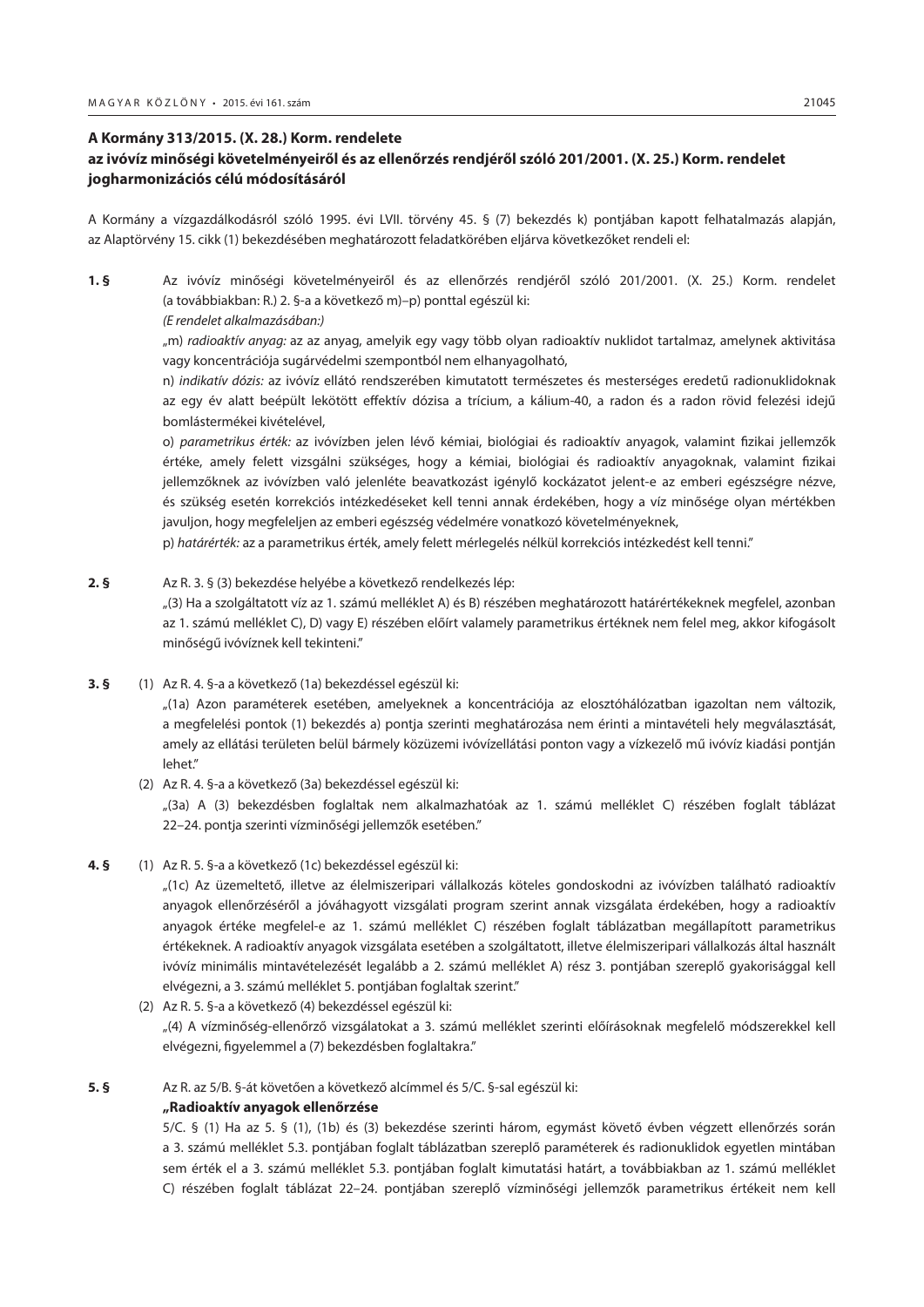mérni és a 2. számú melléklet A) rész 3. pontjában, valamint a 3. számú melléklet 5. pontjában foglaltakat nem kell alkalmazni.

(2) Ha az 5. § (1), (1b) és (3) bekezdése szerinti három, egymást követő évben végzett ellenőrzés során a 3. számú melléklet 5.3. pontjában foglalt táblázatban szereplő paraméterek és radionuklidok nem minden esetben maradtak a 3. számú melléklet 5.3. pontjában foglalt kimutatási határ alatt, de egy érték sem éri el a parametrikus érték 50%-át, akkor az illetékes hatóság hat évre felmentést adhat az 1. számú melléklet C) részében foglalt táblázat 22–24. pontjában szereplő vízminőségi jellemzők parametrikus értékeinek mérése, valamint a 2. számú melléklet A) rész 3. pontjában és a 3. számú melléklet 5. pontjában foglaltak alól.

(3) Az (1) és (2) bekezdés előírásait az 5. § (1) és (1b) bekezdése szerinti vizsgálati program jóváhagyásakor az illetékes népegészségügyi szerv, illetve élelmiszerlánc-felügyeleti szerv figyelembe veszi.

(4) Az 5. § (3) bekezdése szerinti hatósági vízminőség-ellenőrző vizsgálatokat az 1. számú melléklet C) részében foglalt táblázat 22–24. pontjában szereplő vízminőségi jellemzők vonatkozásában csak az (1) bekezdésben foglalt időszakot követően és csak azon üzemeltetők, illetve élelmiszer-vállalkozások esetében kell elvégezni, akikre az (1) vagy (2) bekezdésben szereplő mentesség nem vonatkozik."

**6. §** Az R. 10. § (16) bekezdése helyébe a következő rendelkezés lép:

"(16) Ez a rendelet

a) az emberi fogyasztásra szánt víz minőségéről szóló, 1998. november 3-i 98/83/EK tanácsi irányelvnek, valamint b) a lakosság egészségének az emberi fogyasztásra szánt vízben található radioaktív anyagokkal szembeni védelmére vonatkozó követelmények meghatározásáról szóló, 2013. október 22-i 2013/51/Euratom tanácsi irányelvnek

való megfelelést szolgálja."

- **7. §** (1) Az R. 1. számú melléklete az 1. melléklet szerint módosul.
	- (2) Az R. 2. számú melléklete a 2. melléklet szerint módosul.
	- (3) Az R. 3 számú melléklete a 3. melléklet szerint módosul.

#### **8. §** Az R.

- a) 3. § (1) bekezdésében a "határértékeket" szövegrész helyébe a "határértékeket és parametrikus értékeket" szöveg,
- b) 6. § (1), (2a) és (6) bekezdésében a "határértékek" szövegrész helyébe a "határértékek és parametrikus értékek" szöveg,
- c) 6. § (3) bekezdésében az "A határérték túllépés" szövegrész helyébe az "A határérték vagy parametrikus érték túllépésének" szöveg,
- d) 6. § (12) bekezdésében a "határértéktől" és a "határértékektől" szövegrész helyébe a "parametrikus értéktől" szöveg,
- e) 10. § (13a) bekezdésében a "2016. július 1-jéig" szövegrész helyébe a "2017. július 1-jéig" szöveg lép.
- **9. §** Hatályát veszti az R. 10. § (9) bekezdése.
- **10. §** Ez a rendelet 2015. november 28-án lép hatályba.
- **11. §** Az üzemeltetők, illetve élelmiszer-vállalkozások vizsgálati programjaiban a vízminőség-ellenőrző vizsgálatokat az 1. számú melléklet C) részében foglalt táblázat 22–24. pontjában szereplő vízminőségi jellemzők vonatkozásában 2016. január 1-jétől kell alkalmazni.
- **12. §** Ez a rendelet a lakosság egészségének az emberi fogyasztásra szánt vízben található radioaktív anyagokkal szembeni védelmére vonatkozó követelmények meghatározásáról szóló, 2013. október 22-i 2013/51/Euratom tanácsi irányelvnek való megfelelést szolgálja.

 *Orbán Viktor* s. k., miniszterelnök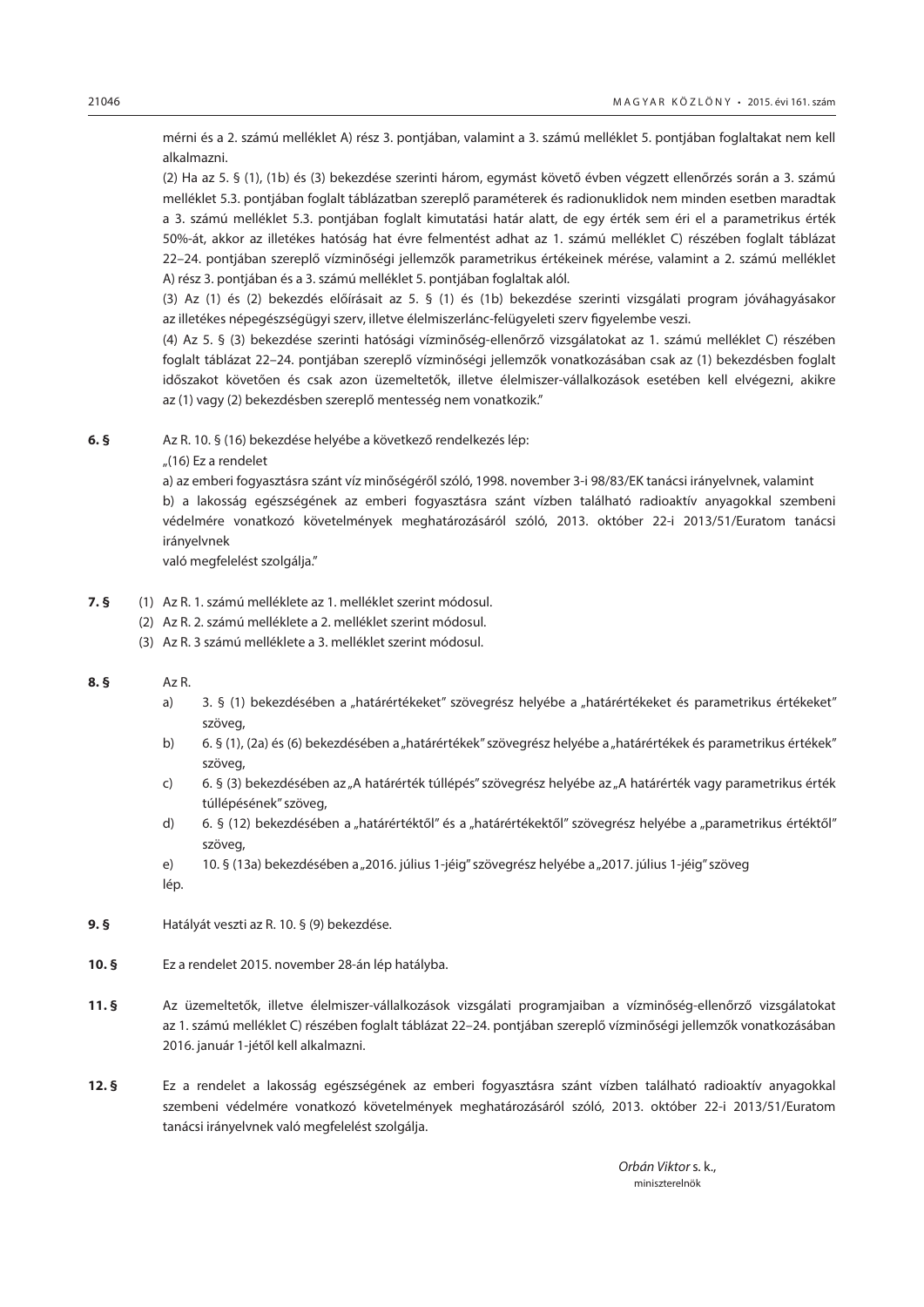"

#### *1. melléklet a 313/2015. (X. 28.) Korm. rendelethez*

|     | A                                             | B                                                                 | C                | D                   |
|-----|-----------------------------------------------|-------------------------------------------------------------------|------------------|---------------------|
| 1.  | Vízminőségi jellemző                          | Parametrikus érték                                                | Egység           | Megjegyzés          |
| 2.  | Alumínium                                     | 200                                                               | $\mu$ g/l        |                     |
| 3.  | Ammónium                                      | 0,50                                                              | mq/l             | 1. megjegyzés       |
| 4.  | Klorid                                        | 250                                                               | mq/l             | 1. és 2. megjegyzés |
| 5.  | Clostridium perfringens<br>(spórákkal együtt) | $\mathbf 0$                                                       | szám/100 ml      | 3. megjegyzés       |
| 6.  | Szín                                          | A fogyasztó számára<br>elfogadható és nincs<br>szokatlan változás |                  |                     |
| 7.  | Vezetőképesség                                | 2500                                                              | µS cm-1 20 °C-on | 2. megjegyzés       |
| 8.  | pH                                            | ≥6,5 és ≤9,5                                                      |                  | 2. és 4. megjegyzés |
| 9.  | Vas                                           | 200                                                               | µg/l             |                     |
| 10. | Mangán                                        | 50                                                                | $\mu$ g/l        |                     |
| 11. | Szag                                          | A fogyasztó számára<br>elfogadható és nincs<br>szokatlan változás |                  |                     |
| 12. | Permanganát index (KOIps)                     | 5,0                                                               | mg/l $O2$        | 1. megjegyzés       |
| 13. | Szulfát                                       | 250                                                               | mq/l             | 2. megjegyzés       |
| 14. | Nátrium                                       | 200                                                               | mg/l             |                     |
| 15. | Íz                                            | A fogyasztó számára<br>elfogadható és nincs<br>szokatlan változás |                  |                     |
| 16. | Telepszám 22 °C-on és<br>37 °C-on             | Nincs szokatlan<br>változás                                       | szám/ml          | 5. és 6. megjegyzés |
| 17. | Coliform baktériumok                          | 0                                                                 | szám/100 ml      | 7. megjegyzés       |
| 18. | Pseudomonas aeruginosa                        | $\Omega$                                                          | szám/100 ml      | 5. megjegyzés       |
| 19. | Összes szerves szén (TOC)                     | Nincs szokatlan<br>változás                                       |                  | 9. megjegyzés       |
| 20. | Zavarosság                                    | A fogyasztó számára<br>elfogadható és nincs<br>szokatlan változás |                  | 10. megjegyzés      |
| 21. | Keménység                                     | Min. 50, max. 350                                                 | mg/l CaO         | 11. megjegyzés      |
| 22. | Radon                                         | 100                                                               | Bq/l             | 12. megjegyzés      |
| 23. | Trícium                                       | 100                                                               | Bq/l             | 13. megjegyzés      |
| 24. | Indikatív dózis                               | 0,10                                                              | mSv              |                     |

1. Az R. 1. számú melléklet C) részében foglalt táblázat helyébe a következő táblázat lép:

2. Az R. 1. számú melléklet C) részében foglalt táblázatot követő "Megjegyzések:" megjelölésű rész 12. és 13. pontja helyébe a következő rendelkezések lépnek:

"12. Ha a radon koncentrációja meghaladja az 1000 Bq/l-t, sugárvédelmi alapon és további mérlegelés nélkül szükséges a korrekciós intézkedések megtétele.

13. A magas tríciumszint más mesterséges radionuklidok jelenlétére utalhat. Ha a trícium koncentrációja meghaladja a megadott parametrikus értéket, szükséges az egyéb mesterséges radionuklidok jelenlétének vizsgálata."

"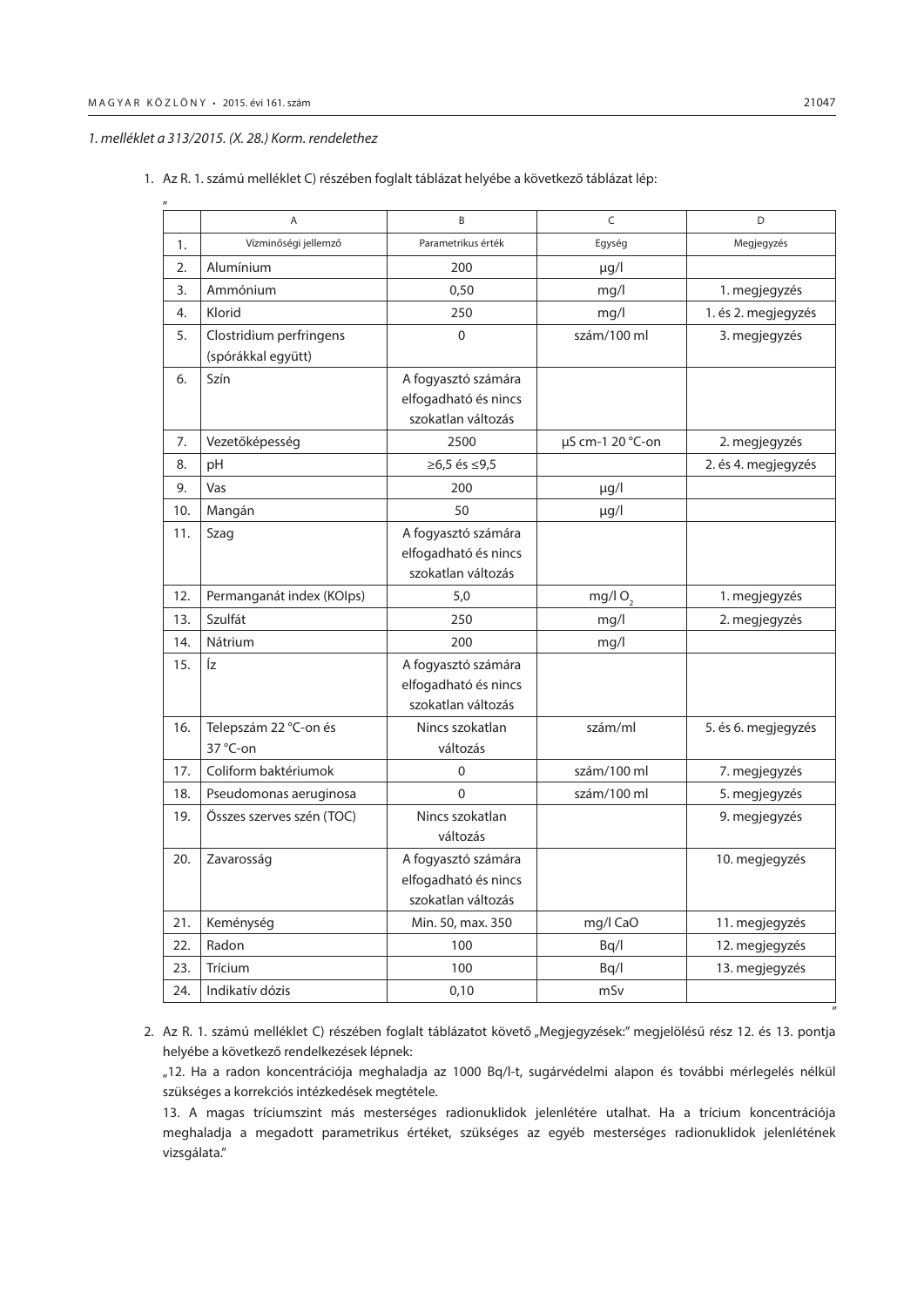- 3. Az R. 1. számú melléklet C) részében foglalt táblázatot követő "Megjegyzések:" megjelölésű rész
	- a) 1. pontjában a "határértékek" szövegrész helyébe a "parametrikus értékek" szöveg,
	- b) 11. pontjában a "határértéket" szövegrész helyébe a "parametrikus értéket" szöveg lép.
- 4. Hatályát veszti az R. 1. számú melléklet C) részében foglalt táblázatot követő "Megjegyzések:" megjelölésű rész 14. és 15. pontja.
- 5. Az R. 1. számú melléklet D) részében foglalt táblázat fejlécében a "Határérték" szövegrész helyébe a "Parametrikus érték" szöveg lép.
- 6. Az R. 1. számú melléklet E) rész címben a "határértékek" szövegrész helyébe a "parametrikus értékek" szöveg lép.

#### *2. melléklet a 313/2015. (X. 28.) Korm. rendelethez*

- 1. Az R. 2. számú melléklet A) része a következő 3. ponttal egészül ki:
	- "3. Az előírt mintázási gyakoriság radioaktív anyagok vizsgálata esetén:

3.1. Elosztóhálózatról szolgáltatott víz esetén az üzemeltető az illetékes népegészségügyi szervnek, valamint az élelmiszeripari vállalkozás az élelmiszerlánc-felügyeleti szervnek a B) részben foglalt táblázatban szereplő részletes vizsgálati gyakorisággal elvégzett trícium, radon, valamint indikatív dózis vizsgálati eredményeinek legalább 3 éves reprezentatív adatsorát megküldi.

A mintavételezést a fogyasztói csapon kell végezni, a trícium vizsgálat esetén a fogyasztói csapon vett minták helyett a kútból származó vízminták is figyelembe vehetőek.

3.2. Tartályban, ballonban és palackban forgalomba hozott víz esetén az élelmiszeripari vállalkozás az élelmiszerlánc-felügyeleti szervnek a C) részben foglalt táblázatban szereplő részletes vizsgálati gyakorisággal elvégzett trícium, radon, valamint indikatív dózis vizsgálati eredményeinek legalább 3 éves reprezentatív adatsorát megküldi.

3.3. Ha egy adott mintában valamelyik érték túllépése tapasztalható, az illetékes népegészségügyi szerv, valamint az élelmiszerlánc-felügyeleti szerv meghatározza, hogy milyen mértékben szükséges a mintavételt megismételni annak biztosításához, hogy a mért értékek az egész évi átlagos aktivitási koncentráció szempontjából reprezentatívak legyenek."

- 2. Az R. 2. számú melléklet A) rész 1. pontjában a "határértékeknek" szövegrész helyébe a "határértékeknek és parametrikus értékeknek" szöveg lép.
- 3. Az R. 2. számú melléklet A) rész 2. pontjában
	- a) a "határérték túllépésének" szövegrész helyébe a "határérték vagy parametrikus érték túllépésének" szöveg,
	- b) a "határértékekre az 1. számú melléklet C) részében található 13., 14. és 15." szövegrész helyébe a "parametrikus értékekre az 1. számú melléklet C) részében található 12. és 13." szöveg

lép.

4. Az R. 2. számú melléklet B) rész 1. pontjában az "üzemeltető" szövegrész helyébe az "üzemeltető és az élelmiszeripari vállalkozás" szöveg lép.

#### *3. melléklet a 313/2015. (X. 28.) Korm. rendelethez*

- 1. Az R. 3. számú melléklete a következő 5. ponttal egészül ki:
	- "5. Az indikatív dózis és az analitikai módszerekkel szembeni követelmények ellenőrzése

5.1. Az indikatív dózisnak való megfelelés ellenőrzése

5.1.1. Az emberi fogyasztásra szánt vízben jelen lévő radioaktivitás kimutatására különböző megbízható vizsgálati stratégiák alkalmazhatóak. E stratégiák kiterjedhetnek bizonyos radionuklidok, vagy egyetlen radionuklid, vagy az összesalfa-aktivitás vagy az összesbéta-aktivitás vizsgálatára.

5.1.2. Bizonyos radionuklidok vagy egyetlen radionuklid vizsgálata

5.1.2.1. Ha valamelyik aktivitáskoncentráció meghaladja a vonatkozó származtatott érték 20%-át, vagy a tríciumkoncentráció meghaladja az 1. számú melléklet C) részében foglalt táblázatban szereplő parametrikus értéket, további radionuklidok vizsgálatára van szükség. A mérendő radionuklidokat a radioaktivitás valószínű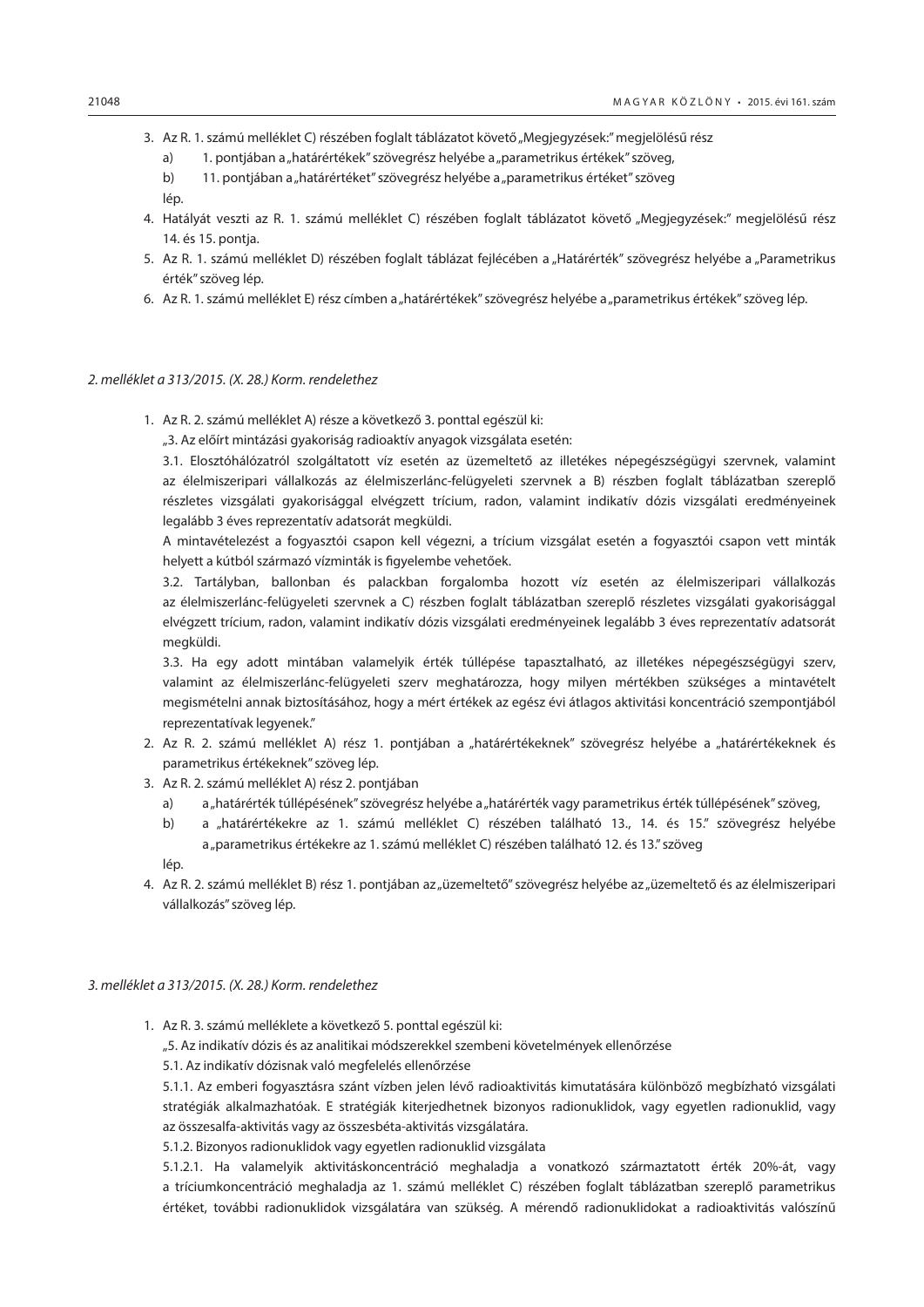forrásaira vonatkozó valamennyi releváns információ figyelembevételével az illetékes népegészségügyi szerv, valamint az élelmiszerlánc-felügyeleti szerv határozza meg.

5.1.3. Az összesalfa-aktivitásra és az összesbéta-aktivitásra vonatkozó vizsgálati stratégiák

5.1.3.1. Az indikatív dózis parametrikus indikatív értékének ellenőrzésére alkalmazhatóak az összesalfa-aktivitásra és az összesbéta-aktivitásra vonatkozó vizsgálati stratégiák. Adott esetben az összesbéta-aktivitás helyett a K-40 aktivitás koncentráció kivonásával a maradék béta-aktivitás is használható. E célból összesalfa-aktivitás és összesbéta-aktivitás vizsgálati szinteket kell meghatározni. Az ajánlott összesalfa-aktivitás vizsgálati szint 0,1 Bq/l. Az ajánlott összesbéta-aktivitás vizsgálati szint 1,0 Bq/l.

5.1.3.2. Ha az összesalfa-aktivitás és az összesbéta-aktivitás egyidejűleg kisebb, mint 0,1 Bq/l, illetve 1,0 Bq/l, az illetékes népegészségügyi szerv, valamint az élelmiszerlánc-felügyeleti szerv feltételezheti, hogy az indikatív dózis alacsonyabb a 0,1 mSv parametrikus értéknél így nincs szükség az indikatív dózis meghatározásához további izotópspecifikus radiológiai vizsgálatra, kivéve, ha más forrásból tudomása van arról, hogy bizonyos radionuklidok jelen vannak a vízben, és az indikatív dózisnak a 0,1 mSv értéket való túllépését okozhatják.

5.1.3.3. Ha az összesalfa-aktivitás meghaladja a 0,1 Bq/l-t, vagy az összesbéta-aktivitás meghaladja az 1,0 Bq/l-t, akkor meghatározott radionuklidok analízisére van szükség.

5.1.3.4. Az illetékes népegészségügyi szerv, valamint az élelmiszerlánc-felügyeleti szerv alternatív összesalfaaktivitás és összesbéta-aktivitás vizsgálati szinteket is meghatározhat, ha bizonyítani tudják, hogy ezek az alternatív szintek összhangban állnak az indikatív dózis 0,1 mSv értékével.

5.1.3.5. A mérendő radionuklidokat a radioaktivitás valószínű forrásaira vonatkozó valamennyi releváns információ figyelembevételével az illetékes népegészségügyi szerv, valamint az élelmiszerlánc-felügyeleti szerv határozza meg. Mivel a magas trícium koncentráció más mesterséges radionuklidok jelenlétére utalhat, a tríciumot, az összesalfaaktivitást és az összesbéta-aktivitást ugyanazon a mintán kell mérni.

5.2. Az indikatív dózis kiszámítása

5.2.1. Az indikatív dózist a mért radionuklid-koncentrációk és a vonatkozó jogszabályban meghatározott dózisegyütthatók, vagy az az illetékes népegészségügyi szerv, valamint az élelmiszerlánc-felügyeleti szerv által elismert információk alapján kell kiszámítani, az éves ivóvízbevitel alapján (felnőttek esetében 730 l). Ha a következő egyenlőtlenség teljesül, az illetékes népegészségügyi szerv, valamint az élelmiszerlánc-felügyeleti szerv feltételezheti, hogy az indikatív dózis alacsonyabb a 0,1 mSv parametrikus értéknél, és további vizsgálatra nincs szükség:

$$
\sum_{i=1}^{n} \frac{C_i (obs)}{C_i (der)} \le 1
$$

ahol

 $C_{i \text{(obs)}} = az i$  radionuklid megfigyelt koncentrációja  $C_{i, (dev)} = az i$  radionuklid származtatott koncentrációja n = észlelt radionuklidok száma

5.2.2. Származtatott radioaktivitás-koncentrációk az emberi fogyasztásra szánt vízben (1)

|    | Α           | B             |                            |
|----|-------------|---------------|----------------------------|
| 1. | Származás   | Nuklid        | Származtatott koncentráció |
| 2. | Természetes | $U-238^{(2)}$ | $3,0$ Bq/l                 |
| 3. |             | $U-234(2)$    | $2,8$ Bq/l                 |
| 4. |             | Ra-226        | $0,5$ Bq/l                 |
| 5. |             | Ra-228        | $0,2$ Bq/I                 |
| 6. |             | Pb-210        | $0,2$ Bq/I                 |
| 7. |             | Po-210        | $0,1$ Bq/l                 |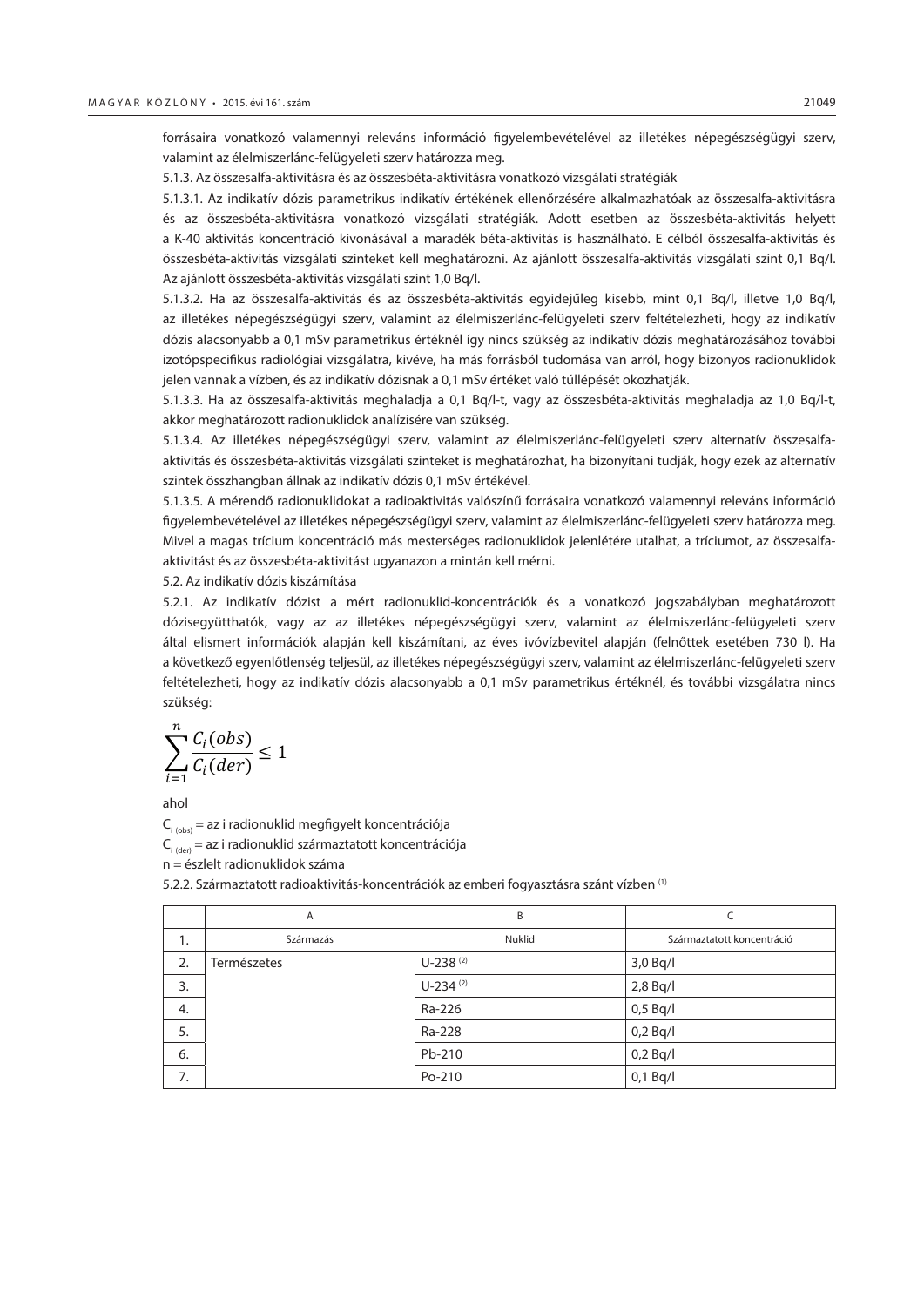| 8.  | Mesterséges | $C-14$        | 240 Bq/l   |
|-----|-------------|---------------|------------|
| 9.  |             | $Sr-90$       | 4,9 Bq/l   |
| 10. |             | Pu-239/Pu-240 | $0,6$ Bq/l |
| 11. |             | Am-241        | $0,7$ Bq/I |
| 12. |             | $Co-60$       | 40 Bq/l    |
| 13. |             | $Cs-134$      | $7,2$ Bq/I |
| 14. |             | $Cs-137$      | 11 Bq/l    |
| 15. |             | $1 - 131$     | $6,2$ Bq/I |

(1) Ez a táblázat a leggyakoribb természetes és mesterséges radionuklidokra vonatkozó értékeket tartalmazza, melyek 0,1 mSv dózisra, 730 liter éves vízbevitellel és a munkavállalók és a lakosság egészségének az ionizáló sugárzásból származó veszélyekkel szembeni védelmét szolgáló alapvető biztonsági előírások megállapításáról szóló, 1996. május 13-i 96/29/EURATOM tanácsi irányelv III. melléklet (A) táblázatában meghatározott dózisegyütthatók alkalmazásával kiszámított pontos értékek. Ugyanezen a módon a más radionuklidokra vonatkozó, származtatott koncentrációk is kiszámíthatók.

 $(2)$  Ez a táblázat kizárólag az urán radiológiai tulajdonságait veszi figyelembe, kémiai toxicitását nem.

#### 5.3. Módszertani követelmények

A következő paraméterekre és radionuklidokra vonatkozóan az alkalmazott elemzési módszernek az aktivitáskoncentrációkat legalább az alább meghatározott kimutatási határral tudnia kell mérnie:

|     | A                            | B                     | C             |
|-----|------------------------------|-----------------------|---------------|
| 1.  | Paraméterek és radionuklidok | Kimutatási határ      | Megjegyzések  |
|     |                              | (1. és 2. megjegyzés) |               |
| 2.  | Trícium                      | 10 Bq/l               | 3. megjegyzés |
| 3.  | Radon                        | 10 Bq/l               | 3. megjegyzés |
| 4.  | Összesalfa-aktivitás         | 0,04 Bq/l             | 4. megjegyzés |
| 5.  | Összesbéta-aktivitás         | $0,4$ Bq/l            | 4. megjegyzés |
| 6.  | $U-238$                      | 0,02 Bq/l             |               |
| 7.  | $U-234$                      | 0,02 Bq/l             |               |
| 8.  | Ra-226                       | 0,04 Bq/l             |               |
| 9.  | Ra-228                       | 0,02 Bq/l             | 5. megjegyzés |
| 10. | Pb-210                       | 0,02 Bq/l             |               |
| 11. | Po-210                       | 0,01 Bq/l             |               |
| 12. | $C-14$                       | 20 Bq/l               |               |
| 13. | $Sr-90$                      | $0,4$ Bq/l            |               |
| 14. | Pu-239/Pu-240                | 0,04 Bq/l             |               |
| 15. | Am-241                       | 0,06 Bq/l             |               |
| 16. | $Co-60$                      | $0,5$ Bq/l            |               |
| 17. | $Cs-134$                     | $0,5$ Bq/l            |               |
| 18. | $Cs-137$                     | $0,5$ Bq/l            |               |
| 19. | $I-131$                      | $0,5$ Bq/l            |               |

Megjegyzések:

1. A kimutatási határt az ISO 11929 ("A jellemző határértékek [döntési határérték, kimutatási határ és megbízhatósági tartományok] meghatározása az ionizáló sugárzás méréséhez – Alapok és alkalmazások") szabvány szerint, 0,05-os első- és másodfajú hiba feltételezésével kell meghatározni.

2. A mérési bizonytalanságokat teljes standard bizonytalanságként vagy kiterjesztett standard bizonytalanságként, 1,96-os kiterjesztési tényezővel, az "Útmutató a mérési bizonytalanság kifejezéséhez" című ISO-útmutató alapján kell kiszámítani és megadni.

3. A trícium és a radon kimutatási határa a 100 Bq/l parametrikus érték 10%-a.

4. Az összesalfa-aktivitás és az összesbéta-aktivitás kimutatási határa a 0,1 Bq/l, illetve az 1,0 Bq/l vizsgálati érték 40%-a.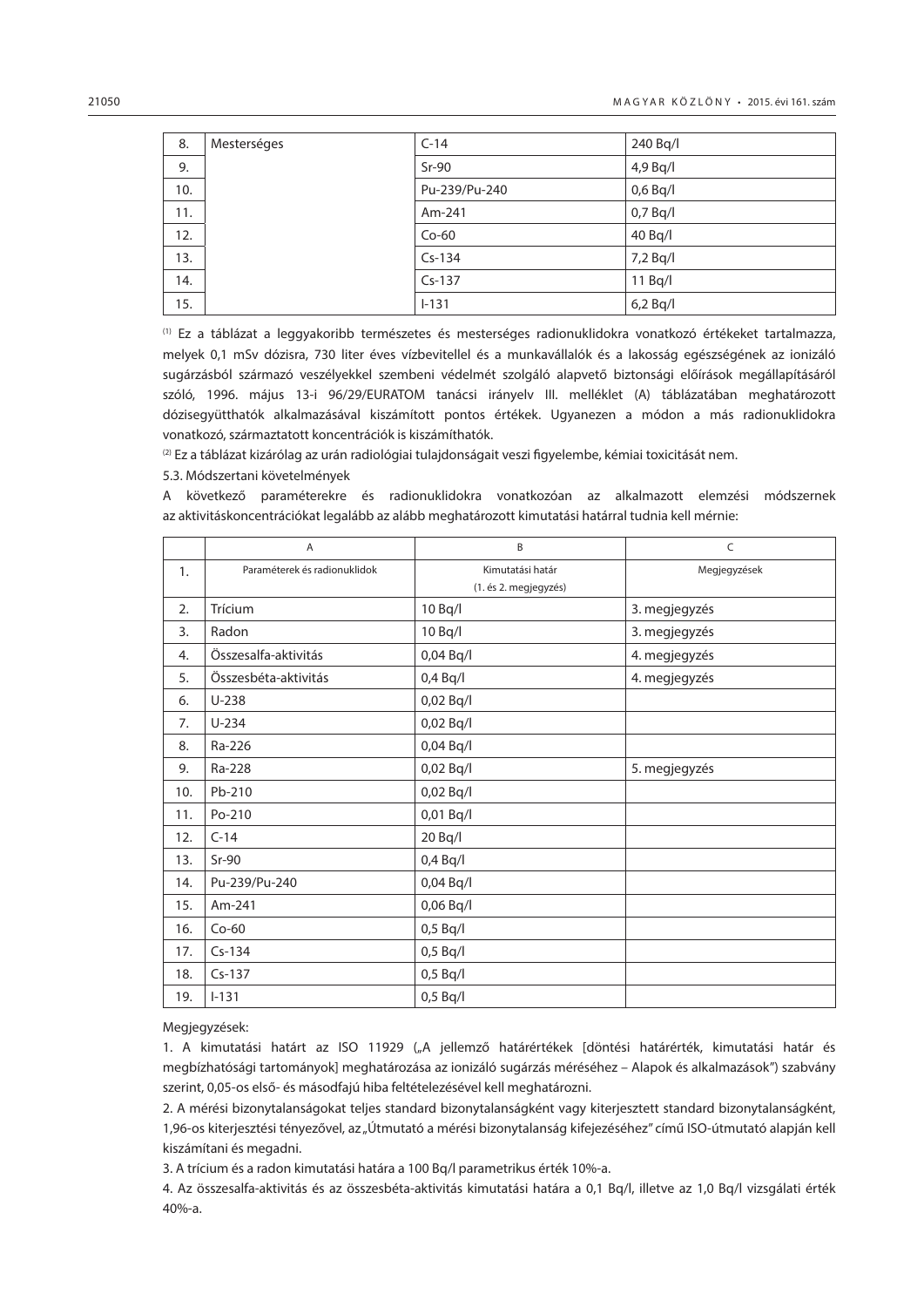<span id="page-40-0"></span>5. Ez a kimutatási határ csak új vízforrás esetében, az indikatív dózis kezdeti vizsgálatára alkalmazandó. Ha a kezdeti vizsgálat alapján nem valószínű, hogy az Ra-228 meghaladja a származtatott koncentráció 20%-át, a kimutatási határ az Ra-228 nuklidra vonatkozó rutinmérések esetében 0,08 Bq/l-re növelhető, amíg az ellenőrzés megismétlése nem szükséges."

- 2. Az R. 3. számú melléklet 2. pontjában
	- a) az "alkalmas a határértéknek" szövegrész helyébe az "alkalmas a határértéknek és parametrikus értéknek" szöveg,
	- b) az "1. számú melléklet B), C) vagy D) része tartalmazza." szövegrész helyébe az "1. számú melléklet B), valamint ahogy a parametrikus értéket az 1. számú melléklet C) vagy D) része tartalmazza." szöveg
	- lép.
- 3. Az R. 3. számú melléklet 2. pont 2.1. alpontjában foglalt lábjegyzetben, valamint 2. pont "Megjegyzések:" megjelölésű rész 7. pontjában a "határérték" szövegrész helyébe a "határérték vagy parametrikus érték" szöveg lép.
- 4. Az R. 3. számú melléklet 3. pontjában a "határérték" szövegrész helyébe a "parametrikus érték" szöveg lép.

#### **A Kormány 314/2015. (X. 28.) Korm. rendelete**

# **a biztosítási és a viszontbiztosítási tevékenységhez kapcsolódó fizetőképességről és pénzügyi helyzetről szóló jelentéssel összefüggő részletszabályokról**

A Kormány a biztosítási tevékenységről szóló 2014. évi LXXXVIII. törvény 437. § f) pontjában kapott felhatalmazás alapján, az Alaptörvény 15. cikk (1) bekezdésében meghatározott feladatkörében eljárva a következőket rendeli el:

#### **1. Alkalmazás**

**1. §** Az e rendeletben foglaltakat az Európai Bizottságnak a 2009/138/EK európai parlamenti és tanácsi irányelv 56. cikk első albekezdésében és 256. cikk (4) bekezdésében meghatározott tárgykörökben kiadott rendeleteiben (a továbbiakban együtt: bizottsági rendelet) megállapított szabályokkal együtt kell alkalmazni.

#### **2. A közzététel alóli mentesítés**

- **2. §** (1) A biztosító, a viszontbiztosító, a részesedő biztosító, a részesedő viszontbiztosító, a biztosítói holdingtársaság és a vegyes pénzügyi holdingtársaság (a továbbiakban együtt: biztosító) kérelmére a pénzügyi közvetítőrendszer felügyeletével kapcsolatos feladatkörében eljáró Magyar Nemzeti Bank (a továbbiakban: Felügyelet) – egyedi mérlegeléssel, eseti elbírálás alapján – engedélyezheti azon információ közzétételének átmeneti, a közzététel mellőzése okának fennállta alatti időszakra vonatkozó mellőzését, amely:
	- a) közzétételével a biztosító versenytársai jelentős jogtalan előnyhöz jutnának, vagy
	- b) tekintetében a biztosító szerződéses partnereivel vagy más felekkel szemben fennálló kötelezettsége titoktartásra vagy az információk bizalmas kezelésére kötelezi a biztosítót.
	- (2) A Felügyelet nem engedélyezheti a biztosítási és viszontbiztosítási üzleti tevékenység megkezdéséről és gyakorlásáról szóló 2009/138/EK európai parlamenti és tanácsi irányelv (Szolvencia II) kiegészítéséről szóló, 2014. október 10-i (EU) 2015/35 bizottsági rendelet 297. cikke alapján a tőkekezelésre vonatkozóan közzéteendő információk közzétételének mellőzését.
	- (3) A biztosító kérelmére a Felügyelet egyedi mérlegeléssel, eseti elbírálás alapján engedélyében egyenértékűnek fogadhatja el a más jogszabályi előírás alapján történő közzétételt vagy az arra való hivatkozást a biztosítási tevékenységről szóló 2014. évi LXXXVIII. törvény (a továbbiakban: Bit.) 108. §-ában vagy a bizottsági rendeletben meghatározott tájékoztatással, ha a más jogszabályi előírás alapján történő közzététel jellegét és tartalmát tekintve azokkal egyenértékű.
	- (4) A biztosító (1) és (3) bekezdés szerinti kérelmének tartalmaznia kell
		- a) az okot, amelyre alapozva benyújtja a kérelmet,
		- b) az információkat, amelyre vonatkozóan kéri a felmentést vagy a más jogszabályi előírás alapján történő közzététel alkalmazását vagy az arra való hivatkozást, és
		- c) a részletes indokolást, amely alátámasztja a kérelmet.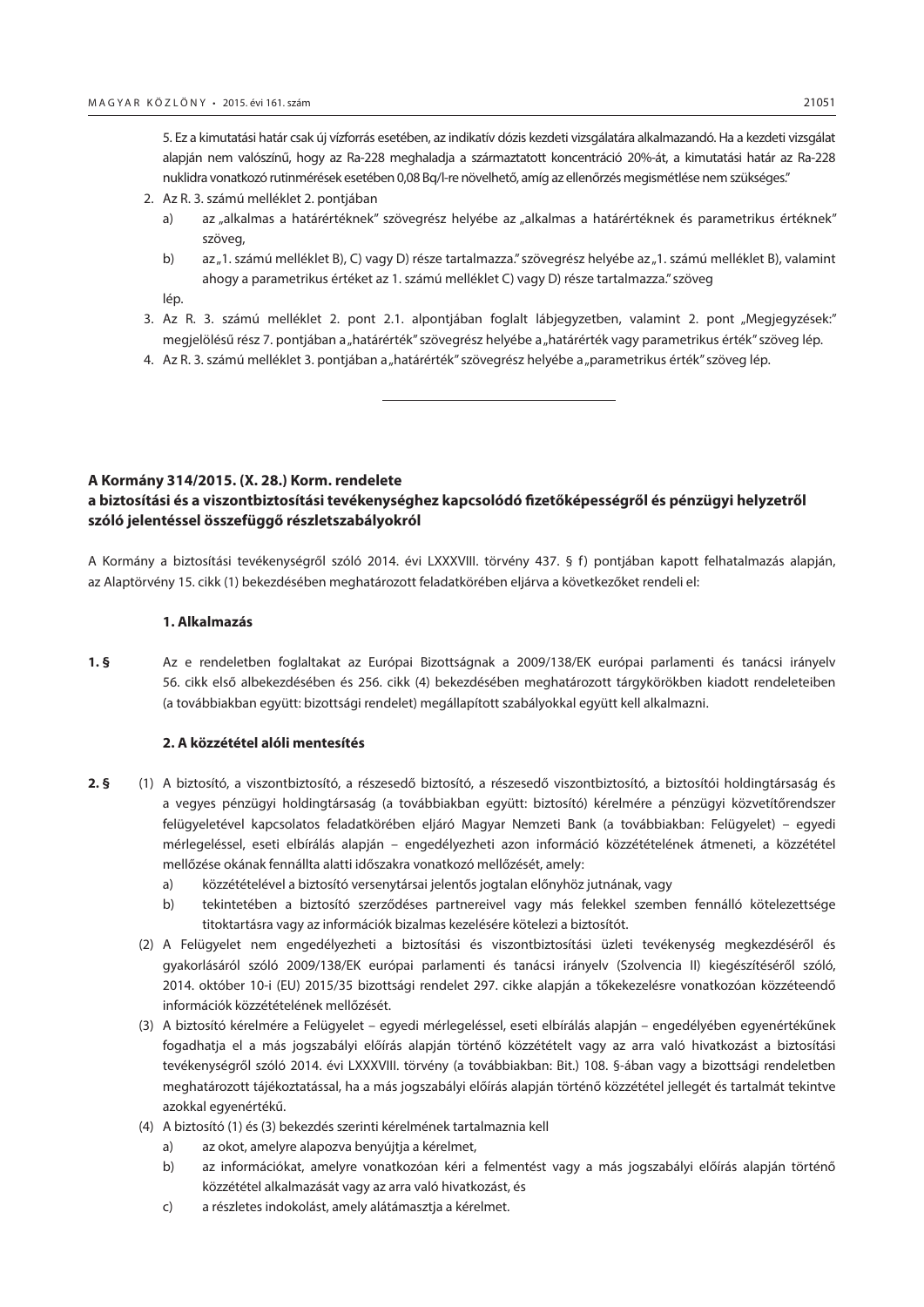- (5) Amennyiben a Felügyelet engedélyezi
	- a) az (1) bekezdés szerinti információk közzétételének átmeneti, a közzététel mellőzése okának fennállta alatti időszakra történő mellőzését, vagy
	- b) a (3) bekezdés szerinti más közzététel alkalmazását vagy az arra való hivatkozást,

akkor ezt a biztosítónak a fizetőképességről és pénzügyi helyzetről szóló jelentésében – megfelelő indokolással – jeleznie kell.

## **3. A fizetőképességről és a pénzügyi helyzetről szóló jelentés frissítése**

- **3. §** (1) A közzétett információk lényegét komolyan befolyásoló jelentős fejleménynek minősül, ha a biztosító:
	- a) a minimális tőkeszükséglet nem teljesítését észleli, és a Felügyelet úgy ítéli meg, hogy a biztosító nem lesz képes reális rövid távú pénzügyi terv benyújtására, vagy e tervet nem nyújtják be számára a nemteljesítés észlelésétől számított egy hónapon belül, vagy
	- b) a szavatolótőke-szükséglet jelentős mértékű nemteljesítését észleli, és a Felügyelet számára a nemteljesítés észlelésétől számított két hónapon belül nem nyújt be reális helyreállítási tervet.
	- (2) Jelentős fejlemény esetén a Felügyelet határozatában határidő megjelölésével előírja, hogy az érintett biztosító tegye közzé a nemteljesítés összegét, bemutatva annak eredetét, következményeit, valamint a korrekciós intézkedéseket.
	- (3) Az (1) bekezdés a) pontja tekintetében, ha az eredetileg reálisnak tartott rövid távú pénzügyi terv ellenére a minimális tőkeszükséglet nemteljesítése az észleléstől számított három hónap múlva továbbra is fennáll, akkor azt az adott három hónapos időszak végén közzé kell tenni, bemutatva annak eredetét, következményeit, valamint a már megtett és a további tervezett korrekciós intézkedéseket.
	- (4) Az (1) bekezdés b) pontja tekintetében, ha az eredetileg reálisnak tartott helyreállítási terv ellenére a szavatolótőkeszükséglet jelentős mértékű nemteljesítése az észleléstől számított hat hónap múlva továbbra is fennáll, akkor azt az adott hat hónapos időszak végén közzé kell tenni, bemutatva annak eredetét, következményeit, valamint a már megtett és a további tervezett korrekciós intézkedéseket.

#### **4. Kiegészítő önkéntes tájékoztatás**

**4. §** A biztosító önkéntes alapon közzétehet olyan, a fizetőképességéről és a pénzügyi helyzetéről szóló információkat és magyarázatokat, amelyek közzétételét a Bit., a bizottsági rendelet, valamint e rendelet nem írja elő.

#### **5. Záró rendelkezések**

- **5. §** Ez a rendelet 2016. január 1-jén lép hatályba.
- **6. §** Ez a rendelet a biztosítási és viszontbiztosítási üzleti tevékenység megkezdéséről és gyakorlásáról (Szolvencia II) szóló, 2009. november 25-i 2009/138/EK európai parlamenti és tanácsi irányelvnek való megfelelést szolgálja.

*Orbán Viktor* s. k., miniszterelnök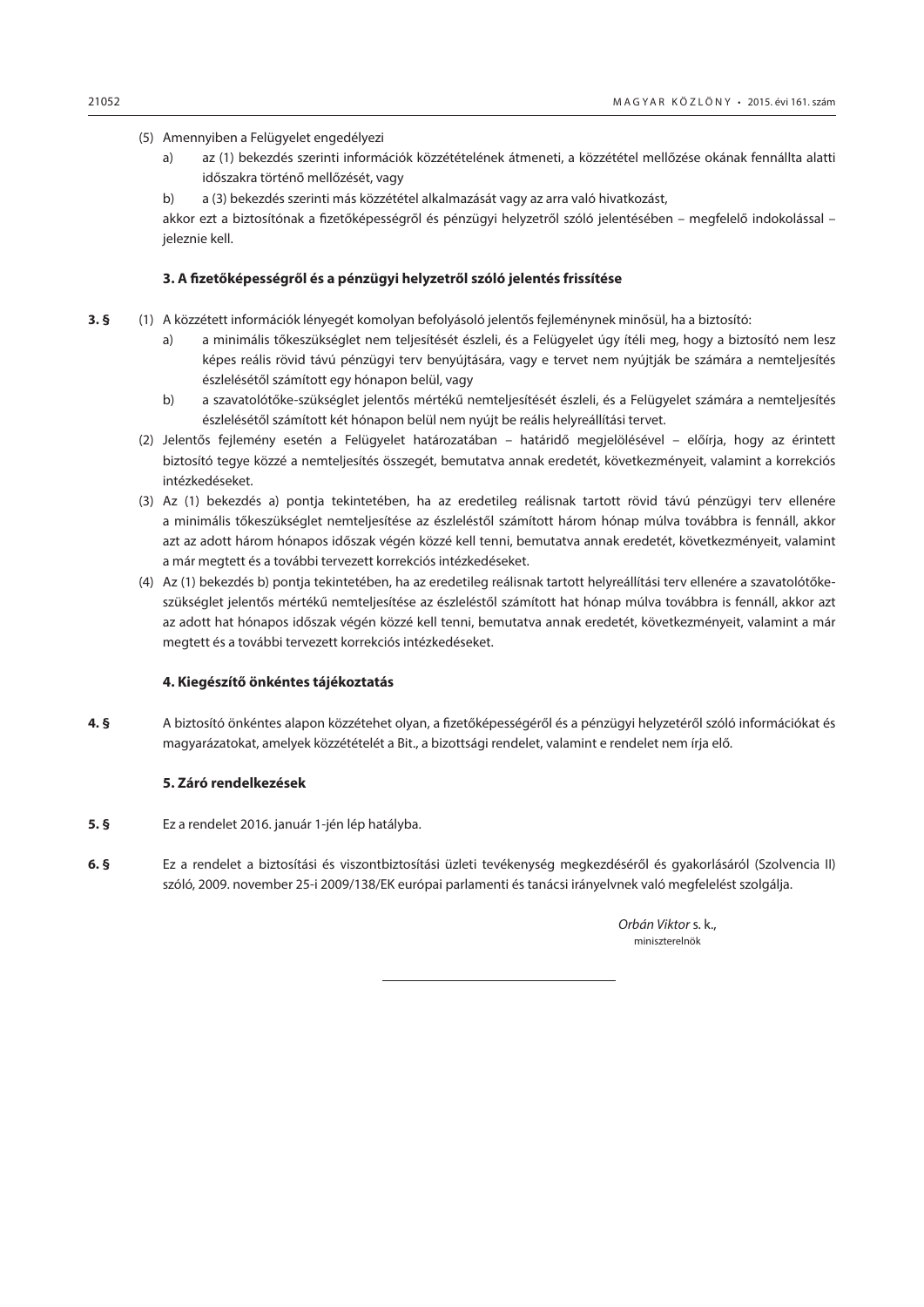# <span id="page-42-0"></span>**V. A Kormány tagjainak rendeletei**

# **Az emberi erőforrások miniszterének 48/2015. (X. 28.) EMMI rendelete egyes gyermekvédelmi tárgyú miniszteri rendeleteknek a nevelőszülők részére szervezett központi oktatási programmal összefüggő, valamint egyéb célú módosításáról**

A gyermekek védelméről és a gyámügyi igazgatásról szóló 1997. évi XXXI. törvény 162. § (2) bekezdés a) pontjában kapott felhatalmazás alapján, a Kormány tagjainak feladat- és hatásköréről szóló 152/2014. (VI. 6.) Korm. rendelet 48. § 5. pontjában meghatározott feladatkörömben eljárva,

a 2. alcím tekintetében a szociális igazgatásról és szociális ellátásokról szóló 1993. évi III. törvény 132. § (2) bekezdés f) pontjában kapott felhatalmazás alapján, a Kormány tagjainak feladat- és hatásköréről szóló 152/2014. (VI. 6.) Korm. rendelet 48. § 13. pontjában meghatározott feladatkörömben eljárva,

a 3. alcím tekintetében a gyermekek védelméről és a gyámügyi igazgatásról szóló 1997. évi XXXI. törvény 162. § (3) bekezdésében kapott felhatalmazás alapján, a Kormány tagjainak feladat- és hatásköréről szóló 152/2014. (VI. 6.) Korm. rendelet 48. § 1. pontjában meghatározott feladatkörömben eljárva,

a 4. alcím tekintetében a gyermekek védelméről és a gyámügyi igazgatásról szóló 1997. évi XXXI. törvény 162. § (2) bekezdés e) és i) pontjában kapott felhatalmazás alapján, a Kormány tagjainak feladat- és hatásköréről szóló 152/2014. (VI. 6.) Korm. rendelet 48. § 5. pontjában meghatározott feladatkörömben eljárva,

az 5. alcím tekintetében a szociális igazgatásról és szociális ellátásokról szóló 1993. évi III. törvény 132. § (2) bekezdés k) pontjában kapott felhatalmazás alapján, a Kormány tagjainak feladat- és hatásköréről szóló 152/2014. (VI. 6.) Korm. rendelet 48. § 13. pontjában meghatározott feladatkörömben eljárva

a következőket rendelem el:

# **1. A személyes gondoskodást nyújtó gyermekjóléti, gyermekvédelmi intézmények, valamint személyek szakmai feladatairól és működésük feltételeiről szóló 15/1998. (IV. 30.) NM rendelet módosítása**

**1. §** A személyes gondoskodást nyújtó gyermekjóléti, gyermekvédelmi intézmények, valamint személyek szakmai feladatairól és működésük feltételeiről szóló 15/1998. (IV. 30.) NM rendelet 3/B. §-a a következő (5) bekezdéssel egészül ki: "(5) Nevelőszülői hálózat legalább tíz nevelőszülővel vehető szolgáltatói nyilvántartásba."

# **2. A személyes gondoskodást végző személyek továbbképzéséről és a szociális szakvizsgáról szóló 9/2000. (VIII. 4.) SZCSM rendelet módosítása**

**2. §** A személyes gondoskodást végző személyek továbbképzéséről és a szociális szakvizsgáról szóló 9/2000. (VIII. 4.) SZCSM rendelet (a továbbiakban: Tkr.) 4. § (1) bekezdése helyébe a következő rendelkezés lép: "(1) Minősített továbbképzési programot bármely természetes személy, jogi személy vagy jogi személyiséggel nem rendelkező szervezet szervezhet."

# **3. §** A Tkr. 17/A. § (2) bekezdése helyébe a következő rendelkezés lép: "(2) A 2013. december 31-én nevelőszülői jogviszonyban álló, nevelőszülő szakképesítéssel nem rendelkező személy továbbképzési kötelezettsége az Országos Képzési Jegyzékben szereplő nevelőszülő szakképesítés, vagy a nevelőszülők részére szervezett Központi Oktatási Program (KOP) keretében szerzett nevelőszülő képesítés közül az előbb megszerzett szakképesítés vagy képesítés megszerzését követő hónap 1. napján keletkezik, továbbképzési időszaka ezen a napon kezdődik."

- **4. §** A Tkr. 1. § (2) bekezdés a) pont aa) alpontjában a "30/1997. (X. 11.) NM rendeletben" szövegrész helyébe az "1/2015. (l. 14.) EMMI rendeletben" szöveg lép.
- **5. §** Hatályát veszti a Tkr. 4. § (3) bekezdése.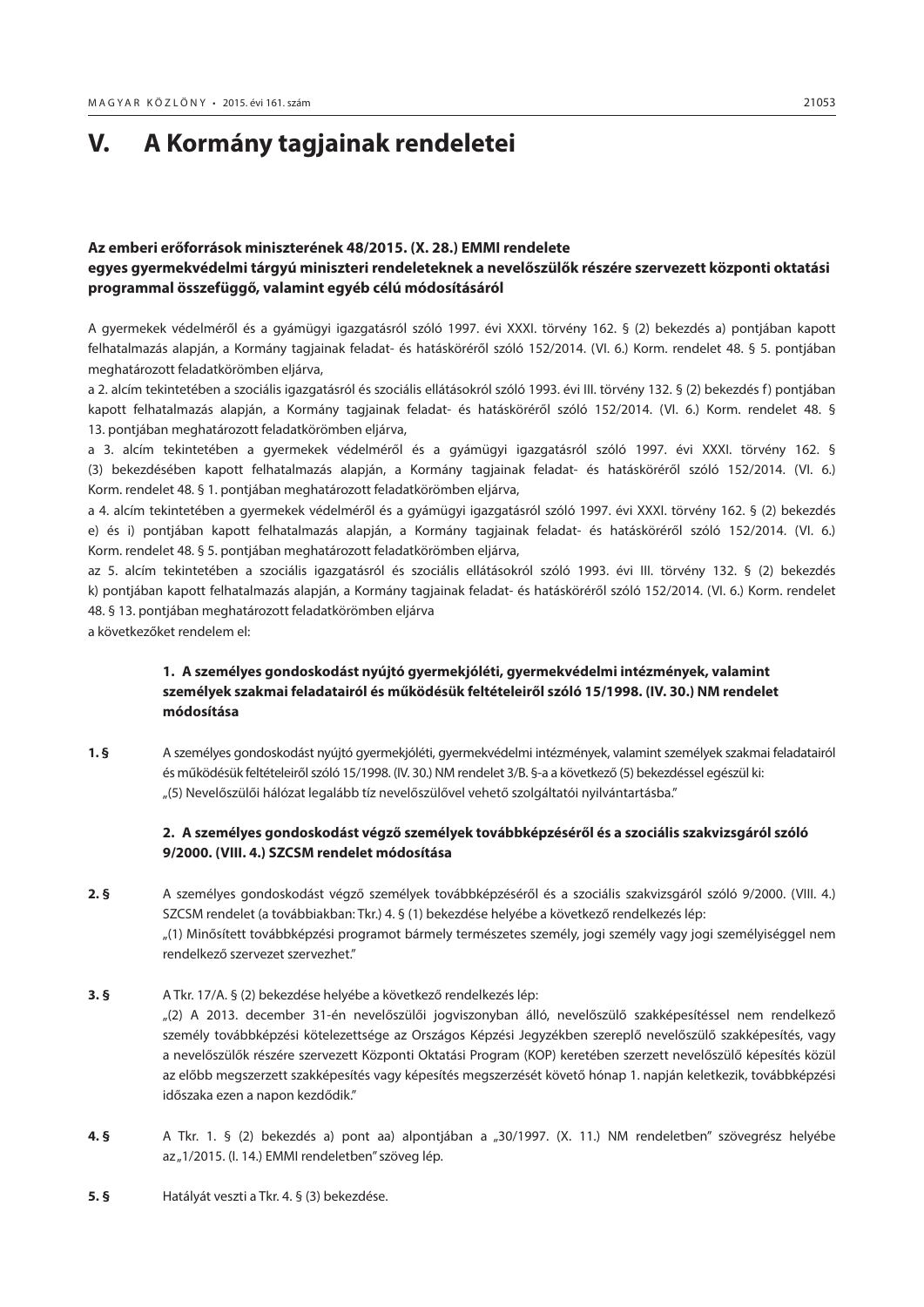# **3. A hivatásos gondnoki feladatot ellátó személyek képesítési előírásairól szóló 25/2003. (V. 13.) ESZCSM rendelet módosítása**

**6. §** A hivatásos gondnoki feladatot ellátó személyek képesítési előírásairól szóló 25/2003. (V. 13.) ESZCSM rendelet (a továbbiakban: Gr.) 2. § (3) bekezdése helyébe a következő rendelkezés lép:

"(3) A Nemzeti Rehabilitációs és Szociális Hivatal (a továbbiakban: Hivatal) a megyei gyámhivatal részére – annak kérelmére – a kérelem kézhezvételét követő 30 napon belül eljuttatja a képzés általa kidolgozott tananyagát."

- **7. §** A Gr. mellékletének
	- a) 1. pontjában az "a szellemi fogyatékosokra" szövegrész helyébe az "az értelmi fogyatékosokra" szöveg,
	- b) 3.2. pontjában
		- ba) a "Ptk. (1959. évi IV. tv.)" szövegrész helyébe a "Polgári Törvénykönyv" szöveg,
		- bb) a "(jogképesség, cselekvőképesség)" szövegrész helyébe a "(jogképesség, cselekvőképesség, támogatott döntéshozatal)" szöveg,
		- bc) az "1997. évi CXLIV. törvény gondnokoltakat érintő szabályai" szövegrész helyébe a "szabályozás gondnokoltakat érintő rendelkezései" szöveg

lép.

**8. §** Hatályát veszti a Gr. 2. § (2) bekezdésében a "felnőttképzésről szóló 2001. évi CI. törvény 8. §-ában szabályozott felnőttképzést folytató intézmények nyilvántartásában szereplő" szövegrész.

# **4. A helyettes szülők, a nevelőszülők, a családi napközit működtetők képzésének szakmai és vizsgakövetelményeiről, valamint az örökbefogadás előtti tanácsadásról és felkészítő tanfolyamról szóló 29/2003. (V. 20.) ESZCSM rendelet módosítása**

**9. §** A helyettes szülők, a nevelőszülők, a családi napközit működtetők képzésének szakmai és vizsgakövetelményeiről, valamint az örökbefogadás előtti tanácsadásról és felkészítő tanfolyamról szóló 29/2003. (V. 20.) ESZCSM rendelet (a továbbiakban: R1) 2. § (1) bekezdése helyébe a következő rendelkezés lép:

> "(1) Helyettes szülők, nevelőszülők (a továbbiakban együtt: befogadó szülők) számára döntés-előkészítő programot, helyettes szülői tanfolyamot, nevelőszülői tanfolyamot, családi napközit működtetők és házi gyermekfelügyeletet biztosító személyek számára tanfolyamot, valamint örökbefogadók számára tanfolyamot és tanácsadást (a továbbiakban együtt: tanfolyam) a gyermekvédelem területén működő intézmények szervezhetnek (a továbbiakban: tanfolyamot szervező)."

# **10. §** Az R1 a 8. §-t követően a következő alcímmel egészül ki:

#### **"Központi Oktatási Program nevelőszülők számára**

8/A. § (1) A nevelőszülők részére szervezett Központi Oktatási Program (a továbbiakban: KOP) célja a nevelőszülői tevékenységhez szükséges alkalmasság és kompetenciák – a nevelőszülő gyakorlati tevékenységébe ágyazottan történő – fejlesztése.

(2) A KOP-ot a gyermekek és az ifjúság védelméért felelős miniszter (a továbbiakban: miniszter) adja ki és az általa vezetett minisztérium honlapján teszi közzé.

(3) A KOP alapján történő nevelőszülői képzés (a továbbiakban: KOP-képzés) szakmai felügyeletét a Nemzeti Rehabilitációs és Szociális Hivatal (ezen alcím alkalmazásában a továbbiakban: KOP-képzésért felelős szerv) végzi.

(4) A KOP-képzés időtartama 240 óra, maximális csoportlétszáma 24 fő. A KOP-képzés témaköreit, óraszámait, elméleti és gyakorlati óraszámainak arányát a 8. számú melléklet tartalmazza.

8/B. § (1) KOP-képzést és vizsgáztatást a KOP-képzésért felelős szerv, továbbá a miniszter által pályázati úton kijelölt szervezet (a továbbiakban: képző szervezet) végezhet.

(2) Az (1) bekezdés szerinti pályázati kiírást a KOP-képzésért felelős szerv honlapján kell közzétenni. A pályázattal kapcsolatos döntés-előkészítő és adminisztratív feladatokat a KOP-képzésért felelős szerv látja el.

(3) Képző szervezet pályázatonként legfeljebb öt évig terjedő időtartamra jelölhető ki.

8/C. § (1) A képző szervezet köteles az általa tervezett képzést – legalább 45 nappal annak megkezdése előtt – írásban bejelenteni a KOP-képzésért felelős szervnek. A bejelentésnek tartalmaznia kell a képzés megkezdésének időpontját, szakmai felelőseinek nevét és elérhetőségét, továbbá a képzésben részt vevők tervezett létszámát.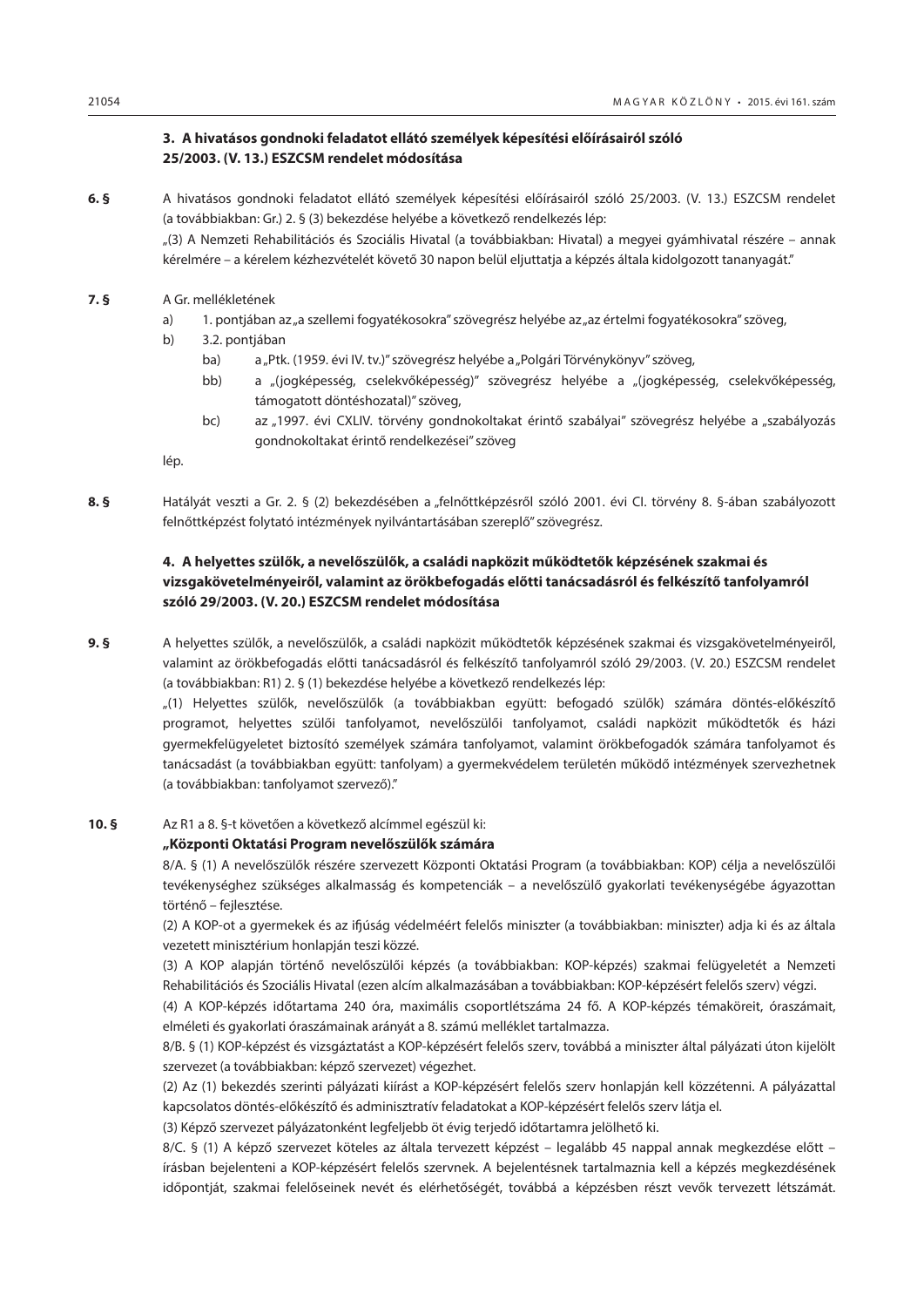A bejelentéssel egyidejűleg a képző szervezetnek a KOP alapján készített helyi képzési programot is meg kell küldenie a KOP-képzésért felelős szerv részére.

(2) A képző szervezet az (1) bekezdésben foglaltak tekintetében bekövetkező bármely változást köteles haladéktalanul bejelenteni a KOP-képzésért felelős szervnek.

(3) Az (1) bekezdés szerinti bejelentéshez csatolt helyi képzési programot a KOP-képzésért felelős szerv 30 napon belül értékeli. A képző szervezet KOP-képzést a helyi képzési programjának a KOP-képzésért felelős szerv által történő írásbeli jóváhagyását követően indíthat.

(4) Ha a képzés megvalósítása a jóváhagyott helyi képzési programtól eltér, a KOP-képzésért felelős szerv határidő tűzése mellett felhívja a képző szervezetet a helyi képzési programnak megfelelő képzési tevékenység folytatására.

(5) Ha a képző szervezet a (4) bekezdés szerinti felhívásnak határidőben nem tesz eleget, és a képzés nem a jóváhagyott helyi képzési programban meghatározott

a) tananyag felhasználásával,

b) óraszámban,

c) tematika oktatásával vagy

d) képesítésű oktató részvételével

történik, a KOP-képzésért felelős szerv a folyamatban lévő képzést felfüggeszti és kezdeményezi a miniszteri kijelölés visszavonását.

8/D. § (1) A KOP-képzésben az vehet részt, aki

a) a 4–6. § szerinti döntés-előkészítő programot és a 8. § szerinti nevelőszülői tanfolyamot eredményesen elvégezte vagy

b) az Országos Képzési Jegyzékben szereplő nevelőszülő szakképesítés 10557-12 számú, "Befogadott gyermek ellátásának alapfeladatai" elnevezésű követelménymoduljának záróvizsgáját sikeresen letette.

(2) A KOP-képzés során az oktató a résztvevő munkáját a 8. számú melléklet 2. pontjában foglalt táblázat A:1, C:1 és D:1 mezőjében meghatározott témakörök tekintetében értékeli. A témakörök lezárásának értékelése

a) "kiválóan megfelelt".

b) "jól megfelelt",

c) "megfelelt" vagy

d) "nem felelt meg"

lehet.

(3) A KOP-képzés végén a képzésben részt vevő záróvizsgát tesz.

(4) Záróvizsgára az jelentkezhet, aki

a) a képzési órák legalább 85%-án részt vett,

b) a 8. számú melléklet 2. pontjában foglalt táblázat A:1, C:1 és D:1 mezőjében meghatározott témakörök teljesítésére vonatkozó értékelésekben a (2) bekezdés a)–c) pontja szerinti minősítést kapott,

c) a 8. számú melléklet 2. táblázat B:1, E:1 és F:1 mezőjében meghatározott témakörök foglalkozásain igazoltan részt vett, továbbá

d) elkészített és a záróvizsga napját legalább 30 nappal megelőzően a KOP-képzésért felelős szerv, vagy – ha a képzésben képző szervezetnél vesz részt – a képző szervezet részére egy legalább 5, legfeljebb 10 oldalas esetelemzést megküldött.

8/E. § (1) A záróvizsgát a képző szervezet által, illetve, ha a képzést a KOP-képzésért felelős szerv végzi, az általa – a (2) és (3) bekezdésben foglaltak szerint – létrehozott vizsgabizottság (a továbbiakban: vizsgabizottság) előtt kell letenni.

(2) A vizsgabizottság tagjai: a vizsgabizottság elnöke és a képzésben részt vett két oktató.

(3) A vizsgabizottság elnökét a KOP-képzésért felelős szerv javaslatára a miniszter kéri fel az Országos Szakmai Vizsgaelnöki Névjegyzéken szereplő, a szociális szolgáltatások szakmacsoportba tartozó szakképesítések között, a 32 761 01 azonosító számú nevelőszülő szakképesítés területén szakmai vizsgaelnöki teendők ellátásával megbízható személyek közül.

8/F. § (1) A záróvizsga

a) a 8/D. § (4) bekezdés d) pontja szerinti esetelemzés értékeléséből és

b) az esetelemzéshez kapcsolódóan megszerzett további ismeretekre vonatkozó – a vizsgázónak a záróvizsga napját legalább 15 nappal megelőzően írásban eljuttatott – két kérdésre adott szóbeli válaszokból áll.

(2) Az esetelemzést és a szóbeli válaszokat a vizsgabizottság minden tagja értékeli (a továbbiakban: részértékelés). A záróvizsga értékelését a vizsgabizottság tagjai közösen alakítják ki. A záróvizsga közös értékelése során felmerült egyet nem értés esetén a vizsgabizottság elnöke dönt.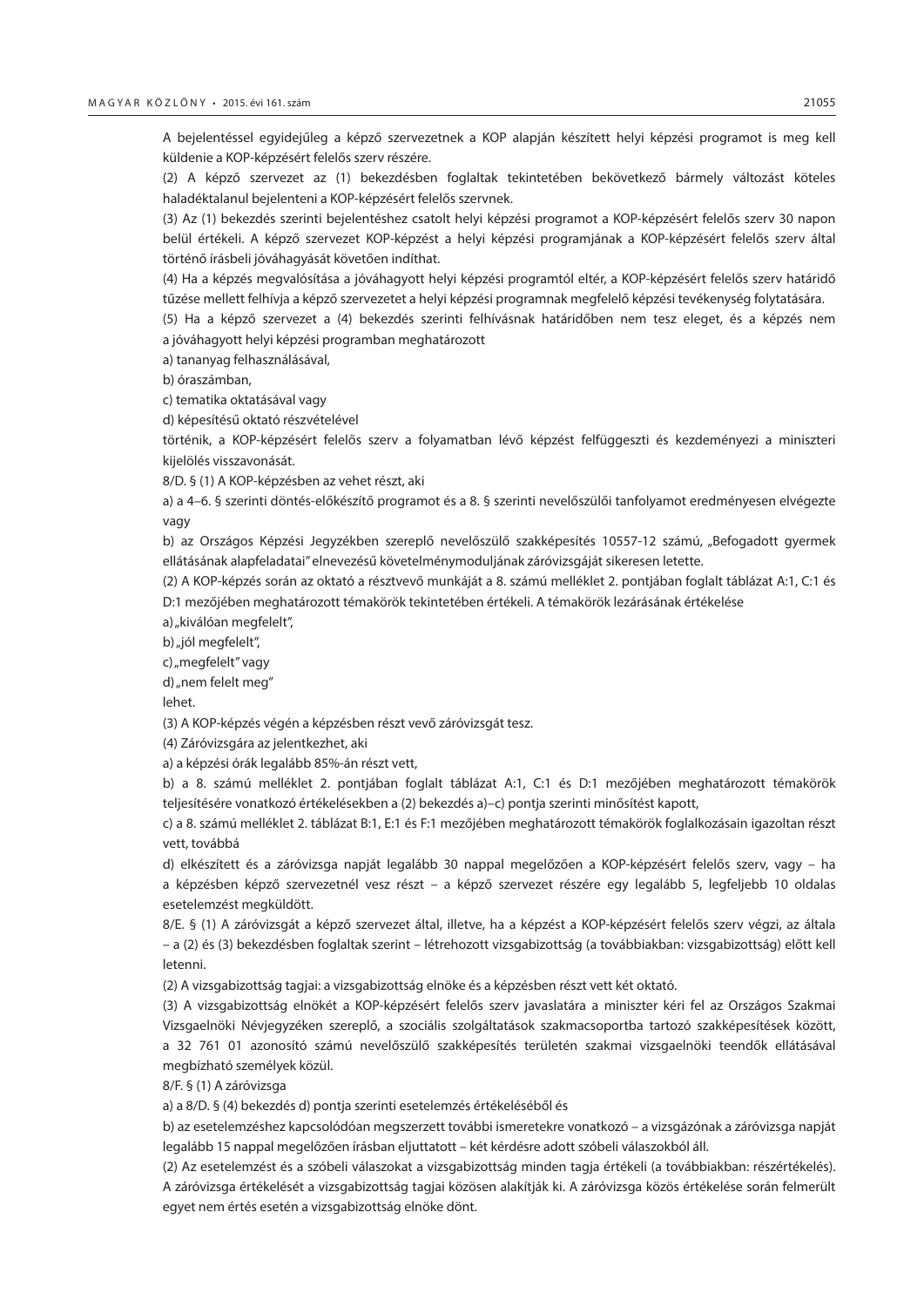(3) A záróvizsga értékelése a) "kiválóan megfelelt", b) "jól megfelelt", c) "megfelelt" vagy d) "nem felelt meg" lehet.

(4) A záróvizsgáról jegyzőkönyv készül, melyet a képző szervezet megküld a KOP-képzésért felelős szervnek.

(5) A záróvizsgáról készült jegyzőkönyv alapján – sikeres vizsga esetén – a KOP-képzésért felelős szerv a képesítés megszerzéséről a jegyzőkönyv kézhezvételétől számított 21 napon belül tanúsítványt állít ki. A tanúsítványban szereplő képzettség megnevezése: képesített nevelőszülő. A tanúsítvány formai és tartalmi követelményeit a 9. számú melléklet tartalmazza.

(6) A KOP-képzésért felelős szerv az általa kiadott, (5) bekezdés szerinti tanúsítványokról nyilvántartást vezet."

**11. §** Az R1

a) az 1. melléklet szerinti 8. számú melléklettel és

b) a 2. melléklet szerinti 9. számú melléklettel

egészül ki.

# **5. Az egyes szociális szolgáltatásokat végzők képzéséről és vizsgakövetelményeiről szóló 81/2004. (IX. 18.) ESZCSM rendelet módosítása**

**12. §** Az egyes szociális szolgáltatásokat végzők képzéséről és vizsgakövetelményeiről szóló 81/2004. (IX. 18.) ESZCSM rendelet (a továbbiakban: Vr.) 5. §-a helyébe a következő rendelkezés lép: "5. § (1) A képzőhely és a képzésen részt vevő személy képzési szerződést köt.

(2) A képzési szerződést a képzőhely köteles 5 évig megőrizni."

**13. §** Hatályát veszti a Vr. 2. § (3) bekezdés a) pontja.

# **6. Záró rendelkezés**

**14. §** Ez a rendelet a kihirdetését követő napon lép hatályba.

 *Balog Zoltán* s. k., emberi erőforrások minisztere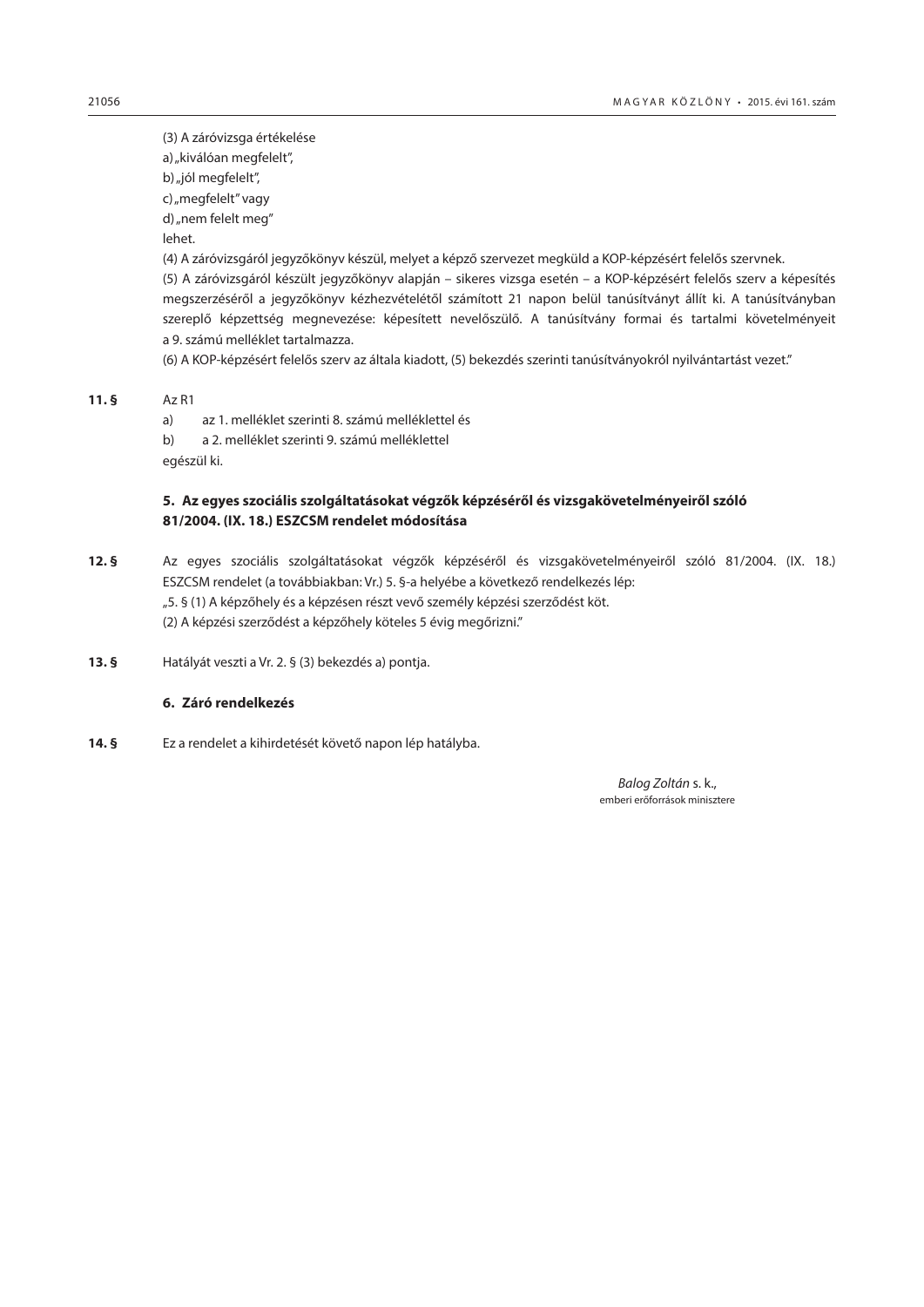# **A Központi Oktatási Program (KOP) alapján történő nevelőszülő képzés témakörei, óraszámai, valamint elméleti és gyakorlati óraszámainak aránya**

# **1. Oktatók óraszámai**

| A                                                                                       | B                                                        |                                                           | D                           |                 |                      | G              | H                    |                                         |
|-----------------------------------------------------------------------------------------|----------------------------------------------------------|-----------------------------------------------------------|-----------------------------|-----------------|----------------------|----------------|----------------------|-----------------------------------------|
| A gondozási<br>és nevelési<br>tevékenységhez<br>szükséges alapvető<br>szakmai ismeretek | Szociálisan hatékony<br>attitűd (orientációs<br>tréning) | Gyermekvédelmi<br>intervenció (szociális<br>érzékenyítés) | Nevelőszülői<br>tevékenység | Esetmegbeszélés | Összefüggő gyakorlat | Összes Óraszám | Százalékos arány (%) |                                         |
| 38                                                                                      |                                                          | 30                                                        | 46                          |                 |                      | 114            | 47,5                 | Elmélet/<br>elméletigényes<br>gyakorlat |
|                                                                                         | 54                                                       |                                                           |                             | 30              | 42                   | 126            | 52,5                 | Gyakorlat                               |

# **2. A képzésben részt vevők óraszámai**

| $\overline{A}$                                                                          | B                                                        |                                                                                          | D  |                 |                      | G              | H                    |                                           |
|-----------------------------------------------------------------------------------------|----------------------------------------------------------|------------------------------------------------------------------------------------------|----|-----------------|----------------------|----------------|----------------------|-------------------------------------------|
| A gondozási<br>és nevelési<br>tevékenységhez<br>szükséges alapvető<br>szakmai ismeretek | Szociálisan hatékony<br>attitűd (orientációs<br>tréning) | Gyermekvédelmi<br>Nevelőszülői<br>intervenció (szociális<br>tevékenység<br>érzékenyítés) |    | Esetmegbeszélés | Összefüggő gyakorlat | Összes Óraszám | Százalékos arány (%) |                                           |
| 34                                                                                      |                                                          | 26                                                                                       | 38 |                 |                      | 98             | 41                   | Elmélet                                   |
| 4                                                                                       | 54                                                       | 4                                                                                        |    | 30              | 42                   | 142            | 59                   | Gyakorlat/<br>elméletigényes<br>gyakorlat |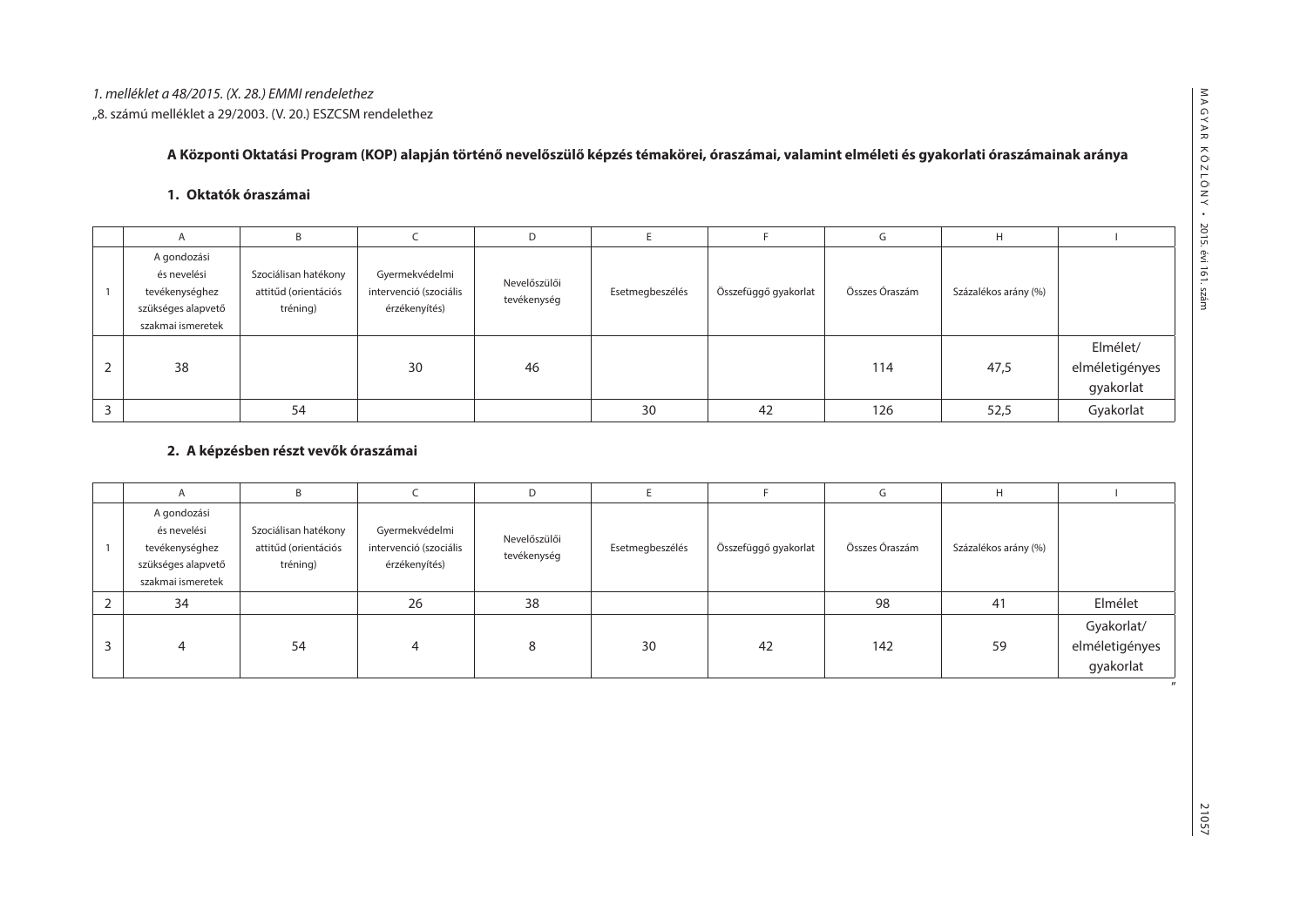| 2. melléklet a 48/2015. (X. 28.) EMMI rendelethez |  |
|---------------------------------------------------|--|
|---------------------------------------------------|--|

"9. számú melléklet a 29/2003. (V. 20.) ESZCSM rendelethez

| A Központi Oktatási Program (KOP) keretében szervezett nevelőszülő képzés tanúsítványa<br>(A KOP-képzésért felelős szerv neve, székhelye, postacíme, telefon és e-mail elérhetősége)                                                                         |
|--------------------------------------------------------------------------------------------------------------------------------------------------------------------------------------------------------------------------------------------------------------|
| Sorszám:                                                                                                                                                                                                                                                     |
| TANÚSÍTVÁNY                                                                                                                                                                                                                                                  |
|                                                                                                                                                                                                                                                              |
|                                                                                                                                                                                                                                                              |
|                                                                                                                                                                                                                                                              |
|                                                                                                                                                                                                                                                              |
|                                                                                                                                                                                                                                                              |
| tanulmányait és vizsgakötelezettségét az alábbi KOP-képzést és vizsgáztatást végző szervezetnél                                                                                                                                                              |
|                                                                                                                                                                                                                                                              |
|                                                                                                                                                                                                                                                              |
|                                                                                                                                                                                                                                                              |
| teljesítette.                                                                                                                                                                                                                                                |
|                                                                                                                                                                                                                                                              |
| Ez a tanúsítvány a gyermekek védelméről és a gyámügyi igazgatásról szóló 1997. évi XXXI. törvény 54. §<br>(1) bekezdés f) pont fb) alpont 2. pontja szerinti, a nevelőszülők számára szervezett Központi Oktatási Program<br>eredményes elvégzését igazolja. |
| A képzettség megnevezése: képesített nevelőszülő                                                                                                                                                                                                             |
|                                                                                                                                                                                                                                                              |
|                                                                                                                                                                                                                                                              |

vizsgabizottság elnöke

képző szervezet

P. H.

KOP-képzésért felelős szerv

P. H."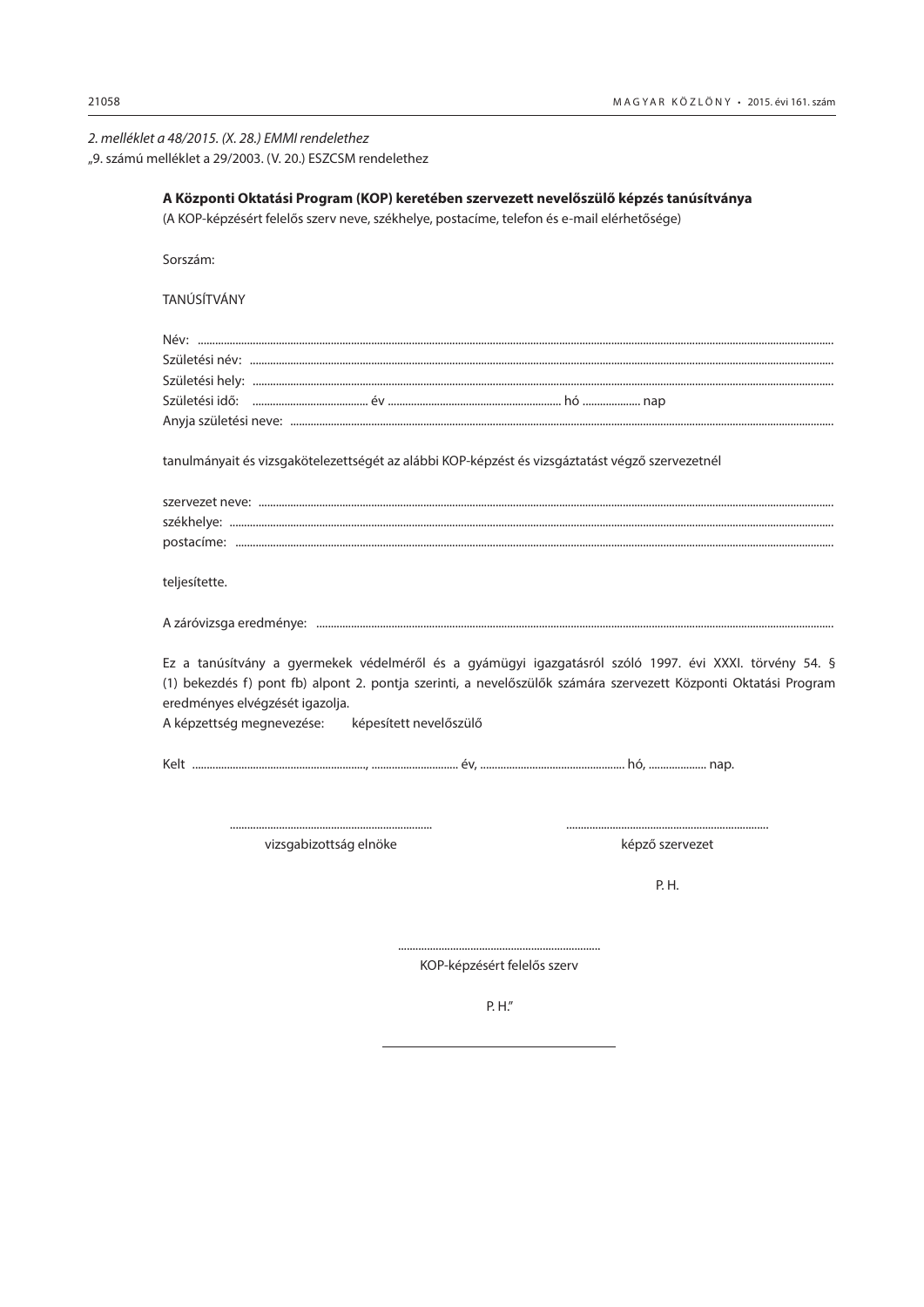# <span id="page-48-0"></span>**VII. A Kúria határozatai**

#### **A Kúria Önkormányzati Tanácsának Köf.5018/2015/3. számú határozata**

#### **Az ügy száma:** Köf.5018/2015/3.

**A tanács tagja:** dr. Kozma György a tanács elnöke; dr. Hörcherné dr. Marosi Ildikó előadó bíró; dr. Balogh Zsolt bíró **Az indítványozó:** Zalaegerszegi Közigazgatási és Munkaügyi Bíróság (Zalaegerszeg, Várkör 2.) **Az érintett önkormányzat:** Zalaszentiván Község Önkormányzata (Zalaszentiván, Hunyadi u. 2/A.) **Az ügy tárgya:** telekadó mértéke

#### **Rendelkező rész**

A Kúria Önkormányzati Tanácsa

- a Zalaszentiván Község Önkormányzat Képviselő-testületének telekadóról szóló 14/2012. (XII. 01.) rendelete 3. § (3) bekezdése, a (4) bekezdés első mondata, valamint második mondatának "... és (3)" mondatrésze törvényellenes, ezért e rendelkezéseket megsemmisíti;
- megállapítja, hogy a Zalaszentiván Község Önkormányzat Képviselő-testületének telekadóról szóló rendelete 3. § (4) bekezdés második mondata az alábbi szöveggel marad hatályban: "A telekre szóló jogerős építésügyi hatósági építési engedély érvényességi idején belül a fizetendő telekadó a (2) bekezdés alapján számított adó 5%-a.";
- megállapítja, hogy a Zalaszentiván Község Önkormányzat Képviselő-testületének telekadóról szóló 14/2012. (XII. 01.) rendelete 3. § (3) bekezdése, a (4) bekezdés első mondata a Zalaegerszegi Közigazgatási és Munkaügyi Bíróság előtt folyamatban lévő 3.K.27.055/2014. számú perében nem alkalmazható;
- elrendeli határozatának a Magyar Közlönyben való közzétételét;
- elrendeli, hogy a határozat közzétételére a Magyar Közlönyben való közzétételt követő nyolc napon belül az önkormányzati rendelet kihirdetésével azonos módon kerüljön sor.

A határozat ellen jogorvoslatnak nincs helye.

# **Indokolás**

#### **Az indítvány alapjául szolgáló tényállás**

- 1. Az elsőfokú adóhatóság, Zalaszentiván Közös Önkormányzati Hivatala 2013. október 15-én kelt határozataiban két magánszeméllyel (a továbbiakban: felperesek) szemben vetett ki telekadót a Zalaszentiván 051/1–9 helyrajzi szám alatti telkek után. A másodfokú hatóság által helybenhagyott határozatok jogalapját a Zalaszentiván Község Önkormányzata Képviselő-testülete telekadóról szóló 14/2012. (XII. 01.) rendelete (a továbbiakban: Ör.) képezte.
- 2. A felperesek keresete folytán eljáró indítványozó bíróság előtt a határozatok felülvizsgálata kapcsán vita tárgyát képezte a telkek értéke, ezért az indítványozó a felperesek bizonyítási indítványának eleget téve igazságügyi szakértőt rendelt ki a perben. Az igazságügyi szakértő szakvéleményét az ingatlanok adókivetés évében becsült, a bányászati tevékenységet követően elrendelt rekultiváció és az eredeti művelési ágnak megfelelő forgalmi értékek alapján nyújtotta be.
- 3. A szakvélemény a telkek esetében 22 Ft/nm fajlagos értéket állapított meg 2013. évben, amely az egyes telkek esetében 20–24 Ft/nm korrigált fajlagos értéket eredményezett. A szakértő a korrigált fajlagos nm érték alapján számította ki az egyes telkek értékét. A felperesek vitatták a szakvéleményben foglaltakat, azonban az indítványozó perbíróság a szakvéleményt annak szóbeli kiegészítésével indítványa alapjául elfogadta.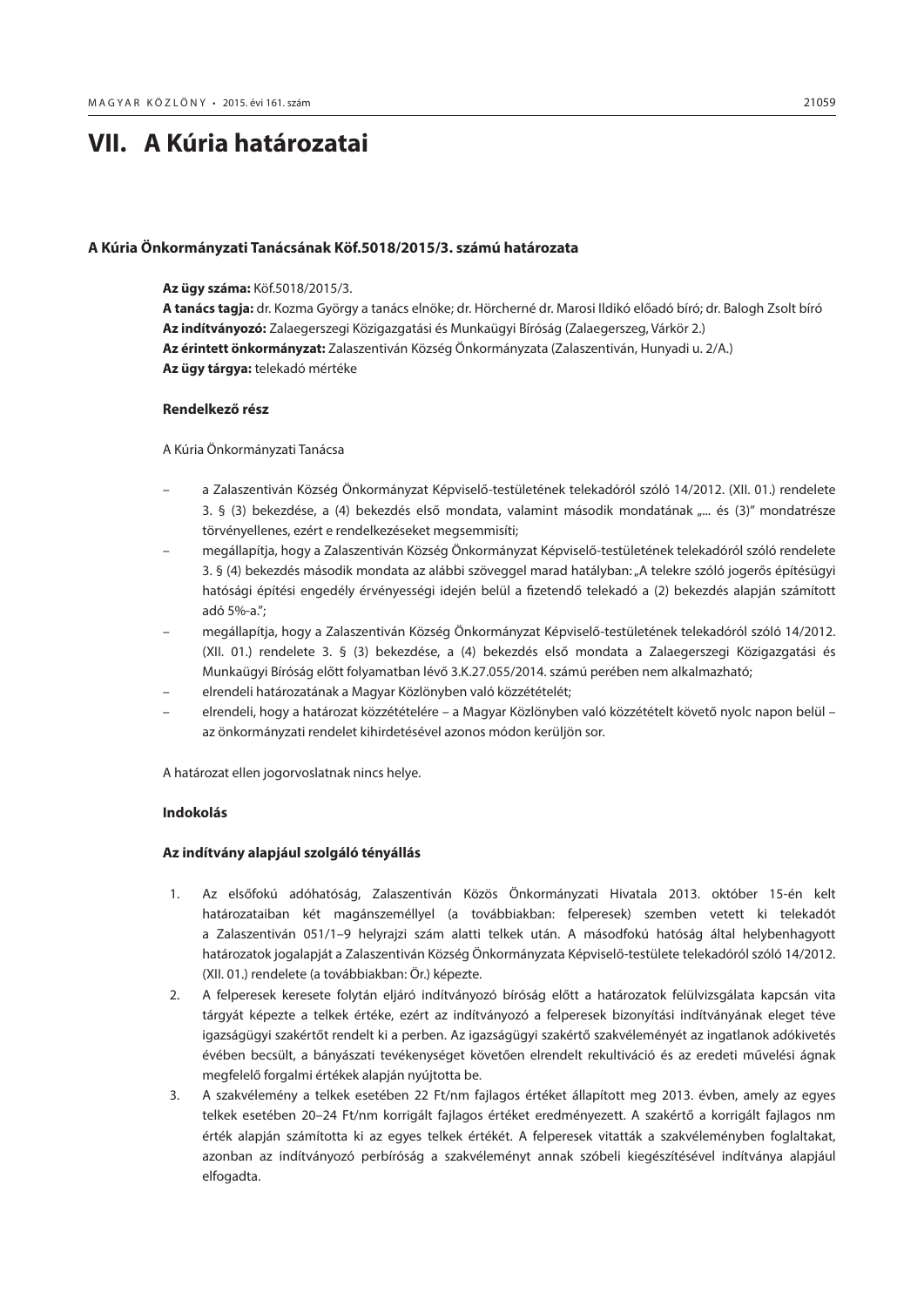#### **Az indítvány és az érintett önkormányzat állásfoglalása**

- 4. Az indítványozó bíróság az igazságügyi szakértő szakvéleményében megállapított forgalmi értékekre tekintettel, valamint figyelemmel a felperesek hat telek esetében fennálló közös tulajdonára is, az Ör. szerinti adómértéket a helyi adókról szóló 1990. évi C. törvény (a továbbiakban: Helyi adó tv.) 6. § c) pontjába ütközően törvénysértőnek minősítette. Álláspontja értelmében az adómérték meghatározásakor az önkormányzat nem volt figyelemmel a felpereseknek az adótárgy értékéhez igazodó teljesítőképességére. Vitatta azt, hogy a külterületi telkek kapcsán alkalmazott magasabb adómérték megfelelne a belterületi ingatlanok magasabb értékéhez kötődő általános élettapasztalatoknak. Utalt arra is, hogy az adómérték indokolatlanul, az adómaximum közelében került rögzítésre. Értelmezésében az iparűzési adó mértékéhez kötött adómérték nem tükrözi az adózók teherbíró képességét, a teherbíró-képességben megnyilvánuló különbségeket.
- 5. Az önkormányzat a bíróságok szervezetéről és igazgatásáról szóló 2011. évi CLXI. törvény (a továbbiakban: Bszi.) 52. §-a alapján megküldött indítványra nem terjesztett elő állásfoglalást.

## **A Kúria Önkormányzati Tanácsa döntésének indokolása**

- 6. Az indítvány megalapozott.
- 7. Az önkormányzat a támadott Ör.-t az Alaptörvény 32. cikk (2) bekezdésére visszavezethető, a Helyi adó tv. rendelkezései alapján végrehajtó jellegű jogalkotói jogkörében alkotta meg. Ezért az Ör. nem lehet ellentétes – egyéb jogszabályi rendelkezések mellett – a Helyi adó tv. szabályozásával sem.
- 8. Az Ör. adómértéket megállapító 3. §-át az önkormányzat a 8/2013. (VIII. 16.) önkormányzati rendeletével módosította. Figyelemmel az eddig folytatott kúriai gyakorlatra, valamint a jogalkotásról szóló 2010. évi CXXX. törvény 12. § (1) bekezdésére is a Kúria az Ör. módosított rendelkezéseinek törvényellenességét vizsgálta az indítvány alapján.
- 9. A Helyi adó tv. 17. §-a szerint "[a]dóköteles az önkormányzat illetékességi területén lévő telek". A 21. § a) pontja értelmében "[a]z adó alapja az önkormányzat döntésétől függően: a telek m<sup>2</sup>-ben számított területe".

A Helyi adó tv. 6. § c) pontja szerint "[a]z önkormányzat adómegállapítási joga arra terjed ki, hogy: (...) az adó mértékét a helyi sajátosságokhoz, az önkormányzat gazdálkodási követelményeihez és az adóalanyok teherviselő képességéhez igazodóan – az e törvényben meghatározott felső határokra, illetőleg a 16. § a) pontjában, a 22. § a) pontjában, a 26. §-ában, a 33. § a) pontjában meghatározott felső határoknak 2005. évre a KSH által 2003. évre vonatkozóan közzétett fogyasztói árszínvonal-változással, 2006. évtől pedig a 2003. évre és az adóévet megelőző második évig eltelt évek fogyasztói árszínvonal változásai szorzatával növelt összegére (a felső határ és a felső határ növelt összege együtt: adómaximum) figyelemmel – megállapítsa (...)".

- 10. A Helyi adó tv. 6. § c) pontja az Alaptörvény XV. és XXX. cikkei szerinti, az adózók közötti egyenlőség elvét és a teherbíró képességhez kötött adókötelezettség követelményét közvetíti a helyi adó fizetési kötelezettségre vonatkozó szabályok megalkotásakor. A vagyoni típusú helyi adók esetében ugyanis az adókötelezettség alapját a vagyontárgy és annak értéke jelenti. Az adó mértéke akkor arányos, ha annak alapja a vagyontárgy értékéhez igazodik, és attól nem oldódik el számottevő mértékben.
- 11. A Helyi adó tv. 6. § c) pontja szerinti szempontok közül az adózók teherbíró képességét a Kúria eddigi gyakorlatában az adótárgy értékéhez kötötte: azt nem az adózó adófizetési képességéhez és készségéhez, hanem az adóztatott vagyon értékéhez mérte (elsőként: Köf.5045/2013., "mohácsi-ügy", legutóbb: Köf.5009/2015., "kaposvári-ügy"). Ezért annak ellenére, hogy az adózók átlagos jövedelmi viszonyainak jelentősége lehet az adómérték arányosságának megítélésénél, az elsődleges szempont mégsem a vállalkozás gazdasági teljesítőképessége, a helyi iparűzési adóbevallás adatai, hanem az adóztatott vagyon értéke. Az eltérő adómértékek alkalmazása a településen található telkek közötti olyan értékkülönbséget feltételez, amely alátámasztja, ésszerűen indokolja az adózók eltérő adókötelezettségét, az adózók közötti megkülönböztetést (lásd a Helyi adó tv. 6. § c) pontja szerint egyéb szempontokat).
- 12. A telekadó mértékének törvényessége konkrét normakontroll eljárásban lényegében a vagyoni adó arányossága – az egyéb szempontok mérlegelése mellett a számszerűsített adókötelezettség értékelését jelenti. A települési vagyoni típusú adók szabályozásában meghatározott adómérték a Kúria konkrét normakontroll eljárásaiban, azokban a kirívó esetekben minősült eddig törvénysértőnek, amikor a kivetett adó igazolhatóan meghaladta vagy belátható időn belül elérte a telek értékét.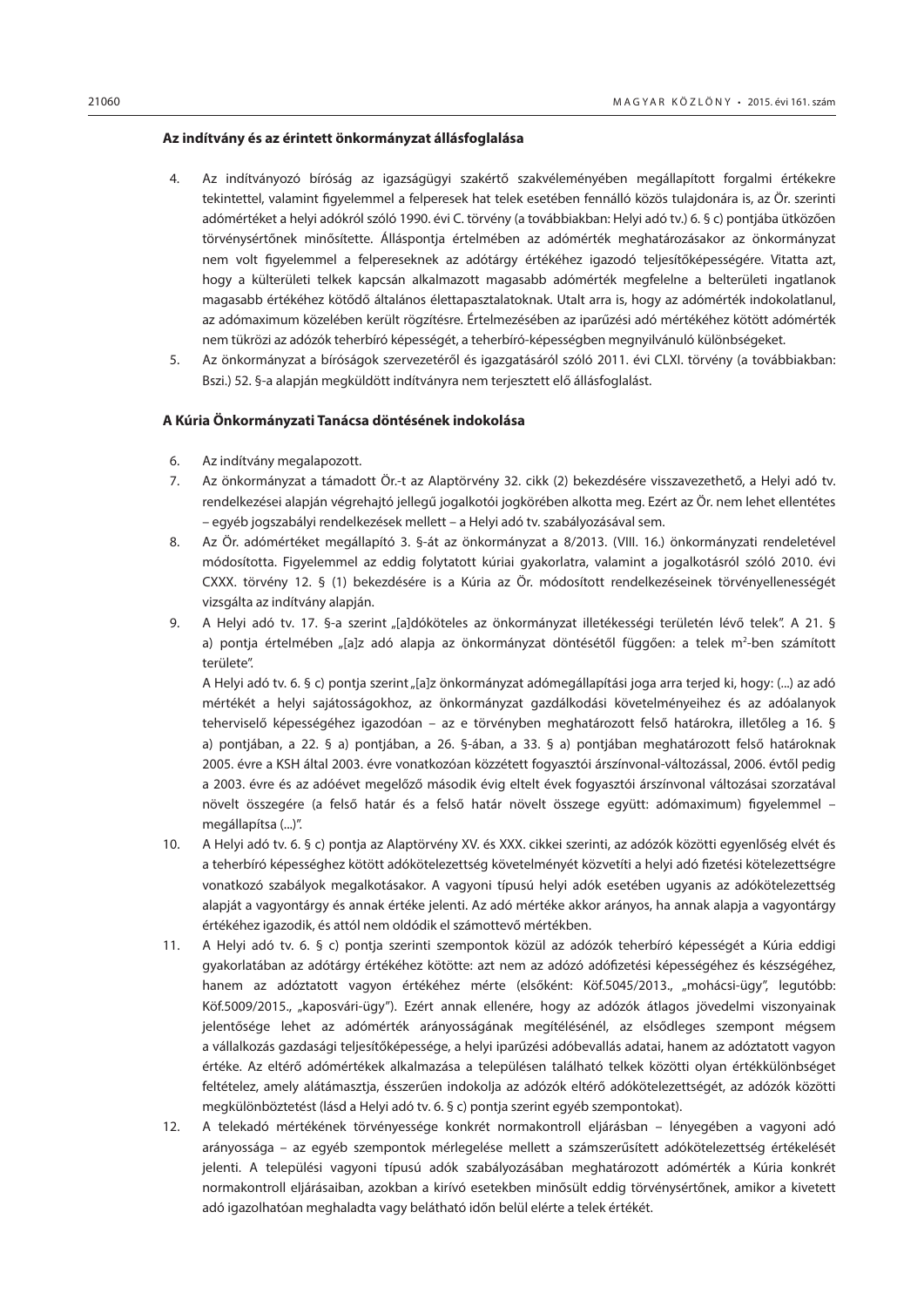- 13. Az önkormányzat az Ör.-ben a Helyi adó tv. 17. §-a szerinti nm alapú tételes adót választotta. 1. §-ában mentesítette a magánszemélyek tulajdonában álló belterületi olyan telkeket, amelyeken lakás áll, 2. §-a értelmében az adó alapját a telek nm-ben számított területeként határozta meg. Az Ör. a telekadó mértéke tekintetében eltérően kezeli a belterületi és a külterületi telkeket, mivel a 3. § (1) bekezdése szerint "[a] telekadó mértéke belterületen 30 Ft/nm", a (2) bekezdés értelmében pedig "[a] telekadó mértéke külterületen 300 Ft/nm". Az Ör. 3. § (3) bekezdése a külterületi telkek esetében a vállalkozás által az adóévet megelőző második évben megfizetett helyi iparűzési adó összegéhez kötötten tovább differenciálja a telekadó mértékét oly módon, hogy az csökkenő összegszerűséget mutat a magasabb összegű helyi iparűzési adó kötelezettség esetében.
- 14. Az Ör. 3. § (3) bekezdése szerint "[a] a (2) bekezdéstől eltérően a telekadó mértéke az adóévet megelőző második évre adózó vagy az általa többségi tulajdonban lévő jogi személy vagy jogi személyiséggel nem rendelkező gazdasági szervezet által megfizetett helyi iparűzési adó összege
	- a) 1–200 000 Ft: 250 Ft/m2
	- b) 200 001–500 000 Ft: 200 Ft/m2
	- c) 500 001–3 000 000 Ft: 150 Ft/m2
	- d) 3 000 001–5 000 000 Ft: 100 Ft/m2
	- e) 5 000 001 Ft-tól: 10 Ft/m<sup>2</sup>."
- 15. Emellett a telekadó mértékét speciális körülmények között, így a jogerős hatósági határozat alapján az adóévben vagy az azt követő öt éven belül rekultivációs kötelezettséggel terhelt telek esetében az Ör. 3. § (3) bekezdése szerint, az iparűzési adó összege alapján számított adó 5%-ában rendelte megállapítani [3. § (4) bekezdés]. Hasonló a szabályozás a telekre szóló jogerős építésügyi hatósági építési engedély érvényességi ideje alatt, mert ebben az esetben az Ör. 3. § (4) bekezdése szerint "[a] amennyiben a telek jogerős hatósági határozat alapján adóévben vagy az azt követő öt éven belül rekultivációs kötelezettséggel terhelt, a fizetendő telekadó a (2) és (3) bekezdés alapján számított adó 5%-a.
- 16. Az Ör. 3. § (3) bekezdése értelmében a vállalkozási célú, külterületi telkekkel rendelkező adóalanyok esetében az adó alapja a 3. § (2) bekezdése szerinti egységes 300 Ft/nm helyett az általuk az adóévet megelőző második évben fizetett helyi iparűzési adó összege. A Kúria megállapította, hogy ez a szabályozási technika elsődlegesen nem az adómértéknek, hanem annak a szabályozási módszernek a törvényességét kérdőjelezi meg, amely a telekadó fizetési kötelezettséget az adóalany helyi iparűzési adó kötelezettségéhez köti.
- 17. A perben alkalmazandó Ör. 3. § (4) bekezdése rekultivációs kötelezettséggel terhelt telkek esetében a fizetendő adót szintén az adózó által a megelőző adóévekben fizetett helyi iparűzési adó összegéhez viszonyítja: a korábban fizetett helyi iparűzési adó összegének 5%-ában határozza meg a telekadó kötelezettségét. Az alperesi kormányhivatal a perben (10. sorszám alatt) arra hivatkozott, hogy az Ör. 3. § (4) bekezdésének perbeli esetben történő alkalmazása "visszaszámítva" 7,5 Ft/nm adómértéket eredményez a felperesek telkei esetében. A Kúria ezzel az érveléssel szemben megállapította, hogy a kivetett telekadó összege önmagában nem teszi törvényessé a vagyontárgy értékétől elszakadó adókötelezettséget.
- 18. A perben ugyan nem merült fel a 3. § (4) bekezdés második fordulatának alkalmazhatósága, ugyanakkor a Kúria a Bszi. 55. § (1) bekezdése alapján megállapította, hogy az a helyi iparűzési adóra utaló részében a fentiekhez hasonló tartalommal bír.
- 19. A Helyi adó tv. 17. §-a és 21. § a) pontja kógens szabályként a telekadó alapját a telekhez rögzíti. Eszerint a vagyoni típusú telekadó kötelezettséget az adótárgy értékéhez és nem az önkormányzat választása szerinti egyéb adóalaphoz kell kötni. Az adózó egyéb jellegű adókötelezettségéhez igazított telekadó kötelezettség törvénysértő.
- 20. A Kúria a kifejtett indokokra tekintettel megállapította, hogy az Ör. 3. § (3) bekezdése, (4) bekezdés első fordulata, valamint a (4) bekezdés második fordulatának "... és (3)" mondatrésze a Helyi adó tv. 17. §-ába és 21. § a) pontjába ütközően törvénysértő.
- 21. A Kúria az Ör.-re hatályos jogként tekintett, mivel annak a 8/2013. (VIII. 16.) önkormányzati rendeleten kívüli további módosítására, hatályon kívül helyezésére adatot nem talált. Ilyen jellegű módosításról az indítványozó bíróság és az önkormányzat részéről, a peres iratokban, illetve az önkormányzat világhálón elérhető honlapján, de a Nemzeti Jogszabálytárban feltöltött adatok között sem volt elérhető információ. A döntés peres eljárásbeli jogkövetkezményeit az 56. § (5) bekezdése alapján vonta le azzal, hogy az Ör. törvénysértő rendelkezéseit az indítványozó bíróság előtt folyamatban lévő perben nem lehet alkalmazni.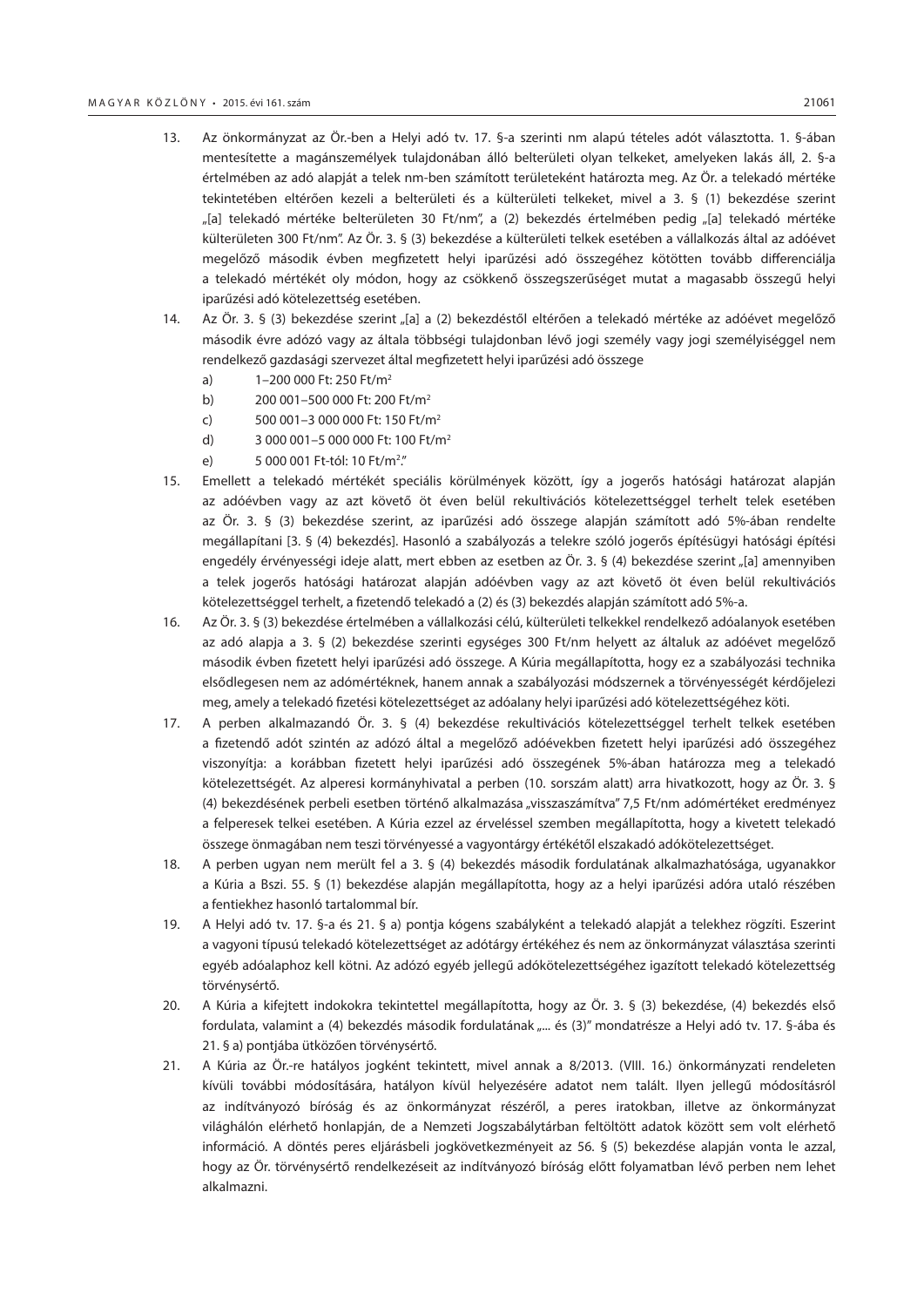#### <span id="page-51-0"></span>**A döntés elvi tartalma**

22. A Helyi adó tv. 17. §-a és 21. § a) pontja kógens szabályként a telekadó alapját a telekhez rögzíti. Eszerint a vagyoni típusú telekadó kötelezettséget az adótárgy értékéhez és nem az önkormányzat választása szerinti egyéb adóalaphoz kell kötni. A kivetett telekadó összege önmagában nem teszi törvényessé a vagyontárgy értékétől elszakadó adókötelezettséget.

#### **Alkalmazott jogszabályok**

23. 1990. évi C. törvény 6. § c) pont, 17. §, 22. § a) pont.

#### **Záró rész**

24. A végzéssel szembeni jogorvoslatot a Bszi. 48. §-a zárja ki. A közzétételről a Kúria a Bszi. 55. § (2) bekezdés b) és c) pontjai alapján rendelkezett.

Budapest, 2015. szeptember 22.

Dr. Kozma György s. k. a tanács elnöke, Dr. Hörcherné Dr. Marosi Ildikó s. k. előadó bíró, Dr. Balogh Zsolt s. k. bíró

#### **A Kúria Önkormányzati Tanácsának Köf.5020/2015/6. számú határozata**

**Az ügy száma:** Köf.5020/2015/6.

**A tanács tagja:** dr. Kozma György a tanács elnöke; dr. Hörcherné dr. Marosi Ildikó előadó bíró; dr. Balogh Zsolt bíró **Az indítványozó:** Győr-Moson Sopron Megyei Kormányhivatal (Győr, Árpád út 32.) **Az érintett önkormányzat:** Lipót Község Önkormányzata (9233 Lipót, Fő tér 2.) **Az ügy tárgya:** telekadó mértéke

#### **Rendelkező rész**

A Kúria Önkormányzati Tanácsa

- megállapítja, hogy a Lipót Község Önkormányzat Képviselő-testületének telekadóról szóló 15/2014. (XII. 1.) önkormányzati rendelete 6. §-a törvényellenes, ezért azt a kihirdetésére visszamenőleges hatállyal megsemmisíti;
- elrendeli határozatának a Magyar Közlönyben való közzétételét;
- elrendeli, hogy a határozat közzétételére a Magyar Közlönyben való közzétételt követő nyolc napon belül az önkormányzati rendelet kihirdetésével azonos módon kerüljön sor.

A határozat ellen jogorvoslatnak nincs helye.

#### **Indokolás**

#### **Az indítvány alapjául szolgáló tényállás**

1. Az indítványozó a Magyarország helyi önkormányzatairól szóló 2011. évi CLXXXIX. törvény (a továbbiakban: Mötv.) 132. § (3) bekezdése szerinti törvényességi felügyeleti eljárásban hívta fel az érintett önkormányzatot a telekadóról szóló 15/2014. (XII. 1.) rendeletének (a továbbiakban: Ör.) 2. § (1) bekezdésének, valamint a 2. § (3)–(4) bekezdéseinek módosítására mivel álláspontja szerint azok magasabb szintű törvényi szabályba ütköztek.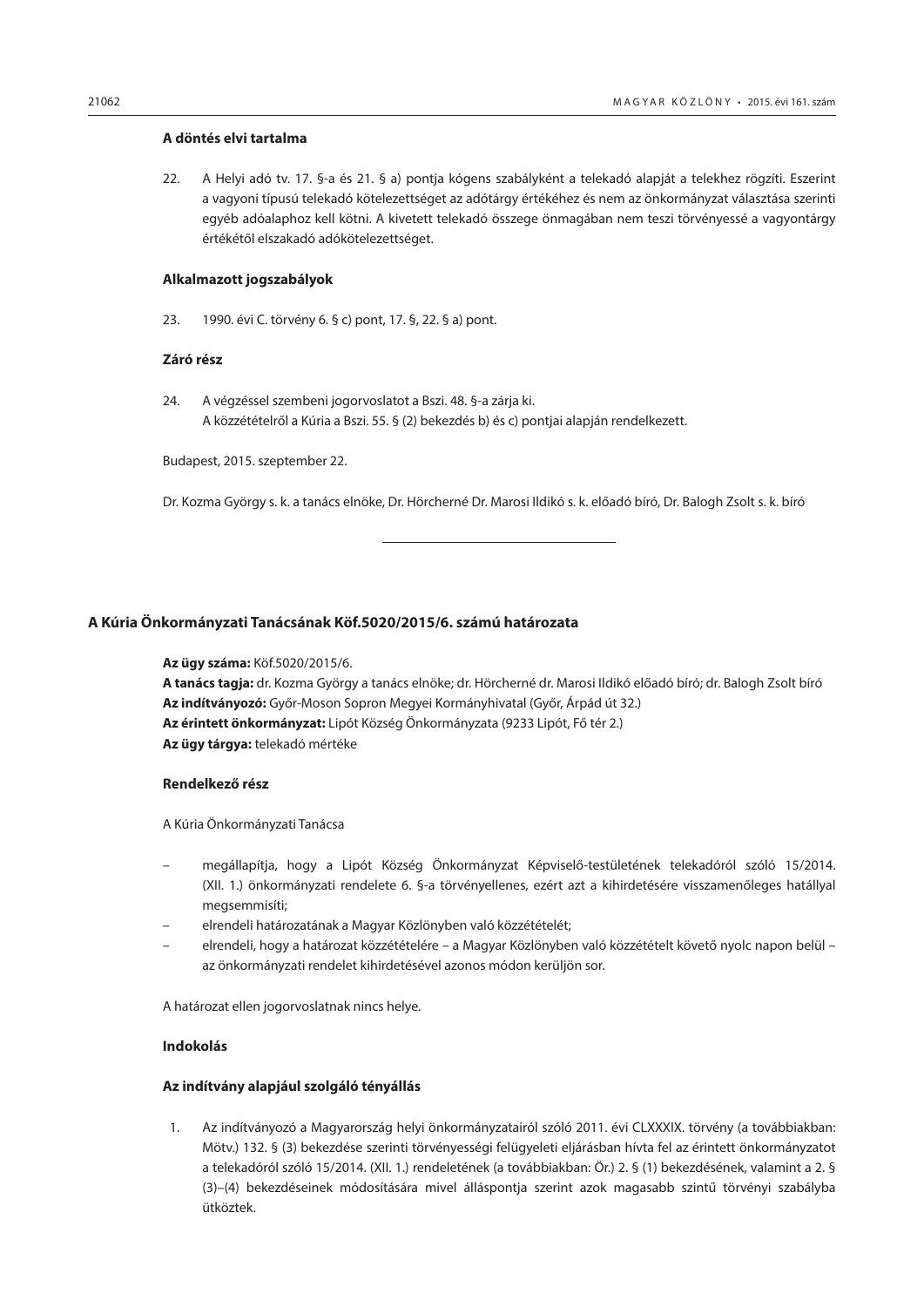Az indítványozó szintén törvényességi felügyeleti hatáskörében eljárva vitatta az Ör. 2015. január 1-jével megállapított 6. §-ának törvényességét.

2. Az önkormányzat a törvényességi felhívásban foglaltakra tekintettel módosította az Ör. 2. §-ában vitatott rendelkezéseket, ugyanakkor nem értett egyet az adómértékre vonatkozó indítványozói állásponttal, ezért az Ör. 6. §-át változatlanul hatályban tartotta.

#### **Az indítvány és az érintett önkormányzat állásfoglalása**

- 3. Az indítványozó eljárást indított a Kúria előtt vitatva az Ör. 6. §-ának törvényességét. Állította, hogy a telekadó éves mértékét meghatározó rendelkezés ellentétes a helyi adókról szóló 1990. évi C. törvény (a továbbiakban: Helyi adó tv.) 6. § c) pontjában foglaltakkal. Az indítványozó álláspontja értelmében – figyelemmel a Kúria tárgykörben folytatott gyakorlatára, valamint az Alkotmánybíróság 55/2008. (IV. 24.) AB határozatára is – az adómértékek közötti aránytalan különbség sérti a Helyi adó tv. 6. § c) pontját, mert nem igazodik az adóalanyok teljesítőképességéhez, és a különbség nem igazolható a helyi sajátosságokkal sem.
- 4. Erre tekintettel kérte, hogy a Kúria Önkormányzati Tanácsa semmisítse meg az Ör. 6. §-t a bíróságok szervezetéről és igazgatásáról szóló 2011. évi CLXI. törvény (a továbbiakban: Bszi.) 55. § (2) bekezdése alapján.
- 5. Az önkormányzat a részére a Bszi. 52. §-a alapján megküldött indítványra tett, határidőben érkezett állásfoglalásában az indítvány elutasítását kérte. Indokai értelmében az önkormányzat vizsgálta a település ingatlanforgalmát, a telkek forgalmi értékének változásait, a telkek gazdasági célú hasznosíthatóságát, és mindezt összevetette az adótárgyak tulajdonosai gazdasági teljesítőképességével, amelyet az iparűzési adóbevallások adatai alapján állapított meg ("itt az iparűzési adóbevallások adatait vettük alapul, mint elsődleges gazdasági teljesítőképességet mérő adatösszességet").
- 6. Az önkormányzat állította, hogy a sávosan megállapított adómérték igazodik a Helyi adó tv. előírásaihoz, mivel az önkormányzat megkülönböztetett az adókötelezettség alól mentesített telkeket, alacsonyabb és magasabb adómértékkel terhelt telkeket. Kifejtette, hogy az 50 000 nm alatti telektulajdonosokhoz képest harminc-harmincötszörös az éves teljesítőképessége, bevétele és iparűzése adóalapja az 50 000 nm feletti telektulajdonosoknak, míg ezzel szemben az adóteher különbség csupán hússzoros. Utalt arra is, hogy az önkormányzat nem lépte túl a 200 forint/nm adómaximumot annak ellenére, hogy lehetősége lett volna a Helyi adó tv. 6. § c) pontja szerinti 2015. évben megállapított 337 forint/nm adómaximum alkalmazására is.
- 7. Az indítványozó csatolta az önkormányzat képviselő-testületének 2015. április 2-án megtartott – (www.lipot.hu/dok/Testületiülések/2015\_április\_02\_Jegyzőkönyv.pdf) egyebekben a világhálón is elérhető – nyilvános képviselő-testületi üléséről készült jegyzőkönyvet.

#### **A Kúria Önkormányzati Tanácsa döntésének indokolása**

- 8. Az indítvány megalapozott.
- 9. Az önkormányzat a támadott Ör.-t az Alaptörvény 32. cikk (2) bekezdésére visszavezethető, a Helyi adó tv. rendelkezései alapján végrehajtó jellegű jogalkotói jogkörében alkotta meg. Ezért az Ör. nem lehet ellentétes – egyéb jogszabályi rendelkezések mellett – a Helyi adó tv. szabályozásával sem.
- 10. A Helyi adó tv. 6. § c) pontja értelmében "[a]z önkormányzat adómegállapítási joga arra terjed ki, hogy: (...) az adó mértékét a helyi sajátosságokhoz, az önkormányzat gazdálkodási követelményeihez és az adóalanyok teherviselő képességéhez igazodóan – az e törvényben meghatározott felső határokra, illetőleg a 16. § a) pontjában, a 22. § a) pontjában, a 26. §-ában, a 33. § a) pontjában meghatározott felső határoknak 2005. évre a KSH által 2003. évre vonatkozóan közzétett fogyasztói árszínvonal-változással, 2006. évtől pedig a 2003. évre és az adóévet megelőző második évig eltelt évek fogyasztói árszínvonal változásai szorzatával növelt összegére (a felső határ és a felső határ növelt összege együtt: adómaximum) figyelemmel – megállapítsa (...)".
- 11. A Helyi adó tv. 6. § c) pontja az Alaptörvény XV. és XXX. cikkei szerinti, az adózók közötti egyenlőség elvét és a teherbíró képességhez kötött adókötelezettség követelményét közvetíti a helyi adó fizetési kötelezettségre vonatkozó szabályok megalkotásakor. A vagyoni típusú helyi adók esetében ugyanis az adókötelezettség alapját a vagyontárgy és annak értéke jelenti. Az adó mértéke akkor arányos, ha annak alapja minden adózó esetében a vagyontárgy értékéhez igazodik, és attól nem oldódik el számottevő mértékben.
- 12. A Helyi adó tv. 6. § c) pontja szerinti szempontok közül az adózók teherbíró képességét a Kúria az adótárgy értékéhez kötötte: azt nem az adózó adófizetési képességéhez és készségéhez, hanem az adóztatott vagyon értékéhez méri (Köf.5045/2013., "mohácsi-ügy"). Ezért annak ellenére, hogy az adózók átlagos jövedelmi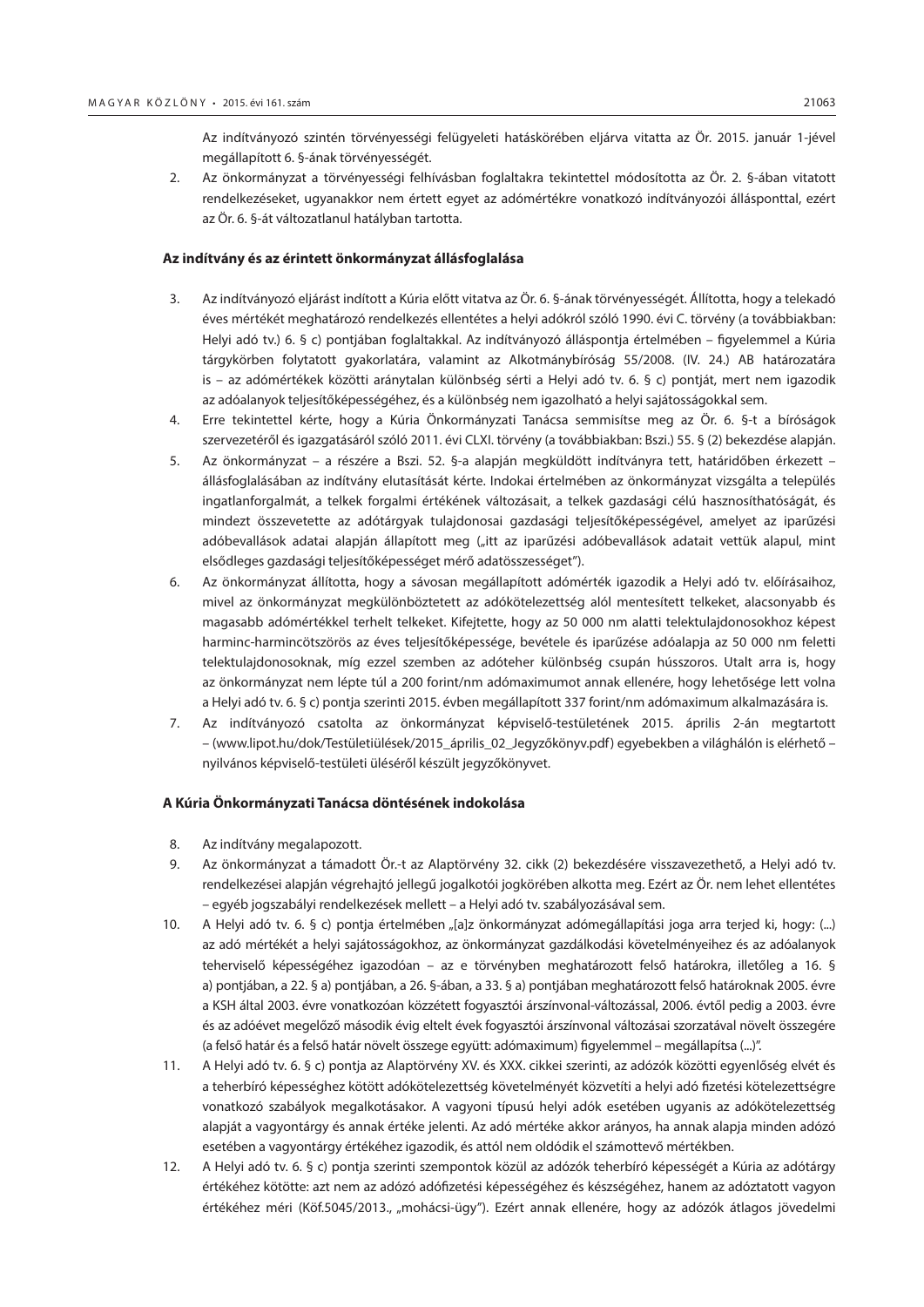viszonyainak jelentősége lehet az adómérték arányosságának megítélésénél, az elsődleges szempont mégsem a vállalkozás gazdasági teljesítőképessége, a helyi iparűzési adóbevallás adatai, hanem az adóztatott vagyon értéke. Az eltérő adómértékek alkalmazása a települési telkek közötti olyan értékkülönbséget feltételez, amely alátámasztja, ésszerűen indokolja az adózók eltérő adókötelezettségét, az adózók közötti megkülönböztetést (lásd a Helyi adó tv. 6. § c) pontja szerint egyéb szempontokat).

- 13. Az önkormányzat az Ör.-ben a Helyi adó tv. 17. §-a szerinti nm alapú tételes adót választotta. Az Ör. 2. § (1) bekezdése értelmében "[a]dóköteles az önkormányzat illetékességi területén lévő a helyi adókról szóló 1990. évi C. törvény (a továbbiakban: Htv.) 17. §-a szerinti telek, telekrész (a továbbiakban: telek)". A (2) bekezdése szerint "[az] 50 000 nm-t elérő vagy meghaladó telek esetében az adóköteles adóalap egésze (a telek teljes térmértéke) után áll fenn az adókötelezettség". Az 5. § szerint "[a]z adó alapja a telek nm-ben számított területe". A 6. § határozza meg az adó mértékét, eszerint "[a]z adó évi mértéke: a) az 50 000 nm-t el nem érő területű telek esetében 10 Ft/nm, b) a 50 000 nm, valamint az a feletti területű telek esetében 200 Ft/nm."
- 14. Az önkormányzat a vállalkozási célú telek után kivetett adó mértékét a telek térmértékéhez sávosan progresszív módon kötötte az Ör.-ben oly módon, hogy a nagyobb telekméret esetén lineárisak és progresszív módon is emelkedik az adó mértéke, valamint a konkrét ügyben az adó összege is nagyobb mértékű adókötelezettséget eredményez. A Kúria utal arra, hogy az Alkotmánybíróság a tételes adót nem tekintette eleve alkotmányellenesnek, de jelezte, hogy az "(...) korlátozottabb lehetőséget kínál az értékarányos adóztatásra (...)", így fokozottabban kell ügyelnie a jogalkotónak az aránytalanság kiküszöbölésére [55/2008. (IV. 24.) AB határozat, ABH 2008, 525, 538-539.]. A térmértékhez kötött adómérték sem önmagában törvénysértő, de a különböző adómértékek ésszerű indok nélküli bevezetése esetén az adókötelezettség aránytalanná válhat és az az adóalanyok közötti indokolatlan megkülönböztetésre vezethet.
- 15. Az Ör. két adómértéket határoz meg, amelyek jelentős különbséget mutatnak az adókötelezettségben. Szemben a 2013. adóévben hatályos szabályozással, ahol a térmértékhez kötött két adómérték közötti különbség mindösszesen évi 30 forint/nm-t tett ki, 2015. január 1-jétől kezdődően a kisebb (50 000 nm alatti) telkek 10 forint/nm-éhez képest, a nagyobb vállalkozási célú telkek annak hússzorosát, 200 forint/nm adókötelezettséget kötelesek viselni. Az adózók közötti telekadó kötelezettség tekintetében tett megkülönböztetésnek a szabályzásból felismerhető egyetlen oka az, hogy a településen eltérő térmértékű telkek vannak. A Kúria a 12. pontban foglaltak értelmében az iparűzési adóbevallás adatait nem fogadta el az eltérő adókötelezettség ésszerű indokának, ugyanakkor a térmérték eltéréséből nem tudott az adótárgyak közötti olyan értékbeli különbségre következtetni, amely az 50 000 nm-t el nem érő és az azt meghaladó telkek nm-e között a hússzoros adóterhet alátámasztotta volna. Ezért megállapította, hogy az Ör. aránytalanul, a Helyi adó tv. 6. § c) pontjában foglalt, az adózók teherviselési képességére utaló szempontot megsértve állapította meg az Ör. 6. § b) pontjában az adómértéket a vállalkozási célú, 50 000 nm-t meghaladó mértékű telkek esetében.

#### **A döntés elvi tartalma**

16. A telek térmértékéhez kötött, különböző mértékű adókötelezettség esetében az adóalanyok közötti megkülönböztetésnek ésszerű indoka kell legyen.

#### **Alkalmazott jogszabályok**

17. 1990. évi C. törvény 6. § c) pont, 17. §, 22. § a) pont.

#### **Záró rész**

- 18. A Kúria a törvényellenesség jogkövetkezményeit a Bszi. 55. § (2) bekezdésére, valamint az 56. § (3) bekezdésére tekintettel, a törvényellenesnek minősített adómérték hatálya alá eső adózók különösen fontos érdekére hivatkozással vonta le.
- 19. A végzéssel szembeni jogorvoslatot a Bszi. 48. §-a zárja ki.
- 20. A közzététel elrendelésére a Bszi. 55. § (2) bekezdés b) és c) pontja alapján került sor.

Budapest, 2015. szeptember 22.

Dr. Kozma György s. k. a tanács elnöke, Dr. Hörcherné dr. Marosi Ildikó s. k. előadó bíró, Dr. Balogh Zsolt s. k. bíró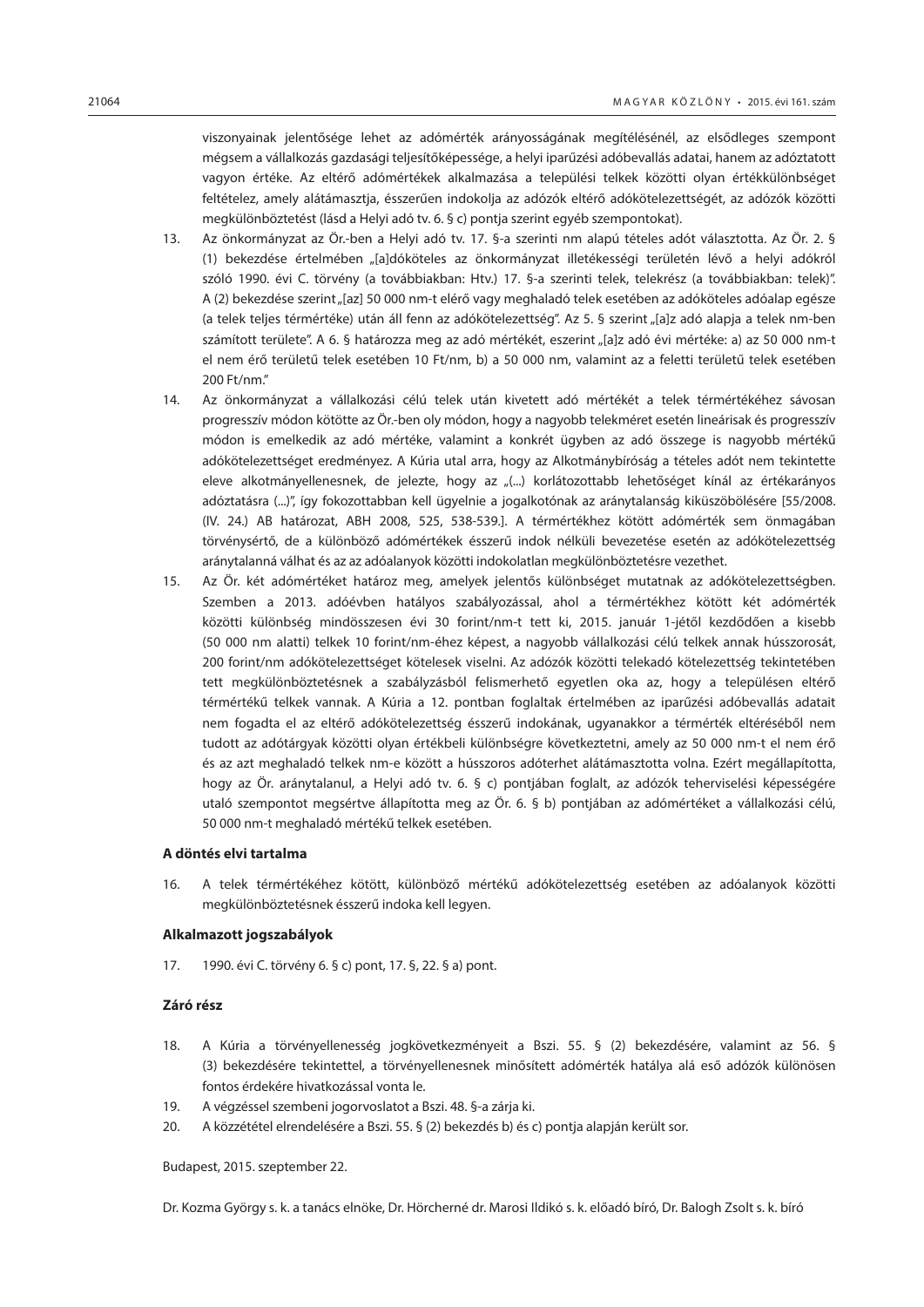#### <span id="page-54-0"></span>**A Kúria Önkormányzati Tanácsának Köf.5019/2015/5. számú határozata**

**Az ügy száma:** Köf.5019/2015/5. **A tanács tagja:** dr. Kozma György a tanács elnöke; dr. Balogh Zsolt előadó bíró; dr. Hörcherné dr. Marosi Ildikó bíró **Az indítványozó:** Heves Megyei Kormányhivatal (Eger, Kossuth Lajos út 9.) **Az indítványozó képviselője:** dr. Ungvári Tamás jogtanácsos **Az érintett önkormányzat:** Egerfarmos Község Önkormányzata (Egerfarmos, Dózsa György út 1.) **Az érintett önkormányzat képviselője:** dr. Nagy Krisztián ügyvéd **Az ügy tárgya:** szociális támogatás

#### **Rendelkező rész**

A Kúria Önkormányzati Tanácsa

- megállapítja, hogy Egerfarmos Község Önkormányzat Képviselő-testületének a szociális célú tüzelőanyagtámogatásról szóló 8/2014. (XI. 17.) önkormányzati rendelet 1. § (1) bekezdés b) és c) pontja törvénysértő, ezért azt megsemmisíti;
- elrendeli határozatának a Magyar Közlönyben való közzétételét;
- elrendeli, hogy a határozat közzétételére a Magyar Közlönyben való közzétételt követő nyolc napon belül az önkormányzati rendelet kihirdetésével azonos módon kerüljön sor.

A határozat ellen jogorvoslatnak helye nincs.

#### **Indokolás**

#### **Az indítvány alapjául szolgáló tényállás**

1. A Heves Megyei Kormányhivatal (a továbbiakban: indítványozó) a Magyarország helyi önkormányzatairól szóló 2011. évi CLXXXIX. törvény (a továbbiakban: Mötv.) 132. § (1) bekezdés a) pontja alapján törvényességi felhívással élt Egerfarmos Község Önkormányzat Képviselő-testülete (a továbbiakban: érintett önkormányzat) felé, amelyben kezdeményezte a szociális célú tüzelőanyag-támogatásról szóló 8/2014. (XI. 17.) önkormányzati rendelet (a továbbiakban: Ör.) 1. § (1) bekezdés b) és c) pontjának hatályon kívül helyezését, az 1. § (1) bekezdés a) pontjának és a 2. § (4) bekezdésének módosítását, valamint a 2. § (7) bekezdés hatályon kívül helyezését. A képviselő-testület a törvényességi felhívást megtárgyalta, az abban foglaltakkal csak részben értett egyet. A 18/2015. (III. 10.) képviselő-testületi határozat értelmében a képviselőtestület az Ör. 1. § (1) bekezdés b) és c) pontját nem helyezte hatályon kívül. Az indítványozó a Mötv. 136. § (2) bekezdése alapján kezdeményezte az Ör. ezen rendelkezéseinek törvényességi vizsgálatát.

#### **Az indítvány és az érintett önkormányzat állásfoglalása**

- 2. Az indítványozó előadta, hogy Egerfarmos Község Önkormányzata a szétosztott szociális tüzelőanyag támogatást a települési önkormányzatok szociális célú tüzelőanyag vásárláshoz kapcsolódó kiegészítő támogatásról szóló 46/2014. (IX. 25.) BM rendelet (a továbbiakban: BM rendelet) alapján nyerte. A BM rendelet 2. § (1) bekezdése szerint a támogatást az önkormányzat a szociális rászorultság alapján szabályozza. Ehhez képest az önkormányzat nem szociális szempontokat érvényesít, amikor az Ör. 1. § (1) bekezdés b) pontjában a kéményseprő-ipari tisztítás és ellenőrzés elvégzéséhez, az Ör. 1. § (1) bekezdés c) pontjában pedig ahhoz köti a tüzelőanyag-támogatásban való részesülését, hogy az igénylőnek nincs az önkormányzattal szembeni lejárt tartozása.
- 3. Az indítványozó kifejtette, hogy a kéményseprő-ipari közszolgáltatást a 2012. évi XC. törvény (a továbbiakban: Kiktv.) szabályozza. A Kiktv. 9. § (1) bekezdése meghatározza a közszolgáltatás kötelező igénybevételét, a 12. § (2) bekezdés e) pontja pedig bírság kiszabását helyezi kilátásba, ha az ingatlan használója a közszolgáltatást nem veszi igénybe. Ha az épület használója szűkös anyagi forrásai miatt nem tudja kifizetni a kéményseprő-ipari közszolgáltatást, úgy az Ör. 1. § (1) bekezdés b) pontja alapján egy másik szankció is sújtja: nem részesülhet tüzelőanyag-támogatásban.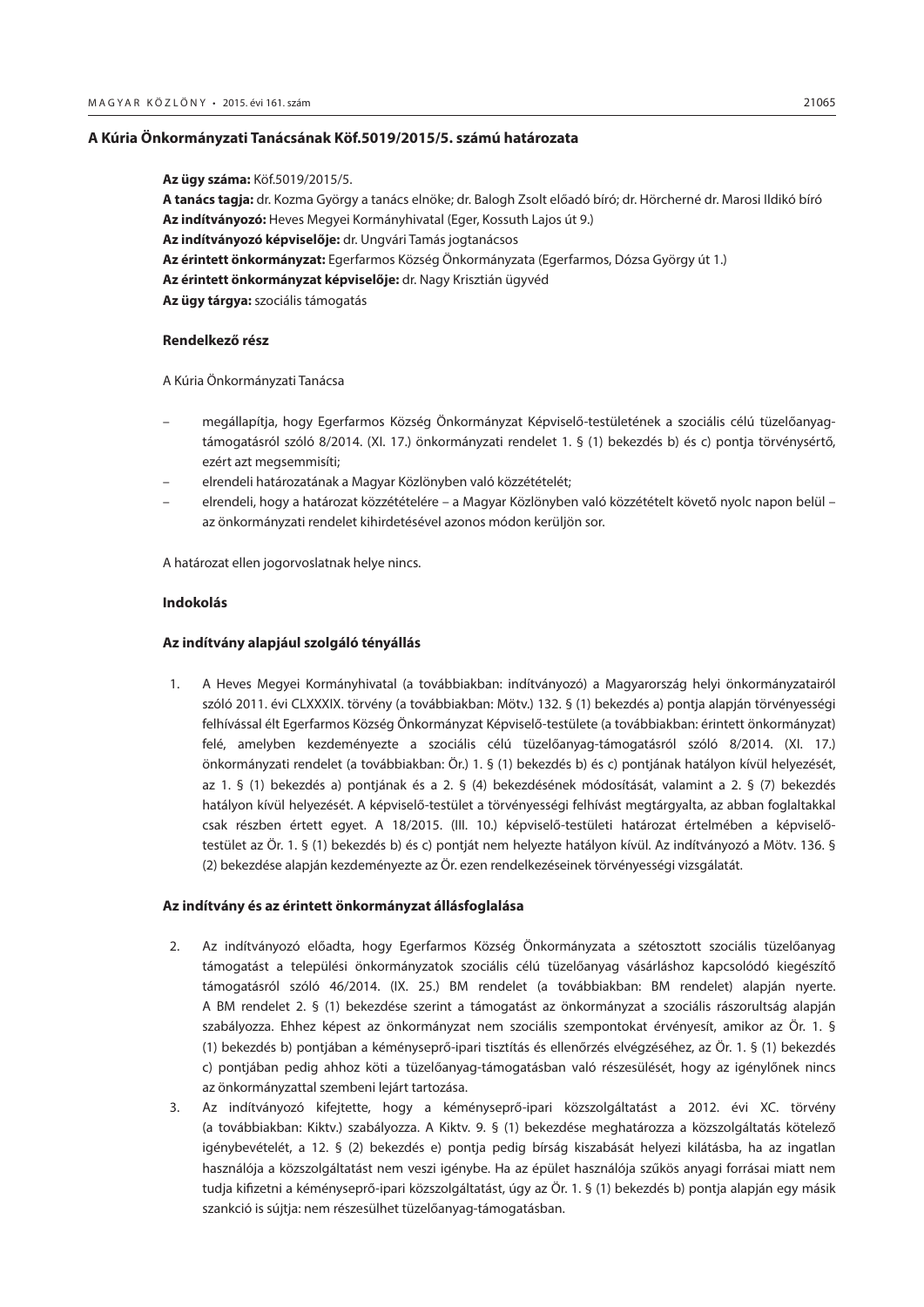- 4. Az Ör. 1. § (1) bekezdés c) pontjával összefüggésben az indítványozó kifejtette, hogy a lakosok önkormányzattal szembeni tartozásai általában adótartozások. Ennek jogkövetkezményeit az adózás rendjéről szóló 2003. évi XCII. törvény (a továbbiakban: Art.) VIII. fejezete rendezi. Az Ör. e tekintetben is dupla hátrányt intézményesít.
- 5. Az indítványozó szerint az Ör. vizsgálni kért rendelkezései sértik a BM rendelet 2. § (1) bekezdés a) pontjában foglaltakat, mert nem tekinthetők rászorultsági tényezőnek. Az indítványozó előadta továbbá, hogy az önkormányzat szerint a vizsgálni kért szabályok nem a rászorultsági feltételeket, hanem az igénylés szabályait állapítják meg. Amennyiben a képviselő-testület az Ör. 1. § (1) bekezdésében anyagi jogi és eljárási szabályokat vegyesen határozott meg, úgy az Ör. e szabálya nem felel meg a jogszabályszerkesztésről szóló 61/2009. (XII. 14.) IRM rendelet 72. § (1) bekezdésében foglaltaknak sem.
- 6. Mindezek alapján kezdeményezte az Ör. 1. § (1) bekezdés b) és c) pontjának megsemmisítését.
- 7. A Kúria Önkormányzati Tanácsa a bíróságok szervezetéről és igazgatásáról szóló 2011. évi CLXI. törvény (a továbbiakban: Bszi.) 52. §-a alapján felhívta az érintett önkormányzatot az üggyel kapcsolatos állásfoglalása beszerzése céljából. Az érintett önkormányzat az indítvány elutasítását kérte. Álláspontja szerint nem megalapozott az indítvány, mert az Ör. támadott rendelkezései nem követelnek meg többet, mint amit a hatályos jogszabályok előírnak. Az Ör. felhatalmazás hiányában nem adhat felmentést jogszabályi kötelezettségek betartása alól, egy ettől eltérő álláspont megbontaná a jogrendszer koherenciáját. Az érintett önkormányzat szerint közbeszerzés vagy állami támogatások igénylése esetén is be kell csatolni hasonló igazolásokat az Art. szerint, ennek analógiájára járt el az önkormányzat. Az érintett önkormányzat kifejtette azt is, hogy az indítványozó téves jogértelmezés alapján jutott arra a következtetésre, hogy az Ör. 1. § (1) bekezdése vegyesen tartalmaz anyagi jogi és eljárásjogi rendelkezéseket. Végezetül arra mutatott rá, hogy az önkormányzat kérelemre fizetés-könnyítést ad, segélyeket oszt, a rászorulók így nem maradnak ellátatlanok, ha az önkormányzathoz fordulnak. A szociális ellátásokat rendszerben kell szemlélni.

#### **A Kúria döntésének jogi indoka**

- 8. Az Alaptörvény 32. cikk (2) bekezdése szerint "[f]eladatkörében eljárva a helyi önkormányzat törvény által nem szabályozott helyi társadalmi viszonyok rendezésére, illetve törvényben kapott felhatalmazás alapján önkormányzati rendeletet alkot". Az önkormányzatokat rendeletalkotásra – az Alaptörvényben meghatározott státuszra is tekintettel – csak törvény hatalmazhatja fel, kormányrendelet, vagy miniszteri rendelet nem. Így a BM rendelet sem tartalmazhat önkormányzati rendelet megalkotására felhatalmazó szabályt.
- 9. Az Ör. preambulum szerint az érintett önkormányzat a rendeletét a szociális igazgatásról és szociális ellátásokról szóló 1993. évi III. törvény (a továbbiakban: Szoctv.) 26. §-ában kapott felhatalmazás alapján Magyarország helyi önkormányzatokról szóló 2011. évi CLXXXVII. törvény (a továbbiakban: Mötv.) 10. § (2) bekezdésében meghatározott feladatkörében eljárva alkotta meg. A Szoctv. 26. §-a szerint a képviselőtestület a hatáskörébe tartozó pénzbeli ellátásokat kiegészítheti, és a szociálisan rászorultak részére – a rendeletében meghatározott módon és feltételek szerint – más pénzbeli támogatásokat is megállapíthat. A Mötv. 10. § (2) bekezdése értelmében a helyi önkormányzat önként vállalhatja minden olyan helyi közügy önálló megoldását, amelyet jogszabály nem utal más szerv kizárólagos hatáskörébe. Az önként vállalt helyi közügyekben az önkormányzat mindent megtehet, ami jogszabállyal nem ellentétes.
- 10. Az Alaptörvény 32. cikk (3) bekezdése szerint az önkormányzati rendelet más jogszabállyal nem lehet ellentétes.
- 11. Az Ör. 1. §-a szerint

"(1) Egerfarmos Községi Önkormányzat Képviselő – testülete pályázata alapján A települési önkormányzatok szociális célú tüzelőanyag vásárláshoz kapcsolódó kiegészítő támogatásáról szóló 46/2014. (IX. 25.) BM rendelet 1. § (1) bekezdése alapján szociális célú tüzelőanyag – támogatást oszt szét 20–40 mm átmérőjű barnakőszén formájában kérelemre azon egerfarmosi állandó bejelentett lakcímmel rendelkező, vagy legalább öt éve az ingatlan tulajdonosának hozzájárulásával életvitel-szerűen Egerfarmos községben élő személyek számára, akik

a) széntüzelésre alkalmas fűtési rendszerrel rendelkeznek, és azzal is fűtenek, és

b) kötelező kéményseprőipari tisztítás és ellenőrzés elvégeztetésével igazolja, hogy tüzelőberendezése, valamint égéstermék-elvezetője a jogszabályban előírt biztonságos üzemeltetési követelményeknek megfelel, és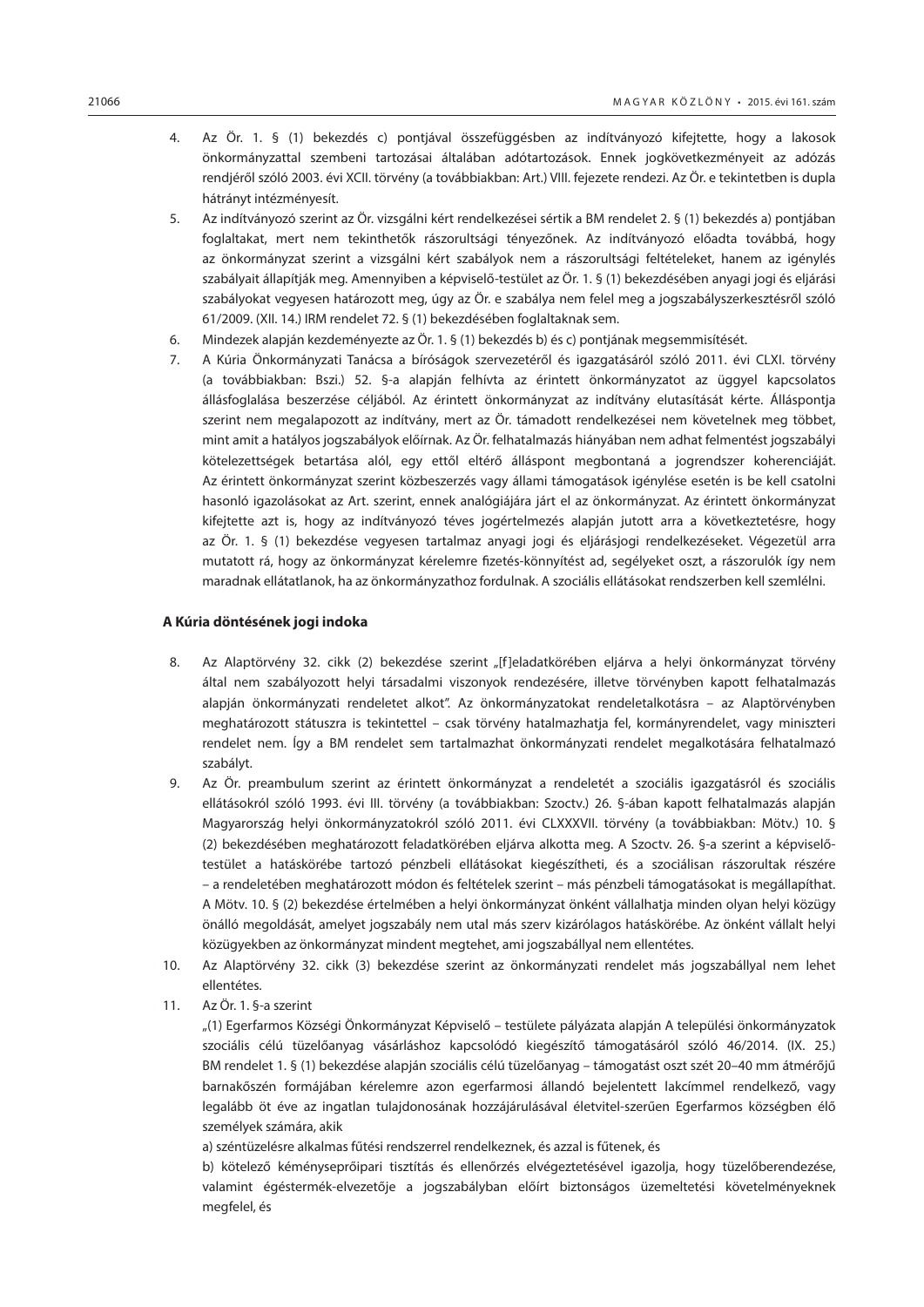c) a kérelmező, valamint a vele egy háztartásban elő személy(ek) Egerfarmos Községi Önkormányzattal szemben lejárt fizetési határidejű tartozással egyetlen jogcímen sem rendelkeznek."

- 12. A BM rendelet alapján az 5000 fő lakosságszámot meg nem haladó település települési önkormányzata szociális célú tűzifavásárláshoz vagy szénvásárláshoz kapcsolódó támogatásra pályázhatott. A BM rendelet 2. § (1) bekezdése értelmében "a támogatást az a települési önkormányzat igényelheti, amelyik
	- a) a szociális rászorultság és a 2014. évi igénylés részletes feltételeit legkésőbb a tüzelőanyag megvásárlását követő 10. napon hatálybalépő – rendeletben szabályozza akként, hogy
		- aa) a szociális igazgatásról és szociális ellátásokról szóló törvény szerinti aktív korúak ellátására, időskorúak járadékára, adósságkezelési támogatáshoz kapcsolódó adósságcsökkentési támogatásra, vagy – tekintet nélkül annak természetbeni vagy pénzbeli formában történő nyújtására – lakásfenntartási támogatásra jogosult előnyt élvezzen,
		- ab) a gyermekek védelméről és a gyámügyi igazgatásról szóló törvényben szabályozott halmozottan hátrányos helyzetű gyermeket nevelő család élvezzen előnyt, és
		- ac) háztartásonként legfeljebb 5 m $^3$  tűzifa vagy 10 q szén biztosítására kerüljön sor, valamint
	- b) vállalja, hogy a szociális célú tűzifában vagy szénben részesülőtől ellenszolgáltatást nem kér."
- 13. A fentiek alapján megállapítható, hogy a BM rendelet egyértelműen szociális juttatásként határozza meg a tüzelőanyag-támogatást, szociális helyzetre tekintettel szól az ellenszolgáltatás nélküli tűzifa és szén igényléséről. A BM rendelet jelen eljárásban pusztán a juttatás (szociális) irányultsága szempontjából vehető figyelembe.
- 14. Az Ör. 1. § (1) bekezdés b) pontja a kéményseprő-ipari ellenőrzés és tisztítás igazolását szabja az igénylés (egyik) feltételéül. A Kúria Önkormányzati Tanácsa ezzel összefüggésben mindenek előtt rögzíti, hogy az élet- és vagyonvédelem, benne a szénmonoxid mérgezések megelőzése érdekében – saját hatáskörében – az állami és önkormányzati szervek kötelesek a szükséges intézkedéseket megtenni. A Kiktv. szerint a kéményseprő-ipari közszolgáltatás kötelező közszolgáltatás. A Kiktv. 2. § a) pontja szerint a közszolgáltatás biztosítása a megye egész területén a megyeszékhely megyei jogú város önkormányzatának kötelező feladata azzal, hogy az eredeti címzettek helyett a törvényi feltételek esetén a közszolgáltatás kötelező biztosítását önként vállalt feladatként más önkormányzat is elláthatja a Kiktv. 3. és 4. §-a szerint. A közszolgáltatás kötelező igénybevételéről szól a Kiktv. 9. § (1) bekezdése, amelynek értelmében az ellátásért felelős önkormányzat által szervezett közszolgáltatást az ingatlan használója köteles igénybe venni, ha olyan tüzelőberendezést üzemeltet, amely a hozzá tartozó vagy a hozzá csatlakoztatott égéstermék-elvezetővel van felszerelve, vagy ahhoz csatlakozik, vagy tartalék (biztonsági) égéstermékelvezetőt tart fenn.
- 15. Megállapítható tehát hogy a kéményseprő-ipari tisztítás és ellenőrzés amely szoros összefüggésben áll az élet- és vagyon biztonsággal – a Kiktv. által szabályozott. E kötelező közszolgáltatás és annak igénybevétele nincs összefüggésben a szociális rászorultsággal. A Kiktv. 13. § (3) bekezdése felhatalmazást az ellátásért felelős önkormányzatnak ad, hogy a közszolgáltatással kapcsolatban rendeletben a közszolgáltatás díját a fogyasztóvédelmi hatóság és a szakmai érdekképviseletek véleményének kikérésével, a közszolgáltatás helyi ellátásának, igénybevételének részletes szabályait, és a közszolgáltatást végző közszolgáltató megnevezését határozza meg. Sem a Kiktv. sem pedig a Szoctv. nem hatalmazza fel az önkormányzatokat, hogy szociális tárgyú támogatást a kéményseprő-ipari tevékenység elvégzéshez kösse. E két jogintézmény összekapcsolására az önkormányzatnak nincs törvényes lehetősége, az adott tárgykör pedig az Alaptörvény 32. cikk (2) bekezdése szerint nem minősül törvény által nem szabályozott helyi társadalmi viszonynak. A jogrendszer koherenciája épp azáltal valósul meg, hogy a jogalkotásra az Alaptörvényben felhatalmazott szervek a felhatalmazásban foglaltaknak megfelelően, annak keretei betartásával járnak el.
- 16. Erre tekintettel a Kúria Önkormányzati Tanácsa megállapította, hogy az Ör. 1. § (1) bekezdés b) pontja más jogszabályba ütközik, ezért azt megsemmisítette. Mindez nem jelenti azt, hogy az önkormányzatnak az élet- és vagyonvédelem körében ne kellene mindent megtenni a kéményseprő-ipari közszolgáltatás kötelező igénybevételének garantálásáért. Az Ör. 1. § (1) bekezdés b) pontjába foglalt eszköz bevezetésére azonban az érintett önkormányzatnak törvényi felhatalmazása nincs.
- 17. Hasonló okból törvénysértő az Ör. 1. § (1) bekezdés c) pontja is. Az Ör. e szabálya a szociális célú tüzelőanyag támogatásban való részesülést ahhoz köti, hogy a kérelmezőnek (vele egy háztartásban élő személyeknek) az önkormányzattal szemben lejárt fizetési határidejű tartozása ne legyen. A Kúria már több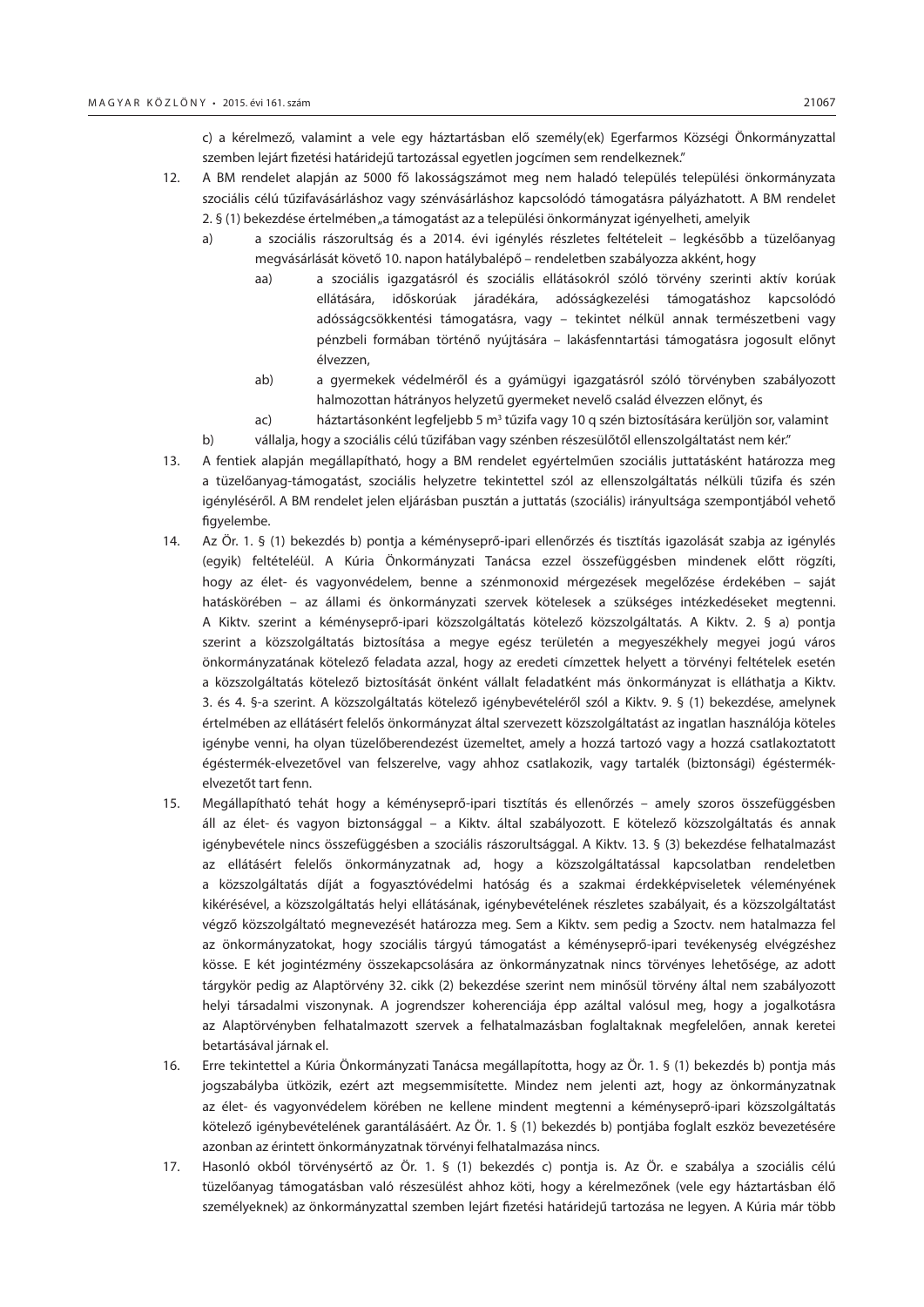döntésében rögzítette, hogy önkormányzati rendeletben felhatalmazás hiányában nem lehet a szociális támogatás feltételévé tenni nem szociális célú szempontokat (lásd a Köf.5.051/2012/6., Köf.5.008/2013/8., Köf.5.051/2014/3. Köf.5017/2015. számú határozatokat). Jelen ügyben egyértelmű, hogy a szociális támogatáshoz való hozzáférés azon az alapon történő lehetetlenné tétele, hogy az önkormányzattal szemben az igénylőnek lejárt tartozása nincs, nem szociális szempont. Nem helytálló az önkormányzat azon hivatkozása, hogy az Art. 85/A. §-ában szabályozott adóhatósági igazolás kiállítása, és ennek megkövetelése bizonyos állami támogatások megszerzése esetén, analóg az Ör.-ben szabályozottakkal.

18. A helyi önkormányzat rendeletkiadási jogosultsága alapvetően különbözik az Országgyűlés törvényalkotói tevékenységétől. Az Országgyűlés törvényalkotási jogosultságának egyetlen korlátja, hogy az nem sértheti az Alaptörvényt. Ezzel szemben az önkormányzat rendeletalkotási jogosultsága eleve korlátozott, nem csak az Alaptörvénnyel, hanem más jogszabállyal sem lehet ellentétes, a rendelet kiadására pedig törvényi felhatalmazás, vagy eredeti jogalkotói hatáskörben kerülhet sor. A tüzelőanyag-támogatás – mint ahogy a címében is szerepel – szociális célú, maga az Ör. bevezető része is felhatalmazásra, a Szoctv. 26. §-ára és a Mötv. 10. § (2) bekezdésére utal. Az önkormányzatokat sem a Szoctv. sem a Mötv., de más törvények sem jogosítják fel, hogy szociális juttatást meghatározott fizetési kötelezettség határidőben való teljesítéséhez kössék. Felhatalmazás nélkül az érintett önkormányzat az Ör. 1. § (1) bekezdés c) pontját sem alkothatta meg. Minderre tekintettel a Kúria az Ör. 1. § (1) bekezdés c) pontját is megsemmisítette.

#### **A döntés elvi tartalma:**

19. Önkormányzati rendeletben felhatalmazás hiányában nem lehet a szociális támogatás feltételévé tenni nem szociális célú szempontokat.

#### **Alkalmazott jogszabályok és irányadó joggyakorlat:**

20. Alaptörvény 32. cikk (2)–(3) bekezdés; 1993. évi III. törvény 26. §; 2003. évi XCII. törvény 85/A. §; 2011. évi CLXXXIX. törvény 10. § (2) bekezdés; 2012. évi XC, törvény 9. § (1) bekezdés 46/2014. (IX. 25.) BM rendelet 2. § (1) bekezdés; Köf.5.051/2012/6., Köf.5.008/2013/8., Köf.5.051/2014/3. Köf.5017/2015. számú határozatok

#### **Záró rész**

- 21. A Magyar Közlönyben és az önkormányzati rendelettel azonos módon való közzététel elrendelésére a Bszi. 57. §-a folytán alkalmazandó Bszi. 55. § (2) bekezdés b) és c) pontja alapján került sor.
- 22. A döntés elleni jogorvoslatot a Bszi. 49. §-a zárja ki.

Budapest, 2015. szeptember 29.

Dr. Kozma György s. k. a tanács elnöke, Dr. Balogh Zsolt s. k. előadó bíró, Dr. Hörcherné Dr. Marosi Ildikó s. k. bíró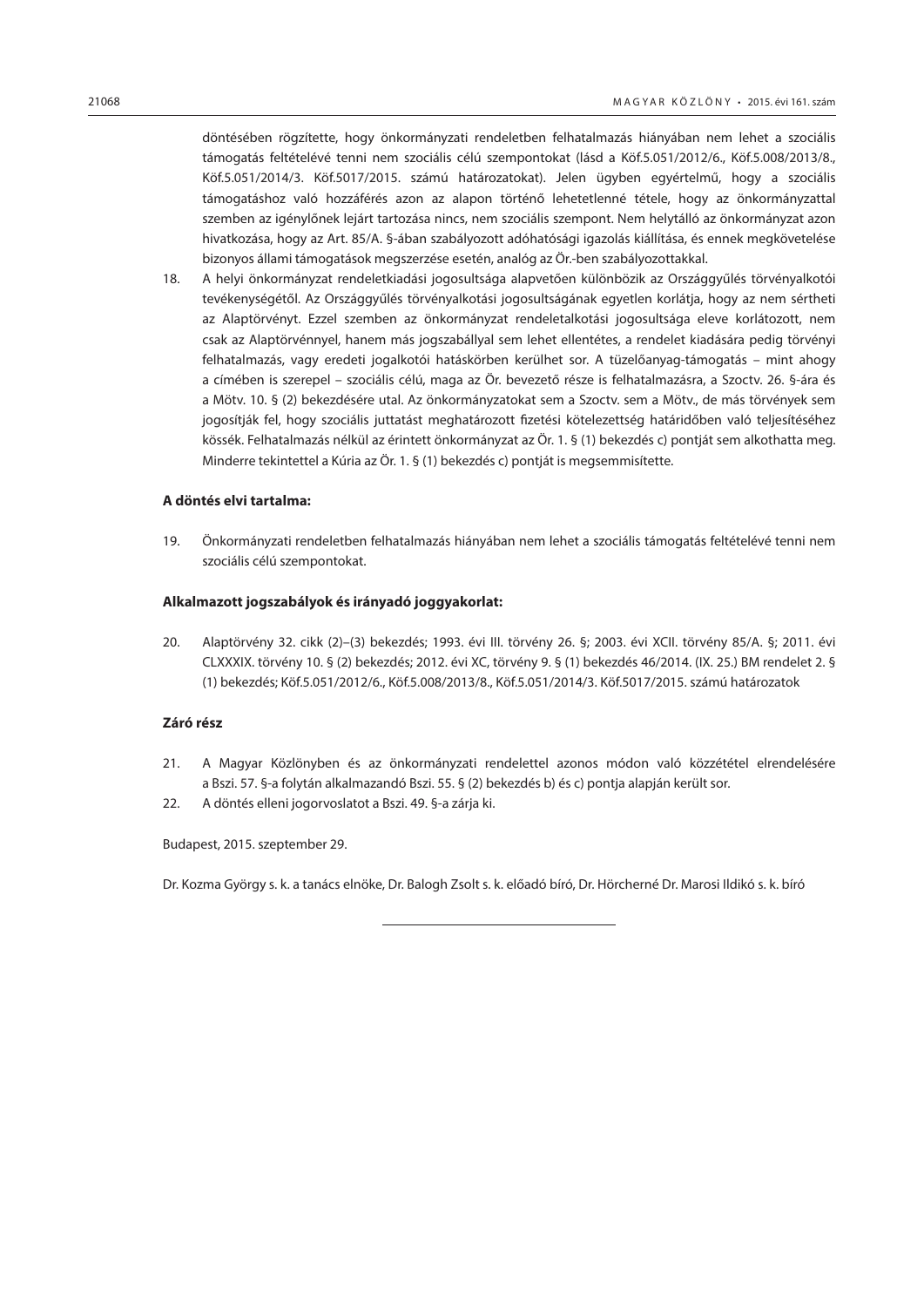# <span id="page-58-0"></span>**IX. Határozatok Tára**

# **A köztársasági elnök 437/2015. (X. 28.) KE határozata kitüntetés adományozásáról**

Az Alaptörvény 9. cikk (4) bekezdés f) pontja, illetve a Magyarország címerének és zászlajának használatáról, valamint állami kitüntetéseiről szóló 2011. évi CCII. törvény 18. § (1) bekezdése alapján – a miniszterelnök előterjesztésére –

az erdélyi magyarság szabadsága, jogai és önrendelkezése érdekében folytatott küzdelme, valamint a romániai demokrácia létrejötte során tanúsított emblematikus helytállása elismeréseként *Király Károly* politikai közíró, a Román Szenátus volt alelnöke, Kovászna megye volt szenátora, a Romániai Magyar Demokrata Szövetség alapítója, a Székely Faluért Alapítvány alapítója részére a

MAGYAR ÉRDEMREND középkeresztje a csillaggal polgári tagozata

kitüntetést adományozom.

Budapest, 2015. október 19.

 *Áder János* s. k., köztársasági elnök

Ellenjegyzem:

Budapest, 2015. október 19.

 *Orbán Viktor* s. k., miniszterelnök

KEH ügyszám: VIII-1/05919-2/2015.

# **A köztársasági elnök 438/2015. (X. 28.) KE határozata kitüntetés adományozásáról**

Az Alaptörvény 9. cikk (4) bekezdés f) pontja, illetve a Magyarország címerének és zászlajának használatáról, valamint állami kitüntetéseiről szóló 2011. évi CCII. törvény 18. § (1) bekezdése alapján – a miniszterelnök előterjesztésére –

a magyar–vietnami kulturális és tudományos kapcsolatok fejlesztése és megőrzése, különösen a magyar irodalom vietnami megismertetése érdekében végzett tevékenysége elismeréseként

*Dang Vu Khieu,* a Vietnami Társadalomtudományi Intézet nyugalmazott professzora, volt elnökhelyettese részére,

a magyar–vietnami diplomáciai és kereskedelmi kapcsolatok fejlesztése érdekében végzett tevékenysége elismeréseként

*Do Van Thanh,* Magyarország Ho Si Minh-városi tiszteletbeli konzulja részére,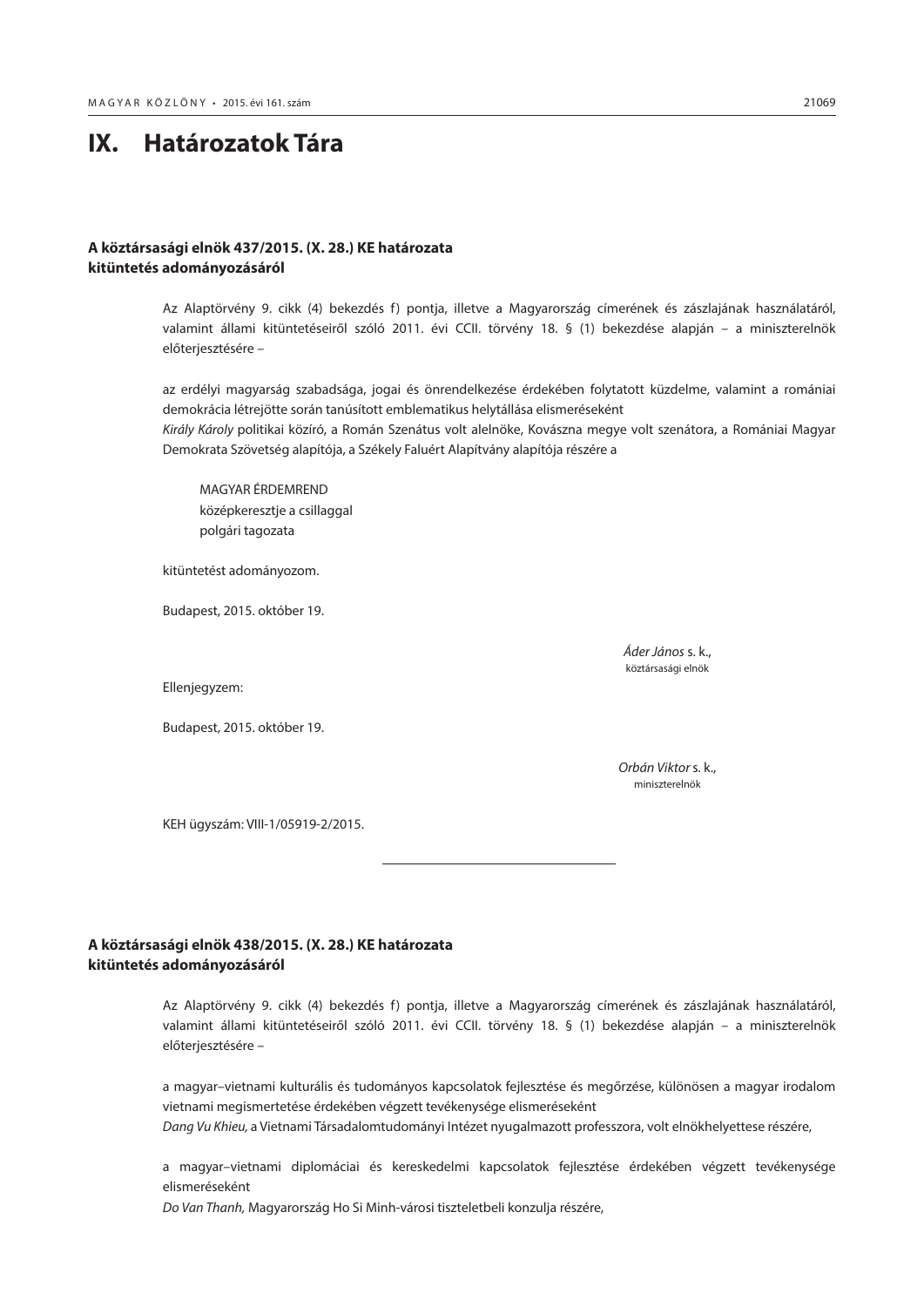<span id="page-59-0"></span>a magyar–brit kulturális kapcsolatok ápolása, különösen Bartók Béla, Kodály Zoltán és Liszt Ferenc műveinek avatott tolmácsolása terén, valamint a kórusirodalmat gazdagító, kortárs magyar zeneművek megismertetése érdekében végzett odaadó tevékenysége elismeréseként

*Peter Broadbent* karvezető, karnagy, a Joyful Company of Singers alapítója részére,

a magyar–brit kulturális együttműködés, különösen az építészeti kapcsolatok elmélyítése érdekében végzett elkötelezett munkája, valamint gróf Széchenyi Istvánnal és a Lánchíd építésének angol vonatkozásaival kapcsolatos kutatói tevékenysége elismeréseként

*Váci Sándor Pál* építészmérnök, a Brit Királyi Építészeti Intézet tagja részére a

MAGYAR ÉRDEMREND lovagkeresztje polgári tagozata

kitüntetést adományozom.

Budapest, 2015. október 19.

 *Áder János* s. k., köztársasági elnök

Ellenjegyzem:

Budapest, 2015. október 19.

 *Orbán Viktor* s. k., miniszterelnök

KEH ügyszám: VIII-1/05920/2015.

# **A köztársasági elnök 439/2015. (X. 28.) KE határozata kitüntetés adományozásáról**

Az Alaptörvény 9. cikk (4) bekezdés f) pontja, illetve a Magyarország címerének és zászlajának használatáról, valamint állami kitüntetéseiről szóló 2011. évi CCII. törvény 18. § (1) bekezdése alapján – a miniszterelnök előterjesztésére –

a magyar–libanoni kereskedelmi kapcsolatok fejlesztése terén és a két ország közötti baráti viszony elmélyítése érdekében végzett több évtizedes, elkötelezett tevékenysége elismeréseként *Joseph Amine El Aour,* az Amine Aour Middle East Foods S.A.L. elnöke és tulajdonosa részére a

MAGYAR ÉRDEMREND tisztikeresztje polgári tagozata

kitüntetést adományozom.

Budapest, 2015. október 19.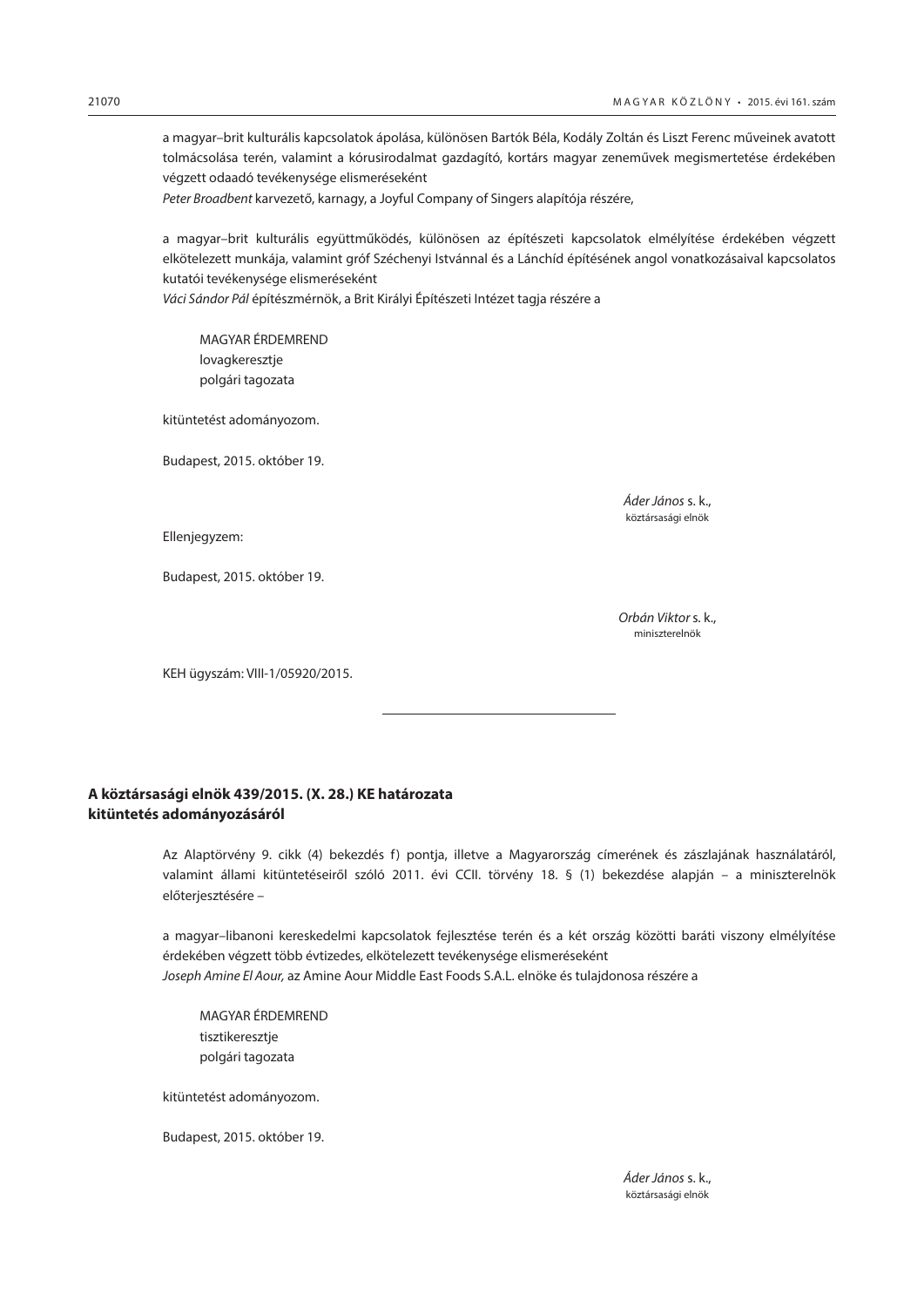<span id="page-60-0"></span>Ellenjegyzem:

Budapest, 2015. október 19.

 *Orbán Viktor* s. k., miniszterelnök

KEH ügyszám: VIII-1/05923-2/2015.

## **A Kormány 1781/2015. (X. 28.) Korm. határozata**

# **a központi költségvetés címrendjének a Magyarország minisztériumainak felsorolásáról szóló törvénnyel összefüggő módosításáról**

A Kormány

- 1. az államháztartásról szóló 2011. évi CXCV. törvény (a továbbiakban: Áht.) 33. § (1) bekezdésében biztosított jogkörében eljárva a Magyarország 2015. évi központi költségvetésének címrendjét – 2015. november 1-i fordulónappal – az 1. és 2. melléklet szerint módosítja;
	- *Felelős:* nemzetgazdasági miniszter Miniszterelnökséget vezető miniszter a miniszterelnök kabinetfőnöke

*Határidő:* 2015. november 1.

- 2. felhívja a nemzetgazdasági minisztert, hogy a Magyar Államkincstár útján intézkedjen az 1. pont szerinti címrendi változás 2015. január 1-jei határnappal történő átvezetéséről és egyidejűleg – a Miniszterelnökséget vezető miniszter adatszolgáltatása alapján – az átrendezés időpontjáig végrehajtott évközi előirányzat-módosítások, teljesítési adatok és a kapcsolódó költségvetési-maradványok átvezetésének végrehajtásáról;
	- *Felelős:* nemzetgazdasági miniszter

Miniszterelnökséget vezető miniszter

*Határidő:* 2015. november 1.

- 3. felhívja a Miniszterelnökséget vezető minisztert, hogy a Magyar Államkincstár felé gondoskodjon
	- a) az előző években keletkezett költségvetési maradványok előirányzatosításáról;
	- b) az azonosítás alatt álló kiadások és bevételeknek az államháztartás központi alrendszerébe tartozó költségvetési szervek előirányzatai és fejezeti kezelésű előirányzatok, illetve azokon belül egységes rovatrend szerinti azonosításáról;
	- c) a 3. mellékletben meghatározott, megosztásra kerülő előirányzat átcsoportosítása érdekében az érintett felek közötti megállapodások elkészítéséről;
		- *Felelős:* Miniszterelnökséget vezető miniszter
		- *Határidő:* az a) és b) pont vonatkozásában: azonnal

a c) pont vonatkozásában: 2015. november 2.

- 4. egyetért azzal, hogy az 1. pont szerinti címrendmódosítás megvalósulásáig az érintett előirányzatok terhére kötelezettségvállalásra csak a miniszterelnök kabinetfőnöke egyetértésével kerülhet sor.
	- *Felelős:* Miniszterelnökséget vezető miniszter
		- a miniszterelnök kabinetfőnöke

*Határidő:* azonnal

 *Dr. Semjén Zsolt* s. k., miniszterelnök-helyettes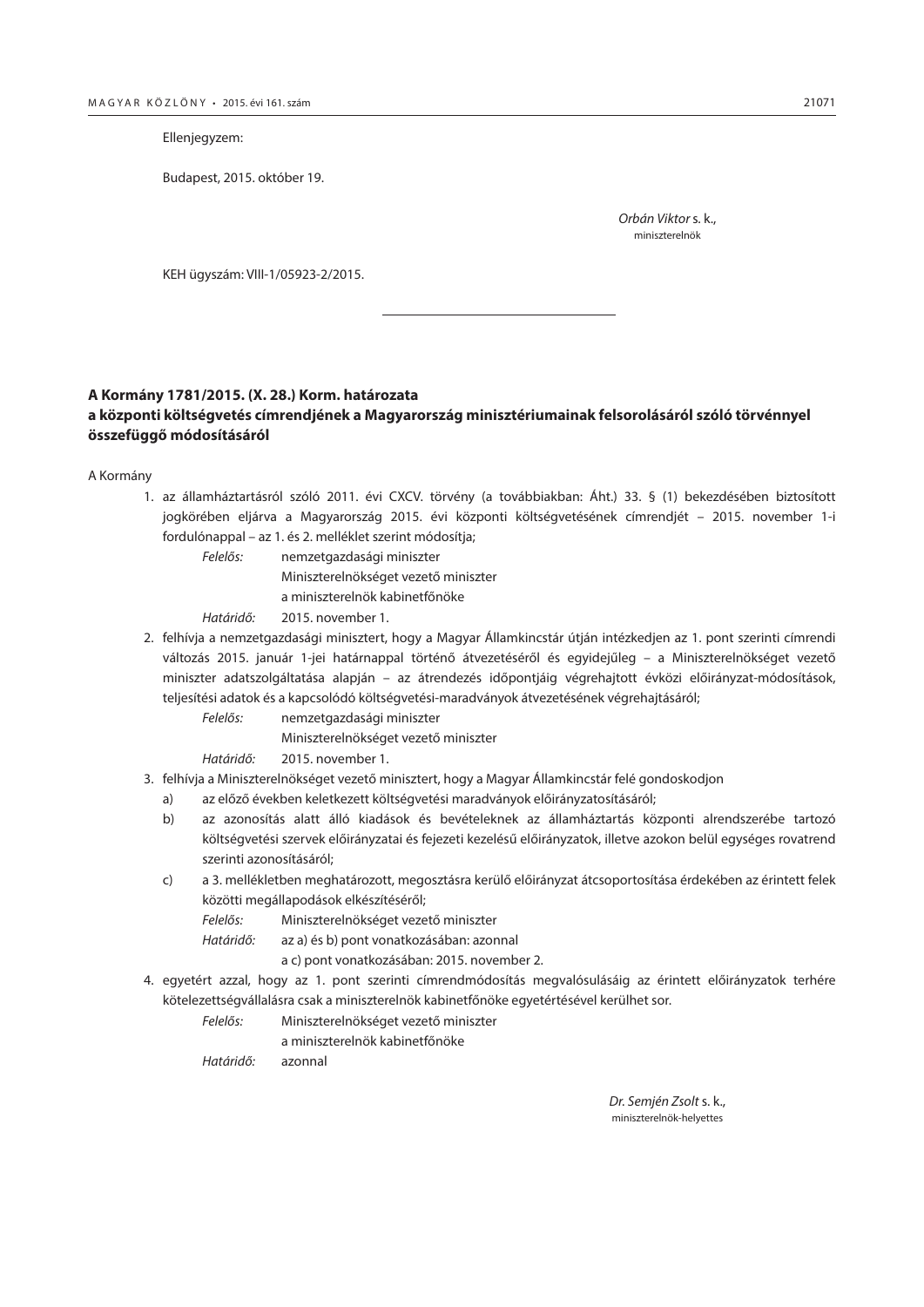# *1. melléklet az 1781/2015. (X. 28.) Korm. határozathoz*

|        | Eredeti előirányzattal rendelkező előirányzatok átrendezése                          |         |                       |       |                      |                                                   |                         |    |             |      |    |  |  |
|--------|--------------------------------------------------------------------------------------|---------|-----------------------|-------|----------------------|---------------------------------------------------|-------------------------|----|-------------|------|----|--|--|
|        |                                                                                      |         | Új címrendi besorolás |       |                      |                                                   | Régi címrendi besorolás |    |             |      |    |  |  |
| ÁHT-T  | -pol<br>Megnevezés<br>cím-<br>-pol<br>Cím<br>Alcím<br>Fejezet<br>cím<br>CSO-<br>port | Fejezet | Cím                   | Alcím | -pol<br>cím-<br>CSO- | Jog-<br>cím                                       |                         |    |             |      |    |  |  |
|        |                                                                                      |         |                       |       |                      |                                                   |                         |    |             | port |    |  |  |
| 355795 | 21                                                                                   | 00      | 00                    | 00    | 00                   | XXI. MINISZTERELNÖKI KABINETIRODA                 |                         | 00 | 00          | 00   | 00 |  |  |
| 348784 | 21                                                                                   | 02      | 00                    | 00    | 00                   | Nemzeti Kommunikációs Hivatal                     | 11                      | 17 | 00          | 00   | 00 |  |  |
| 296646 | 21                                                                                   | 20      | 0 <sub>1</sub>        | 01    | 00                   | Kormányfői protokoll                              | 11                      | 30 | $0^{\circ}$ | 01   | 00 |  |  |
| 331340 | 21                                                                                   | 20      | 01                    | 02    | 00                   | Kormányzati kommunikációval kapcsolatos feladatok | 11                      | 30 | $0^{\cdot}$ | 02   | 00 |  |  |
| 334717 | 21                                                                                   | 20      | 01                    | 03    | 00                   | Konzultációk kiadásai                             | 11                      | 30 | $0^{\circ}$ | 03   | 00 |  |  |

*2. melléklet az 1781/2015. (X. 28.) Korm. határozathoz*

|        | Eredeti előirányzattal nem rendelkező előirányzatok átrendezése |     |                           |      |      |                                                 |                             |      |       |      |      |     |  |
|--------|-----------------------------------------------------------------|-----|---------------------------|------|------|-------------------------------------------------|-----------------------------|------|-------|------|------|-----|--|
| ÁHT-T  |                                                                 |     | Címrend – új szerkezetben |      |      |                                                 | Címrend – régi szerkezetben |      |       |      |      |     |  |
|        |                                                                 |     |                           | Jog- |      |                                                 |                             |      | Alcím | -Jog |      |     |  |
|        | Fejezet                                                         | Cím | Alcím                     | cím- | -pol | Megnevezés                                      | Fejezet                     | Cím  |       | cím- | -pol |     |  |
|        |                                                                 |     |                           |      | CSO- | cím                                             |                             |      |       |      | CSO- | cím |  |
|        |                                                                 |     |                           |      |      |                                                 |                             | port |       |      |      |     |  |
| 355795 | 21                                                              | 00  | 00                        | 00   | 00   | XXI. MINISZTERELNÖKI KABINETIRODA               | 21                          | 00   | -00   | 00   | 00   |     |  |
| 351495 | 21                                                              | 20  | 01                        | 04   | 00   | A Magyar Foundation of North America támogatása |                             | 30   | 01    | 70   | 00   |     |  |

21072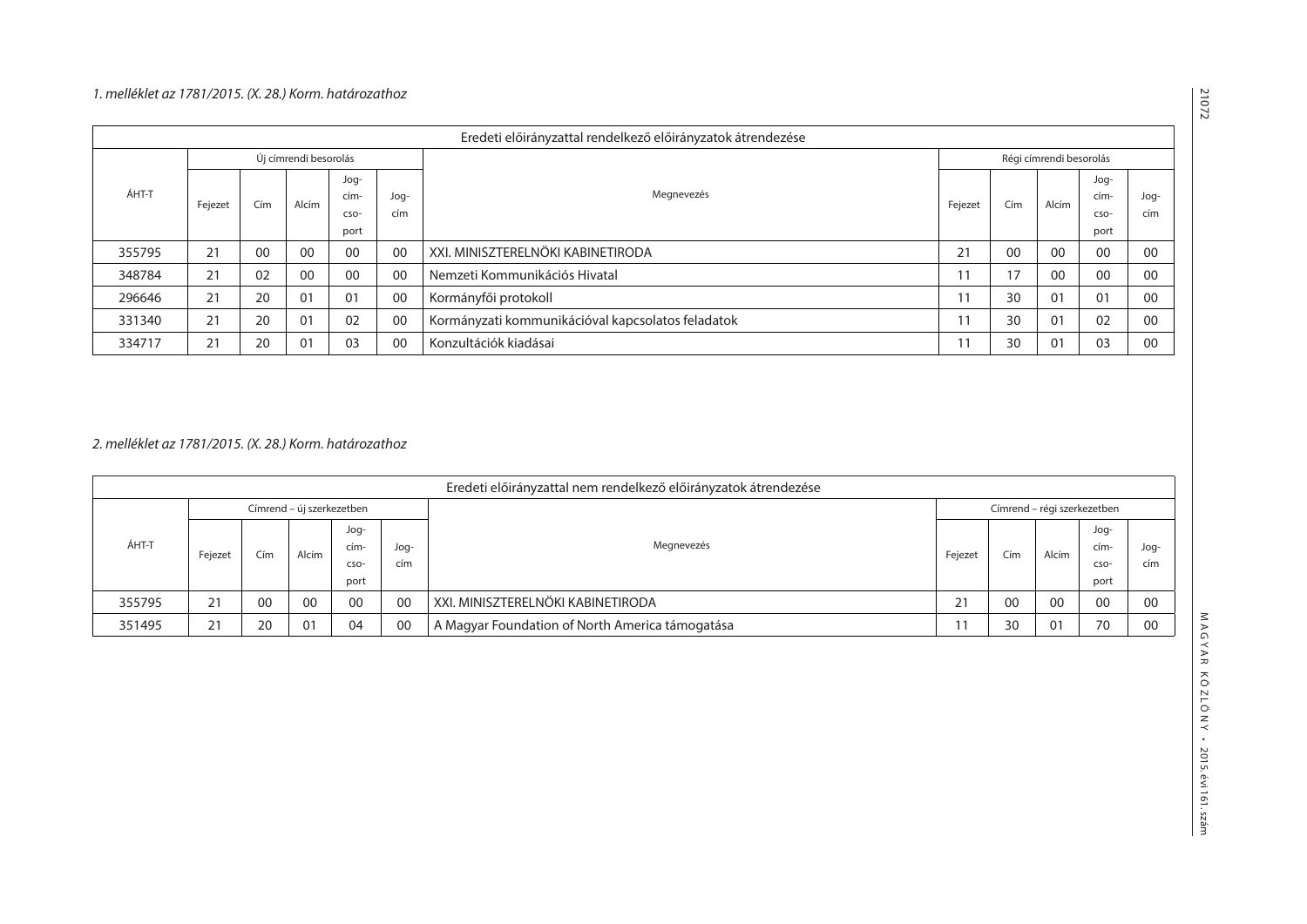# *3. melléklet az 1781/2015. (X. 28.) Korm. határozathoz*

| Megállapodással kezelt előirányzatok |                    |     |     |      |      |                                                                              |                                                  |
|--------------------------------------|--------------------|-----|-----|------|------|------------------------------------------------------------------------------|--------------------------------------------------|
| ÁHT-T                                | Címrendi besorolás |     |     |      |      |                                                                              |                                                  |
|                                      | Feje-<br>zet       | Cím |     | Jog- |      |                                                                              |                                                  |
|                                      |                    |     | Al- | cím- | -Jog | Megnevezés                                                                   | Felelős tárcák                                   |
|                                      |                    |     | cím | CSO- | cím  |                                                                              |                                                  |
|                                      |                    |     |     | port |      |                                                                              |                                                  |
| 294089                               | 11                 | 00  | 00  | 00   | 00   | XI. MINISZTERELNÖKSÉG                                                        |                                                  |
| 294502                               |                    | 01  | 00  | 00   | 00   | Miniszterelnökség                                                            | Miniszterelnökség – Miniszterelnöki Kabinetiroda |
| 347662                               | 11                 | 30  | 01  | 30   | 00   | Batthyány Lajos Alapítvány működéséhez és feladatainak ellátásához szükséges | Miniszterelnökség – Miniszterelnöki Kabinetiroda |
|                                      |                    |     |     |      |      | hozzájárulás                                                                 |                                                  |
| 296668                               |                    | 30  | 02  | 00   | 00   | Fejezeti általános tartalék                                                  | Miniszterelnökség – Miniszterelnöki Kabinetiroda |